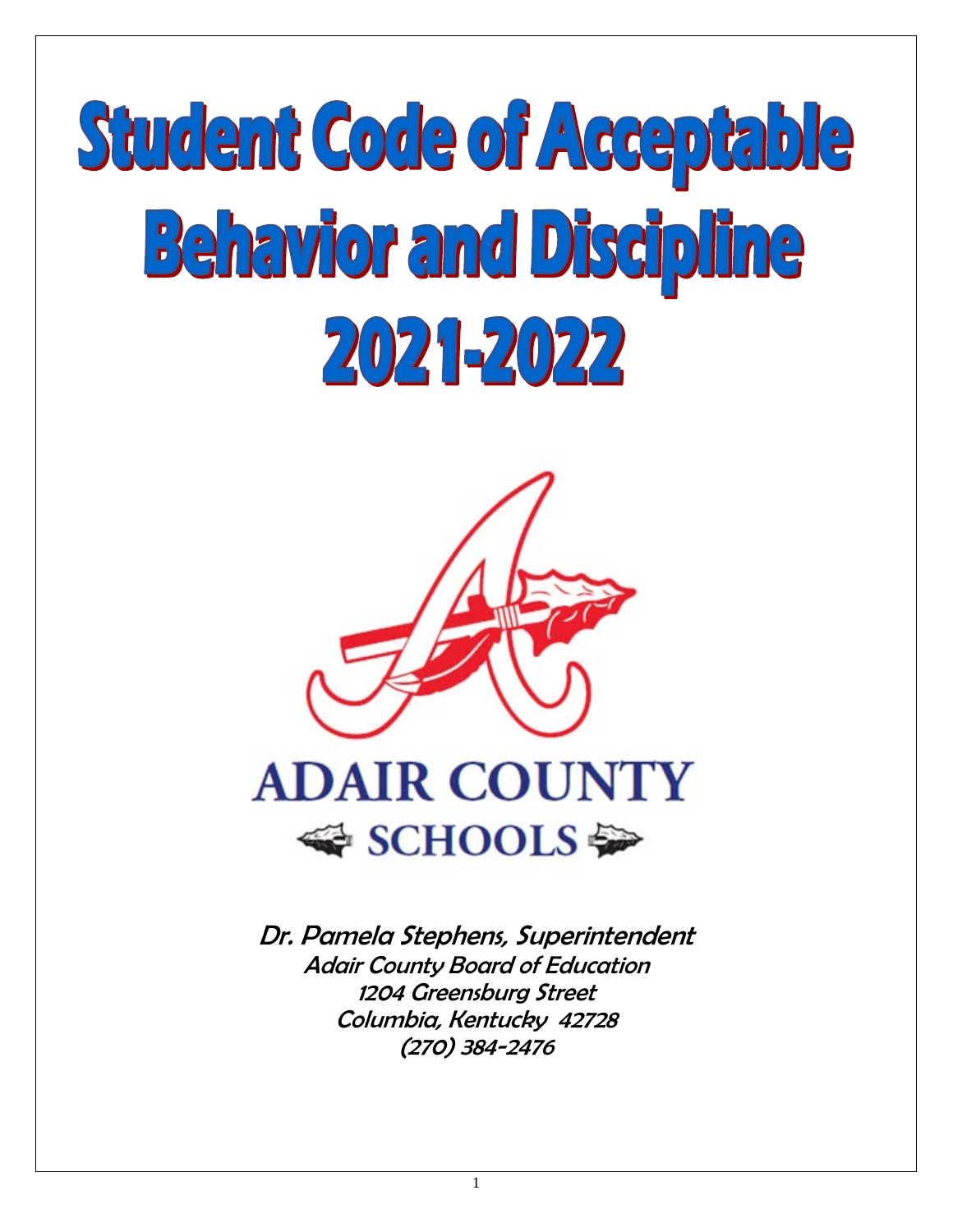# **TABLE OF CONTENTS**

| Code of Conduct Development, Annual Review Dissemination and Orientation Process7          |  |
|--------------------------------------------------------------------------------------------|--|
|                                                                                            |  |
|                                                                                            |  |
|                                                                                            |  |
|                                                                                            |  |
|                                                                                            |  |
|                                                                                            |  |
|                                                                                            |  |
|                                                                                            |  |
|                                                                                            |  |
|                                                                                            |  |
| Supervision of Students/Access to School Property during the School Day11                  |  |
|                                                                                            |  |
|                                                                                            |  |
|                                                                                            |  |
| Model Notification of Rights Under FERPA (Family Educational Rights & Privacy Acts)  13-14 |  |
|                                                                                            |  |
|                                                                                            |  |
| Release of Students and Student Info to Divorced/Separated or Single Parents17             |  |
|                                                                                            |  |
|                                                                                            |  |
|                                                                                            |  |
|                                                                                            |  |
| Grading Scales Promotion, Retention, Early Graduation, & Transfers/Withdrawals 18-19       |  |
|                                                                                            |  |
|                                                                                            |  |
|                                                                                            |  |
|                                                                                            |  |
|                                                                                            |  |
|                                                                                            |  |
|                                                                                            |  |
|                                                                                            |  |
|                                                                                            |  |
|                                                                                            |  |
|                                                                                            |  |
| School Enrollment Requirements Immunization/Birth Certificates/Physicals27                 |  |
|                                                                                            |  |
|                                                                                            |  |
|                                                                                            |  |
|                                                                                            |  |
|                                                                                            |  |
|                                                                                            |  |
|                                                                                            |  |
|                                                                                            |  |
|                                                                                            |  |
|                                                                                            |  |
|                                                                                            |  |
|                                                                                            |  |
|                                                                                            |  |
|                                                                                            |  |
|                                                                                            |  |
|                                                                                            |  |
|                                                                                            |  |
|                                                                                            |  |
|                                                                                            |  |
|                                                                                            |  |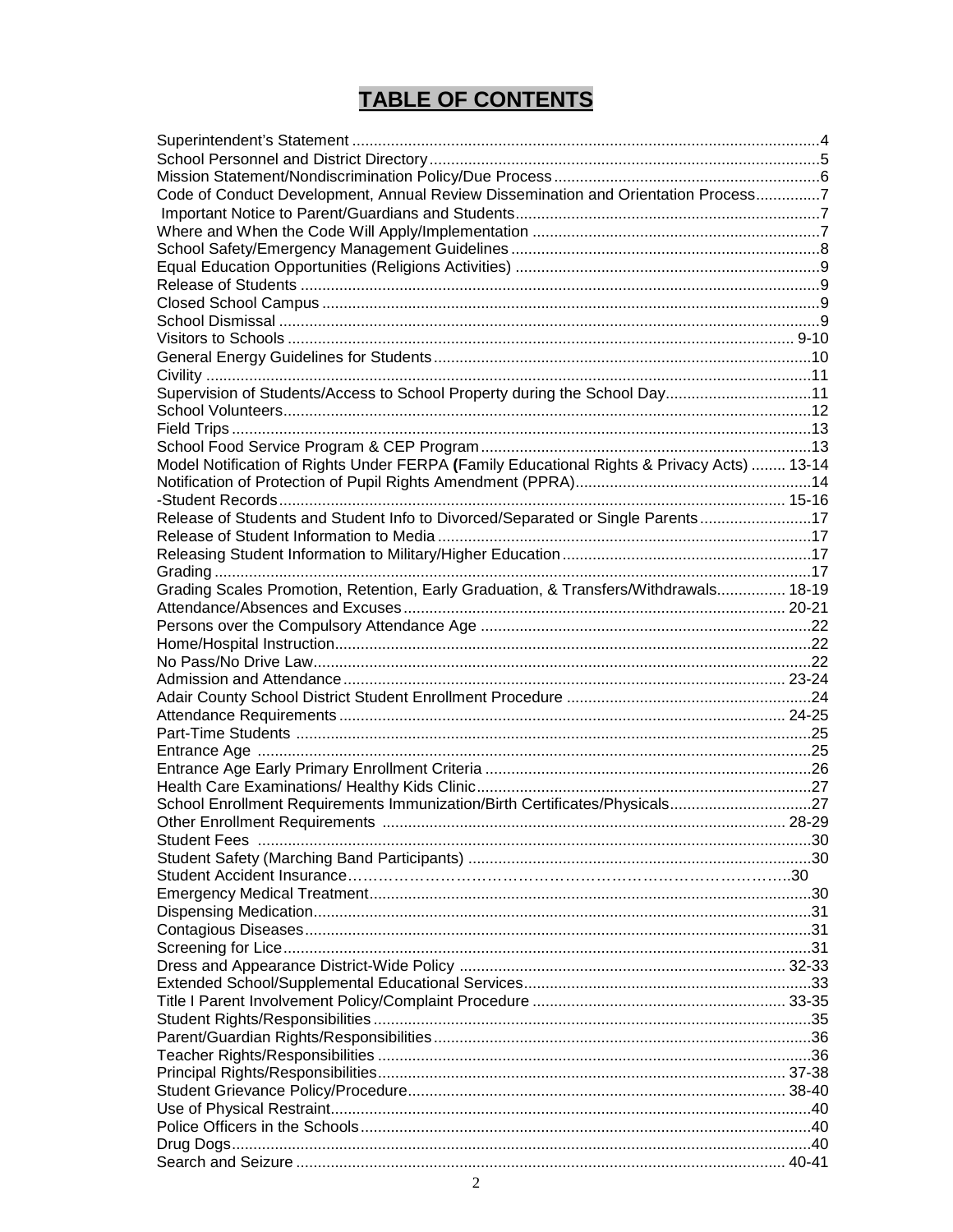| Safe and Orderly Learning Environment (Reports of intimidation, harassment, discrimination, |
|---------------------------------------------------------------------------------------------|
|                                                                                             |
|                                                                                             |
|                                                                                             |
|                                                                                             |
|                                                                                             |
|                                                                                             |
|                                                                                             |
|                                                                                             |
|                                                                                             |
|                                                                                             |
|                                                                                             |
| Notice to Individuals Complaining of Harassment, Discrimination, Bullying, Hazing           |
|                                                                                             |
|                                                                                             |
|                                                                                             |
|                                                                                             |
|                                                                                             |
|                                                                                             |
|                                                                                             |
|                                                                                             |
|                                                                                             |
|                                                                                             |
|                                                                                             |
|                                                                                             |
| Student Data System Infinite Campus Parent Portal Acceptable Use Policy  59-61              |
|                                                                                             |
|                                                                                             |
|                                                                                             |
|                                                                                             |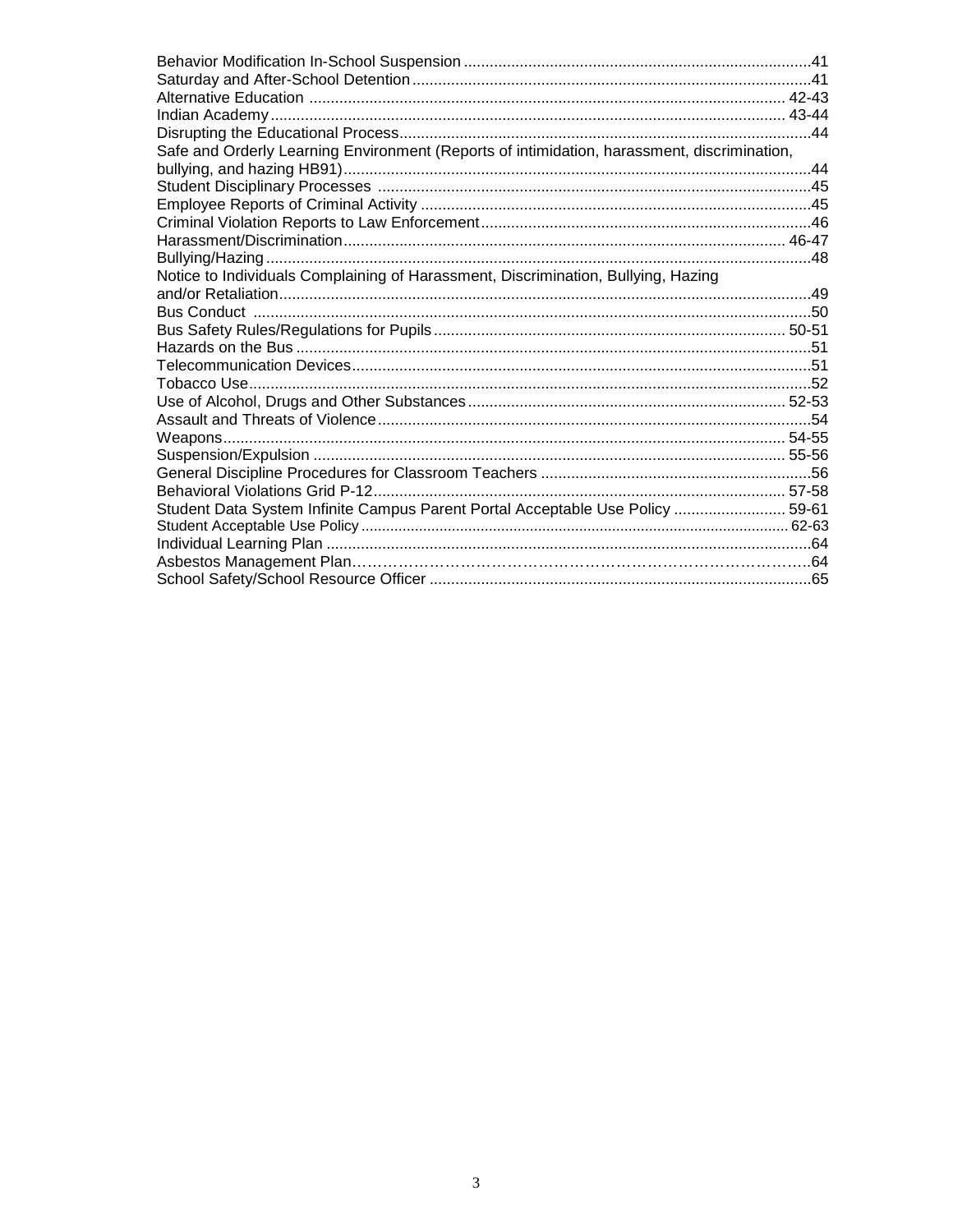

# *A Message from the Superintendent*

*The Adair County Board of Education has adopted a uniform code of conduct to promote a positive school climate for all participants in the educational process. The Board requires high standards of personal conduct from each student to promote respect for the rights of others and to provide a safe and orderly learning environment that is conducive to learning. The Board also requires compliance with district and school policy and procedure, as well as state and federal regulations and laws.*

*The primary objective of the school system is to educate each student to the highest level possible. To support the success of the educational program, the Board directs employees to hold each student accountable to behavioral standards in a fair consistent manner. Compliance with the standards is necessary to provide:*

- *Students and parents/guardians with a clear set of regulations pertaining to proper school discipline conducive to the orderly operation of schools;*
- *Uniform guidelines for administering corrective measures for infractions of the Code of Conduct;*
- *Due process procedures;*
- *A safe and positive environment for students, district employees and visitors;*
- *Opportunities for students to achieve at high academic levels in a productive learning environment;*
- *Assistance for students who are at risk of failure, engage in disruptive behavior, or have poor attendance; and*
- *Protection of school and personal property.*

*We encourage each student and parent/guardian to take the time to read and understand the contents of our policy. We feel confident that by working together the learning environment will be one of mutual respect and promote high academic achievement.*

*Dr. Pamela Stephens, Superintendent Adair County Board of Education 1204 Greensburg Street Columbia, KY 42728 (270) 384-2476*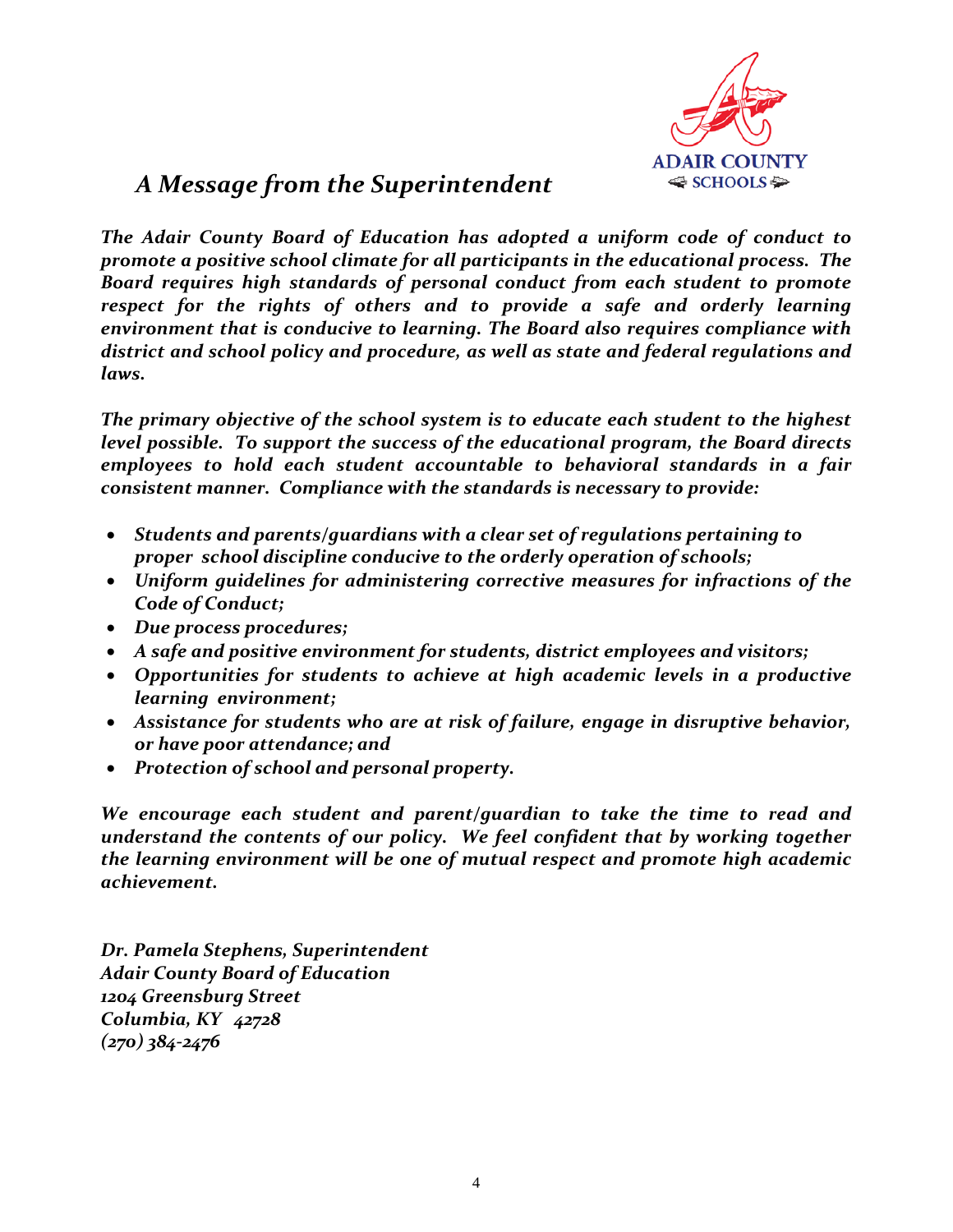| <b>Adair County School Directory</b>                                                                          |                                                                                                                                                                                       |                                          |                                                          |  |  |  |  |  |
|---------------------------------------------------------------------------------------------------------------|---------------------------------------------------------------------------------------------------------------------------------------------------------------------------------------|------------------------------------------|----------------------------------------------------------|--|--|--|--|--|
| <b>School Personnel</b><br><b>ALL SCHOOLS</b>                                                                 |                                                                                                                                                                                       |                                          |                                                          |  |  |  |  |  |
|                                                                                                               |                                                                                                                                                                                       |                                          | <b>ALL SCHOOLS</b>                                       |  |  |  |  |  |
|                                                                                                               | <b>Student Daily School Schedule</b>                                                                                                                                                  | <b>Student Daily School Schedule</b>     |                                                          |  |  |  |  |  |
|                                                                                                               | <b>Start/End Times</b>                                                                                                                                                                | <b>Start/End Times</b>                   |                                                          |  |  |  |  |  |
|                                                                                                               | <b>Regular School Day</b>                                                                                                                                                             | <b>Early Release Fridays School Day</b>  |                                                          |  |  |  |  |  |
|                                                                                                               | 7:45 a.m. to 2:45 p.m.                                                                                                                                                                |                                          | 7:45 a.m. to 1:00 p.m.                                   |  |  |  |  |  |
| <b>School</b>                                                                                                 | <b>Principal/Assistant</b>                                                                                                                                                            | Counselor(s)                             | <b>Family/Youth Services</b>                             |  |  |  |  |  |
| <b>Phone/Fax Number</b>                                                                                       | <b>Principal</b>                                                                                                                                                                      |                                          | <b>Centers/Phone Number</b>                              |  |  |  |  |  |
| Adair County High<br>&<br>Indian Academy<br>526 Indian Drive<br>Columbia, KY 42728<br>384-2751/384-6900 (Fax) | Chad Parnell - Principal<br>Anthony Darnell - Assistant<br>Principal                                                                                                                  | Ann Young<br>Robin Loy<br>Shanna Darnell | Hali Anderson - Director - 384-6050                      |  |  |  |  |  |
| <b>Adair County Middle</b><br>322 General John Adair Drive<br>Columbia, KY 42728<br>384-5308/384-2168 (Fax)   | Rodney Morgeson- Principal<br>Ellen Holley - Assistant<br>Principal                                                                                                                   | JoAnna<br>Williams                       | Kara Iqbal - Director - 384-6050                         |  |  |  |  |  |
| <b>Adair County Elementary</b><br>870 Indian Drive<br>Columbia, KY 42728<br>384-0077/384-0079 (Fax)           | Sommer Brown-Principal<br>Jordan Williams- Assistant<br>Principal                                                                                                                     | Debbie Cowan - Director - 384-9112       |                                                          |  |  |  |  |  |
| <b>Adair County Primary Center</b><br>158 Col. Casey Drive<br>Columbia, KY 42728<br>384-3367/384-6668 (Fax)   | Debbie Bradshaw - Principal<br>Gerald Hadley - Assistant<br>Principal                                                                                                                 | Heather Dudley - Director - 384-9752     |                                                          |  |  |  |  |  |
|                                                                                                               | <b>DISTRICT PERSONNEL</b>                                                                                                                                                             |                                          |                                                          |  |  |  |  |  |
|                                                                                                               | District Website: www.adair.kyschools.us                                                                                                                                              |                                          |                                                          |  |  |  |  |  |
|                                                                                                               | <b>Adair County Board of Education</b>                                                                                                                                                |                                          |                                                          |  |  |  |  |  |
|                                                                                                               |                                                                                                                                                                                       |                                          |                                                          |  |  |  |  |  |
|                                                                                                               | <b>1204 Greensburg Street</b>                                                                                                                                                         |                                          |                                                          |  |  |  |  |  |
|                                                                                                               | Columbia, KY 42728                                                                                                                                                                    |                                          |                                                          |  |  |  |  |  |
| <b>Personnel</b>                                                                                              | <b>Position</b>                                                                                                                                                                       |                                          | <b>Phone/Fax Number</b>                                  |  |  |  |  |  |
| Dr. Pamela Stephens                                                                                           | Superintendent                                                                                                                                                                        |                                          | 384-2476/384-5841 (Fax)                                  |  |  |  |  |  |
| Phyllis Curry<br>Steve Burton                                                                                 | Instructional Dean<br><b>Transportation Director</b>                                                                                                                                  |                                          | 384-2476/384-5841 (Fax)<br>384-2476/384-5841 (Fax)       |  |  |  |  |  |
| Robbie Harmon                                                                                                 | Dean of Students                                                                                                                                                                      |                                          | 384-2476/384-5841 (Fax)                                  |  |  |  |  |  |
| John Shelly                                                                                                   | Title 1 Coordinator                                                                                                                                                                   |                                          | 384-2476/384-5841 (Fax)                                  |  |  |  |  |  |
| Renae Smith                                                                                                   | <b>Finance Director</b>                                                                                                                                                               |                                          | 384-2476/384-5841 (Fax)                                  |  |  |  |  |  |
| Carol Roy                                                                                                     | School Food Service Director                                                                                                                                                          |                                          | 384-2476/384-5841 (Fax)                                  |  |  |  |  |  |
| Wes Irvin                                                                                                     | Special Education/Early Childhood Coordinator                                                                                                                                         |                                          | 384-2476/384-5841 (Fax)                                  |  |  |  |  |  |
| Alma Rich                                                                                                     | 384-2476/384-5841 (Fax)<br>Race to the top Coordinator<br>Migrant & Federal Programs Coordinator<br>Student Insurance & Claims<br>Employee Workers Compensation Insurance &<br>Claims |                                          |                                                          |  |  |  |  |  |
| Steve Burton                                                                                                  | Director of Maintenance                                                                                                                                                               |                                          | 384-2476/384-5841 (Fax)                                  |  |  |  |  |  |
| Jason Rector                                                                                                  | <b>Technology Director</b>                                                                                                                                                            |                                          | 384-3679/384-2889 (Fax)                                  |  |  |  |  |  |
| Candi Flatt                                                                                                   | Gifted/Talented Coordinator                                                                                                                                                           |                                          | 384-3367 ext. 164/384-6668 (Fax)                         |  |  |  |  |  |
| Amy Irvin, RN                                                                                                 | School Health Coordinator                                                                                                                                                             |                                          | 384-2476/384-5841(Fax)                                   |  |  |  |  |  |
| <b>Adam Cravens</b><br>Jimmy Luttrell                                                                         | <b>ACHS School Resource Officer</b><br><b>ACMS School Resource Officer</b>                                                                                                            |                                          | School Office 270-384-2751<br>School Office 270-384-5308 |  |  |  |  |  |
| John Harris                                                                                                   | <b>ACPC School Resource Officer</b>                                                                                                                                                   | School Office 270-384-3367               |                                                          |  |  |  |  |  |
| Mark Harris                                                                                                   | <b>ACES School Resource Officer</b>                                                                                                                                                   |                                          | School Office 270-384-0077                               |  |  |  |  |  |
|                                                                                                               |                                                                                                                                                                                       |                                          |                                                          |  |  |  |  |  |

# **Student Code of Acceptable Behavior and Discipline Advisory Review Committee**

Dr. Pamela Stephens, Superintendent Adair County School Board Attorney Robbie Harmon, Dean of Students Phyllis Curry, Instructional Dean John Shelly, Title I Coordinator SteveBurton,TransportationDirector/Maintenance **Director** Chad Parnell, Principal - Adair County High & Indian Academy Rodney Morgeson, Principal - Adair County Middle Debbie Bradshaw , Principal – Adair County Primary Center Sommer Brown, Principal - Adair County Elementary Robin Loy/Ann Young, Counselors - Adair County High JoAnna Williams, Counselor - Adair County Middle Andrea Irvin, Counselor - Adair County Primary Center Debbie Cowan, ACES Family Resource Center Coordinator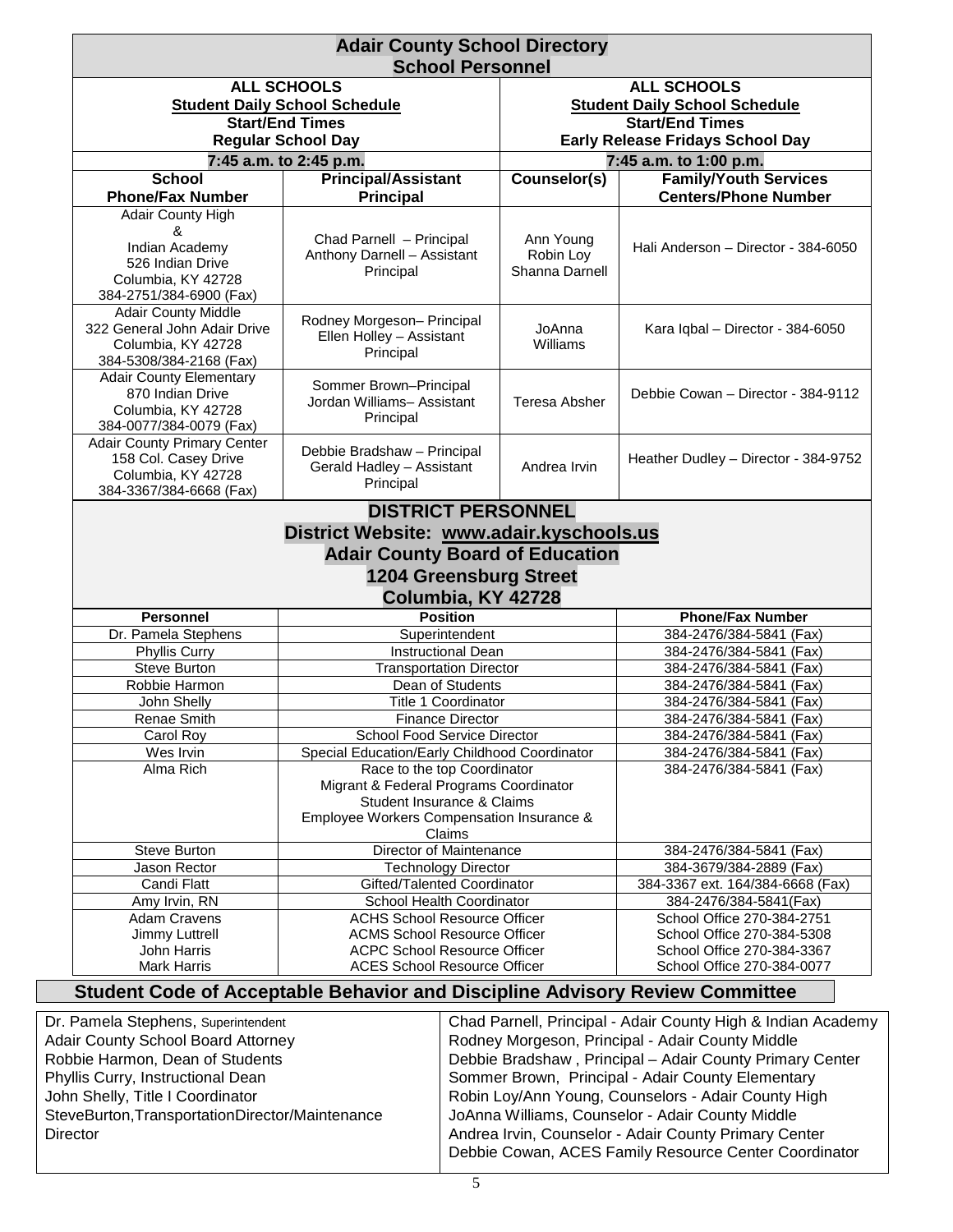# **ADAIR COUNTY SCHOOLS**<br>MISSION STATEMENT:

Our mission is to prepare all students with the self-discipline and academic proficiency necessary to be contributing citizens in an ever-changing society.



- Students are our highest priority.
- Every student, parent and employee shall be accountable for their role.
- Students shall have equal access to all available academic opportunities.
- The entire community should be integral partners in the educational process.
- All individuals shall be treated with dignity, courtesy and respect.

# **TO PROMOTE STUDENT ACHIEVEMENT WE WILL STRIVE TO:**

- Provide facilities, equipment, supplies and materials to support student learning.
- Provide a safe, secure and healthy learning and working environment.
- Identify and communicate the essential standards for each subject and grade level.
- Ensure that all students and schools make progress toward academic excellence.
- Motivate students to excel in order to maximize their learning.
- Provide instruction and programs to meet the individual needs of students.
- Train teachers, support staff and administrators to do their jobs effectively.
- Reduce any achievement gaps.
- Enable accelerated learners to progress at maximum rate.
- Celebrate student attendance and success.
- Address the counseling needs of students.
- Prioritize the District and school budgets to meet the needs of students.
- Provide adequate numbers of highly qualified faculty and staff.
- Provide nutritional education and opportunities for improved physical fitness.
- Increase business participation.
- Provide opportunities for students to apply academic skills in real world situations.
- Ensure the active engagement of our community.
- Provide parent education and involve parents in their children's education.
- Seek, support and encourage open and honest communication to build trust.
- Involve those affected by decisions in the decision-making process.
- Evaluate and improve the quality and effectiveness of our educational programs.
- Create a climate encouraging and supporting creativity and innovation.
- Promote the effective use of technology by students and employees.

# **NONDISCRIMINATION POLICY**

The Adair County Board of Education does not discriminate on the basis of race, color, national or ethnic origin, religion, sex, genetic information, political affiliation, veteran status, age or disability in its activities, services and programs and provides equal access to its facilities to the Boy Scouts and other designated youth groups as required by federal law.

Individuals who have questions concerning compliance with this requirement should contact Pamela Stephens, Superintendent, Steve Burton, Title IX/Equity Coordinator or Chloe Stearns, 504 Coordinator at the Adair County Board of Education, 1204 Greensburg Street, Columbia, KY 42728, (270) 384-2476.

# **DUE PROCESS (09.431)**

Before being punished at the school level with suspension for violation of school regulations, a pupil shall have the right of the following due process procedures:

- 1. The pupil shall be given oral or written notice of the charge(s) against him.
- 2. If the pupil denies the charge(s), he shall be given an explanation of the evidence against him.
- 3. The pupil shall be given an opportunity to present his own version of the facts concerning the charge(s).

# **STUDENTS WITH DISABILITIES**

In cases that involve a student with disabilities, procedures mandated by federal and state law shall be followed.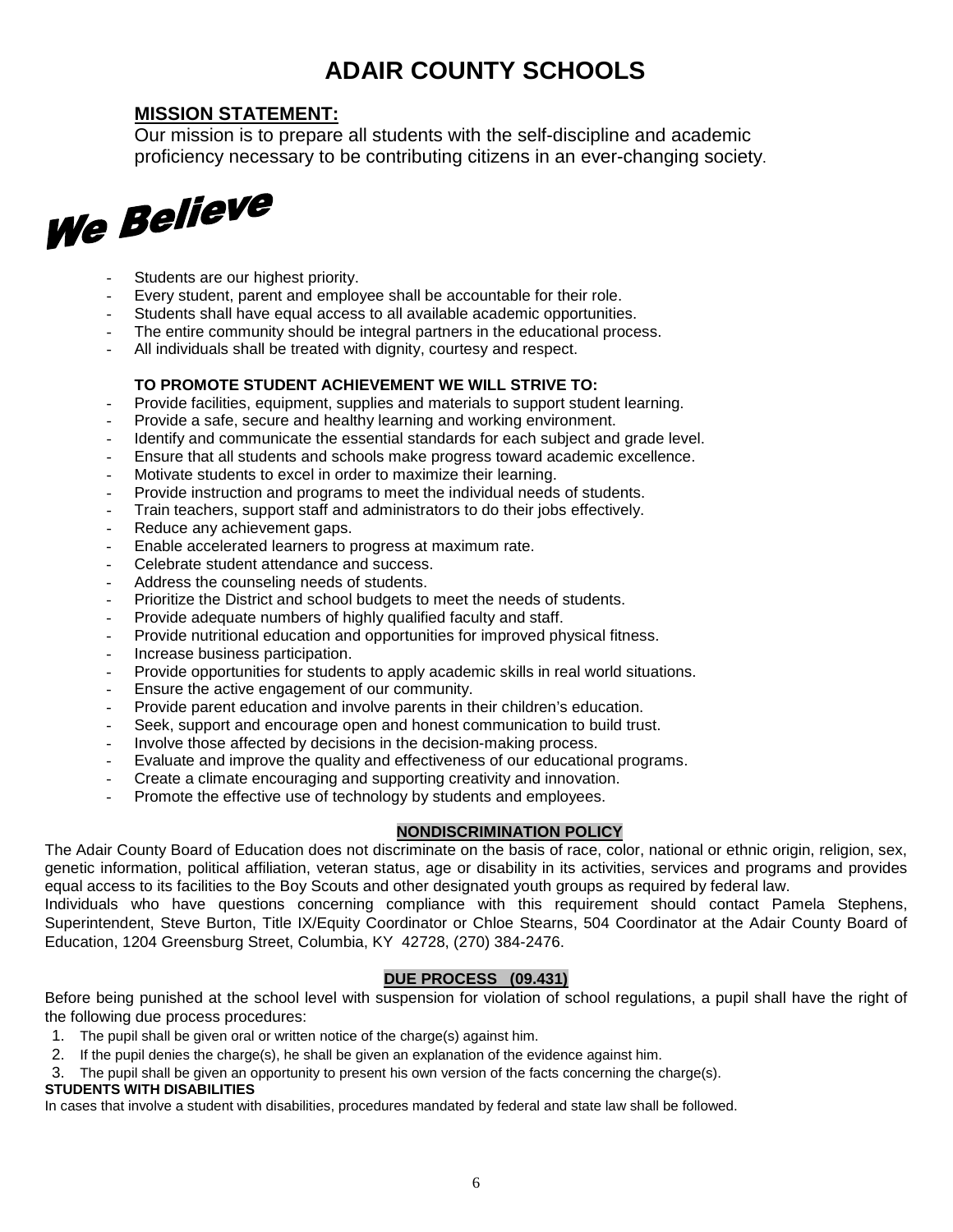# **CODE OF CONDUCT DEVELOPMENT/ANNUAL REVIEW PROCESS**

Administrative personnel in accordance with the Adair County Board of Education policies, rules and regulations, developed this Code of Conduct handbook. Teachers, parents, students and the community were consulted and involved in drafting the original manual. Local administrative staff and legal counsel will review the Code of Conduct annually.

#### **\*The original revised version of the Code of Student Acceptable Behavior and Discipline manual was adopted August 1985 and is reviewed annually by the Board.**

#### **DISSEMINATION**

The student discipline code will be disseminated to school employees and parents in the district. This code may be distributed electronically and, if requested, hard copies shall be provided.

#### **ORIENTATION**

Each building will conduct an annual orientation of the Student Code of Acceptable Behavior and Discipline for students, parents and staff.

#### **IMPORTANT NOTICE TO PARENTS AND STUDENTS**

All Adair County Schools are operating under school site-based decision-making council governance. School councils may develop policies in addition to those listed in this manual. **Parents and students are to review each school's student handbook for supplementary policies and procedures.** 

**\*School officials will make a good faith effort to notify parents/guardians when issues arise that affect their child, but it is the legal obligation of the parent to keep student data current and correct so contact can be made.**

**The Adair County Board policies and procedures are now available on the Adair County School District Website at [www.adair.k12.ky.us](http://www.____________/) .** 

#### **WHERE AND WHEN THE CODE OF PUPIL CONDUCT WILL APPLY**

This Code of Pupil Conduct applies to ALL students in the Adair County School District while at school, while on their way to and from school, while on the bus or other district vehicle and while they are participating in or attending schoolsponsored/school related trips and activities on or off school campus. The Code of Conduct also applies to student behavior occurring off school grounds that affects the safety and well-being of students or staff and directly affects the school's ability to ensure a safe learning environment for all students/staff.

Pupils are under the authority of the principal, teacher, bus driver and other school staff at all times, from the time they leave home to come to school until they arrive home that afternoon or until they are properly released during the school day to their parents or guardians (KRS 161.180) or when they are in attendance of any school function before or after school hours, on or off school property when under the supervision of school personnel.

Any person who enters school property is under the authority of the school during such time as he/she remains on school property and shall abide by all rules and regulations as set by the state, board, or school officials. **This code establishes minimum behavior standards**. The rules in this Code of Pupil Conduct Manual are the foundation of school authority, but school authority/actions are not limited to those stated herein**. School officials are required by law to report criminal activities to law enforcement. School officials will make a good faith effort to notify parents/guardians when issues arise that affect their student, but it is the legal obligation of the parent to keep student data current and correct so contact can be made.**

Each school, grade or class may require special provisions. School councils, administrators and teachers have full authority to make rules to enforce these standards in keeping with their areas of responsibility.

#### **IMPLEMENTATION**

The superintendent or his designee is responsible for the code's implementation and application throughout the district. The principal is responsible for administration and implementation of this code with his/her school in a uniform and fair manner without partiality or discrimination. Teachers and other school personnel are responsible for following and administering the guidelines of this Code of Pupil Conduct.

Each school/council must select and implement appropriate discipline and classroom management techniques necessary to carry out this code and provide school rules and discipline procedures in the school handbook. For additional policies specific to your child's school, please refer to your child's school student handbook, which is an addendum to the District Code of Conduct.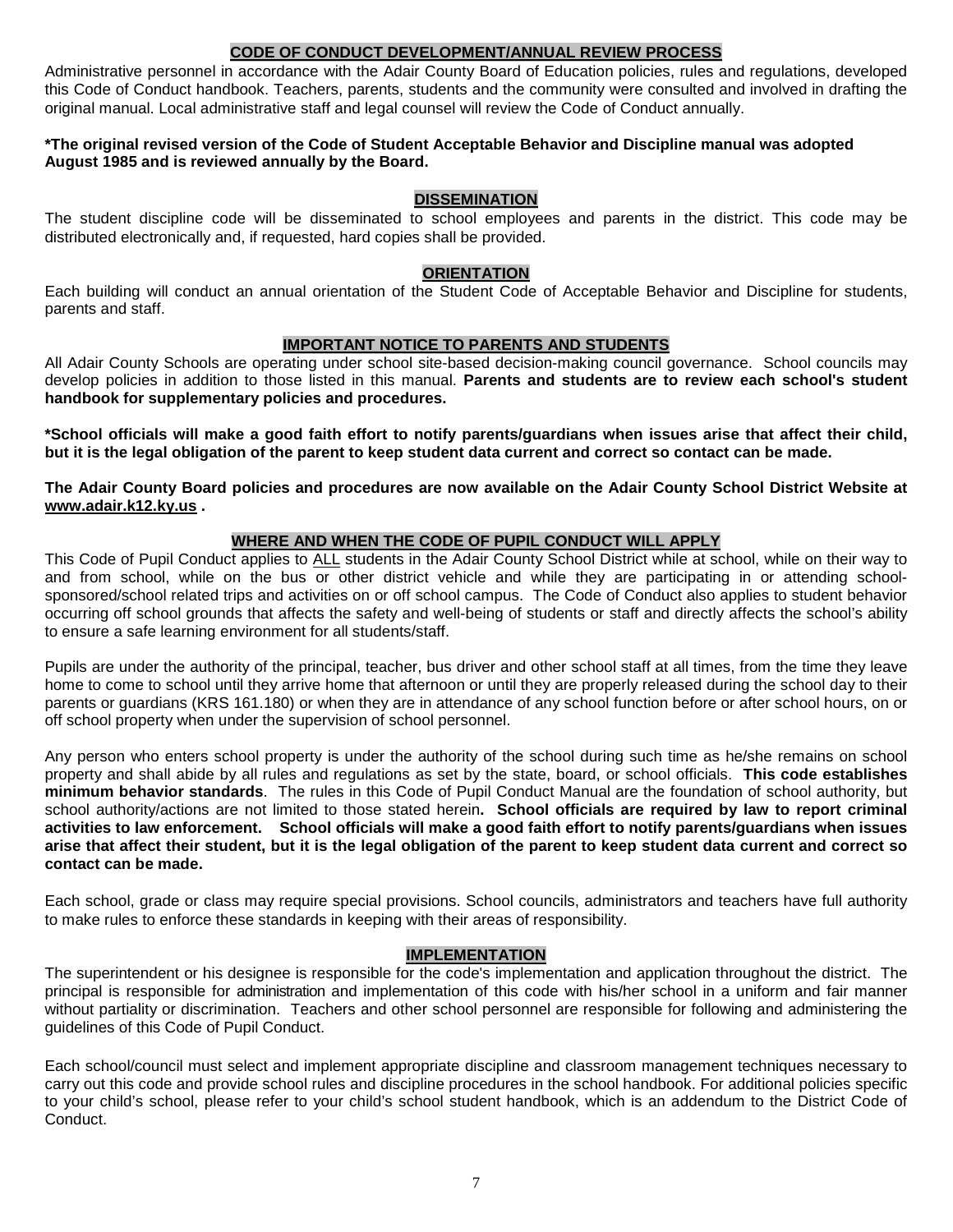# **SCHOOL SAFETY/EMERGENCY MANAGEMENT GUIDELINES**

Students, parents, staff members and the community have a vital role in keeping schools safe. Anyone with information or knowledge of emergency situations and safety concerns that require immediate attention (weapons, drugs, and violence, and threats of violence etc.) are to report to law enforcement immediately. Other concerns, including harassment, discrimination, bullying are to be reported directly to your child's school principal, assistant principal, counselor, teacher or other staff member.

Adair County School District staff members recognize the responsibility in providing a safe and orderly school environment where students can learn. Being prepared for emergencies is one aspect of such an environment. The safety and security of our students is a primary goal of our schools.

The Adair County School System has in place an emergency management guide. The emergency management guide is designed to help school personnel, students, and community members know what to do when faced with emergency situations. The emergency management guide is available for review in each school office.

In order to prepare and be prepared for the safety of our students, staff and visitors various drills are held during the school year, including but not limited to building lockdown, severe weather, and earthquake. The following page provides the procedures that are followed to address or practice various emergency situations.

In addition to the emergency management guidelines, the school district has four **School Resource Officers** who are assigned to the Adair County Schools. The School Resource Officers are employed through the Columbia City Police Dept. and Adair Co. Sheriff. They are sworn law enforcement officers with all the powers and duties of any other law enforcement officer. The SROs are an important part of the school safety team and when available will respond during an emergency situation. School nurses are also available to respond during emergency situations.

While it is impossible to foresee all potential emergency situations, we continually prepare to best respond to emergency situations. School safety is a shared partnership between school, parents, community and emergency services/support agencies. Schools are prepared to care for your children in critical situations. We will keep and care for your children as long as necessary. We have staff members who are first-aid/CPR certified to administer necessary medical care until medical services arrive.

If you hear of school emergencies, follow these procedures:

- 1. **TURN ON YOUR LOCAL RADIO STATION (WAIN 93.5/WHVE 92.7**). We will provide accurate and updated information as it is available.
- 2. **PLEASE DO NOT TELEPHONE THE SCHOOL.** We have limited phone lines that must be used to respond to the emergency.
- 3. **DURING AN EMERGENCY DO NOT DRIVE TO THE SCHOOLS**, streets and access to the schools may be congested. Emergency and disaster personnel must be able to get to the schools.
- 4. If the emergency necessitates relocation of staff and students, follow these instructions:
	- A. Stay tuned to **WAIN 93.5** and **WHVE 92.7** radio stations for updated, accurate reports and information provided by the school district about when and where to pick up your child.
		- B. In most emergencies, your children will remain and be cared for at the school they attend. If for any reason your child's school must be evacuated during school hours, your child will be taken to and cared for at an alternate site. Information regarding this location and further instructions will be relayed to parents by local radio stations **WAIN 93.5** and **WHVE 92.7**.
		- C. No student will be dismissed from school unless a parent (or individual designated by parent) comes and signs out the student.
		- D. **During a potential emergency,** school staff will advise parents to consider the risk to themselves and their child of not following safety precautions. However, once emergency procedures are implemented for students, staff, and others at the emergency site, everyone will be expected to follow the emergency procedures. The safety of all persons at the site will be the first priority and focus of the principal and school staff. Disruption of the emergency procedure implementation that endangers the safety of students, staff and others will not be permitted.

**School Message Notification System** - The Adair County School District uses **Send It,** a mass notification system that provides quick mass notification to parents by phone, text, and/or e-mail of school closings, emergencies and other information. Please understand that in times of emergencies phone and internet service may not be available. **In order for phone contact to be possible, keep your household phone numbers, e-mail and address up-to-date by notifying your child's school when changes occur.**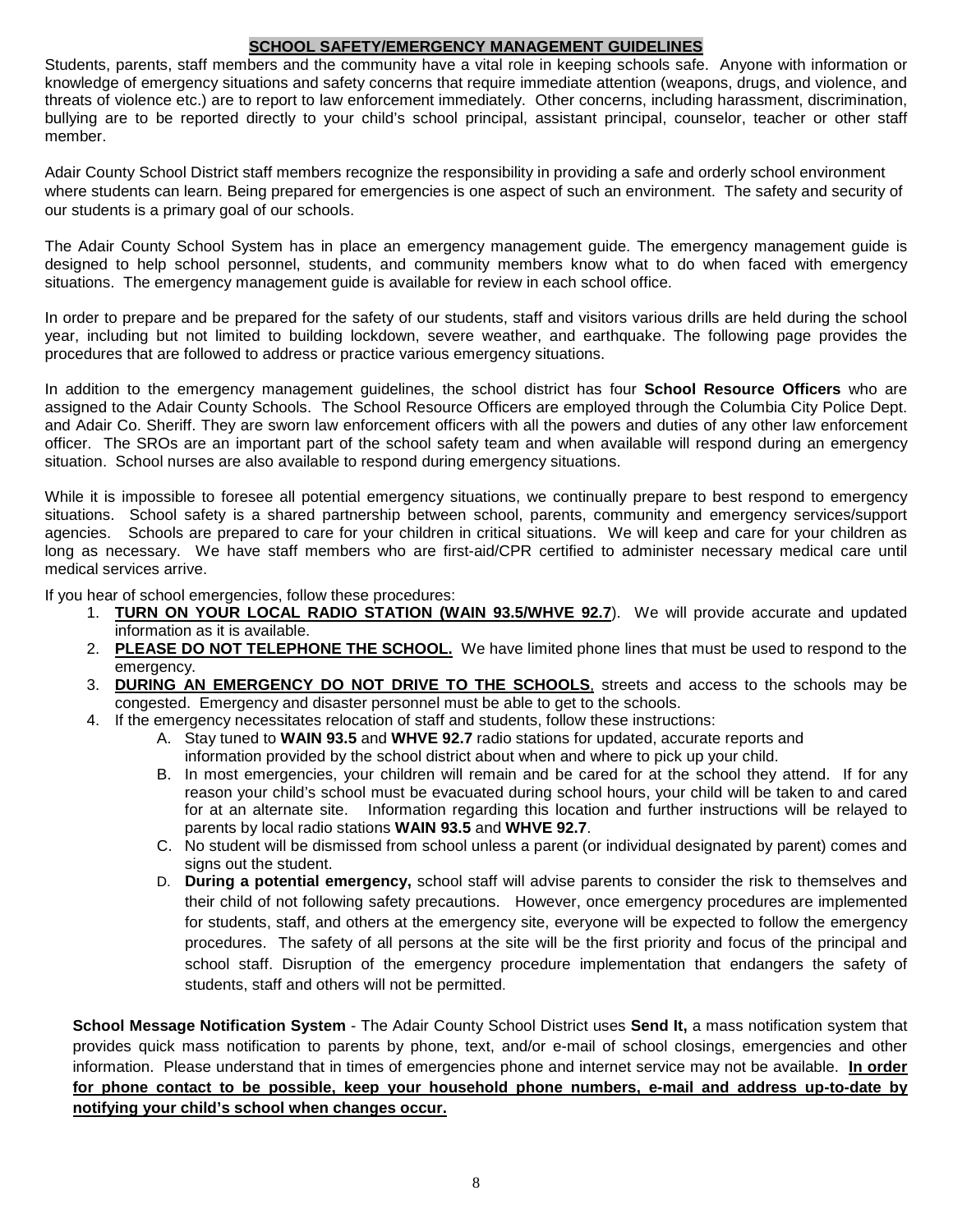# **EQUAL EDUCATIONAL OPPORTUNTIES (09.13)**

# **DISCRIMINATION PROHIBITED**

No pupil shall be discriminated against because of age, color, disability<sup>1</sup>, race, national origin, religion, sex, or veteran status.

#### **STUDENTS WITH DISABILITIES**

The District shall provide a free, appropriate public education to each qualified student with a disability, as defined by law, within its jurisdiction.

The District shall operate its programs in accordance with the Board-approved procedures addressing requirements of the Americans with Disabilities Act of 1990 and Section 504 of the Rehabilitation Act of 1973.

Parents of students who have a temporary or permanent disability may request the District supervisor to provide appropriate accommodations necessary for them to participate in instructional and extracurricular activities, as required by law. Students who are at least eighteen (18) years of age may submit their own requests.

#### **RELIGIOUS ACTIVITIES**

The District shall observe the rights of students to voluntarily engage in religious activities or express religious viewpoints while at school, as established by the United States Constitution and law, provided they do not:

- 1. Infringe on the rights of the school to:
	- a. Maintain order and discipline;
	- b. Prevent disruption of the educational process; and
	- c. Determine education curriculum;
- 2. Harass other persons or coerce other persons to participate in the activity; or
- 3. Otherwise infringe on the rights of other persons.

Student complaints concerning possible violations of their religious rights shall be addressed in keeping with legal requirements. Their complaints shall be directed to the Principal, who shall investigate and take appropriate action within thirty (30) days of receipt of the written notification.

#### **RELEASE OF STUDENTS**

No student shall be released to any individual other than the student's parent/guardian or other individual as authorized in writing by the parent/guardian. All parents/guardians or parent/guardian designee(s) wishing to pick up his/her child shall report to the school office to sign out the child.

#### **CLOSED SCHOOL CAMPUS**

Students shall remain on the school campus at which they are enrolled and in assigned areas during the school day. Permission for a student to leave the school campus may be given only by the Principal or designee.

#### **SCHOOL DISMISSAL**

No student shall be dismissed early from school without permission from the principal/designee. Any student who leaves the school grounds without permission from the principal/designee will be subject to disciplinary action.

# **VISITORS TO THE SCHOOLS (10.5)**

# **LOCAL CITIZENS**

The Board encourages parents, professional educators, and others who have legitimate educational interests pertaining to the District's public school program to visit the schools. To ensure that school personnel are aware of visitors' presence, all visitors must report immediately to the office upon entering the school and identify themselves, as well as declare their purposes for visiting.

#### **REGISTRANTS**

No registrant, as defined in KRS 17.500, nor any person residing outside of Kentucky who would be required to register under KRS 17.510 if the person resided in Kentucky, shall be on the grounds of a District school, except with the advance written permission of the Principal that has been given after full disclosure of the person's status under KRS 17.510 as a registrant or sex offender from another state and all registrant information as required in KRS 17.500.

# **A registrant is defined as:**

- 1. Any person eighteen (18) years of age or older at the time of the offense or any youthful offender, as defined in KRS 600.020, who has committed:
	- a. A sex crime; or
	- b. A criminal offense against a victim who is a minor; or
- 2. Any person required to register under KRS 17.510; or
- 3. Any sexually violent predator; or
- 4. Any person whose sexual offense has been diverted pursuant to KRS 533.250, until the diversionary period is successfully completed.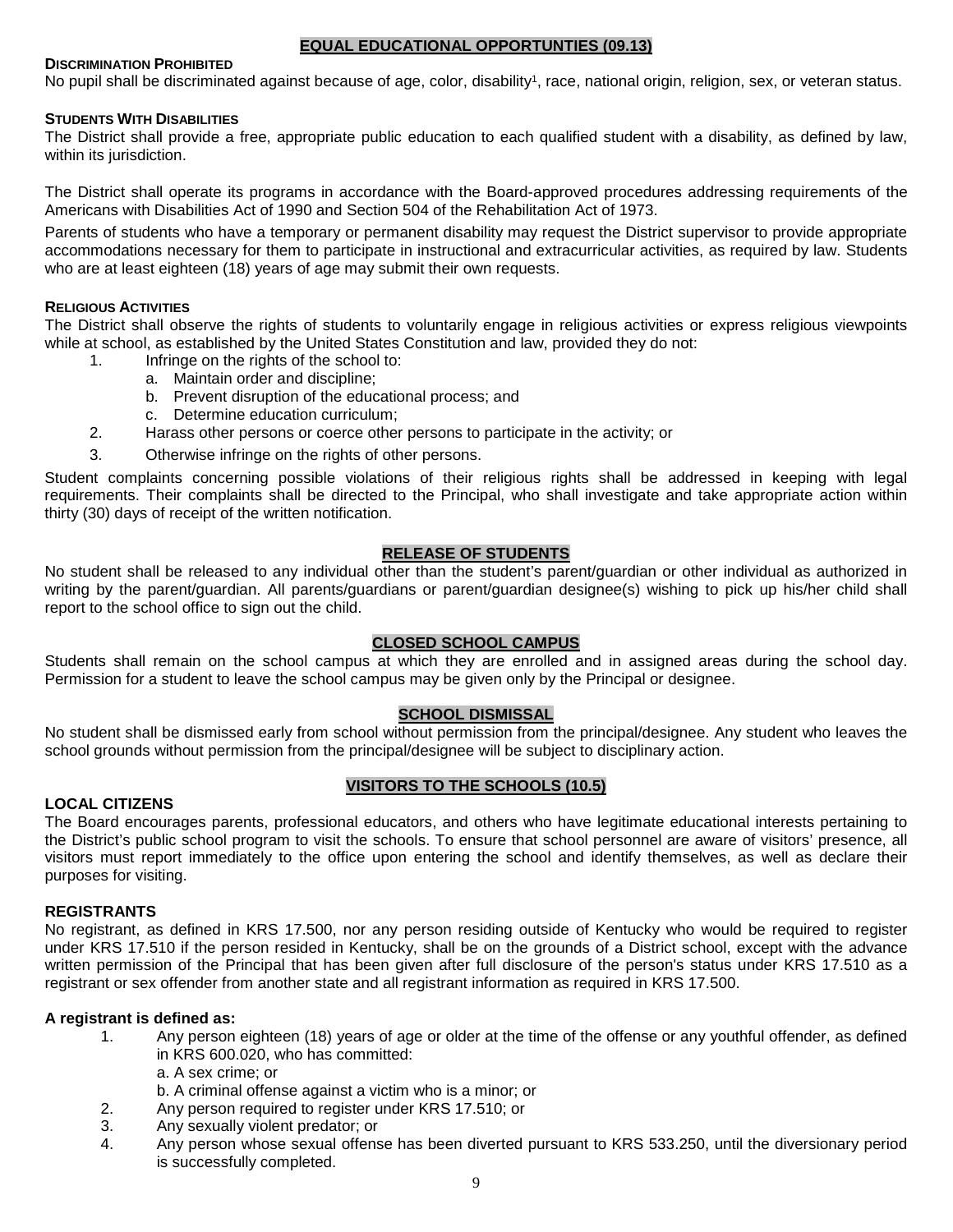A registrant who is the parent/legal guardian must request and receive prior permission from the Principal to come onto school grounds. The Principal shall determine whether the requesting registrant is permitted to come onto school grounds for the following reasons:

- 1. To pick up the child who is injured or ill.<br>2. To confer with school staff concerning
- 2. To confer with school staff concerning academic, disciplinary or placement issues involving the student, including matters required by federal or state law.
- 3. To vote when the school has been designated as a polling place.

Depending on the facts of the particular request, the Principal's response options shall include, but are not be limited to the following:

- Requiring the registrant to provide additional information when needed;
- Specifying check-in and check-out requirements;
- Requiring the registrant to be directly supervised by an individual designated by the Principal while on school grounds;
- Restricting the registrant to a designated location on school grounds;
- Limiting the time the registrant will be permitted to be on school grounds; and
- Denying the request to come onto school grounds.

The Principal shall notify the Superintendent/designee of each request from a registrant and the response made to the registrant. If questions arise about a request, the Principal shall consult with the Superintendent concerning requests from registrants, and the Superintendent may seek further advice from the Board Attorney.

For all other reasons the Principal shall consult with the Superintendent as the executive agent of the Board before making a final determination. Requests to be on school grounds will only be considered from registrants who are the parent or legal guardian of a student enrolled in a District school.

#### **VISITORS TO BE ACCOMPANIED**

Visitors to the schools shall be accompanied from the office by school personnel.

#### **CONDUCT**

All visitors to the schools must conduct themselves so as not to interfere with the daily operation of the school program.

#### **USE OF TOBACCO PROHIBITED**

The use of any tobacco product or vapor product is prohibited on the campus of Adair County Schools. This will apply to indoor and outdoor facilities, inside Board owned vehicles, stadiums/athletic fields and during school-sponsored trips and activities. Activities occurring before, during and after school hours, on weekends and during vacation periods are included in this prohibition.

#### **ACCOMMODATION**

Visitors with disabilities shall be accommodated as required by law. Individuals requesting accommodation shall contact the District ADA/504 Coordinator for assistance and guidance. Accommodations may include, but are not limited to, the following considerations:

- **Effective communication Use of power driven mobility devices**
- **Event ticket sales accommodation** Use of service animals
- -
- Companion seating at events

The District shall notify the public of any requirements and/or deadline for requesting such accommodation.

# **ADAIR COUNTY SCHOOLS ENERGY GUIDELINES FOR STUDENTS**

**General Energy Guidelines -** Each student is expected to use energy and resources wisely. Please don't waste resources! **Individual Computers -** At the end of the class day:

•All student classroom computers will be turned off before leaving that classroom.

•All student classroom computer monitors and speakers will be turned off before leaving that classroom.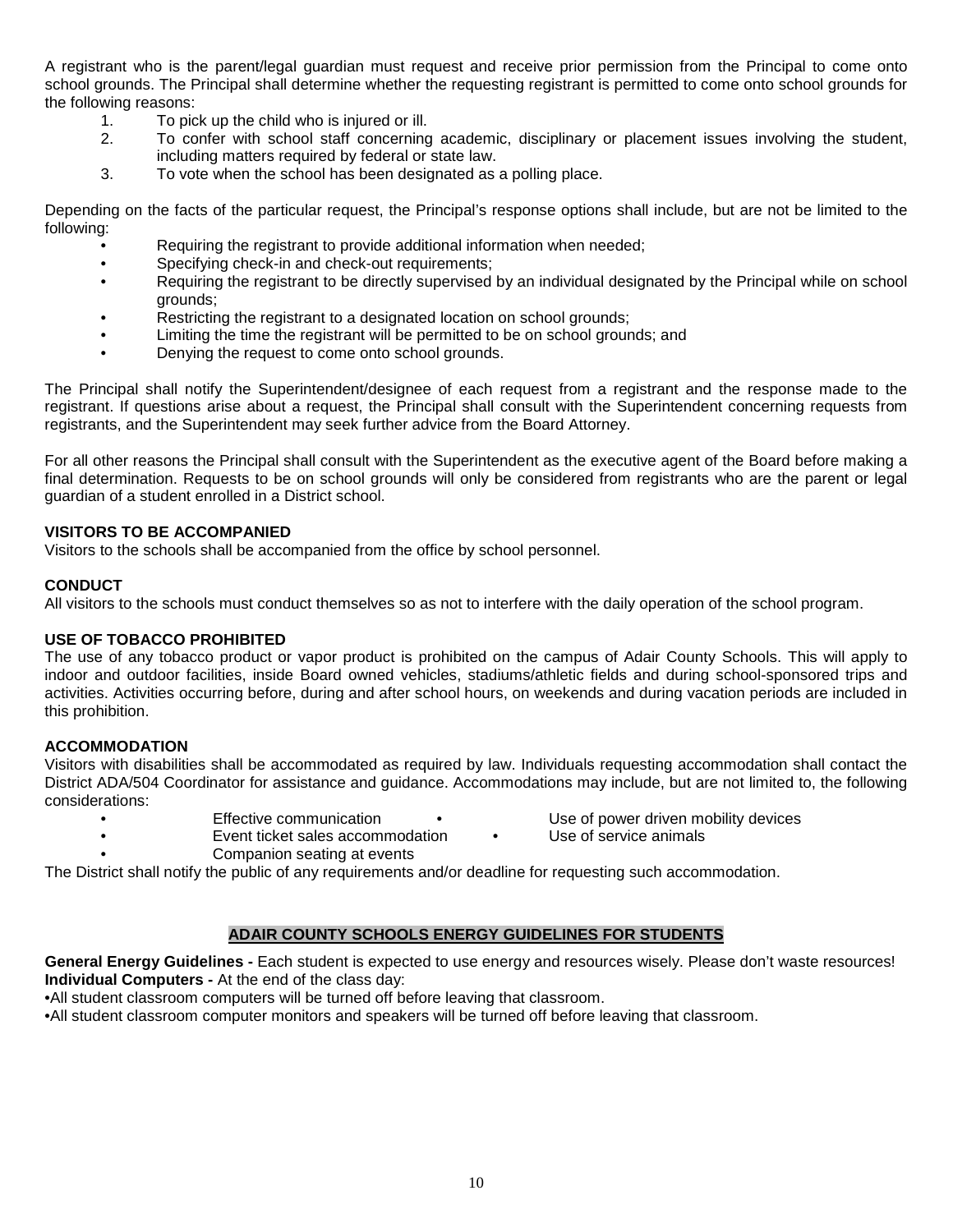# **CIVILITY (10.21)**

#### **BOARD INTENT**

The Board invites parental and community member involvement and recognizes that the vast majority of input received will be of a constructive and civil nature. This policy is designed to address those rare instances where that is not the case.

While it is not the Board's intent to deny an individual's right to freedom of expression, it has the responsibility to maintain, to the extent possible and reasonable, safe, harassment-free schools, school activities, and workplaces for students and staff and to minimize disruptions to the District's programs.

#### **PREPARATION OF EMPLOYEES**

The Superintendent/designee shall implement intervention and response training to notify employees of this policy and their corresponding responsibilities and to prepare them to deal with incidents of incivility.

#### **BEHAVIOR STANDARDS**

Persons coming onto District property shall be under the jurisdiction of the site administrator or designee.

District employees shall be courteous and helpful in interacting and responding to parents, visitors, and members of the public. In turn, individuals who come onto District property or contact employees on school or District business are expected to behave accordingly. Specifically, actions that are discouraged and may warrant further action include, but are not limited to:

- 1. Cursing and use of obscenities,
- 2. Disrupting or threatening to disrupt school or office operations,
- 3. Acting in an unsafe manner that could threaten the health or safety of others,
- 4. Verbal or written statements or gestures indicating intent to harm an individual or property, and
- 5. Physical attacks intended to harm an individual or substantially damage property.

Employees who fail to observe these standards in their own behavior shall be subject to appropriate disciplinary measures, up to and including dismissal.

#### **EMPLOYEE OPTIONS**

In cases involving physical attack of an employee or imminent threat of harm, the first priority shall be for employees to take immediate action to protect themselves and others. In absence of an imminent threat, employees shall attempt to calmly and politely inform the individual of the provisions of this policy and/or provide him/her with a copy. However, if the individual continues to behave in a discourteous and uncivil manner, the employee may respond as needed, to include, but not be limited to, the following options:

- 1. Hang up on a caller;
- 2. End a meeting;
- 3. Ask the individual to leave the school;
- 4. Call the site administrator or designee for assistance; and/or
- 5. Call the police.

**Employees shall submit to their immediate supervisor, as soon as possible, a written incident report for all such occurrences. The Superintendent/designee, on advice from the Board Attorney, shall determine whether an incident indicates the need for a restraining order or pursuit of other legal options on behalf of the District. Individual employees are free to pursue other legal courses of action.**

# **SUPERVISION OF STUDENTS (09.221)**

Students will be under the supervision of a qualified adult.

Each teacher and administrator shall hold pupils to a strict account for their conduct on school premises, on the way to and from school, and on school-sponsored trips and activities.

A certified or classified staff member must accompany students on all school-sponsored or school-endorsed trips. At the beginning of each school year, the principal may present to the Superintendent a preauthorization request in writing that includes the names of specific classified staff members and the school sponsored or school endorsed trips or event that the staff is requested to accompany students during the school year.

A non-faculty coach or a non-faculty assistant may accompany students on athletic trips as provided in statute.

#### **ACCESS TO SCHOOL PROPERTY DURING THE SCHOOL DAY**

Unless they are authorized visitors, only those students who are enrolled in the District and on property for an official school purpose, such as receiving instruction or participating in a school sponsored extracurricular activity, shall be permitted on the property during the school day. If a student who is officially absent or on home/hospital instruction wishes to come onto property during the school day, the student shall first go to the Principal/designee, seek permission to be on the property, and check in. Permission may be granted for the student to be on school property if the purpose relates to educational needs of the student that cannot be accomplished outside of school hours, and the student remains on the property only for the time needed to accomplish that purpose. This requirement is necessary to address supervision and safety concerns of students who come on property during the school day.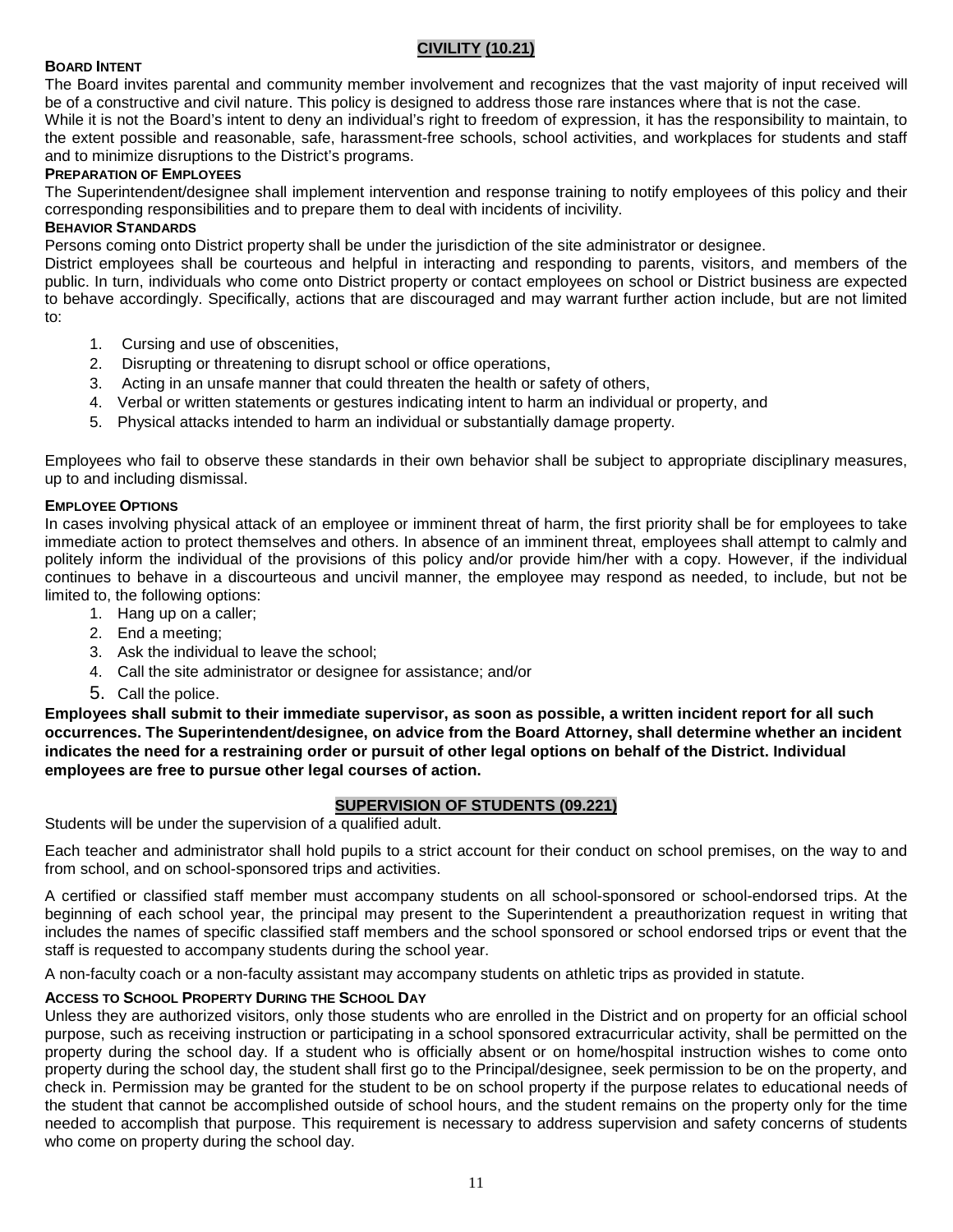#### **STUDENT REGISTRANTS**

The Principal is authorized to set supervision requirements and limitations, as appropriate, that apply to students enrolled in the school who are registrants as defined in KRS 17.500. If the Principal has set limitations, restrictions or requirements, they shall be put into writing and a copy provided to the student/guardian.

# **SCHOOL VOLUNTEERS**

A criminal records check must be completed as part of the volunteer application process. Placement of v**olunteers is at the discretion of the building principal/program coordinator and all volunteers shall provide assistance only under the direct supervision of a member of the professional administrative and teaching staff.** Volunteer CRC's do not have to be updated annually, if the volunteer remains an active yearly volunteer, however if there is a twelve month break in volunteer service a new CRC must be completed.

As per 03.11 Hiring Policy, volunteer status shall be contingent on receipt of records documenting that the individual does not have a conviction for a felony sex crime or as a violent offender as defined in KRS 17.165 or other conviction determined by the Superintendent to bear a reasonable relationship to the ability of the individual to be a volunteer. Volunteer status shall terminate on receipt of a criminal history background check documenting a conviction for a felony sex crime or as a violent offender.

CRC's for employment and any mentoring program must be completed at the central office.

#### **VOLUNTEERS 03.6**

#### **DEFINITION**

Volunteers are persons who do not receive compensation for assisting in school or District programs. Volunteers are encouraged to use their time and effort to support school and District programs. The Superintendent shall develop procedures that encourage volunteers to assist in school and/or District programs and to facilitate effective communication with persons who volunteer.

Teacher education students or students enrolled in educational institutions who participate in observations and educational activities under direct supervision of a local school teacher or administrator in a public school shall not be considered volunteers.

#### **SUPERVISION**

All volunteers shall provide assistance only under the direction and supervision of a member of the professional administrative and teaching staff.

Volunteers who assist in the District on a scheduled and/or continuing basis shall be provided with the same liability insurance coverage as a District employee and shall be provided with a written task description detailing responsibilities and expectations, as well as specific qualifications that may be required.

#### **RECORDS CHECK**

The District shall conduct a state criminal records check on all volunteers who have contact with students on a regularly scheduled and/or continuing basis, or who have supervisory responsibility for children at a school site or on schoolsponsored trips. The District may arrange to pay any cost required for the records check, but may use donations from any source, including volunteers, for this purpose.

Pursuant to KRS 160.380, the Superintendent/designee also may require volunteers to submit to a national criminal history background check for safety reasons. With prior approval of the Superintendent/designee, the background checks will be conducted at District expense. Otherwise, except as stated previously, the volunteer must pay for the background checks. No volunteer shall be utilized to supervise students, or deemed to have the authority to supervise students, unless the volunteer has been designated to supervise students by the Principal and approved by the Superintendent/designee, and the volunteer has undergone the required records check.

Volunteers that wish to be considered to assist with random events outside the school setting, such as field trips and who are not responsible for supervising children at these events must complete and pay the cost of the state criminal records check. **PLACEMENT OF VOLUNTEERS**

Placement of volunteers shall be the responsibility of the building principal who shall base placement decisions on data regarding staff needs.

Volunteers shall not supervise, correct or make decisions regarding students or other personnel.

No volunteer shall be placed unless a need has been identified and approved by the building principal.

# **WORK-BASED SITE SUPERVISORS**

Work-based learning site supervisors are considered volunteers. Pursuant to KRS 160.380 and KRS 161.148, prior to being assigned to supervise a student for more than one (1) day in a work-based learning experience, the site supervisor shall have undergone a state criminal background check either as required by their employer at time of employment or within the past twelve (12) months, whichever is the more recent.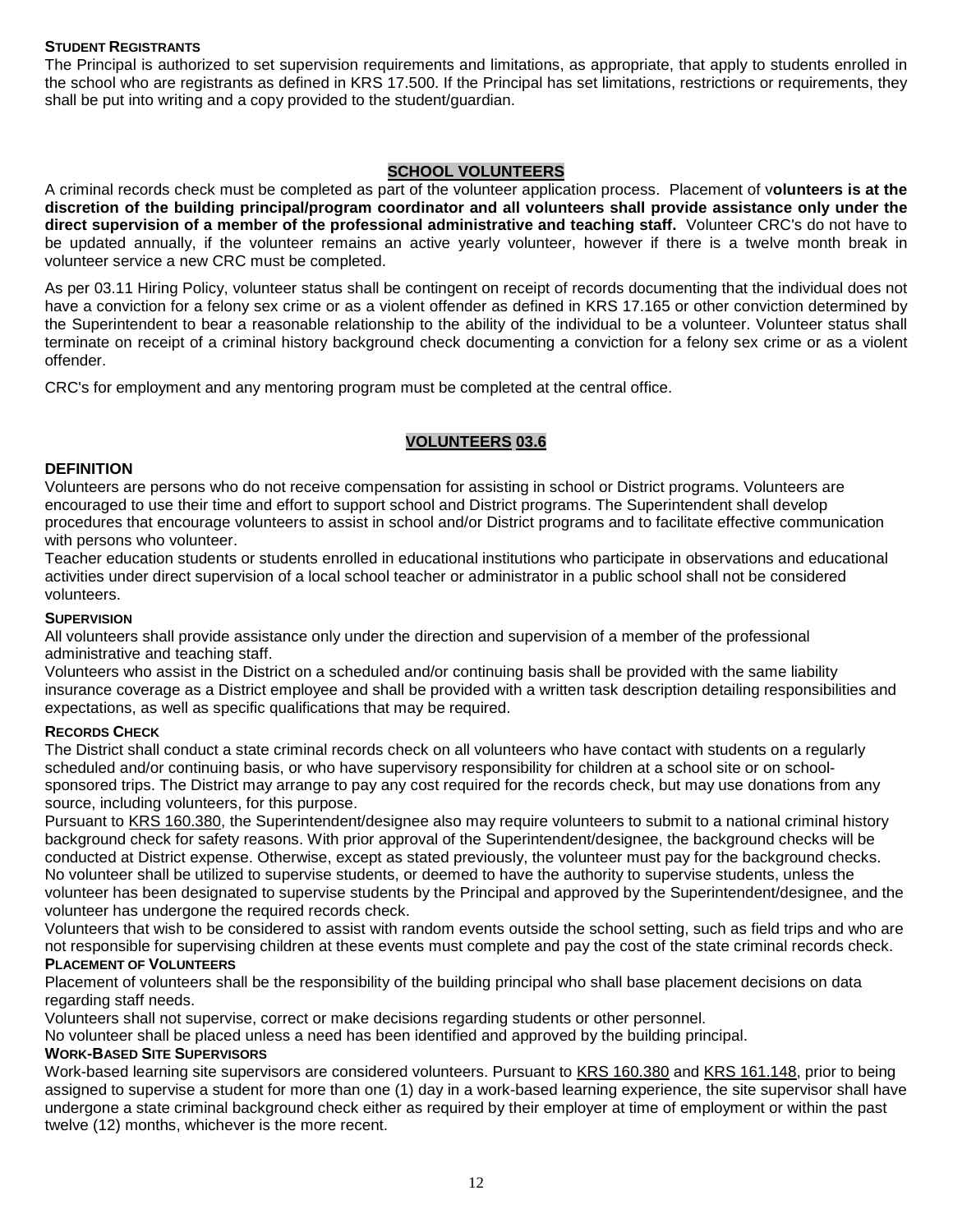# **ORIENTATION**

The Superintendent/designee shall develop orientation materials to be provided to all volunteers who have contact with students on a regularly scheduled or continuing basis. These materials shall include, but not be limited to, pertinent policies and safety and emergency procedures.

# **FIELD TRIPS**

Parent/guardians wishing to accompany their child(ren) on school trips or other events outside the school setting must satisfactorily complete a criminal records check (CRC). Parent criminal record checks are to be completed at the school of student enrollment. If a parent/guardian has children enrolled in more than one school in the district, one CRC form must be completed and the parent is to take a copy of the CRC Report to the other schools that their children attend. Each school will make a copy of the CRC record and keep on file.

The processing of CRC's can take a while, therefore parent/guardians who wish to have an approved CRC on file for yearly field trips or other events are asked to complete the CRC at the beginning of the school year.

Once completed, parent CRC's will be kept on file for the years the child is enrolled. When a child moves or advances to another school within the district, the parent/guardian CRC record will be forwarded to the next school. Parents that have already completed a CRC are to check with their child's current school to ensure that a copy is on file.

#### **SCHOOL FOOD SERVICE PROGRAM**

The Adair County Schools serve nutritious meals at breakfast and lunch that provide students with the nutrients they need to grow and learn. School meal menus consist of foods and portions that meet guidelines established by the United States Department of Agriculture. These guidelines must be followed in order to receive state and federal funds to operate the program. **Parents of students with special dietary needs should contact the School Food Service Director, Carol Roy at 384-2476 to discuss dietary accommodations.**

#### **All students will receive Free Breakfast and Lunch Meals.**

Students will not be allowed to charge **ANY** items. Payment must be received at Point of Sale for extra items or they will be asked to return the item to the kitchen.

# **COMMUNITY ELIGIBILITY PROVISION (CEP) PROGRAM**

#### Community Eligibility Program

The Community Eligibility Provision (CEP) will allow school districts to offer both breakfast and lunch at no charge to all students while eliminating the traditional school meal application process. CEP benefits students by it increasing the participation in the school nutrition programs by offering breakfast and lunch at no charge to all students. It also eliminates the need for districts to qualify students for free and reduced-price meals.

# Income Verification Forms

This year's school lunch program will not require a school meal application form the district still must have family income information. Income information is used to help determine eligibility for many state and federally funded programs such as Title I and Family Resource Center funding. All information from the Income Verification Forms will be held with confidentiality and this information will not be shared with anyone other than necessary district personnel.

#### **NOTIFICATION OF RIGHTS UNDER FERPA FOR ELEMENTARY AND SECONDARY INSTITUTIONS**

# **Notification of Rights under FERPA for Elementary and Secondary Schools**

The Family Educational Rights and Privacy Act (FERPA) affords parents and students over 18 years of age ("eligible students") certain rights with respect to the student's education records. These rights are:

(1) The right to inspect and review the student's education records within 45 days of the day the School receives a request for access. Parents or eligible students should submit to the School principal [or appropriate school official] a written request that identifies the record(s) they wish to inspect. The School official will make arrangements for access and notify the parent or eligible student of the time and place where the records may be inspected.

(2) The right to request the amendment of the student's education records that the parent or eligible student believes are inaccurate, misleading, or otherwise in violation of the student's privacy rights under FERPA.

Parents or eligible students who wish to ask the School to amend a record should write the School principal [or appropriate school official], clearly identify the part of the record they want changed, and specify why it should be changed. If the School decides not to amend the record as requested by the parent or eligible student, the School will notify the parent or eligible student of the decision and advise them of their right to a hearing regarding the request for amendment. Additional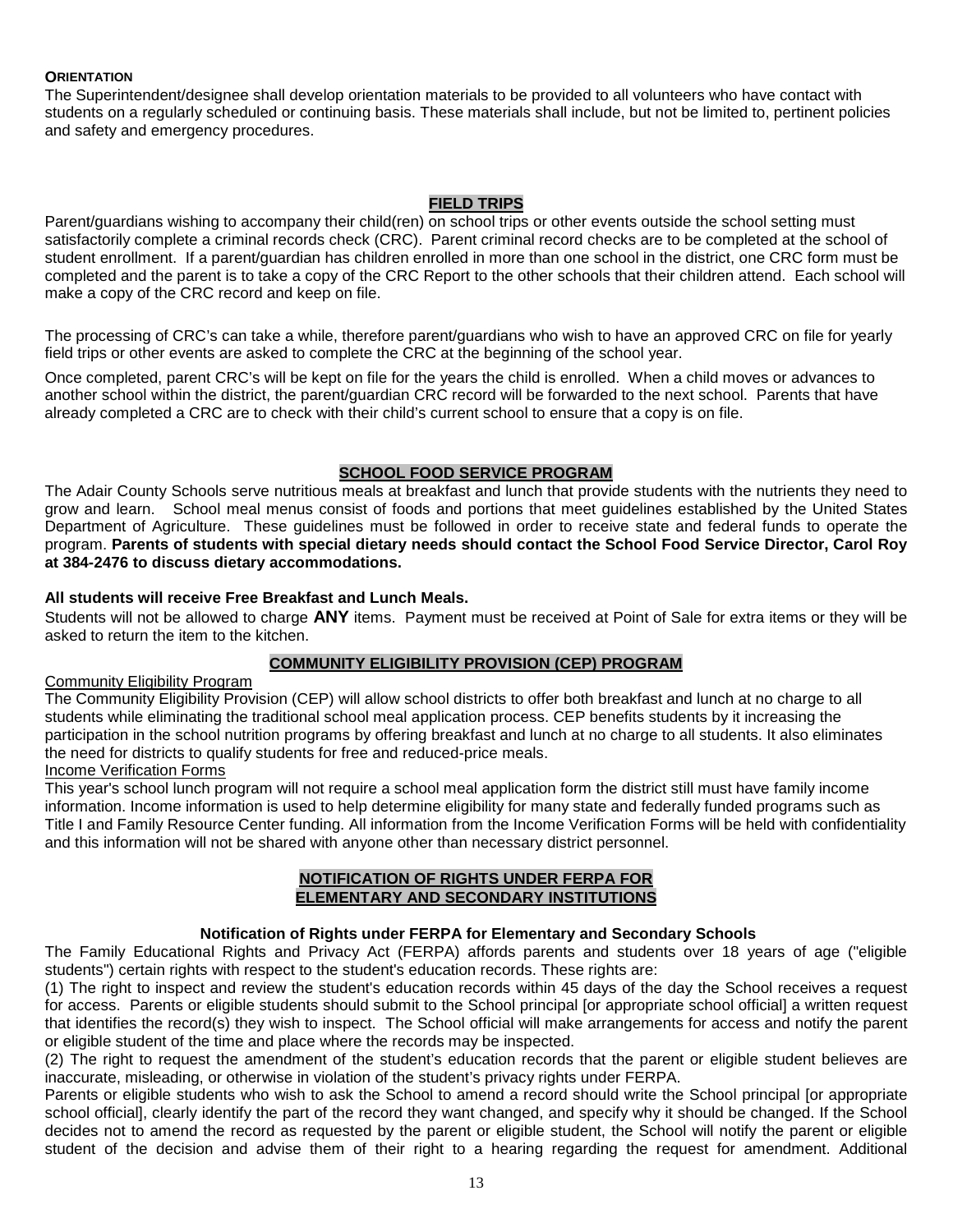information regarding the hearing procedures will be provided to the parent or eligible student when notified of the right to a hearing.

(3) The right to consent to disclosures of personally identifiable information contained in the student's education records, except to the extent that FERPA authorizes disclosure without consent.

One exception, which permits disclosure without consent, is disclosure to school officials with legitimate educational interests. A school official is a person employed by the School as an administrator, supervisor, instructor, or support staff member (including health or medical staff and law enforcement unit personnel); a person serving on the School Board; a person or company with whom the School has contracted as its agent to provide a service instead of using its own employees or officials (such as an attorney, auditor, medical consultant, or therapist); or a parent or student serving on an official committee, such as a disciplinary or grievance committee, or assisting another school official in performing his or her tasks.

A school official has a legitimate educational interest if the official needs to review an education record in order to fulfill his or her professional responsibility.

Upon request, the School discloses education records without consent to officials of another school district in which a student seeks or intends to enroll. [NOTE: FERPA requires a school district to make a reasonable attempt to notify the parent or student of the records request unless it states in its annual notification that it intends to forward records on request.]

(4) The right to file a complaint with the U.S. Department of Education concerning alleged failures by the *School District* to comply with the requirements of FERPA. The name and address of the Office that administers FERPA are: Family Policy Compliance Office, U.S. Department of Education, 400 Maryland Avenue, SW Washington, DC 20202-8520.

# **NOTIFICATION OF PROTECTION OF PUPIL RIGHTS AMENDMENT (PPRA)**

The Protection of Pupil Rights Amendment (PPRA) affords parents and eligible students (students 18 years old or older or those emancipated) certain rights regarding conduct of surveys, collection and use of information for marketing purposes, and certain physical examinations. These include the right to:

**Consent before students are required to submit to a survey** that concerns one or more of the following protected areas ("protected information survey") if the survey is funded in whole or in part by a program of the U. S. Department of Education:

- 1. Political affiliations or beliefs of the student or the student's parent;
- 2. Mental or psychological problems of the student or student's family;
- 3. Sex behavior or attitudes;
- 4. Illegal, anti-social, self-incriminating, or demeaning behavior;
- 5. Critical appraisals of others with whom respondents have close family relationships;
- 6. Legally recognized privileged relationships such as with lawyers, physicians, or ministers;
- 7. Religious practices, affiliations, or beliefs of the student or student's parents; or
- 8. Income, other than as required by law to determine eligibility for participation in a program or for receiving financial assistance under such program.

# **Receive notice and an opportunity to opt a student out of:**

- 1. Any other protected information survey, regardless of funding;
- 2. Any non-emergency, invasive physical exam or screening required as a condition of attendance, administered by the school or its agent, and not necessary to protect the immediate health and safety of a student, except for hearing, vision, or scoliosis screenings, or any physical exam or screening permitted or required under State law; and
- 3. Activities involving collection, disclosure, or use of personal information obtained from students for marketing or to sell or to otherwise distribute the information to others.

# **Inspect, upon request and before administration or use:**

- 1. Protected information surveys to be used with students;
- 2. Instruments used to collect personal information from students for any of the above marketing, sales, or other distribution purposes; and
- 3. Instructional material used as part of the educational curriculum.

The District shall annually provide parents and eligible students notice of these rights under law in the **District** *Code of Acceptable Behavior and Discipline* **(***Code of Conduct***).**

The District shall also notify parents and eligible students at least annually at the start of each school year of the specific or approximate dates of the activities listed above. Notification will provide an opportunity to opt a student out of participating in those activities.

Parents/eligible students who believe their rights have been violated may file a complaint with:

**Family Policy Compliance Officer U. S. Department of Education 400 Maryland Avenue, S.W. Washington, D.C. 20202-5901**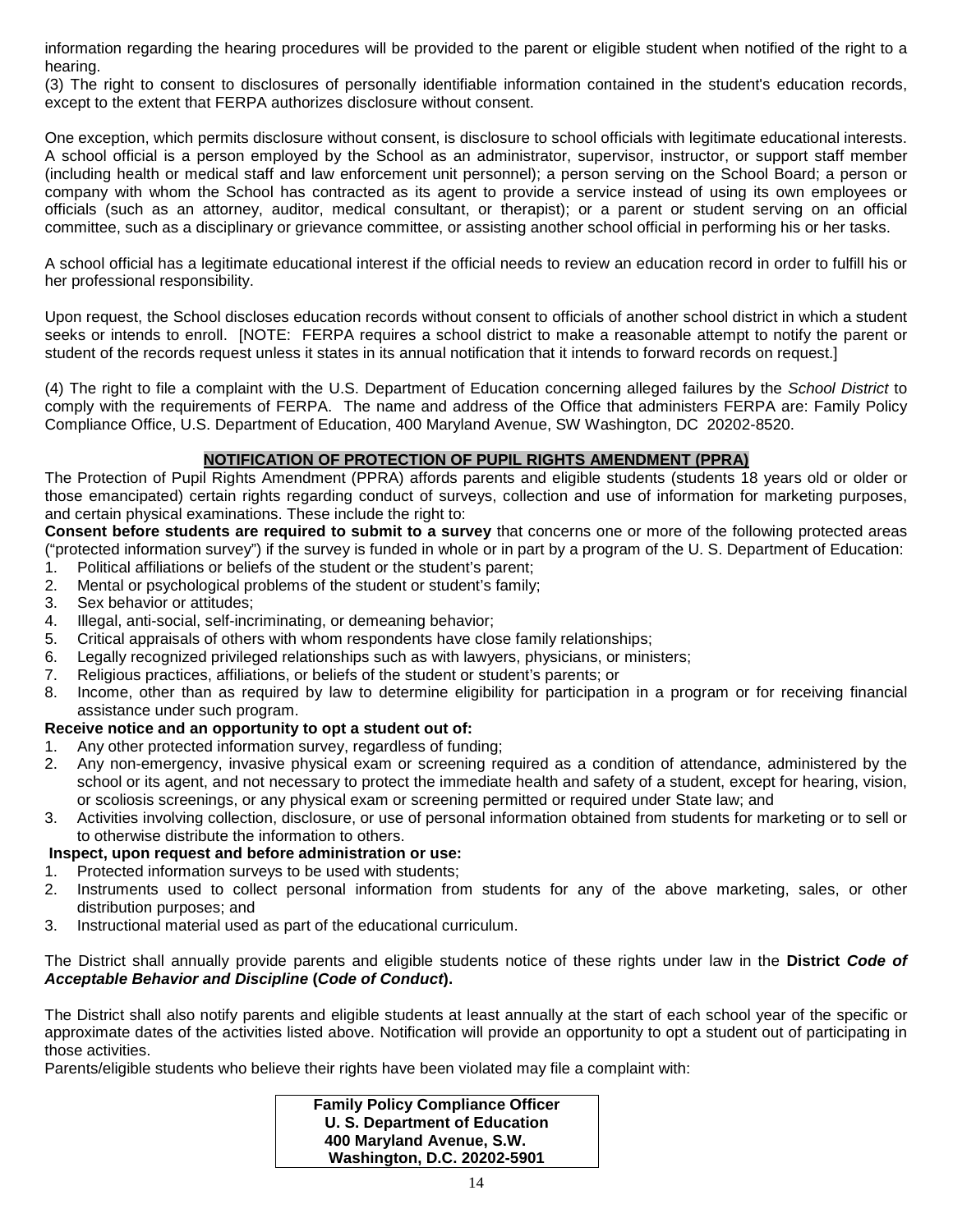# **STUDENT RECORDS (09.14)**

Data and information about students shall be gathered to provide a sound basis for educational decisions and to enable preparation of necessary reports.

#### **PROCEDURE TO BE ESTABLISHED**

The Superintendent shall establish procedures to promote effective notification of parents and eligible students of their rights under the Family Educational Rights and Privacy Act (FERPA) and to ensure District compliance with applicable state and federal student record requirements.

#### **DISCLOSURE OF RECORDS**

Student records shall be made available for inspection and review to the parent(s) of a student or to an eligible student on request. Eligible students are those 18 years of age or older or those duly enrolled in a post-secondary school program. In general, FERPA rights pass to the eligible student upon either of those events. Parents may be provided access to the educational records of an eligible student 18 years old or older if the student is dependent under federal tax laws.

Upon written request, parents or eligible students may be provided copies of their educational records, including those maintained in electronic format, when necessary to reasonably permit inspection. Such copies shall be provided in a manner that protects the confidentiality of other students. A reasonable fee may be charged for copies.

District personnel must use reasonable methods to identify and authenticate the identity of parents, students, school officials, and any other parties to whom the District discloses personally identifiable information from education records.

In addition, considering the totality of the circumstances, the District may disclose information from education records to appropriate parties, including parents of eligible students, whose knowledge of the information is necessary to protect the health or safety of a student or another individual, if there is an actual, impending, or imminent articulable and significant threat to the health or safety of a student or other individual. In such instances, the basis for a decision that a health or safety emergency existed shall be recorded in the student's education records.

Authorized District personnel also may disclose personally identifiable information to the following without written parental consent:

- Officials of another school, school system, or institution of postsecondary education where the student seeks or intends to enroll or is already enrolled, so long as the disclosure is for purposes related to the student's enrollment or transfer;
- Authorize representatives of a Kentucky state child welfare agency if such agency presents to the District an official court order placing the student whose records are requested under the care and protection of said agency. The state welfare agency representative receiving such records must be authorized to access the child's case plan.
- School officials (such as teachers, instructional aides, administrators) and other service providers (such as contractors, consultants, and volunteers used by the District to perform institutional services and functions) having a legitimate educational interest in the information.

District and school officials/staff may only access student record information in which they have a legitimate educational interest.

Contractors, consultants, volunteers, and other parties to whom the District has outsourced services or functions may access student records provided they are:

- Under the District's direct control with respect to the use and maintenance of education records; and
- Prohibited from disclosing the information to any other party without the prior consent of the parent/eligible student, or as otherwise authorized by law.
- **DISCLOSURE TO REPRESENTATIVES FOR FEDERAL OR STATE PROGRAM PURPOSES**
- Personally identifiable student information may be released to those other than employees who are designated by the Superintendent in connection with audit, evaluation, enforcement, or compliance activities regarding Federal or State programs. Such designation must be **executed in writing with the authorized representative and** specify information as required by 34 CFR Part 99.35.

#### **DUTY TO REPORT**

If it is determined that the District cannot comply with any part of FERPA or its implementing regulations due to a conflict with state or local law, the District must notify the Family Policy Compliance Office (FPCO) within forty-five (45) days of the determination and provide the text and citation of the conflicting law.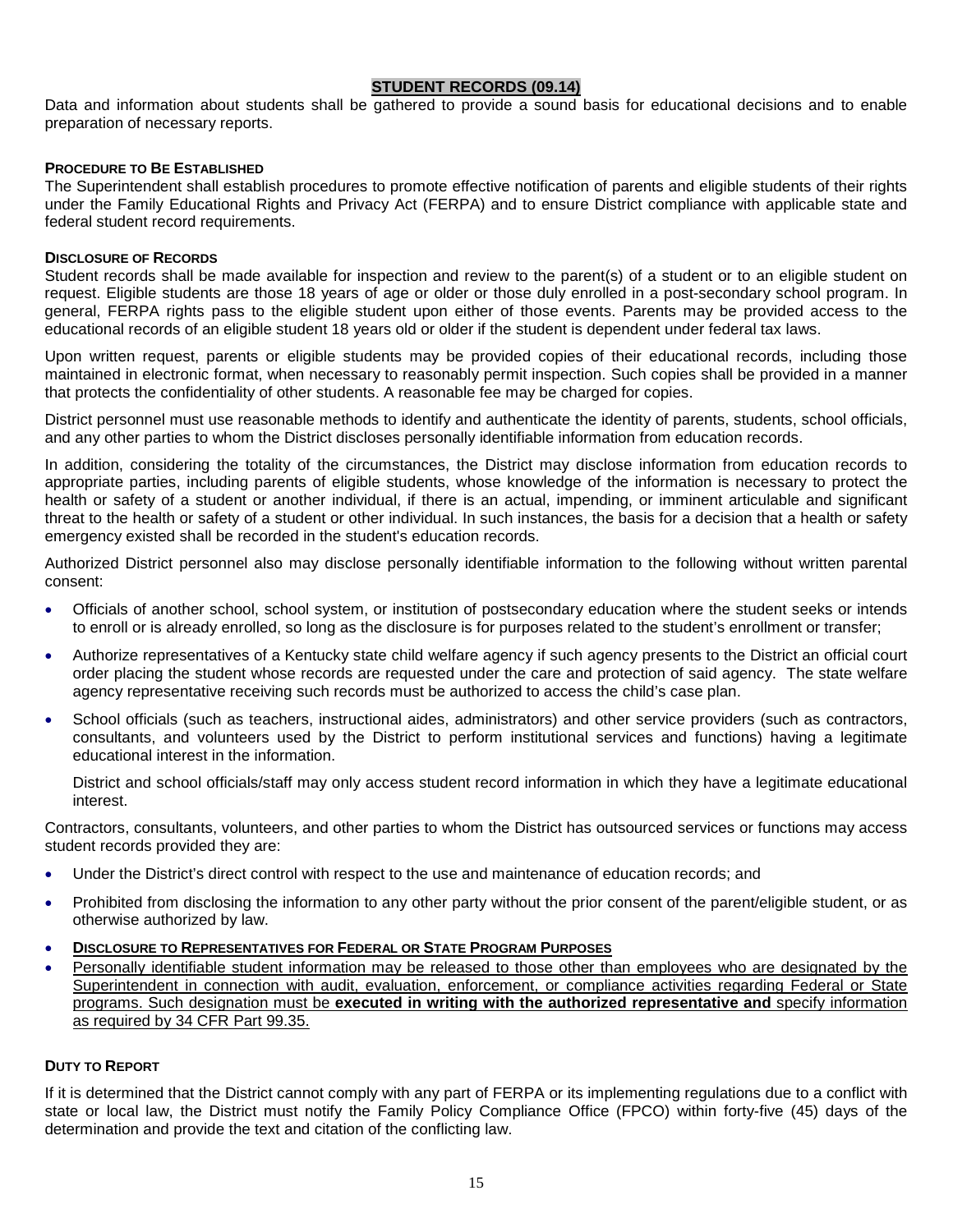#### **DIRECTORY INFORMATION**

The Superintendent/designee is authorized to release Board-approved student directory information. Approved "directory information" shall be: name, address, phone number, date and place of birth, student's school email address, major field of study, participation in officially recognized activities and sports, photograph/picture, grade level, weight and height of members of athletic teams, dates of attendance, degrees, honors and awards received, and most recent educational institution attended. Any eligible student or parent/guardian who does not wish to have directory information released shall notify the Superintendent/designee in writing within thirty (30) calendar days after receiving notification of FERPA rights.

**The District allows for disclosure of directory information only to specific parties for specific purposes. Such limitations** are **specified in the student directory information notification.**

Unless the parent/guardian or secondary school student requests in writing that the District not release such information, the student's name, address, and telephone number (if listed) shall be released to Armed Forces recruiters upon their request.

#### **SURVEYS OF PROTECTED INFORMATION**

The District shall provide direct notice to parents/guardian to obtain prior written consent for their minor child(ren) to participate in any protected information survey, analysis, or evaluation, if the survey is funded in whole or in part by a program of the U.S. Department of Education.

Parents/eligible students also shall be notified of and given opportunity to opt their child(ren) out of participation in the following activities:

- 1. Any other protected information survey, regardless of funding;
- 2. Any non-emergency, invasive physical exam or screening required as a condition of attendance, administered by the school or its agent, and not necessary to protect the immediate health and safety of a student, except for any physical exam or screening permitted or required under State law; and
- 3. Activities involving collection, disclosure, or use of personal information obtained from students for marketing or to sell or otherwise distribute the information to others.

Parents/eligible students may inspect, upon written request and prior to administration or use, materials or instruments used for the collection, disclosure, or use of protected information.

PPRA requirements do not apply to evaluations administered to students in accordance with the Individuals with Disabilities Education Improvement Act (IDEIA).

#### **STUDENTS WITH DISABILITIES**

The District's special education policy and procedures manual shall include information concerning records of students with disabilities.

#### **JUVENILE COURT RECORDS**

Records or information received on youthful or violent offenders shall not be disclosed except as permitted by law. When such information is received, the Superintendent or designee shall notify the Principal of the school in which the child is enrolled. The Principal shall then release the information as permitted by law. Only the Superintendent and school administrative, transportation, and counseling personnel or teachers or other school employees with whom the student may come in contact, shall be privy to this information, which shall be kept in a locked file when not in use and opened only with permission of the administrator. Notification in writing of the nature of offenses committed by the student and any probation requirements shall not become a part of the child's student record.

#### **RECORDS OF MISSING CHILDREN**

Per [KRS 156.495](https://apps.legislature.ky.gov/law/statutes/statute.aspx?id=3206) and [KRS 158.032,](https://apps.legislature.ky.gov/law/statutes/statute.aspx?id=3424) a missing student's educational records in Infinite Campus (IC) will be automatically flagged when the Kentucky State Police notifies the Kentucky Department of Education (KDE). It is imperative that principals ensure all appropriate school and district personnel are aware of the situation and that they comply with the stipulations of the statutes. They must immediately report to the Kentucky State Police if any of the following occurs: someone in the school knows of the student's whereabouts; the identified student is currently present at the school; or an individual or a school requests the student's records.

#### **COURT ORDER/SUBPOENA**

Prior to complying with a lawfully issued court order or subpoena requiring disclosure of personally identifiable student information, school authorities shall make a documented effort to notify the parent or eligible student. However, in compliance with FERPA, notice to the parent is not required when a court order directs that disclosure be made without notification of the student or parent, or when the order is issued in the context of a dependency, neglect, or abuse proceeding in which the parent is a party. If the District receives such orders, the matters may be referred to local counsel for advice.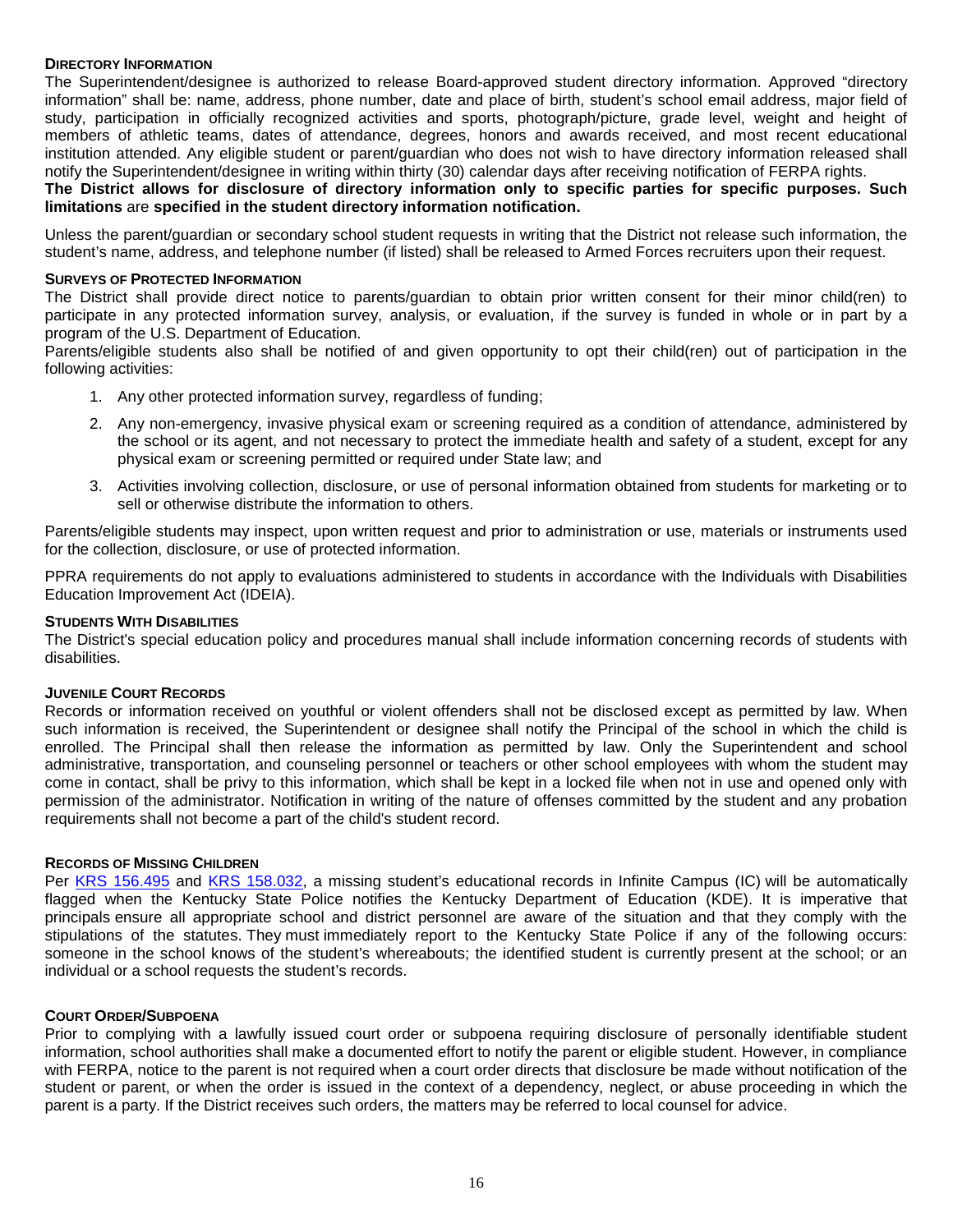# **RELEASE OF STUDENTS AND STUDENT INFORMATION TO DIVORCED, SEPARATED OR SINGLE PARENTS (09.12311)**

The board shall release student or information concerning the student to a parent, guardian, or individual acting as a parent of a student in the absence of a parent or guardian unless the school has been provided with evidence that there is a state law or court order governing such matters as divorce, separation or custody, or a legally binding document which provides instruction to the contrary.

Release of the student or information concerning the student to a single parent or a divorced/separated parent will be accomplished by the following procedure:

Unless the school has been informed and given evidence of state law or court order concerning the status of the student:

- 1. Each parent shall have equal access to any information concerning the student.
- 2. Each parent shall have the right to release of the student under their care.

# **RELEASE OF STUDENT INFORMATION TO THE MEDIA**

\*See the Adair County School District, Electronic Communications Network Acceptable Use Policy at the end of this manual for guidelines concerning permission and release of student information to the media.

# **RELEASING STUDENT INFORMATION TO MILITARY/HIGHER EDUCATION**

According to Section 9528 of the federal No Child Left Behind Act of 2001, all high schools receiving federal aid must provide students' names, addresses and telephone numbers to any military recruiter or higher education provider who requests them.

In the context of this law, "higher education" refers not only to colleges and universities, but also to auto repair, computer and hairdressing schools. This requirement applies regardless of the board's policy on release of directory information. **\*If a parent/guardian or eighteen (18) year old student does not want this information released, notification must be made by either filling out a Denial of Permission to Release Student Information form available in the school office of student enrollment or providing a written statement refusing the release of student information to the office of school enrollment. This can be filed at the beginning of the school year or at any time that the student or parent/guardian wants this information to start being withheld.**

# **GRADING (08.221AP)**

Teachers shall maintain detailed, systematic records of the achievement of each student. Special education teachers are to collaborate with the regular classroom teacher to report the student's progress.

# **ELEMENTARY (K-5)**

Students will receive a progress report four (4) times a year on a regular nine (9) week schedule. Progress reports will be sent home at the midpoint of each nine week grading period.

All K-5 report cards will be standards-based and will reflect mastery of standards as set forth by the state of Kentucky. Middle and High School grading scales will be numerical and letter grades.

#### **MIDDLE (6-8)**

ACMS Site Base Council will determine the grading criteria for classes taught less than a full year.

Student grade reports will be issued every nine (9) weeks.

All students will be provided an interim grade report at the mid-point of the nine (9) week grading period (in core subject areas).

If, at the end of the first semester, a student is failing more than one class, the teacher will contact parents to discuss the unsatisfactory progress of their child.

Other grading procedures are included in the school's student handbook.

#### **SECONDARY (9-12)**

All students will be provided an interim grade report at the mid-point of the nine (9) week grading period

Student grade reports will be issued every nine (9) weeks.

The Adair Youth Development Center grade reports are issued every fourteen (14) weeks.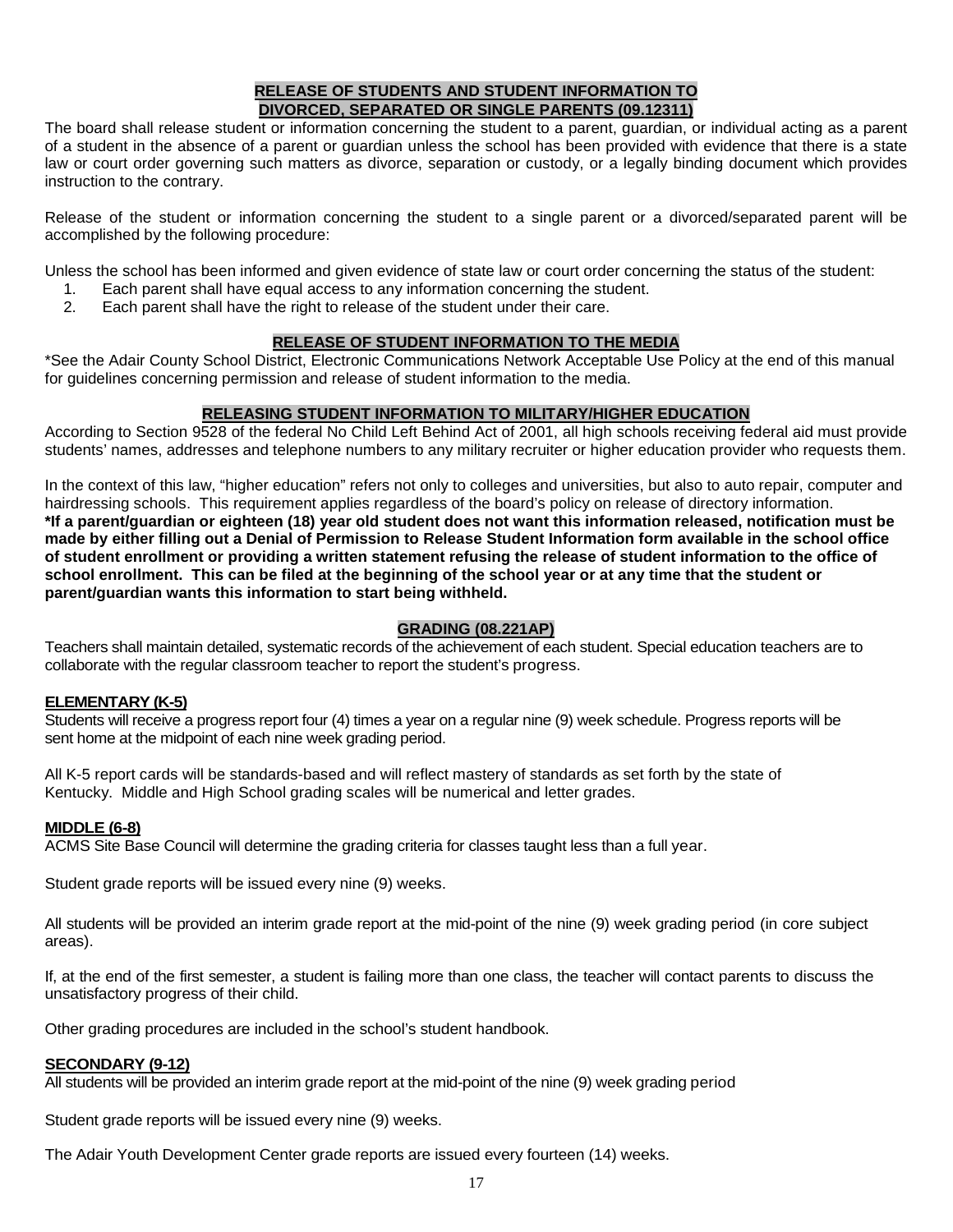#### **Grades K-5 - Standards Based**

| Exceeds Standards      |
|------------------------|
| On grade level         |
| Below grade level      |
| Well below grade level |

# **Grades 9-12 Grades 6-8**

| $A - 90 - 100$   | Excellent     |
|------------------|---------------|
| $B - 80 - 89$    | Above Average |
| $C - 70-79$      | Average       |
| $D - 60 - 69$    | Poor          |
| $F - 59$ & below | Failing       |
| Incomplete       |               |

| $A - 90 - 100$    | Excellent     |
|-------------------|---------------|
| $B - 80 - 89$     | Above Average |
| $C - 70-79$       | Average       |
| $D - 65-69$       | Poor          |
| $F - 64 \&$ Below | Failing       |
| Incomplete        |               |

An incomplete grade is to be changed to a passing or failing grade within two (2) weeks following a grading period. Other grading procedures are included in the school's student handbook.

Daily grades for students in grades 6-12 will be available in Infinite Campus bi-weekly (**extenuating circumstances may alter the data input timeline).**

# **PROMOTION AND RETENTION (08.22AP)**

#### **PRIMARY K-3**

.

*Continuous progress*: Students progress through the primary school program at their own rate without comparison to the rate of others or consideration of the number of years in school.

Council or school policy shall determine assignment of primary school students to classes, skill levels and programs within the school. Promotion from the primary program shall be in compliance with applicable administrative regulations. A school team, which includes the parent of an identified child, will consider and recommend the appropriate early or delayed exit for any student in the primary program. Such review will take place at least thirty (30) days before such decision takes effect (Per 704 KAR:4040).

\*After consultation with parents, teachers and counselor(s) the final decision as to student skill level assignment shall be determined by the Principal as set forth in KRS 158.140.

#### **INTERMEDIATE 4-5**

Students in fourth and fifth grade progress through standards-based courses that require mastery of the content. Promotion to middle school is dependent upon the student making adequate progress on grade level standards.

#### **MIDDLE SCHOOL 6-8**

Students will not advance to the next grade level if they fail math or reading. Students who fail only one subject area, other than math or reading, will be promoted to the next grade level. At all grade levels, after consultation with parents, teachers and counselor(s) the final decision as to student promotion or retention shall be determined by the Principal as set forth in KRS 158.140.

#### **SECONDARY 9-12**

Students shall be assigned and take state tests according to the following guidelines: **Freshman** – first year in high school **Sophomore** – second year in high school **Junior** – third year in high school **Senior** – fourth year in high school

High school students advance through the grade levels regardless of credits and are not retained due to lack of meeting graduation credit requirements until their senior year. Seniors shall be retained if they have not earned enough credits in the required subject areas to meet graduation requirements.

\*Summer school credit guidelines are listed in the Adair County High Student Handbook. Summer school is only an option when funding is available.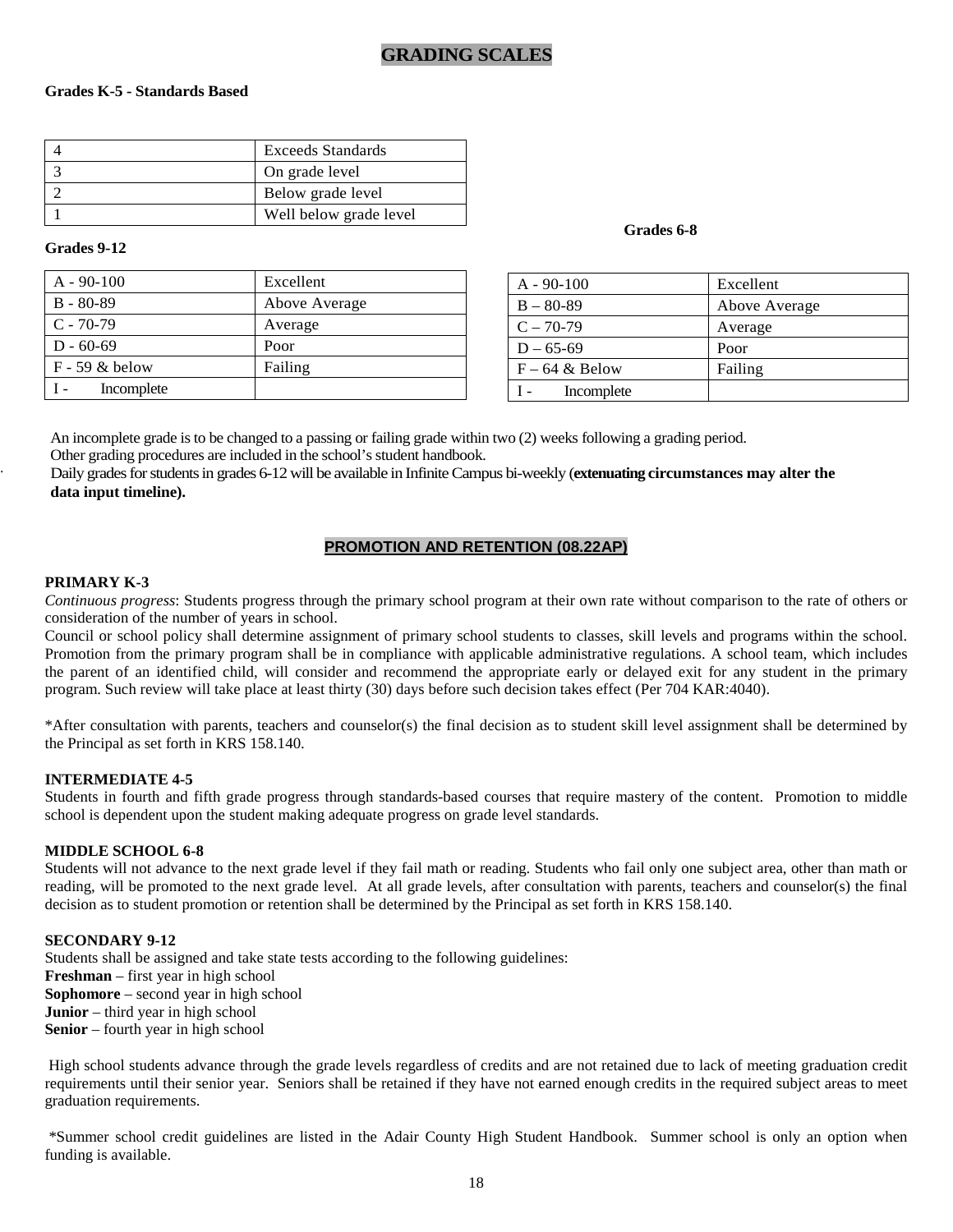\*At all grade levels, after consultation with parents, teachers and counselor(s) the final decision as to student promotion or retention shall be determined by the Principal as set forth in KRS 158.140.

#### **CAREER PATHWAYS**

Adair County High School students shall identify a career pathway and plan the appropriate high school courses to achieve this career pathway prior to graduation. Each student will work with staff at ACHS to plan enough classes to become prepatory in a state established career pathway or industry certifiable area. If a student chooses to change pathways this may only be done after a conversation with a counselor and/or administrator. If a change is determined to be in the best interest of the student **and** another pathway is attainable, a new career pathway shall be established and planned accordingly.

#### **SKIPPING GRADES/DEMOTION**

Students shall not be allowed to skip a grade or complete more than one grade per year or be demoted during the school year without prior approval of the principal.

#### **EARLY GRADUATION CERTIFICATE (08.113)**

Students who meet all applicable legal requirements shall be eligible for early graduation in relation to receipt of an Early Graduation Scholarship Certificate. Students planning to complete wishing to follow an early graduation pathway shall notify the Principal of their intent prior to the beginning of grade nine (9) or as soon thereafter as the intent is known, but within the first thirty (30) school days of the academic year in which they wish to graduate. A Letter of Intent to Apply shall be entered into the student information system by October 1 of the year the student declares intent to graduate early.

Students working toward receipt of an Early Graduation Certificate shall be supported by development and monitoring of an Individual Learning Plan (ILP). Students who meet all applicable legal requirements shall be awarded a diploma and an Early Graduation Certificate.

# **TRANSFERS AND WITHDRAWALS (09.111)**

#### **REPORT TO DPP**

The school shall immediately report the withdrawal and the reason for it to the Superintendent's office (Director of Pupil Personnel).

#### **CHANGE OF RESIDENCE**

If the child has withdrawn because of residence, the next residence shall be ascertained and included in the report. The District shall notify the Kentucky Department of Education when a new student enrolls.

#### **MISSING CHILDREN**

The Director of Pupil Personnel shall notify the Ky. State Police of any request for the records of a student who has been flagged as missing.

#### **FOLLOW-UP BY DISTRICT PERSONNEL**

Within three (3) months of the date of a student's withdrawal from school, District personnel designated by the Superintendent shall contact each student eighteen (18) or over who has withdrawn from school to encourage reenrollment in a regular, alternative, or GED preparation program. If the student does not reenroll at that time, personnel shall make at least one (1) more attempt toward reenrollment of the student before the beginning of the next school year.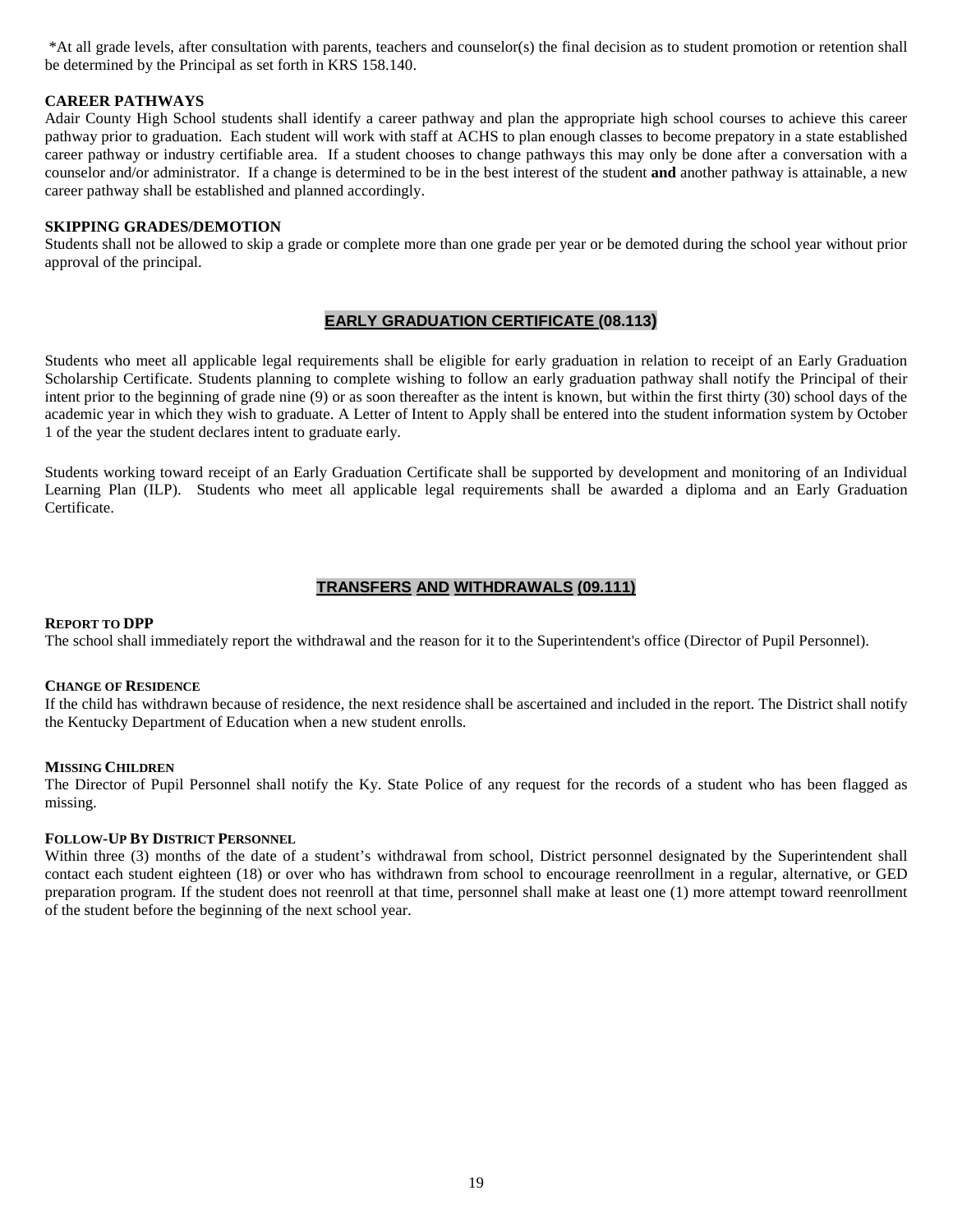# **ATTENDANCE**

All students are expected to attend school regularly and to be on time for classes in order to benefit maximally from the instructional program and to develop habits of punctuality, self-discipline and responsibility.

# **ABSENCES AND EXCUSES (09.123)**

Students are required to attend regularly and punctually the school in which they are enrolled. Recording of absences and tardies shall be made in compliance with the requirements of 702 KAR 007:125.

#### **TRUANCY (KRS 159.150)**

Any student who has attained the age of six (6), but has not reached his/her eighteenth (18th) birthday, who has been absent from school without valid excuse for three (3) days or more, or tardy without valid excuse on three (3) days or more, is a truant.

Any student enrolled in a public school who has attained the age of eighteen (18) years, but has not reached his/her twenty-first (21st) birthday, who has been absent from school without valid excuse for three (3) or more days, or tardy without valid excuse on three (3) or more days, is a truant.

Any student who has been reported as a truant two (2) or more times is a habitual truant.

For the purposes of establishing a student's status as a truant, a student's attendance record is cumulative for an entire school year. When students transfer from one Kentucky district to another, attendance information from the previous district shall become part of their official attendance record for that school year. All days missed due to suspension are recorded and counted as unexcused absences under state truancy laws.

#### **EXCUSED ABSENCES:**

The following absences shall be considered excused:

- 1. Illness or injury of the student.
	- Six (6) days per year will be excused when a note signed by the parent/guardian is turned into the school office that states the date of the absence and list the reason as student illness or injury.
	- Up to 10 written medical statements from a doctor, dentist or other recognized medical professional including the student's name, date and time of the medical appointment and an authorized signature will be accepted for student appointments that cannot be made after school hours. After 10 medically excused days, **the District Medical Excuse Form is required** to be completed by the doctor and turned into the school office for every medical absence or tardy. The form is available in each school office or on the District website at http://www.adair.kyschools.us.
	- When a student must miss five (5) or more consecutive school days due to illness, injury or surgery, the parent/guardian shall contact the Principal or Counselor to request an application for home/hospital instruction to be completed by the student's physician (the application is also available on the Adair County School District website at [http://www.adair.kyschools.us\)](http://www.adair.kyschools.us/).
- 2. Death of a family member or close friend or a life threatening illness or injury in the student's immediate family including parent/guardian, grandparent, brother or sister.
- 3. Lice limited to one (1) day per school year. If the student is sent home, s/he will be excused for the remainder of that day only.
- 4. One (1) day of excused absence per school year is permitted by Kentucky statute for attendance at the Kentucky State Fair (must provide admission ticket as proof of attendance).
- 5. Driver's test for permit or license two  $(2)$  one-half  $(\frac{1}{2})$  days allowed per school year.
- 6. Two college visitation or armed forces examination days for seniors (prior approval required from a counselor).
- 7. Religious holidays and practices (prior approval required from the Principal/designee).
- 8. Court summons verified by a summons or subpoena.
- 9. Failure of bus transportation by the District. (Missing the bus is not excused).
- 10. Documented military leave.
- 11. One (1) day prior to departure of parent/guardian called to active military duty.
- 12. One (1) day upon the return of parent/guardian from active military duty.
- 13. Visitation for up to ten (10) days with the student's parent, de facto custodian, or person with legal custody who, while on active military duty stationed outside of the country, is granted rest and recuperation leave.
- 14. Other valid reasons as determined by the Principal, including trips qualifying as educational enhancement opportunities (EHO), as determined by the Principal. Students shall be granted an excused absence for up to ten (10) school days to pursue an educational enhancement opportunity determined by the Principal to be of significant educational value. This opportunity may include, but not be limited to, participation in an educational foreign exchange program or an intensive instructional, experiential, or performance program in one (1) of the core curriculum subjects of English, science,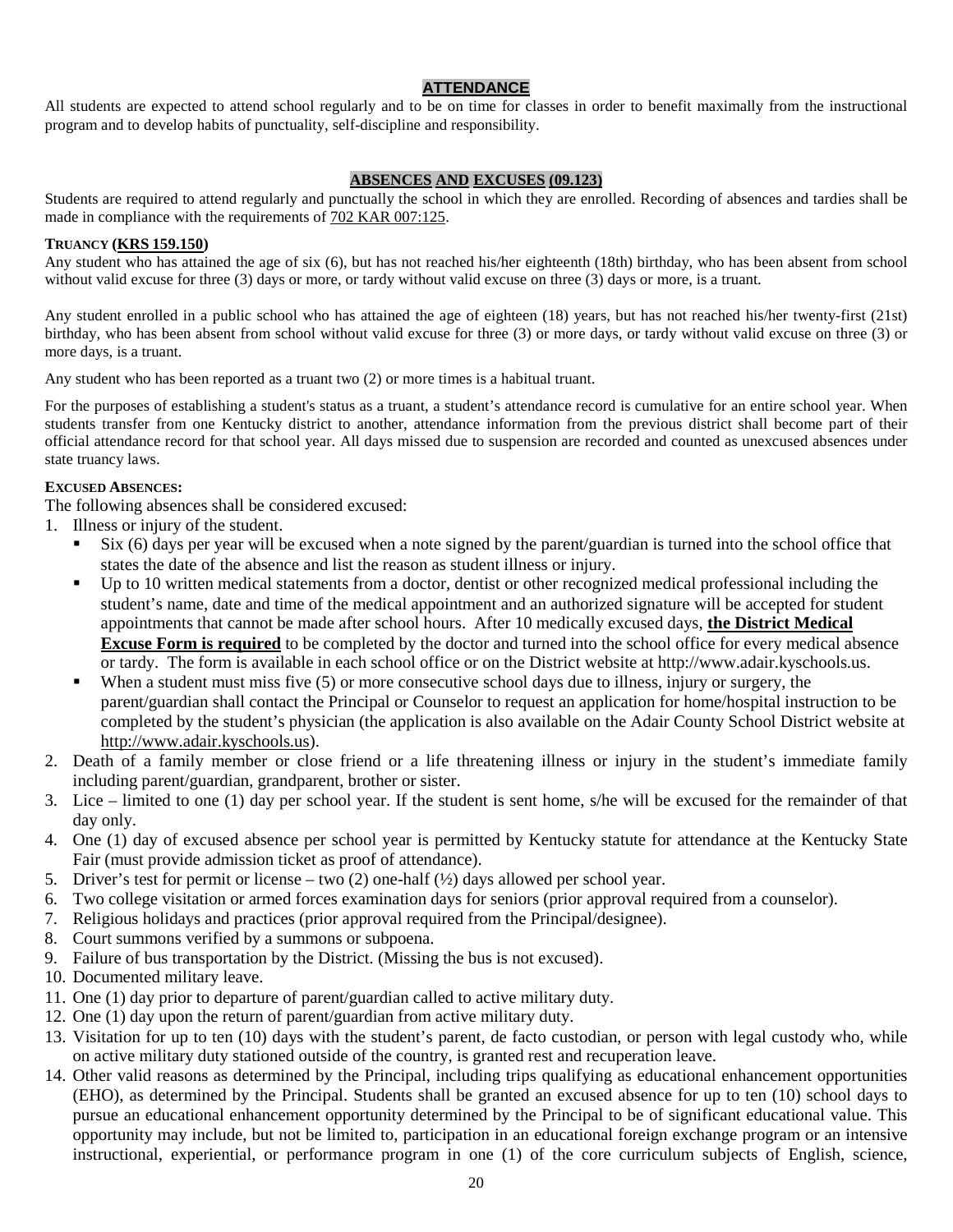mathematics, social studies, foreign language, and the arts. Unless the Principal determines that extenuating circumstances exist, requests for date(s) falling within State or District testing periods shall not be granted. The Principal's determination may be appealed to the Superintendent/designee whose decision may then be appealed to the Board under its grievance policy and procedures.

- 15. Students participating as part of a school-sponsored interscholastic athletic team, who compete in a regional or state tournament sanctioned by the Kentucky Board of Education or KHSAA that occurs on a regularly scheduled school day shall be counted and recorded present at school on the date or dates of the competition, for a maximum of two (2) days per student per school year. Students shall be expected to complete any assignments missed on the date or dates of the competition.
- 16. Students are considered present at school when participating in school sponsored educational trips/activities and organized 4-H activities in which the student is accompanied by or under the supervision of a county extension agent or designated 4-H club leader. Students are responsible for any school work missed while participating in these activities.

# **WRITTEN STATEMENTS REQUIRED FOR EVERY ABSENCE/TARDY**

It is the responsibility of the parent/guardian to submit to the school office within five (5) school days following every student absence or tardy, a written statement including the student's name, date of absence/tardy, reason for absence/tardy and an authorized signature. Up to 10 statements from a physician or dentist and six (6) parent notes (days) per year are accepted for absences or tardies that fall within the guidelines set forth in this policy. If a written statement verifying a valid reason for each absence or tardy is not received within five (5) school days after the student returns to school, the school/district reserves the right to decline the excuse and will result in the absence or tardy being unexcused. Suspension and expulsion days are considered unexcused absences.

# **NOTIFICATION OF UNEXCUSED ABSENCES**

After a student has four (4) days of unexcused absences or tardies per year, the Principal or designee of the school will send a notice that includes the student's attendance record and informs the parent/guardian of the student that if unexcused absences or tardies continue, the student will be referred to the Director of Pupil Personnel. This notice will ask parents /guardians to call and set up a conference with the school principal or counselor to discuss causes and strategies for improving their child's attendance. Documentation of meetings, home visits, phone calls, and other student intervention strategies is to be kept by school and district personnel. **Progress reports, report cards and access to student data via** 

**Infinite Campus Portal provide parents/guardians with a record of their student's attendance on an ongoing basis.**

# **FINAL NOTICE OF UNEXCUSED ABSENCE**

After a student has seven (7) days of unexcused absences or tardies per year, the Director of Pupil Personnel will send a final notice of noncompliance of attendance laws that includes the student's attendance record and informs the parent/guardian of their responsibility for their child's school attendance and the legal consequences of truancy.

If the student continues to be absent, without a valid excuse, the Director of Pupil Personnel shall refer the child and/or parent guardian to the county attorney or court designated worker who will initiate court action.

# **MAKE-UP WORK**

Student make-up work policies are included in each school's handbook. It is the student's responsibility to contact assigned teachers regarding work missed due to excused absences or tardies.

# **ADMISSION AND RELEASE ATTENDANCE COMMITTEE**

After a student has been absent six (6) times in a semester course, he/she may be referred to a committee composed of the Principal, Assistant Principal, guidance counselor and/or teacher(s) involved.

This committee will consider the student's absences based on the criteria set forth in this policy and may impose the following penalties:

- 1. Loss of parking privileges for an amount of time determined by the committee.
- 2. Loss of privilege to participate in extracurricular activities for an amount of time determined by the committee.

# **REASSIGNMENT OF STUDENTS AGE 18 OR OLDER**

Students enrolled in the District who are eighteen (18) or older and who miss **nine** (9) or more unexcused days in a semester may be reassigned to an alternative program and could face court action for habitual truancy.

Attendance policies shall be applicable to all students under twenty-one (21) years of age and who are enrolled in grades K-12.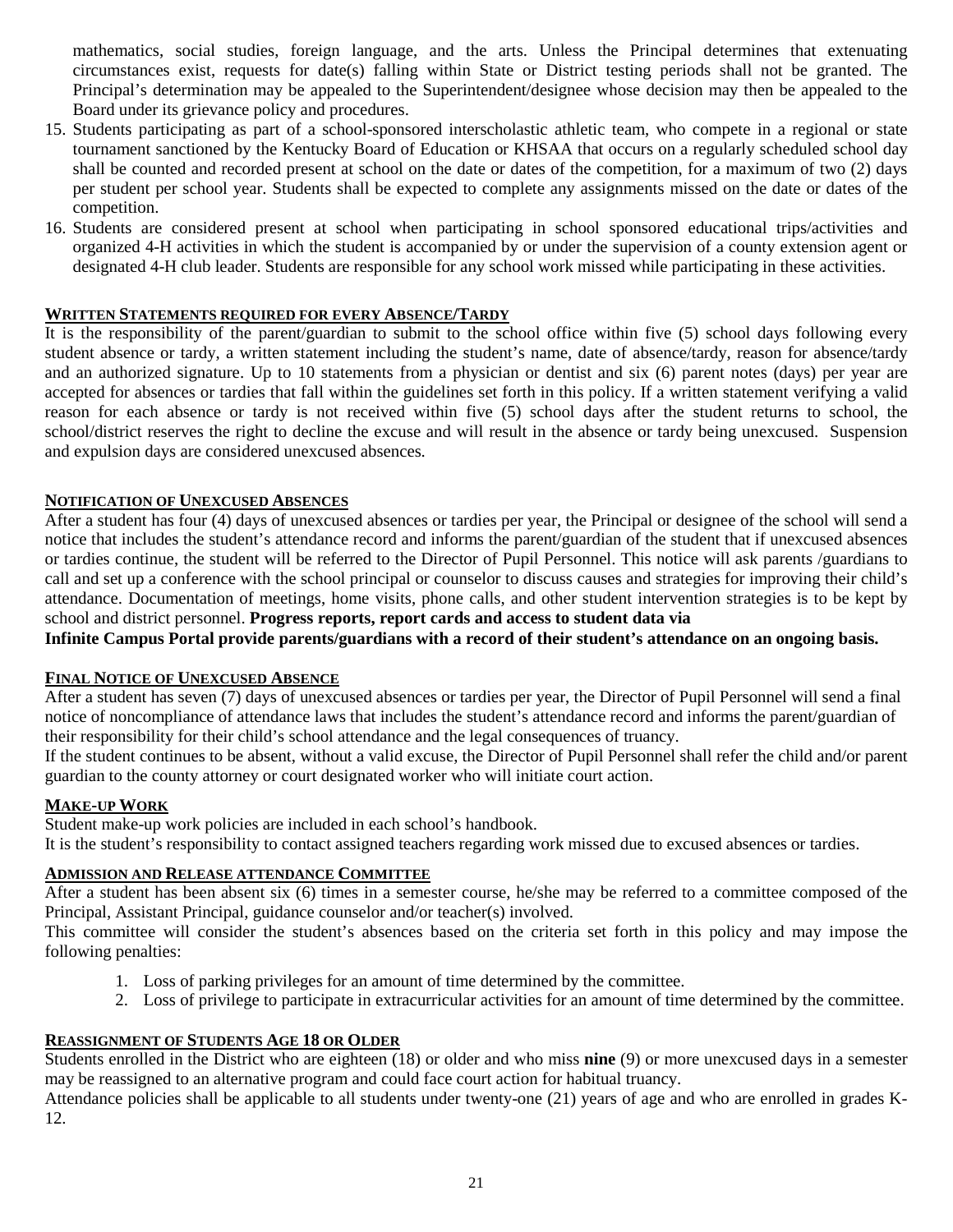# **ADDITIONAL ATTENDANCE REQUIREMENTS**

Additional school attendance policies and procedures are included in each school's student handbook.

# **PERSONS OVER COMPULSORY ATTENDANCE AGE (09.1223)**

#### **PROHIBITIONS**

Persons over twenty-one (21) years of age shall not be admitted to or served by the District's elementary or secondary schools.

Students under age twenty-one (21) who have shall be considered to have completed high school and shall not be permitted to enroll in the District.

#### **STUDENTS WITH DISABILITIES**

In cases which involve students with disabilities, the procedures mandated by federal and state law for such students shall be followed.

# **HOME/HOSPITAL INSTRUCTION 08.1312**

Home/hospital instruction is provided for students who cannot attend school due to a physical, mental, or emotional health condition, which prevents or renders unadvisable attendance at school. Only students who are unable to attend school will be approved for home instruction. Eligibility for home/hospital ceases if a student works or participates in athletic activities.

Parent/guardians are to notify the school principal, guidance counselor or teacher if their child is expected to be out of school for **five (5)** or more consecutive days or has frequent absenteeism due to illness. The principal or counselor will notify the director of pupil personnel when home/hospital instruction is needed. Parents will be provided an application for home/hospital instruction that includes a signed statement of a licensed physician, advanced registered nurse practitioner, psychologist, psychiatrist, public health officer or chiropractor verifying the student's illness and necessity for home/hospital instruction. A home/hospital review committee will review and approve/not approve the home/hospital instruction application and will notify the parent of the decision. The Home/Hospital Application is online at [www.adair.k12.ky.us.](http://www.adair.k12.ky.us/)

# **DRIVER'S LICENSE REVOCATION (09.4294)**

Any sixteen (16) or seventeen (17) year old student applying for a driver's license or permit is required to have a completed school Compliance Verification Form. This form is available in the Adair County High counselor's office and must be completed by school personnel and presented to the circuit clerk's office staff before applying for a driver's permit or license. Basically, the form is verifying that a student is compliant with the components of the No Pass/No Drive Law. If the student is not compliant, a form will not be issued.

The No Pass/No Drive Law also requires that sixteen (16) or seventeen (17) years old students who become academically deficient or deficient in attendance be reported to the Transportation Cabinet for driver's license or permit driving privilege revocation.

# **ACADEMIC AND ATTENDANCE DEFICIENCIES GUIDELINES**

Academic and attendance deficiencies for students' age sixteen (16) or seventeen (17) enrolled in regular, alternative, parttime, and special education programs shall be defined as follows:

- **1.** Students shall be deemed academically deficient if they **have not** received passing grades in at least **four (4)** of the **six (6)** or the equivalent amount of their courses taken in the **preceding semester**. Students must pass four (4) of the six (6) courses or the equivalent amount each semester to maintain drivers licenses/permits or be eligible to apply for a driving permit.
- **2.** Students shall be deemed deficient in attendance when they drop out of school or accumulate nine (9) unexcused absences during a semester. Suspensions are considered unexcused absences.
- **3.** Reports of noncompliance will be made following each semester. Students are considered noncompliant until they become compliant or reach age 18. For school purposes, students are usually noncompliant a full **semester** until they have time (the following **semester** or summer school) to improve their grades and/or attendance **and meet the No Pass/No Drive compliance requirements.**

# **REINSTATEMENT OF DRIVING PRIVILEGE**

Students whose driving permits are revoked, but later meet the statutory standards for reinstatement must then apply to the school counselor or assigned designee to have their standing confirmed and reported to the appropriate agency for reinstatement.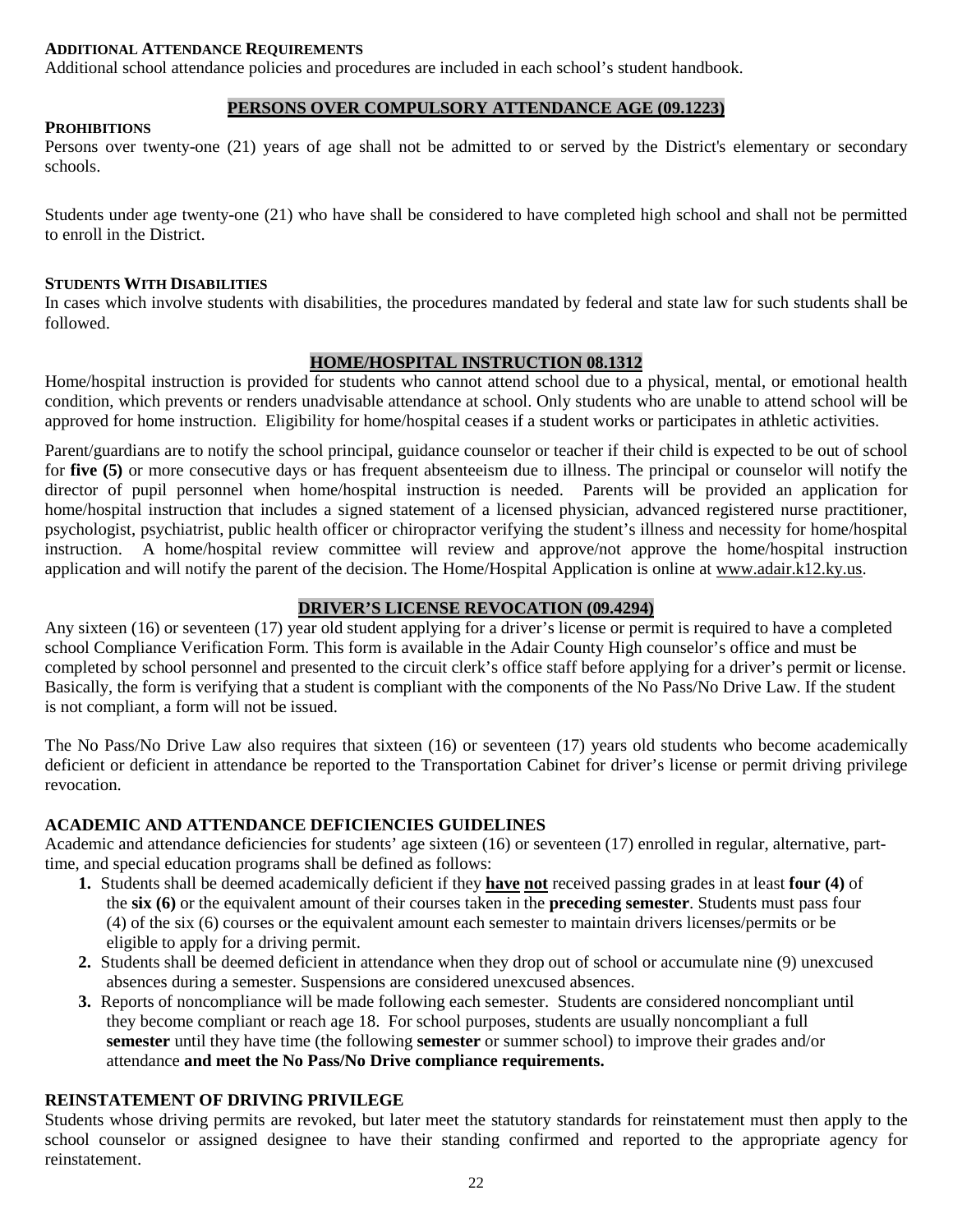#### **ADMISSIONS AND ATTENDANCE (09.12)**

#### **RESIDENCE DEFINED**

Pupils whose parent or guardian resides in the District and has custody of the student, or pupils who are legal residents of the school District, or as otherwise provided by state or federal law, shall be considered residents and entitled to the privileges of the District's schools.

All other pupils shall be classified as nonresidents for school purposes and shall be required to complete non-resident contract.

#### **HOMELESS CHILDREN AND YOUTH**

The District shall provide educational and related services to homeless children and youth in a manner that does not segregate or stigmatize students on the basis of their homeless status.

The District shall provide its schools with guidelines that detail the rights of homeless students and the responsibilities that schools have to meet their needs and eliminate barriers to school attendance. These guidelines shall emphasize the right of homeless students to:

- 1. Have equal access to all educational programs and services, including transportation, that non-homeless students enjoy;
- 2. Continue attending their school of origin for the duration of homelessness;
- 3. Attend regular public school with non-homeless students; and
- 4. Continue to receive all services for which they are eligible (i.e., special education, gifted and talented, limited English proficient).

The District shall designate an appropriate staff person to serve as liaison to homeless children and youth. The District liaison must provide public notice of the educational rights of homeless children in places where they receive services

#### **IMMIGRANTS**

No student shall be denied enrollment based on his/her immigration status, and documentation of immigration status shall not be required as a condition of enrollment.

#### **Nonresidents**

Nonresident pupils may be admitted to the District's schools in accordance with Board policy and upon approval of the Superintendent/designee.

Written nonresident pupil contract information shall be kept on file at both the attending and resident districts.

#### **TRANSFER OF ADA**

Nonresident pupils may be admitted to the District schools upon payment of tuition and/or transfer of the pupil's average daily attendance as defined under Kentucky's public school fund.

#### **NON-IMMIGRANT FOREIGN STUDENTS**

Non-immigrant foreign students qualifying for F-1 immigration status or who obtain an F-1 student visa may be admitted to the District based on the following guidelines:

- 1. These students shall not be permitted to attend any publicly funded adult education program.
- 2. These students may be permitted to attend in grades nine through twelve (9-12), but not at earlier grade levels.
- 3. As required by law, these students shall pay a tuition fee equal to the full, unsubsidized per capita cost to the District for providing education to the student for the period of attendance.
- 4. The period of attendance shall not exceed twelve (12) months.

These requirements do not apply to immigrant students residing in the District or foreign students in any other immigration status, including exchange students.

#### **ENROLLMENT**

The Adair County Board of Education encourages and welcomes new prospective students who may desire to enroll in the Adair County School District. The legal guardian and/or custodian, or any agency or department acting on the behalf of a prospective student wishing to enroll in any Adair County School shall provide the following information prior to the prospective student being accepted for enrollment into the Adair County school district: List the names and addresses of all schools, public or private, attended within the three (3) preceding years and in addition list any other schools of enrollment that incidents of expulsions/suspensions/convictions or pending charges of school discipline and/or law violations specified in this policy occurred.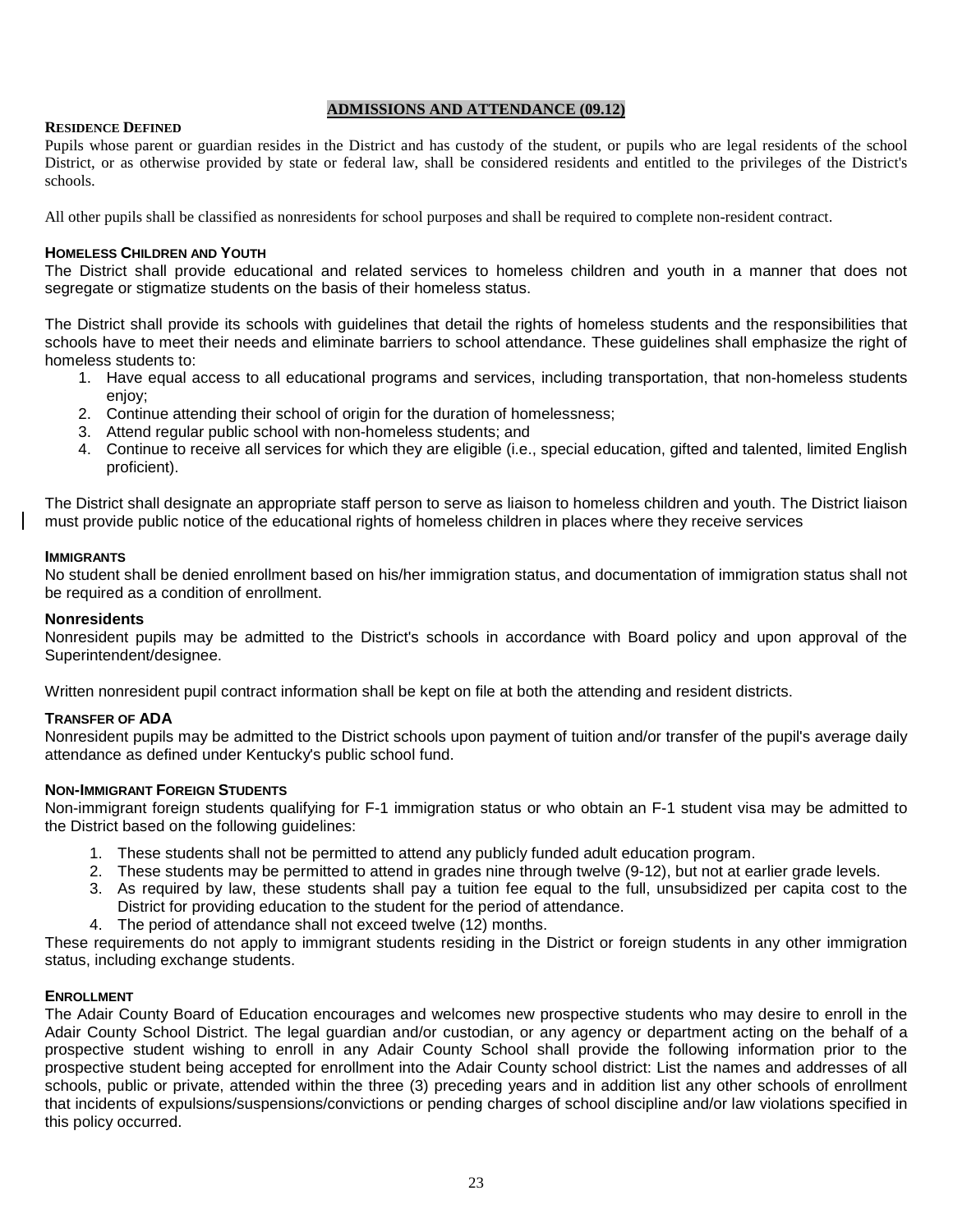# **EXPELLED/CONVICTED STUDENTS OR STUDENTS FACING PENDING CHARGES**

The parent, guardian, Principal, or other person or agency responsible for the student shall provide to the school prior to admission, a sworn written statement or affirmation concerning any of the following that have occurred in or outside Kentucky:

- 1. If a student has been expelled from school; or
- 2. If a student has been adjudicated guilty/convicted or has current pending charges of, homicide, assault, or an offense in violation of state law or school regulations relating to weapons, alcohol, or drugs.

Assault shall mean any physical assault, including sexual assault.

The sworn written statement or affirmation shall be on a form provided by the appropriate state agency and shall be sent to the receiving school within five (5) working days of official notification that a student has requested enrollment in the new school.

If a student is suspended or expelled for any reason, or faces charges that may lead to suspension or expulsion, but withdraws prior to a hearing from any public or private school in Kentucky or any other state and then moves into the District and seeks to enroll, the District be provided all official school discipline and/or juvenile court records pertaining to violations listed in item two (2) above and shall review the details of the charges, suspension, or expulsion and determine if the student will be admitted, and if so, what conditions may be imposed upon the admission.

Prior to a decision to deny admission, the District shall offer the student, parent/guardian, or other persons having legal custody or control of the student a hearing before the Board.

The guardian, custodian, agency or department responsible for a prospective student has a duty to provide the requested information, and failure by the guardian, custodian, agency or department to provide this information on behalf of any prospective student, without good cause, may result, within the discretion of the Superintendent and school officials, in the prospective student being denied enrollment in the Adair County school district until such information is provided. Responsible parties that withhold or provide false student information may be held legally liable for repercussions occurring from withheld or false student information.

# **ADAIR COUNTY SCHOOL DISTRICT 09.11AP STUDENT ENROLLMENT PROCEDURE**

Students entering the Adair County School District will complete the necessary documents online through Infinite Campus Online Registration as well as any other necessary documents. Placement will be based on the student's grade level or educational needs (availability of special programs/services needed by the student).

# **ATTENDANCE REQUIREMENTS 09.122**

# **COMPULSORY ATTENDANCE**

All children in the district who have entered kindergarten or who are between the ages of six (6), as of October 1, and sixteen (16), except those specifically exempted by statute, shall enroll and be in regular attendance in the schools to which they are assigned.

# **EXEMPTIONS FROM COMPULSORY ATTENDANCE**

The Board shall exempt the following from compulsory attendance:

- 1. A graduate from an accredited or approved 4-year high school,
- 2. A pupil who is enrolled in a private or parochial school,
- 3. A pupil who is less than seven (7) years old and in regular attendance in a private kindergarten nursery school,
- 4. A pupil whose physical or mental condition prevents or renders inadvisable, attendance at school or application to study,
- 5. A pupil who is enrolled and in regular attendance in private, parochial, or church school programs for exceptional children, or
- 6. A pupil who is enrolled and in regular attendance in a state supported program for exceptional children.

# **PHYSICIAN'S STATEMENT REQUIRED**

The Board, before granting an exemption, shall require a signed statement as required by law unless a student's individual education plan (IEP) specifies that placement of the child with a disability at home or in a hospital is the least restrictive environment for providing services.

# **EXCEPTIONS TO PRESENCE AT SCHOOL**

Students must be physically present in school to be counted in attendance, except under the following conditions:

- 1. Students shall be counted in attendance when they are receiving home/hospital, institutional, or court-ordered instruction in another setting.
- 2. Participation of a pupil in 4-H activities that are regularly scheduled and under the supervision of a county extension agent or the designated 4-H club leader shall be considered school attendance.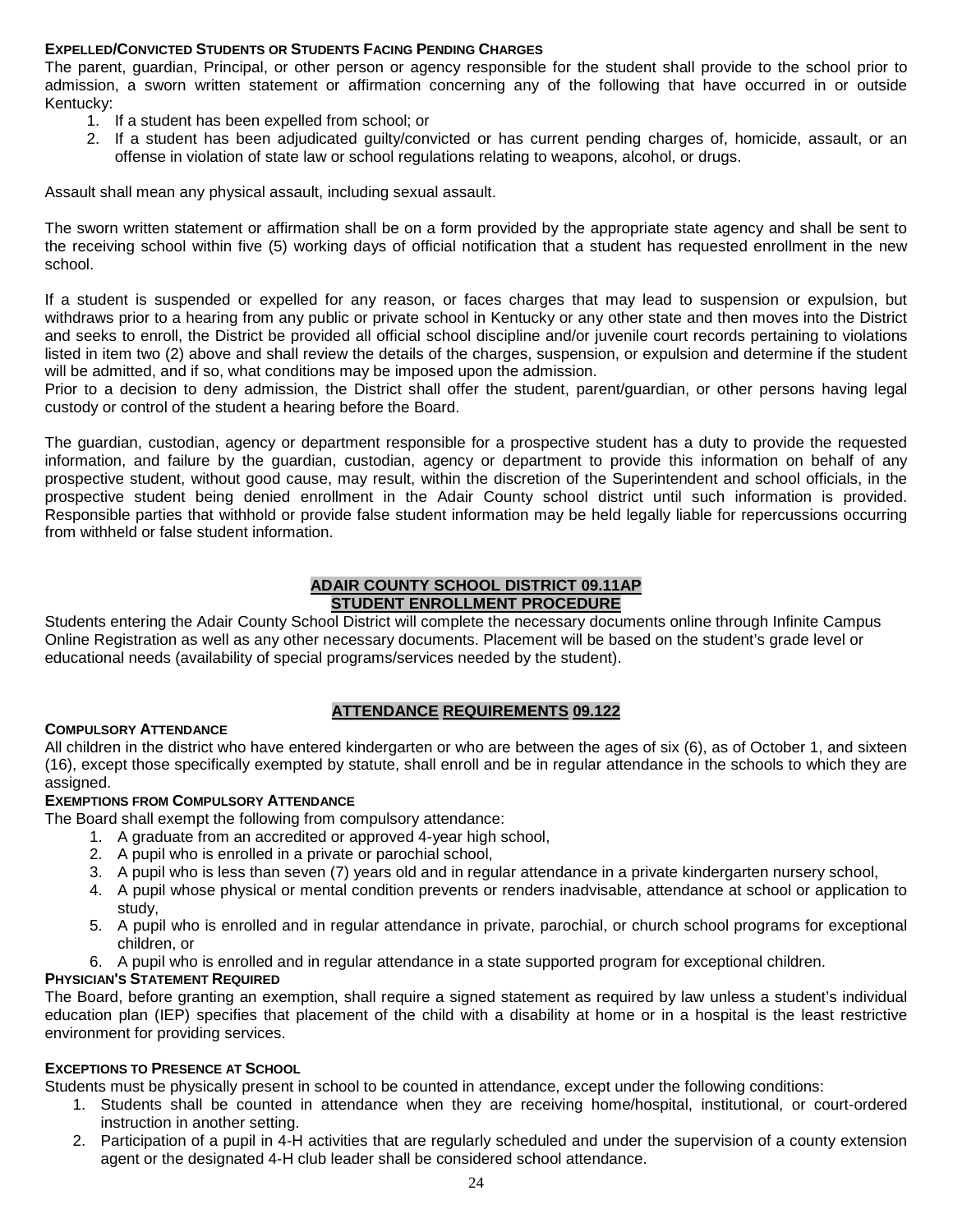- 3. Students may participate in co-curricular activities and be counted as being in attendance during the instructional school day, provided the Principal/designee has given prior approval to the scheduling of the activities. Approval shall be granted only when co-curricular activities and trips are instructional in nature, directly related to the instructional program, and scheduled to minimize absences from classroom instruction.
- 4. Students participating in an off-site virtual high school class or block may be counted in attendance in accordance with requirements set out in Kentucky Administration Regulation.
- 5. Students having an individual education plan (IEP) that requires less than full-time instructional services shall not be required to be present for a full school day.
- 6. Students who attend classes for moral instruction at the time specified and for the period fixed shall be credited with the time spent as if they had been in actual attendance in school, and the time shall be calculated as part of the actual school work required by law. Students shall not be penalized for any school work missed during the specified moral instruction time.
- 7. Students participating as part of a school-sponsored interscholastic athletic team, who compete in a regional or state tournament sanctioned by the Kentucky Board of Education or KHSAA, that occurs on a regularly scheduled school day shall be counted and recorded present at school on the date or dates of the competition, for a maximum of two (2) days per student per school year. Students shall be expected to complete any assignments missed on the date or dates of the competition.

# **PART-TIME STUDENTS 09.1221**

The Board will consider a shortened school day only for preschool and kindergarten students and for students with an individual education plan or 504 plan that supports a shortened day.

# **PART-TIME STATUS**

Only those students in their fifth year of high school may be eligible for part-time status, contingent upon approval by the Principal.

Students may attend only those classes necessary to complete graduation requirements unless otherwise approved by the Principal. A part-time student shall abide by all District/school behavioral and attendance requirements.

# **ENTRANCE AGE 09.121**

#### **PRESCHOOL**

In accordance with appropriate state and federal legal requirements, any child who has been identified as disabled or as exceptional, and who is three (3) or four (4) years of age, or who may become five (5) years of age after August 1 of the current year, shall be eligible for a free and appropriate preschool education and related services.

Children at risk of educational failure who are four (4) by August 1 may enter preschool. All other four (4) year old children shall be served to the extent placements are available.

# **PRIMARY SCHOOL**

A child who becomes five (5) by August 1 may enter primary school and may advance through the primary program without regard to age in accordance with KRS 158.030. A child who becomes six (6) by August 1 shall attend public school unless s/he qualifies for an exemption as provided by law.

The District shall establish guidelines to determine a student's level of academic and social skills when that student is being considered for advancement through the primary program. A student, who is at least five (5) years of age, but less than six (6) years of age on or before August 1, may be enrolled in the second level of the primary program in keeping with the process set out in Kentucky Administrative Regulation.

# **PETITION PROCESS**

Parents/guardians may petition the Board to allow their child to enter school earlier than permitted under statutory age requirements. On receipt of a petition, the District shall conduct an evaluation process to help determine a student's readiness to engage in and benefit from early entry to school. The process shall be established in accordance with the following:

- 1. The District shall establish guidelines to determine a student's readiness for entry, including the date by which petitions must be submitted.
- 2. Developmentally appropriate measures, which may include state-approved screening instruments, shall be used to determine a student's level of developmental, academic and social readiness.
- 3. Based on staff recommendations, the Superintendent shall recommend to the Board whether to grant the request.
- 4. Considerations may include availability of space and funding.

# **PROOF OF AGE**

Upon enrollment for the first time in any elementary or secondary school, a student or student's parent shall provide:

- A certified copy of the student's birth certificate, or
- Other reliable proof of the student's identity and age with an affidavit explaining the inability to produce a copy of the birth certificate.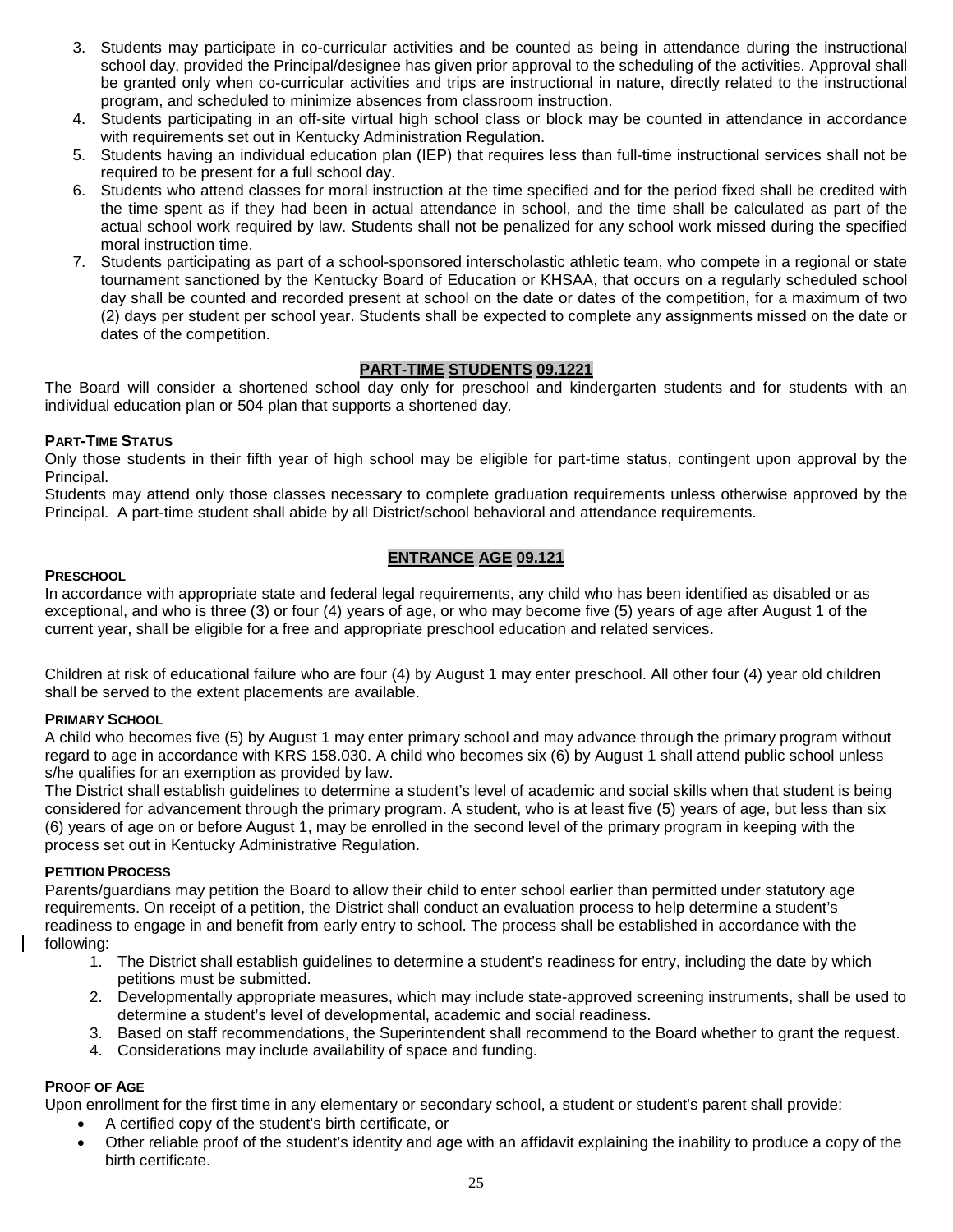#### **ENTRANCE AGE EARLY PRIMARY ENROLLMENT CRITERIA (09.121AP)**

#### **PRIMARY SCHOOL ENTRANCE AGE**

A child who becomes five (5) by August 1 may enter primary school (kindergarten) and may advance through the primary program without regard to age in accordance with KRS 158.030. A child who becomes six (6) by August 1 shall attend public school unless s/he qualifies for an exemption as provided by law.

District guidelines will be used to determine a student's level of academic and social skills when that student is being considered for advancement through the primary program. A student who is at least five (5) years of age, but less than six (6) years of age on or before August 1, may be enrolled in the second level of the primary program in keeping with the process set out in Kentucky Administrative Regulation.<sup>5</sup>

#### **EARLY PRIMARY ENTRY PETITION PROCESS**

Parents/guardians may petition to allow their child to enter school earlier than permitted under statutory age requirements. On receipt of a petition from a parent for early entry, the District shall conduct an evaluation process to help determine a student's readiness to engage in and benefit from early entry to school.

The District has established the guidelines below to determine a student's readiness for early entry. These guidelines include developmentally appropriate measures, which include state-approved screening instruments used to determine a student's level of developmental, academic and social readiness.

#### **EARLY ENTRANCE PRIMARY ONE (P1) PROGRAM (KINDERGARTEN) READINESS GUIDELINES**

Students who turn five (5) years of age between August 2nd and December 31st will be eligible to enroll in the Early Entrance Primary One (P1) program, provided (1) criteria established by the Board are met; and (2) application for early entrance testing must be made in writing, prior to June 15 of the proposed entry school year.

Successful completion of Early Entrance Primary One (P1) kindergarten is the prerequisite into Primary Two (P2) first grade.

#### **CRITERIA FOR EARLY KINDERGARTEN PROGRAM ENTRANCE**

Criteria for early entrance include:

- 1. A screening result that meets or exceeds the kindergarten readiness level;
- 2. A score at or above the 95th percentile on Developmental Indicators for the Assessment of Learning (DIAL-III);
- 3. Consideration may include availability of space and funding;
- 4. Committee determination (principal, counselor, kindergarten teacher and psychologist); and
- 5. Based on staff recommendations, the Superintendent shall recommend to the Board whether to grant the request.

#### **EARLY ENTRANCE-FIRST GRADE READINESS GUIDELINES**

Students who turn six (6) years of age between August 2nd and December 31st who have not participated in the Early Entrance Primary One (P1) Program will be eligible to enroll in the Early Entrance Primary Two (P2) Program, provided: (1) criteria established by the Board are met; (2) candidates have successfully completed a Kindergarten program; and (4) application for early entrance testing must be made, in writing to the superintendent, prior to June 15 of the proposed entry school year.

#### **CRITERIA FOR EARLY FIRST GRADE PROGRAM ENTRANCE**

Criteria for early entrance include:

- 1. Meets or exceeds kindergarten exit criteria;
- 2. Perform at or above grade expected norms on early literacy and early math assessments;
- 3. Perform at or above grade expected norms on Measures of Academic Progress (MAP) assessments;
- 4. Scores on standardized intelligence test, behavior rating scales, and standardized achievement test at or above the 95th percentile;
- 5. Consideration may include availability of space and funding;
- 6. Committee determination (principal, counselor, P2 first grade teacher and psychologist); and
- 7. Based on staff recommendations, the Superintendent shall recommend to the Board whether to grant the request.

#### **PROOF OF AGE**

Upon enrollment for the first time in any elementary or secondary school, a student or student's parent shall provide:

- A certified copy of the student's birth certificate, or
- Other reliable proof of the student's identity and age with an affidavit explaining the inability to produce a copy of the birth certificate.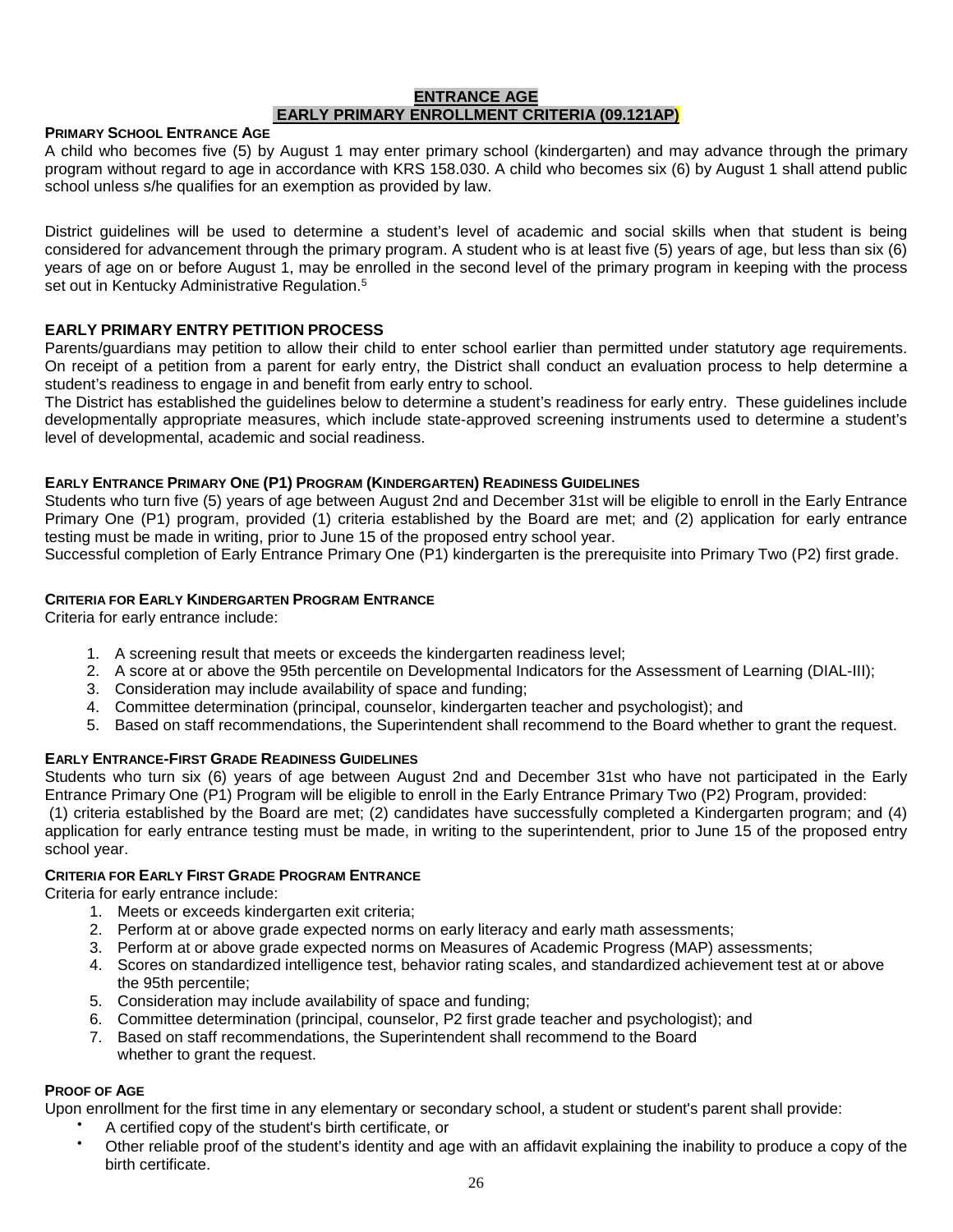# **HEALTH RECORDS**

Before enrolling in any District, the new student must present a current Kentucky immunization certificate (properly signed and dated by a physician), a physical examination form (performed no earlier than twelve months prior to the date of enrollment), and a vision examination performed by an optometrist or ophthalmologist.

# **HEALTHY KIDS CLINIC**

The Healthy Kids Clinics (HKC) are a partnership of Cumberland Family Medical and provide nurses, a nurse practitioner, and other medical, mental health and dental services for our students and staff. We encourage you to complete the HKC registration forms so that your child can benefit from the services that are offered by the HKC. Any information shared with the HKC staff will be done under the guidance & regulations of FERPA. Participation in HKC is optional.

# **HEALTH CARE EXAMINATIONS 09.211**

All pupils shall undergo preventative health care, dental, and vision examinations as required by Kentucky Administrative Regulation, which shall be reported on the state forms required by state regulation. Failure to comply with any health care requirements may result in student being removed from school until compliance is met.

#### **IMMUNIZATIONS**

The immunization certificate form required by 704 KAR 4:020 shall be on file within two (2) weeks of a student's enrollment in school.

Forms relating to exemptions from immunization requirements shall be available at each school. Immunization certificates shall be kept current.

# **SCHOOL ENROLLMENT REQUIREMENTS IMMUNIZATION/BIRTH CERTIFICATES/ PHYSICALS**

#### **Immunizations**

In accordance with the Kentucky Cabinet for Health Services, KRS 241.034/902 KAR 2:060, Section 2, immunizations are required for attendance at day-care centers, certified family child-care homes, other licensed facilities that care for children, [preschool programs,](http://www.jefferson.k12.ky.us/Schools/Health_Descriptions.html) and schools. State law requires students to have an up-to-date [Kentucky Immunization Certificate,](http://education.ky.gov/districts/SHS/Documents/ImmunizationCertificateRev082010.pdf) EPID-230 showing all age appropriate vaccines on file within two weeks of [enrollment.](http://www.jefferson.k12.ky.us/Schools/Health_Descriptions.html) The certificate must be signed by any properly licensed medical or osteopathic physician, [nurse practitioner,](http://www.jefferson.k12.ky.us/Schools/Health_Descriptions.html) or local health department provider; and must show dates all vaccines were administered. Please refer to:<http://chfs.ky.gov/dph/epi/School+and+Childcare.htm> for specific information on immunization requirements.

# **Immunizations vaccines and doses are as follows:**

- Haemophilus influenzae type b conjugate (Hib) Children (under five years of age) attending preschool programs are required to have Hib vaccine. Note: Completed 4 dose series with one dose 15 months of age or later OR at least one dose after 15 months of age.
- Measles, Mumps, Rubella (MMR) One dose (1) of MMR on or after the first birthday, AND a second dose of MMR containing vaccine is required for all students and Preschool or Head Start children who have reached their 4th birthday.
- Hepatitis B -Three (3) doses of Hepatitis B vaccine are required for:
	- o Students in Preschool, Head Start, Kindergarten through 6th grade and students whose birth date is 10/1/92 or later.
- Diphtheria, Tetanus, Pertussis (DTP, DTaP, Td, Tdap) The minimum requirements are four (4) doses with one (1) dose on or after the 4th birthday and a minimum of six (6) months between the last two (2) doses. For 6th grade entry, age 11 or 12 years old, one dose of Tdap is required.
- Polio (OPV/IPV) -The minimum requirements are three (3) doses with one (1) dose on or after the 4th birthday, and a minimum of four (4) weeks apart, but preferably six (6) months, between the last two (2) doses.
- Varicella (Chickenpox) One dose, given on or after age 12 months is required and a second dose is required for all students and Preschool or Head Start children who have reached their 4th birthday unless a physician states that the child has had chickenpox disease.
- Pneumococcal (PCV) Vaccine- four (4) doses required with one (1) dose on or after 12 months of age.
- Meningococcal (MCV) Vaccine- one (1) dose required at 6th grade entry, students 11 years of age.
- Starting in the 2018-19 school year all students must receive a Hepatitis A vaccine and students 16 and older to get a meningitis booster. The Hepatitis A vaccine is given in two doses that are six months apart.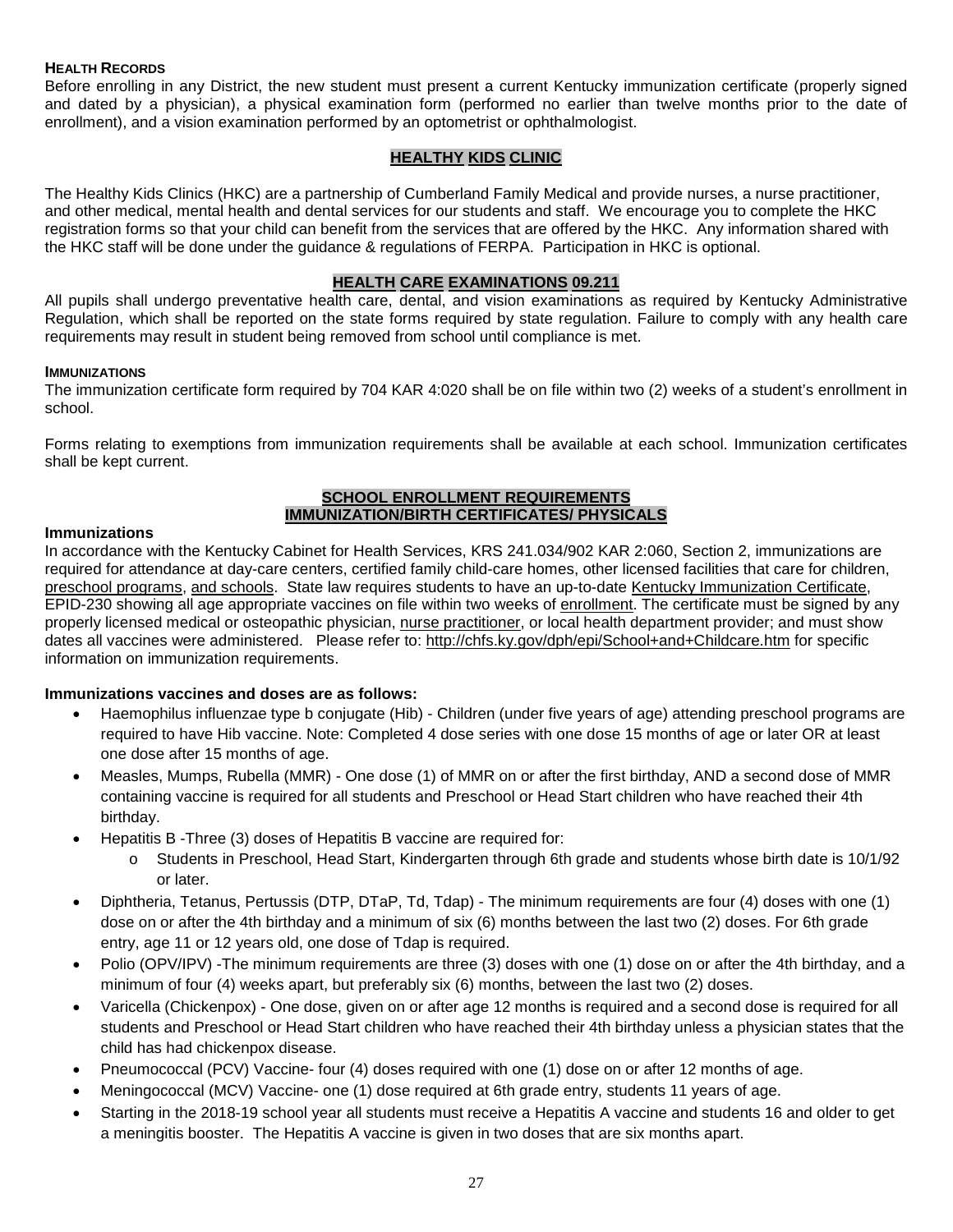# **OTHER ENROLLMENT REQUIREMENTS**

**Custody, if** applicable, it is the parent-guardian responsibility to keep the school informed of custody stipulations by providing the school office with current and complete legal documents before the first day of school, and as changes occur each school year.

# **PRESCHOOL ENROLLMENT REQUIREMENTS**<br>1. A Certified Birth Certificate is required

- 1. A **Certified Birth Certificate** is required as proof of age and legal name (a hospital certificate is not a valid birth certificate). Birth certificate applications are available on line at: [http://chfs.ky.gov/dph/vital/birthcert.htm.](http://chfs.ky.gov/dph/vital/birthcert.htm)
- 2. A **Social Security Card**
- 3. A **[Kentucky Immunization Certificate](http://education.ky.gov/districts/SHS/Documents/ImmunizationCertificateRev082010.pdf)**, EPID-230 shall be on file within two (2) weeks of a student's enrollment in school.
- 4. A Preventativ**e Health Care Physical Examination** (KRS 156.160/704 KAR 4:020) is required withi**n** twelve months prior to or 20 days following initial enrollment to public school, public preschool or Head Start (exam to be completed b**y**  physician/ARNP/PA/EPSDT)**.**
- 5. A **Vision Examination** (KRS 156.160/704 KAR 4:020) is required to be completed by a optometrist or ophthalmologist no later than January 1 of the first year of enrollment for all children 3, 4, 5, or 6 years of age entering a KY public school, public preschool or Head Start for the first time.
- 6. **Program eligibility** information to include one of the following:
	- A completed application for the National School Lunch Program (at-risk eligibility); or
	- Admission and Release Committee records documenting eligibility for special education through an identified disability

# **PRIMARY SCHOOL - KINDERGARTEN**

A child who becomes five (5) on or before October 1 may enter primary school and may advance through the primary program without regard to age in accordance with KRS 158.030. A child who becomes six (6) by October 1 shall attend public school unless s/he qualifies for an exemption as provided by law.

The District has established guidelines to determine a student's level of academic and social skills when that student is being considered for advancement through the primary program. A student, who is at least five (5) years of age, but less than six (6) years of age on or before October 1, may be enrolled in the second level of the primary program in keeping with the process set out in Kentucky Administrative Regulation.

# **KINDERGARTEN REQUIREMENTS**

- 1. A **Certified Birth Certificate** is required as proof of age and legal name (a hospital certificate is not a valid birth certificate). Birth certificate applications are available on line at: [http://chfs.ky.gov/dph/vital/birthcert.htm.](http://chfs.ky.gov/dph/vital/birthcert.htm)
- 2. A **Social Security Card**
- 3. A **[Kentucky Immunization Certificate](http://education.ky.gov/districts/SHS/Documents/ImmunizationCertificateRev082010.pdf)**, EPID-230 shall be on file within two (2) weeks of a student's enrollment in school.
- 4. A **Preventative Health Care Physical Examination** (704 KAR 4:020) is required within twelve months prior to or 20 days following initial public school kindergarten enrollment (exam to be completed by physician/ARNP/PA/EPSDT). \*A physical completed for preschool/Head Start enrollment will suffice for the kindergarten physical exam.
- 5. A **Vision Examination** (KRS 156.160/704 KAR 4:020) is required to be completed by a optometrist or ophthalmologist no later than January 1 of the first year of enrollment for all children 3, 4, 5, or 6 years of age entering a KY public school, public preschool or Head Start for the first time.
- 6. A **Dental Screening/Examination** (KRS 156.160) is required no later than January 1 of the first year that a 5 or 6 year-old child is enrolled in a KY public school (KRS 156.160). This dental screening or examination can be completed by a *dentist, dental hygienist, physician, registered nurse, advance registered nurse practitioner, or physician assistant*. A child shall be referred to a licensed dentist if a dental screening or examination is performed by anyone other than a licensed dentist identifies the possibility of dental disease.

# **STUDENTS ENTERING 6TH GRADE**

1. Within two (2) weeks of sixth grade entry an up-to-date **Kentucky Immunization Certification** (Form EPID 230) showing all age appropriate vaccines and health related requirements is to be on file at the school.

# **Students entering sixth grade, age eleven (11) or twelve (12) years or older a child shall have received:**

- o One (1) dose of Tdap;
- o Four (4) doses of polio virus vaccine (IPV) or trivalent oral poliovirus vaccine (OPV) or combinations of the other two vaccines:
- two vaccines;
- o Three (3) doses of Hepatitis B (HepB); or two doses of HepB approved by the FDA to be used for an alternative
- o schedule for adolescents eleven through fifteen years of age;
- o Two (2) doses of measles, mumps and rubella vaccine (MMR);
- o Two (2) doses of varicella, unless a healthcare provider states that the child has had a diagnosis of typical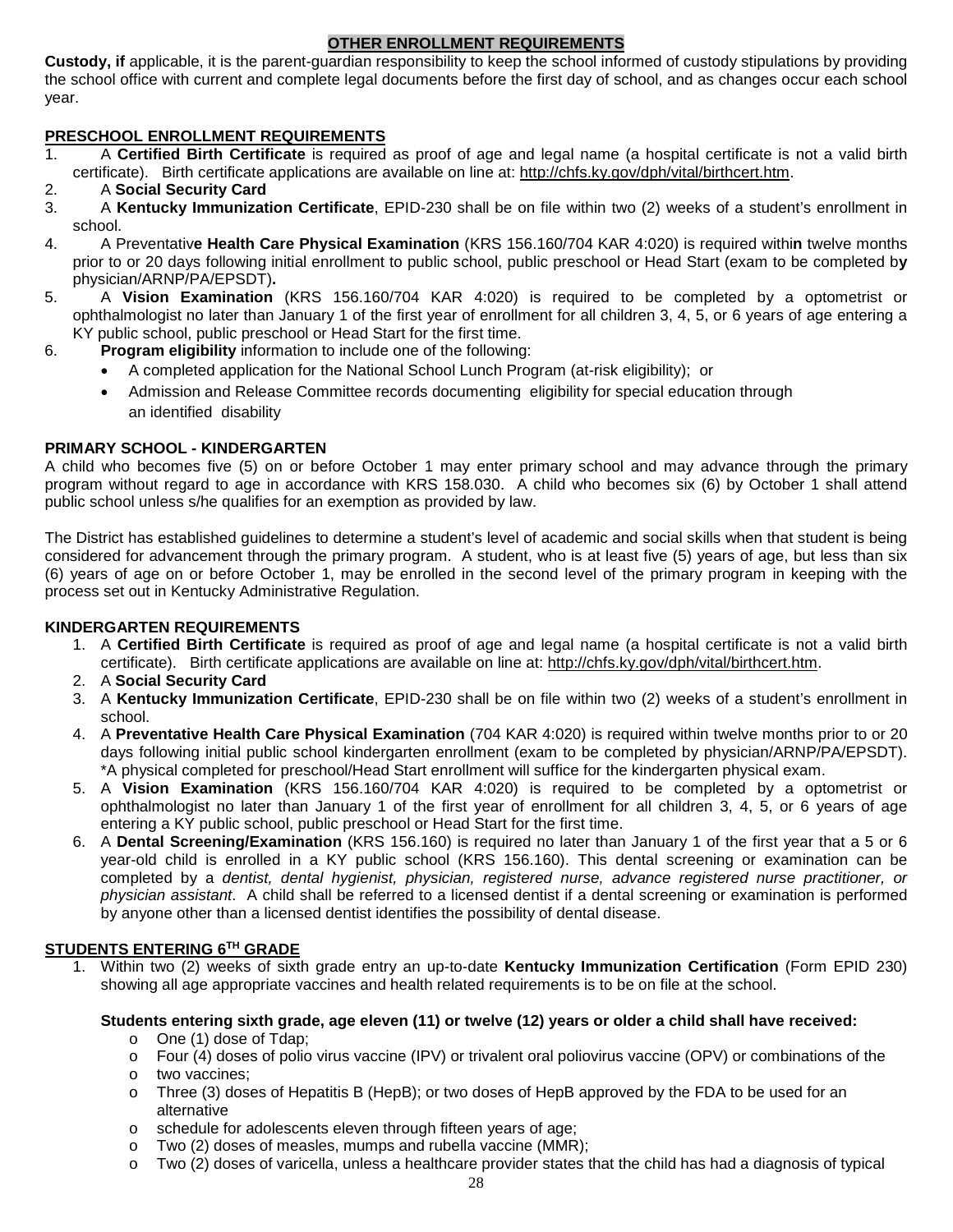- o varicella disease or verification of a history of varicella disease by a healthcare provider or a diagnosis or herpes zoster disease or verification of a history of herpes zoster disease by a healthcare provider; and
- o One (1) dose of MCV or MPSV (meningococcal vaccine).
- 2. **A second Preventative Health Care Physical Examination (704 KAR 4:020) is required** within twelve months prior to, or 20 days following initial enrollment in 6<sup>th</sup> grade (exam to be completed by physician, ARNP/PA/EPSDT). The first examination was given upon initial enrollment in Kentucky Schools.

# **STUDENTS PARTICIPATING IN SPORTS**

- 1. **The Kentucky High School Athletic Association Medical Examination** is required to be completed and on file with the school annually before tryouts, practice or participation in a sport (exam to be completed by a physician, physician's assistant, advanced registered nurse practitioner or chiropractor).
- **2. Student must meet all other immunization/preventative health requirements.**

# **FIRST TIME ENROLLEES IN KENTUCKY SCHOOLS**

- 1. A **Certified Birth Certificate** is required as proof of age and legal name (a hospital certificate is not a valid birth certificate). Birth certificate applications are available on line at: [http://chfs.ky.gov/dph/vital/birthcert.htm.](http://chfs.ky.gov/dph/vital/birthcert.htm)
- 2. A **Social Security Card**
- 3. A current **Kentucky Immunization Certification** (Form EPID 230) is required to be on file within two (2) weeks of enrollment showing all age appropriate vaccines.
- 4. A **Preventative Health Care Physical Examination (704 KAR 4:020)** is required dated within twelve months prior to, or 20 days following initial enrollment in a Kentucky public school (exam to be completed by physician/ARNP/PA/EPSDT). Exam must be on the *KY Preventative Health Care Form*.
- 5. A **Vision Examination** (KRS 156.160/704 KAR 4:020) is required to be completed by a optometrist or ophthalmologist no later than January 1 of the first year of enrollment for all children 3, 4, 5, or 6 years of age entering a KY public school, public preschool or Head Start for the first time.
- 6. A **Dental Screening/Examination** (KRS 156.160) is required no later than January 1 of the first year that a 5 or 6 year-old child is enrolled in a KY public school (KRS 156.160). This dental screening or examination can be completed by a dentist, dental hygienist, physician, registered nurse, advance registered nurse practitioner, or physician assistant. A child shall be referred to a licensed dentist if a dental screening or examination is performed by anyone other than a licensed dentist identifies the possibility of dental disease.

**All student examinations/screenings shall be reported on the Kentucky state forms.** Unless otherwise stated, all enrollment/immunization documents are required at time of enrollment. Failure to comply with enrollment/immunization requirements may result in legal action or student suspension. Immunizations and other health requirements shall be kept current as required by Kentucky law and Board Policy 09.211.

Parents will be issued written notice, if their child is not in compliance with immunization and other required preventive health screenings. The parent/guardian will then have 20 school days to present the required documentation (valid immunization certificate, birth certificate, eye exam or physical). **Failure to comply with enrollment/immunization requirements may result in legal action or student suspension.** 

**The Health Care Preventative Exam Forms, Immunization Certificates, Dental Exams and Eye Exam Forms are found on the Kentucky Department of Education website online at:** [http://education.ky.gov/districts/SHS/Pages/Health-](http://education.ky.gov/districts/SHS/Pages/Health-Forms.aspx)[Forms.aspx](http://education.ky.gov/districts/SHS/Pages/Health-Forms.aspx)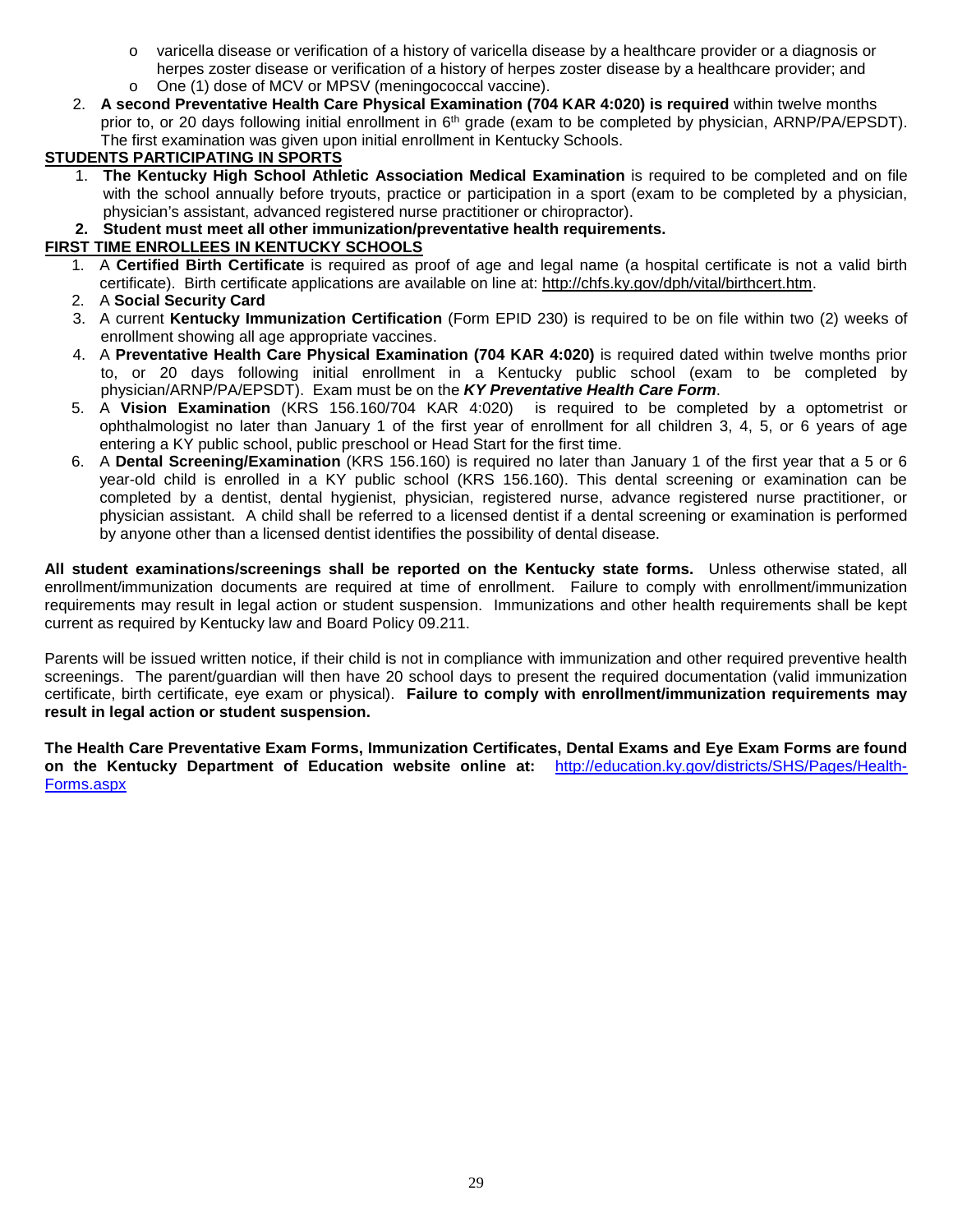#### **BOARD APPROVAL REQUIRED**

#### **STUDENT FEES (09.15)**

Fees for rental or purchase of instructional resources may be charged. All student fees and charges shall be adopted by the Board, including any student activity fees or membership dues. Approved fees shall remain in place until modified or removed by Board resolution.

Fees collected for a specific purpose shall be used for that purpose only.

#### **INABILITY TO PAY**

No child shall be denied full participation in any educational program due to an inability to pay for, or rent, necessary instructional resources.

#### **WAIVER OF FEES**

The Superintendent shall recommend and the Board shall approve a process to waive fees for students who qualify for free and reduced price meals. At the beginning of the school year or at the time of enrollment, all students who qualify shall be given clear and prominent written notice of the fee waiver provisions. The written notice of the fee waiver process shall include a form that parents may use to request waiver of fees. Mandatory waiver of fees for qualifying students shall be accomplished in compliance with applicable statutory and regulatory requirements.<sup>2</sup>

#### **STUDENT SAFETY (MARCHING BAND PARTICIPANTS) (09.22AP)**

Given the strenuous physical requirements and outdoor practices/contests of the Marching Band Program will follow the guidelines of the KHSAA Athletic Association (http://www.khsaa.org/) as it relates to outdoor practices and contests in severe weather conditions (cold, heat and lightning) and the medical athletic medical exam requirements.

Marching Band participants must complete and pass an athletic medical examination each year before trying out, practicing or participating in Marching Band activities. Adherence to KHSAA weather related activity guidelines and ensuring completion of yearly athletic physicals will be the responsibility of the band director under the supervision of the Principal.

A copy of band student physicals should be kept by the band director and be easily accessible in case of emergency.

#### **STUDENT ACCIDENT INSURANCE**

On May 29, 2014 the Adair County Board of Education made the decision not to carry student accident insurance after July 31, 2014. With the Affordable Health Care Act, everyone is to be covered by an insurance plan. This may be in the form of insurance by an employer, private insurance, an approved Affordable Health Care Plan, or other approved government insurance (Medicaid/Medicare, etc.) If you wish to purchase insurance for your student you may go to the K and K Insurance website at <https://www.kandkinsurance.com/sites/k12Voluntary/Pages/Home.aspx> and complete an application. One the application and payment is made online you child is covered immediately.

# **EMERGENCY MEDICAL TREATMENT (09.224)**

#### **FIRST AID TO BE PROVIDED**

First aid shall be provided to all pupils in case of an accident or sudden illness until the services of a health care professional become available.

#### **FIRST-AID AREA**

A first-aid area with appropriate equipment, supplies, and provision for the child to recline shall be designated in each school. At least three (3) adult employees in each school shall have completed and been certified in a standard first aid course that includes CPR for infants and children. Transportation shall be provided if required.

In accordance with KRS 158.850, the District shall train and have available employees to administer glucagon or diazepam rectal gel to students as required by law.

#### **INFORMATION NEEDED**

A number at which parents can be reached and the name of the family physician shall be maintained at each school for all its pupils. Every effort will be made to notify parents in the event of an accident.

# **EMERGENCY PROCEDURES**

Each principal shall develop a procedure for handling medical emergencies.

When an emergency arises and the student's parent/guardian or designee cannot be reached in a timely manner, the school will take action necessary to maintain the student's health, such as calling emergency medical personnel or taking the student to a health care facility. In such instances, school personnel shall notify health professionals of any medications that they are aware the student is taking.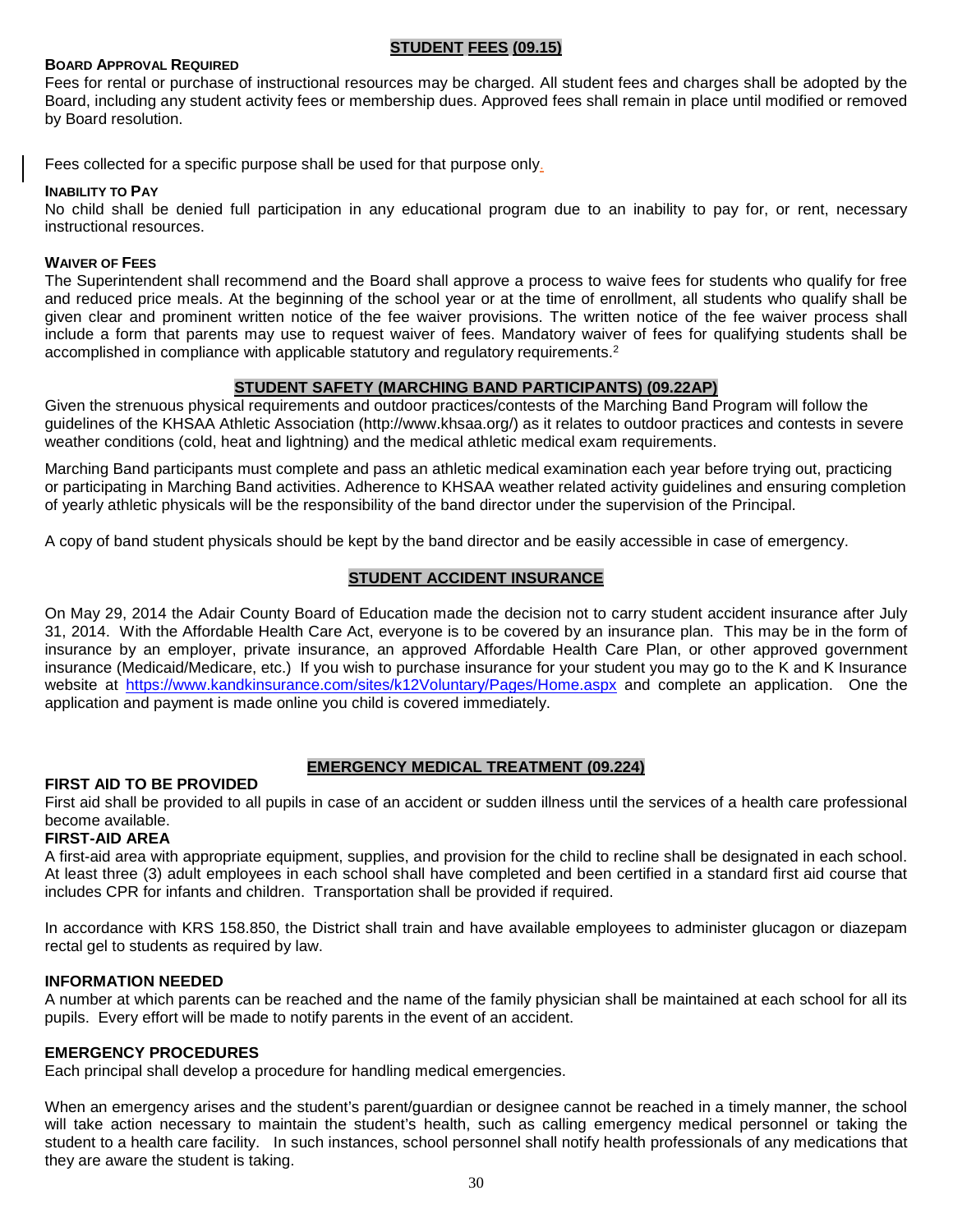#### **REPORTING**

Every accident on school property or at school-sponsored events shall be reported immediately to the person in charge, to the principal, and to the Superintendent. School officials will make a good faith effort to notify parents/guardians when issues arise that affect their student, but it is the legal obligation of the parent to keep student data current and correct so contact can be made.

# **STUDENT MEDICATION (09.2241)**

Acetaminophen (Tylenol) and Ibuprofen (Advil) **may** be provided by the school but shall only be given to a student after written parent/guardian permission is obtained. Each parent/guardian shall have the opportunity to give such permission at the time of enrollment each school year.

#### **MEDICATION BROUGHT FROM HOME**

Provided the following conditions are met and once a completed authorization form from the parent/guardian on file, pupils may take prescription and/or non-prescription medications which are brought from home:

- Medication shall be brought to school in the original non-prescription or prescription container.
- The parent/guardian shall complete and sign a written authorization form for the administration of all medication.
- Information listed on the container shall include the student's name, date dispensed, the name and prescribed dosage of the medication, directions including frequency, duration and route of administration, prescriber's name, and pharmacy name, address, and phone number.
- Students taking medication while at school or at a school-related activity must register and leave their medicine with the principal's office/school nurse office unless the student has been authorized by the school Principal to carry medications due to a pressing medical need.

#### **SELF-ADMINISTRATION**

Under developed procedures, a student may be permitted to carry medication that has been prescribed or ordered by a physician to stay on or with the pupil due to a pressing medical need.

Provided the parent/guardian and physician files a completed authorization form each year as required by law, a student under treatment for asthma shall be permitted to self-administer medication.

In accordance with KRS 158.836, students with a documented life-threatening allergy or designated staff shall be permitted to carry an epinephrine auto-injector in all school environments. The auto-injector shall be provided by the student's parent/guardian, and a written individual health care plan shall be in place for the student.

Students shall not share any prescription or over-the counter medication with another student. Each year, the District shall notify students in writing of this prohibition and that violations shall result in appropriate disciplinary action including, but not limited to, suspension or expulsion.

#### **CONTAGIOUS DISEASES**

Parents/legal guardians, or other persons or agencies responsible for a student enrolled in the Adair County Schools shall notify the Principal if the student has any medical condition which is defined by the Cabinet for Human Resources as threatening the safety of students and others. The notification shall be given as soon as the medical condition becomes known and upon each subsequent enrollment by the student.

If any student is known or suspected to have or be infected with a communicable disease or condition for which a reasonable probability for transmission exists in a school setting, the Superintendent may order the student excluded from school for the time period in accordance with generally accepted medical standards.

#### **SCREENING FOR LICE (PEDICULOSIS INFESTATION)**

Students shall be screened for lice during periods when occurrences of lice infestations of students are prevalent. Screening may also occur at any time deemed necessary by the principal or school nurse.

When head lice are found on a student, the student shall be sent home with the necessary information on how to eradicate the infestation. The parent shall be notified that the infected student is not to return to school until he/she has received necessary treatment and is free of lice.

Upon returning to school the student will be checked by an administrator or a nurse to ensure that the student is free of lice. If lice are found on the student's head, he/she shall again be sent home as an unexcused absence. After the third successive unexcused absence, the student becomes a truant from school and truancy charges may be filed.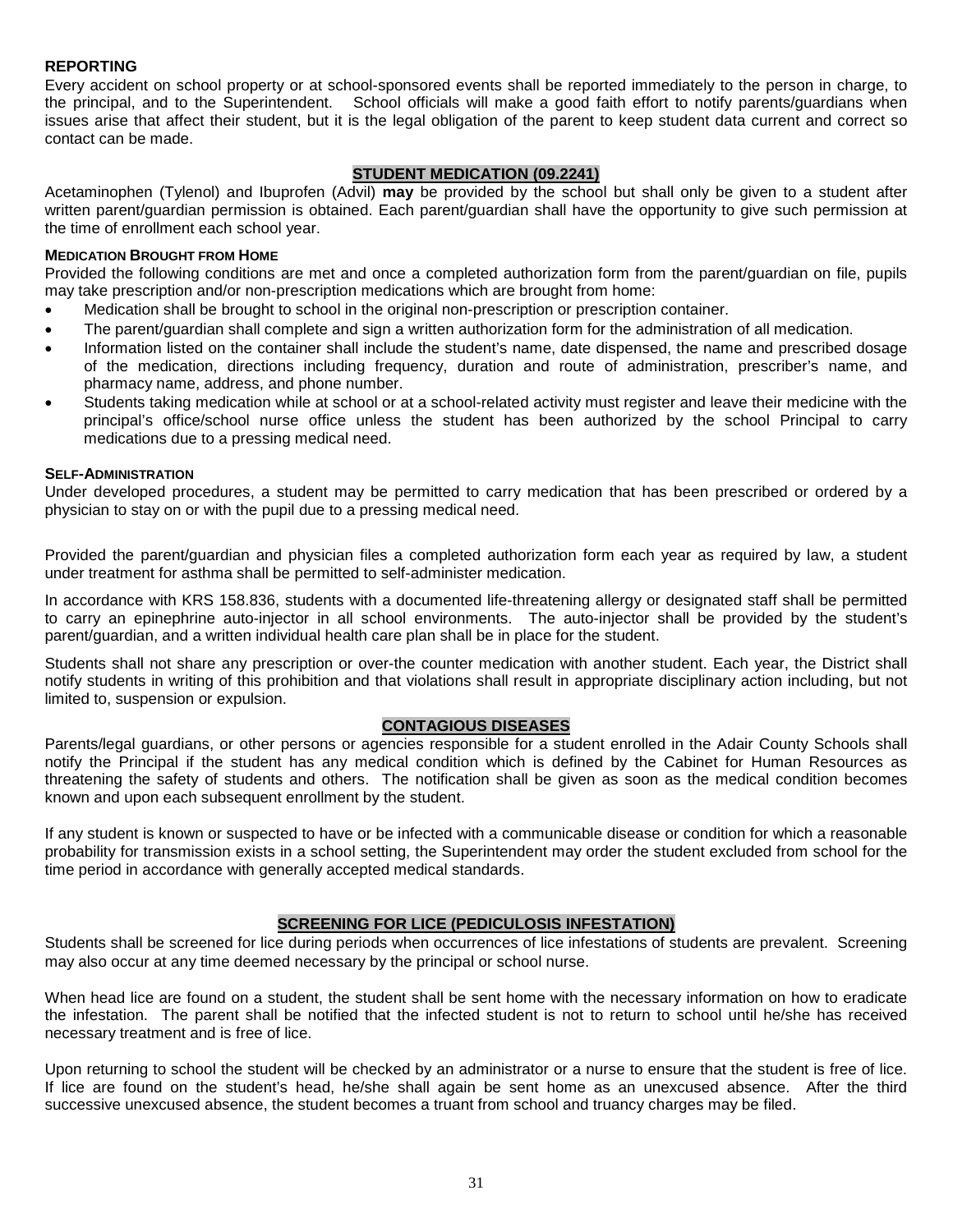# **DRESS AND APPEARANCE POLICY (09.427)**

The wearing of any item that materially or significantly disrupts the educational process or threatens the health or safety of other students or staff members is prohibited. If a school/council chooses to develop a dress code to enhance the educational environment, it shall be consistent with Board standards set out in the District's Code of Acceptable Behavior and Discipline.

#### **ADAIR COUNTY SCHOOL DISTRICT DISTRICT-WIDE DRESS AND APPEARANCE POLICY (09.427)**

A clean, neat and appropriate code of appearance, dress and hygiene is established to promote a safe conducive learning environment for all students. The wearing of any item that materially or significantly disrupts the educational process or threatens the health or safety of others is prohibited.

Specifically, the Board establishes the following standards of dress:

# **GENERAL**

- All students are expected to be clean, neat and have appropriate dress, appearance and hygiene daily.
- No clothing, accessories or visible tattoos are allowed that display vulgar or suggestive scenes, symbols, or messages pertaining to alcohol, drugs, tobacco, sex, gender, ethnicity, violence, fighting, weapons, gang or illegal activity of any kind.
- No holes, torn, ripped or ragged articles of clothing that expose excessive skin.
- No pajamas or pajama like attire, unless worn as part of a school sponsored event.
- Appropriate undergarments are to be worn and no clothing is allowed that reveals underclothing or is excessively baggy or skimpy that could reveal undergarments.
- No form fitting or spandex type clothing without appropriate coverings.

# **PANTS / SLACKS / JEANS / SKIRTS/DRESSES**

- The hemline and slits of shorts, skirts, dresses and culottes shall be no shorter than four (4") inches above the knee for grades K-5 and two (2") inches above the knee for grades 6-12.
- All pants, skirts or shorts must be worn at the waist and fit properly without sagging, or revealing of the back, belly or undergarments. If pants, skirts or shorts are not fitted properly at the waist, a belt must be worn.
- No holes, torn, ripped or ragged articles of clothing that expose excessive skin.
- No garments, including low riders that expose undergarments, backs or bellies.
- Pant legs are not to drag excessively on the floor.

# **SHIRTS / SWEATERS / SWEATSHIRTS / BLOUSES**

- Shirts and blouses must fit properly, not be low cut and not be longer than fingertip length when standing, unless tucked in.
- No strapless or spaghetti-strap tops are to be worn without an acceptable over shirt.
- Hoods are not to be worn over the head in the building.
- No nude, sheer or see through fabrics.
- No garments are to be worn that expose cleavage/chests, backs or bellies.

# **JACKETS /COATS OUTERWEAR**

Trench coats or coats longer than knee length shall not be worn to school.

# **FOOTWEAR**

- Shoes are to be worn at all times and are to be tied or buckled, if designed to do so.
- No house shoes or shoes with retractable roller blades.

# **HAIR/HEADWEAR**

- No hats, caps, scarves, bandanas, sweatbands, toggies, hoods, or headdresses may be worn in school, unless they are worn for health, safety or religious reasons (prior approval of the Principal is required).
- Unnatural hair colorings including blue, orange, green, pink, red, purple or other combinations of these colors will be prohibited if they become a distraction to the educational process.
- Hair must be out of eyes and not cover the face.

# **JEWELRY / MAKEUP / ACCESSORIES/ BELTS ETC.**

- Jewelry and other forms of ornamentation may be worn as long as they do not cause a distraction, promote violence, vulgarity, gang or illegal activities or pose a safety or health threat.
- No chains or any other articles that may be used as a weapon or are a safety issue including heavy bike chains, chains on wallets and belt loops, leather collars, dog collars, or spiked items.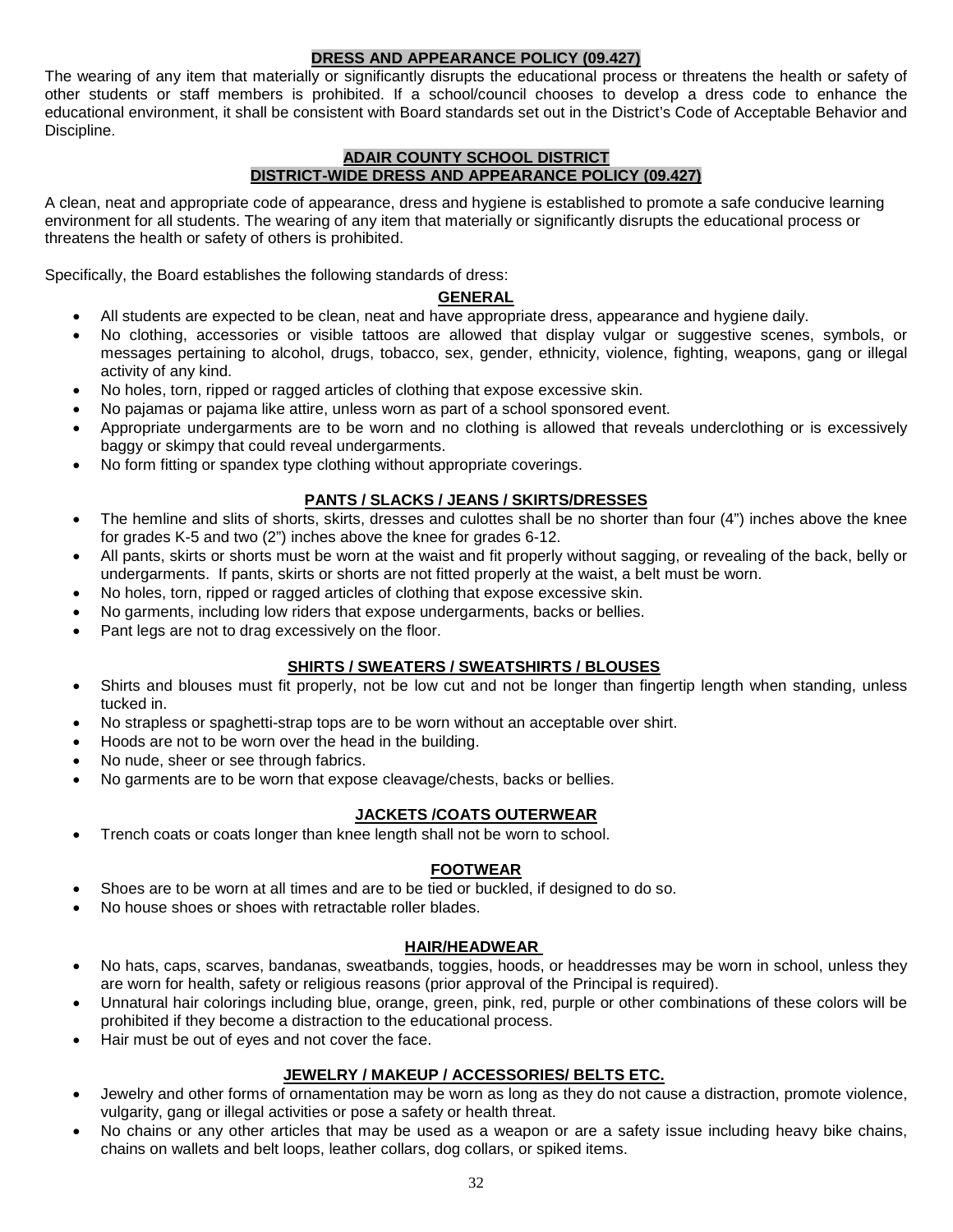- No tinted glasses or sunglasses shall be worn inside the school building without a medical statement on file with the school principal.
- Facial, tongue and visible body piercings, will be prohibited if they become a distraction to the educational process.
- No ear gauges, plugs or flesh tunnels.
- No "wild eve" contacts.
- No extreme or theatrical make-up.

\*Any other garment, accessory or appearance that is found to be disruptive to the educational process or poses a safety issue will be addressed by the Principal.

Principals shall enforce and will make final decisions regarding the dress code in their schools. They shall confer with students whose appearance does not conform to these rules.

Repeated violations of the personal appearance code may result in suspension from school.

Exceptions to the dress and appearance standards due to religious beliefs, medical or physical necessity, or special school sponsored events are to be preapproved by the principal.

Additional guidelines of student dress and appearance may be implemented by each school's Site Base Decision Making Council and made available in each school's student handbook.

#### **EXTENDED SCHOOL/SUPPLEMENTAL EDUCATIONALSERVICES 08.133**

#### **PLAN FOR DIAGNOSING**

The Superintendent/designee shall develop a plan for diagnosing and addressing student academic deficiencies by providing extended school services (ESS) and supplemental educational services (SES) as required by federal or state law.

#### **EXTENDED SCHOOL SERVICES**

The Board shall provide extended school consistent with students' intervention or individual learning plans, requirements of 704 KAR 3:390, and local plans and procedures.

The District may provide extended school services during the regular school day when a waiver for alternative service delivery has been obtained. Extended school services offered during the summer shall be available to all eligible District students.

The extended school services program shall serve students who are:

- 1. At-risk of failing to graduate and need additional assistance.
- 2. At-risk of being retained or dropping out and need additional assistance.
- 3. Low-performing and need remediation.
- 4. Having difficulty in one (1) or more content areas and need prevention services.

The Superintendent shall develop procedures to verify and document student eligibility for extended school services, implement appropriate services, and provide for an appeal process for parents who disagree with the selection or non-selection of their child for extended school services.

#### **TITLE I - PARENT INVOLVEMENT POLICY (08.13451)**

This policy and the plan to implement it have been developed jointly and in agreement with, and will be distributed to, parents of students participating in the Title I program. Parents shall be notified of the policy in an understandable and uniform format and, to the extent practicable, provided in a language that parents can understand. This policy shall be made available to the local community and updated annually to meet the changing needs of parents and the school.

#### **EXPECTATIONS FOR PARENT INVOLVEMENT**

Contingent on confirmation of resources and other necessary information being provided by state and federal authorities, it is the intent of the Board that parents of participating students shall be provided with flexible opportunities for organized, on-going, and timely participation in the planning, review, and improvement of the Title I program, including opportunities to suggest modifications, based on changing needs of parents and the schools.

All comments indicating parents' dissatisfaction with the Title I plan shall be collected and submitted along with the plan to the Department of Education.

The Title I program shall be designed to assist students to acquire the capacities and achieve the goals established by law, as well as the goals and standards established by the Board. These goals and standards shall be shared with parents in a manner that will give them: (1) timely information about programs; (2) a description and explanation of the school's curriculum, the forms of academic assessment used to measure student progress, the proficiency levels students are expected to meet; the achievement level of their child on each of the state academic assessments; and (3) if requested,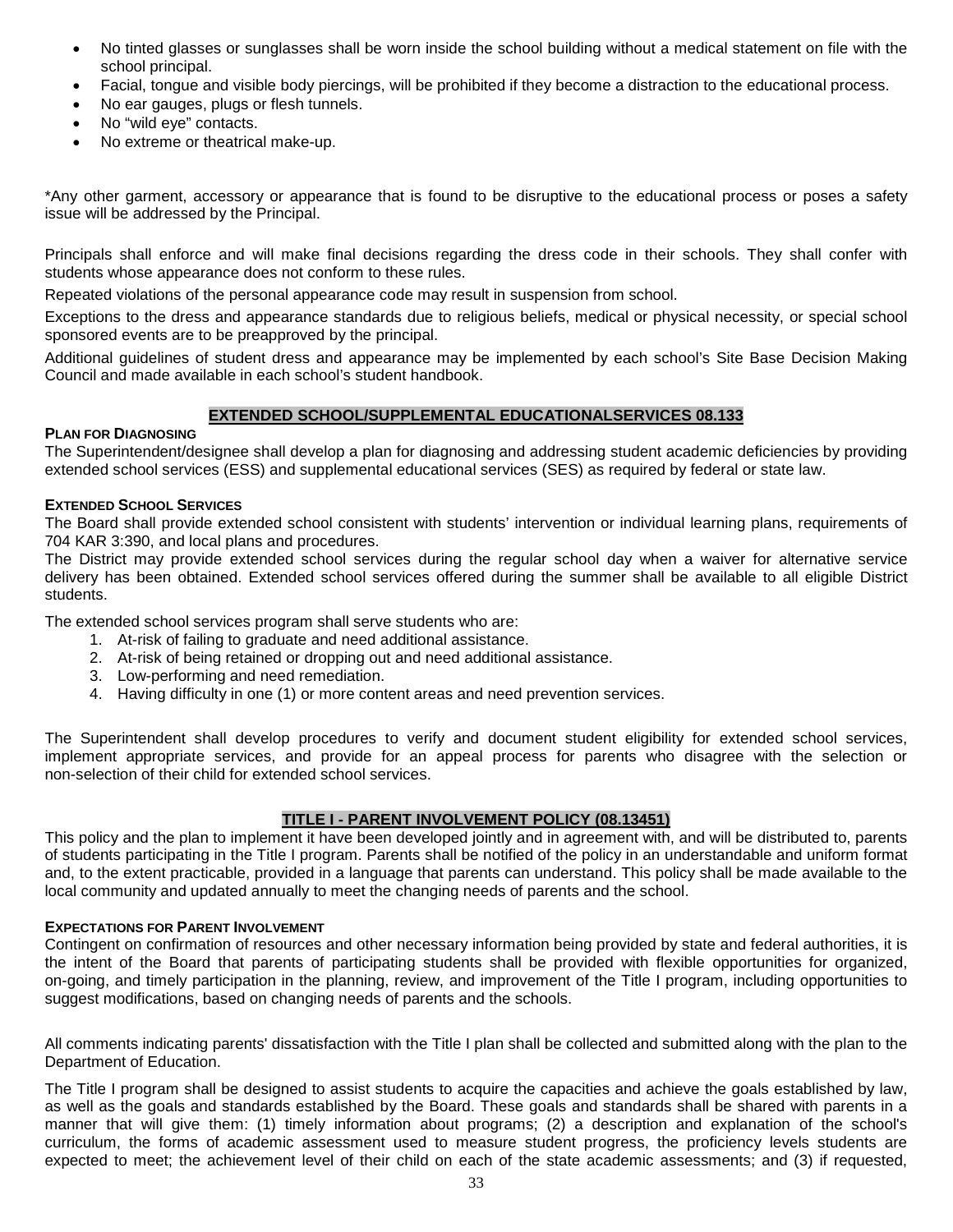opportunities for regular meetings to formulate suggestions and to participate in decisions relating to the education of their children. Parents will be involved in the development of the Comprehensive School Improvement Plan.

# **SUPPORT FOR PROGRAM**

If the District's Title I allocation is \$500,000 or more, the District shall reserve not less than one per cent (1%) of its allocation for the purpose of promoting parent involvement and shall distribute to Title I schools not less than ninety-five percent (95%) of the reserved funds. Parents of participating students shall be provided the opportunity to help decide how this portion of the Title I funds will be allotted for parental involvement activities.

The District will provide coordination, technical assistance, and other support necessary to assist schools in planning and implementing effective parent involvement activities to improve student academic achievement and school performance. These measures may include, but shall not be limited to, the following:

- 1. Designation of resources to assist in communicating with parents, transporting them to meeting sites and/or implementing home visits, providing child-care for meetings, encouraging them to use available parent resource centers, and working with them to improve parenting skills, particularly those that will assist them in working with their child to improve his/her educational achievements. Resources may include individuals, agencies, materials, and services.
- 2. Sharing options for coordinating and integrating Title I program strategies with services of other community programs, businesses, and agencies.
- 3. Identification of ways in which parents can be involved in staff training activities to demonstrate the value of parent involvement and various techniques designed to successfully engage parents as equal partners in their child's education.
- 4. Making a good faith effort to convene an annual meeting at a convenient time to which all parents of participating children shall be invited and encouraged to attend for informing parents of their school's participation in and requirements for Title I programs and of their rights to be involved.
- 5. Designing and conducting an effective annual evaluation process whereby parents can share their ideas about the content and effectiveness of this policy in improving the academic quality of schools receiving Title I funds, and the plan designed to implement it. The process shall focus on the following questions:

Does this policy increase parent participation?

What barriers to parent participation still exist, and how can they be reduced or removed?

The findings produced by the annual evaluation shall be utilized to design strategies for school improvement and for revising this policy, if necessary.

- 6. In the design of activities and materials for parents, particular attention shall be given to reaching and involving those who are economically disadvantaged, are disabled, have limited English proficiency, have limited literacy, or are of any racial or ethnic minority background.
- 7. All schools are highly encourage to appoint a parent liaison.

# **SCHOOL POLICY**

Each school shall submit to the Superintendent and Board, for review and comment, its Title I school parent involvement policy, which must meet all legal requirements, including a school-parent compact developed in keeping with legal requirements. This policy shall be developed jointly with, and distributed by the school to, parents of participating students. A copy of each school's parent involvement policy and accompanying checklist shall be kept on file in the Central Office.

# **PROCEDURE FOR ENSURING PROMPT RESOLUTION OF COMPLAINTS OF VIOLATIONS OF ADMINISTRATION OF THE PROGRAM FOR TITLE I, PART A (08.1345)**

# **NCLB Section 9304**

NCLB requires all school districts to adopt a written procedure for the receipt and resolution of complaints alleging violations of Title I, Part A in the administration of the program. The procedures for the Adair County School System are as follows:

- 1. The complaint must be in writing and addressed to the district Title I Coordinator. The complaint must contain the following:
	- (a) The name of the complainant and contact information;
	- (b) The nature of the complaint (the specific violation of the administration of the Title I, Part A program).
- 2 The Title I Coordinator must maintain a complaint log. The log must include the following:
	- (a) The name of the complainant;
	- (b) The receipt date of the complaint;
	- (c) The log-in number assigned to the complaint for tracking purposes;
	- (d) The name of the staff to which the complaint will be referred (if applicable).
	- (e) The date of the response to the complaint.
- 3. The Title I Coordinator must respond to the complaint within thirty (30) working days of the complaint.
- 4. The Title I Coordinator must maintain a copy of the complaint, log, and response on file in the district office.
- 5 After the complaint has received a response from the Title I Coordinator, the complainant has 30 days to appeal the local decision. This appeal must be filed in writing with the Kentucky Department of Education in compliance with (704 KAR 3:365).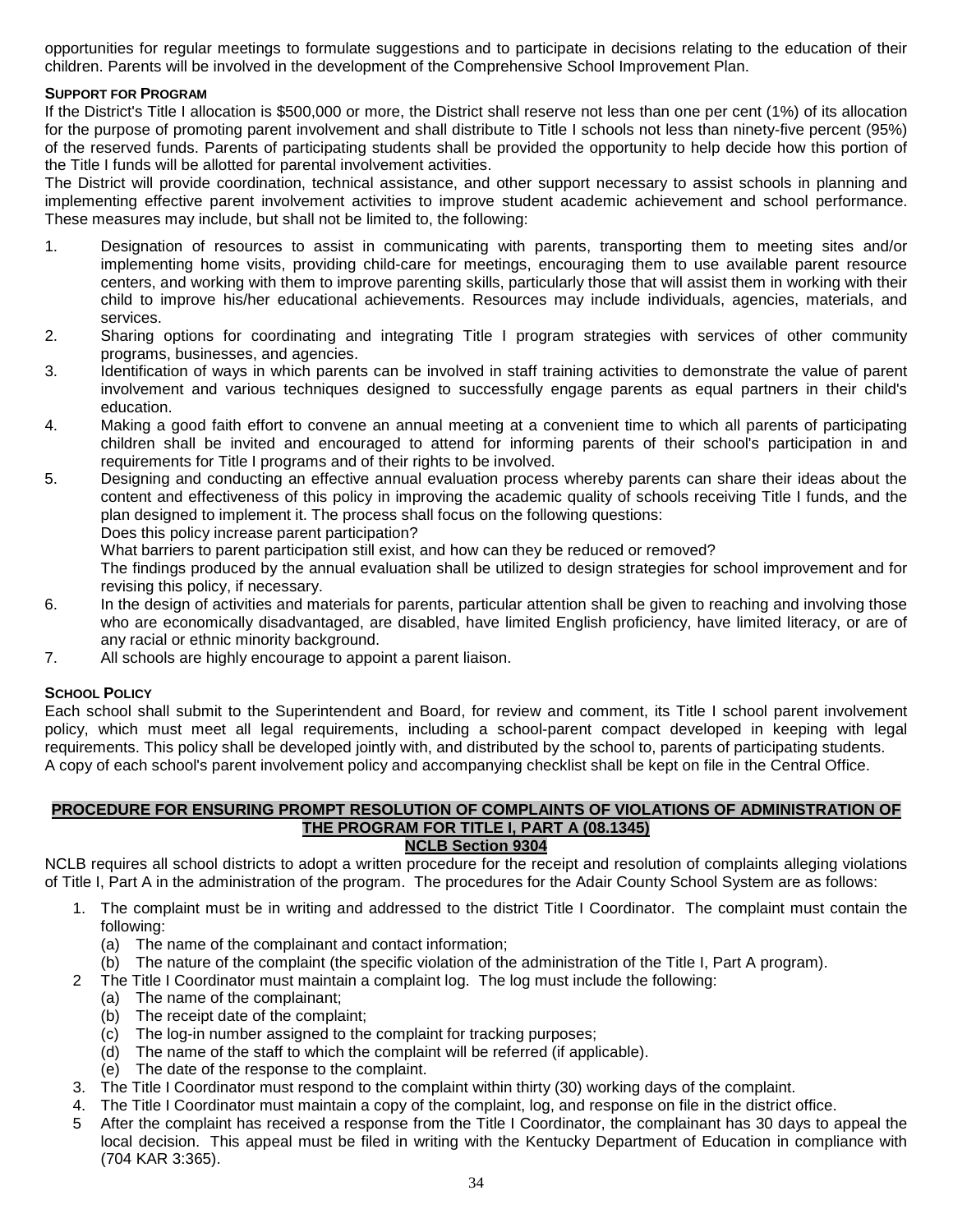# **RIGHTS AND RESPONSIBILITIES**

The United States Constitution provides for the protection and safeguard of the rights of all citizens. Along with rights, comes the responsibility of students and other participants in the educational process to exercise self-discipline and care to afford equal rights to all, and to ensure that their actions do not infringe upon the rights of others. Furthermore, all participants have the right and responsibility to know and understand the basic code of conduct and behavior expected of them. The following outlines the basic rights, responsibilities and expectations of participants in the educational system.

# **STUDENTS HAVE THE RIGHT TO:**

- 1. an appropriate free public education, which maintains high educational standards and provides opportunities to meet individual needs;
- 2. a safe and orderly learning environment;
- 3. be treated with courtesy and respect by peers and school staff;
- 4. participate in school activities without discrimination and be respected as a worthy individual regardless of race, creed, national origin, religion, economic status, political affiliation, gender, disability or age;
- 5. timely notification of information, regulations, policies and penalties which pertain to the student;
- 6. receive academic grades based on academic performance;
- 7. be provided information about academic requirements, grading and ongoing progress in each class;
- 8. have school records accurately and confidentially maintained;
- 9. make up missed work based on District and school policies;
- 10. inspect, review, and transfer their educational records (with their parent/guardian(s) written consent), if the student is under 18 years of age;
- 12. consult meaningfully with school personnel;
- 13. membership and opportunity to seek office in student organizations in which the student meets guidelines;
- 14. present complaints or grievances personally or through selected representatives and receive timely response from school officials regarding such matters;
- 15. safety from physical harm, harassment, bullying and verbal or written abuse; and,
- 16. have grievances heard and addressed with a timely response and procedural due process when any charge or accusation has been made against them.

# **STUDENTS HAVE THE RESPONSIBILITY TO:**

- 1. attend school every day on time, unless absent for a valid excusable reason;
- 2. take correspondence from school staff to parent/guardian and turn in correspondence from parent/guardian to school staff;
- 3. be on time, prepared and actively engage in the classes and educational opportunities offered in order to reach his/her academic and personal potential;
- 4. become familiar and adhere to District and school policies at school and school sponsored events;
- 5. respect the rights and property of others;
- 6. follow the District dress code and proper hygiene;
- 7. seek explanation and understanding of school policy/procedures in a positive non-argumentative manner;
- 8. avoid profanity, insults, violence, threats, bullying and harassing conduct;
- 9. behave in a safe and responsible manner not to endanger self or others;
- 10. ask teachers or school staff for help with concerns or problems;
- 11. inform school personnel immediately of threats, harassment, bullying, violence, weapons, dangerous instruments, drugs or other safety concerns;
- 12. properly care for the equipment and physical facilities of the school;
- 13. respect and cooperate with teachers, school administrators, school staff and other students;
- 14. maintain proper conduct and make contribution to the best of his/her abilities in all school programs or activities;
- 15. follow procedures with regard to the release of personal records;
- 16. respect the human dignity and worth of all individuals and respect their personal property;
- 17. exercise courtesy and reason at all times, accept just punishment, avoid unreasonable appeals, and refrain from making false accusations;.
- 18 earn grades fairly without cheating or plagiarism; and,
- 19. follow the Acceptable Use Policy regarding all electronic communications networks and equipment.

# **PARENT/GUARDIANS HAVE THE RIGHT TO:**

- 1. a free appropriate public education for their child;
- 2. send their child to a safe and orderly school learning environment where education is valued and high academic standards are maintained;
- 3. participate in school activities without discrimination and be respected as a worthy individual regardless of race, creed, national origin, religion, economic status, political affiliation, gender, disability or age;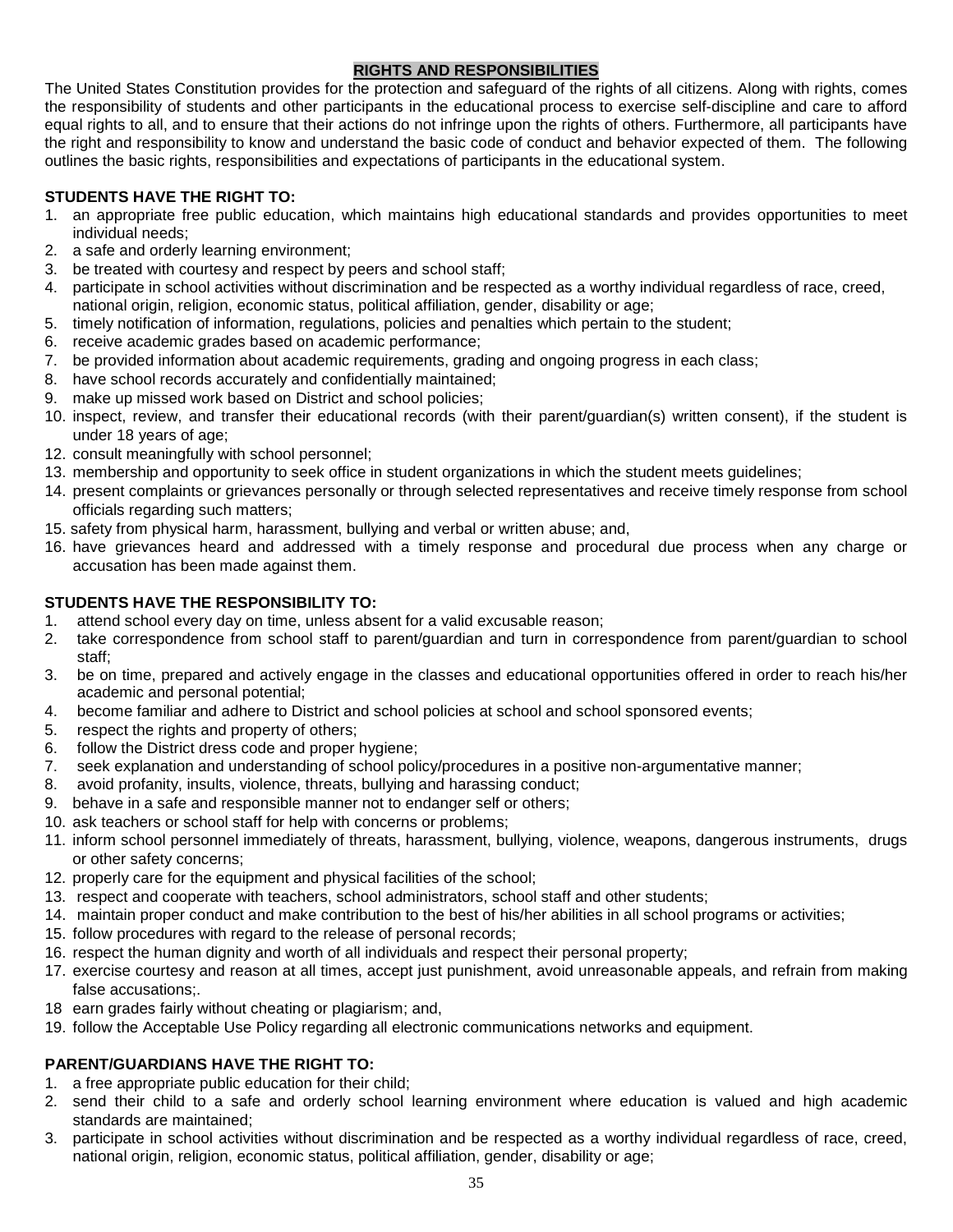- 4. be treated with courtesy and respect by school staff;
- 5. expect that behavioral and other issues concerning their child will be dealt with fairly, firmly and quickly;
- 6. be provided timely information, regulations, policies and penalties which pertain to their child;
- 7. academic progress of their child on an ongoing timely basis;
- 8. participate in meaningful parent/teacher conferences;
- 9. access their student's academic progress and other pertinent information which may be contained in the student's personal records; and,
- 10. address questions or grievances to the proper school authority and to receive a reply in a reasonable time period.

# **PARENT/GUARDIANS HAVE THE RESPONSIBILITY TO:**

- 1. instill respect for the value of education and promote high academic expectations for their child;
- 2. support the efforts of school personnel and be an active partner in their child's education;
- 3. ensure that their child attends school regularly and on time;
- 4. notify the school when their child is absent and follow the attendance policy in presenting written documentation to the school for each absence or tardy;
- 5. familiarize themselves and their child(ren) with school programs and policies;
- 6. stay informed of their child's progress, review, discuss, sign and return academic reports;
- 7. promote their child's responsibility and respect for self, peers, school staff , and the property of the school and others;
- 8. keep student's data current (address, phone numbers, emergency contacts, pickup list, and medical info) ;
- 9. inform school staff at enrollment of any charges against your child of expulsion or pending allegations involving alcohol, drugs, weapons and/or sexual abuse;
- 10. notify the school if their child has a contagious medical condition or other conditions or circumstances that affects their normal school participation;
- 11. support good sportsmanship in co-curricular and extra-curricular school activities;
- 12. understand that unnecessary school interruptions are detrimental to the education of their child and other students;
- 13. check with the proper school officials regarding the facts of any situation that they have questions;
- 14. demonstrate respect for teachers, administrators and school personnel;
- 15. inform the school counselor/principal of any illness that will require their child to miss five or more consecutive school days so that homebound instruction and/or other special provisions can be provided;
- 16. attend scheduled parent-teacher conferences and request a conference when needed;
- 17. make sure your child has time, space, materials and help with homework;
- 18. be prompt in picking up your child from school or other school related activities or promptly notify the school or personnel in charge, if an emergency prohibits you from doing so; and,
- 19. be present when the school bus delivers your child home.

# **TEACHERS HAVE THE RIGHT TO:**

- 1. be treated with courtesy and respect by students, parents, school staff, administrators and the community;
- 2. be valued as a team member and have the support of their fellow teachers, parents, school staff, administrators and the Board;
- 3. work in a positive climate with high educational standards and expectations for students, parents, teachers, staff, administrators and the Board;.
- 4. have adequate facilities, equipment, supplies and resources to perform their job;
- 5. expect all student assignments to be completed as requested;
- 6. have all students listen and make a substantial effort to learn, including the completion of homework assignments;
- 7. safety from physical harm, harassment, bullying and verbal or written abuse;
- 8. provide input to committees responsible for drafting school policies;
- 9. have evaluation of job performance on a regular basis;
- 10. opportunities for job relevant training and resources to stay abreast and improve performance;
- 11. take action necessary in emergencies to protect persons and personal and school property; and,
- 12. have grievances heard and addressed with a timely response and procedural due process when any charge or accusation has been made against them.

# **TEACHERS HAVE THE RESPONSIBILITY TO:**

- 1. maintain a positive, professional attitude of courtesy and respect toward all students, parents, administrators, teachers, staff, visitors, the Board of Education and the community;
- 2. promote a safe, orderly environment conducive to learning, work, good behavior, mutual respect and consideration of the rights of all students, staff, visitors and the community;
- 3. meet duties and responsibilities of their job description and uphold professional and ethical standards;
- 4. be familiar, adhere, administer and enforce school/district policies and state and federal laws;
- 5. report to work, class and other assignments prepared and timely;
- 6. maintain accurate records and complete reports and assignments timely;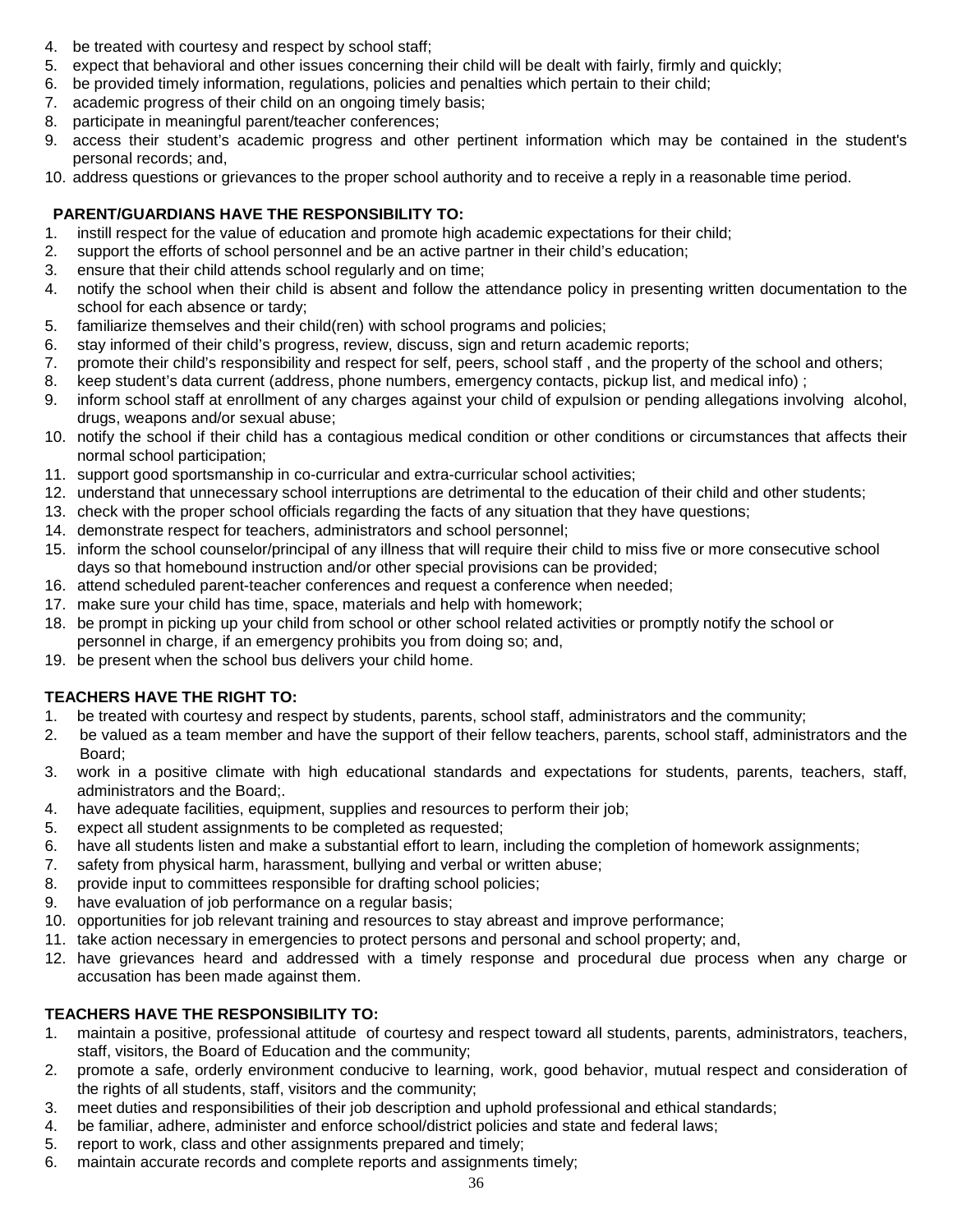- 7. take and record student attendance each class period and report any missing students immediately;
- 8. properly supervise and respond promptly, fairly and consistently in applying student discipline, school rules, board policy and the Code of Conduct, when necessary ask for support of administrators;
- 9. guard against making remarks to other pupils concerning a student's shortcoming;
- 10. administer student disciplinary measures in a manner that is not humiliating, degrading, or unduly severe or in a manner that would cause the pupil to lose status before his/her peer group;
- 11. plan and present educational content, experiences, activities and use evaluation practices that meet state and local curriculum standards;
- 12. participate in ongoing staff development opportunities and seek resources and trainings to grow professionally, improve job performance and student academic achievement;.
- 13. plan and provide instructional activities and strategies that meet Board and state curriculum standards;
- 14. perform assigned school related and extra-curricular activities;
- 15. provide students at the beginning of a course or at enrollment with an overview of subject content, course expectations and grading guidelines;
- 16. at the beginning of the school year and at enrollment provide orientation of class, school and district rules, regulations, policies, handbooks and programs pertaining to students;
- 17. grade and return student assignments in a reasonable time and maintain accurate academic and attendance records.
- 18. make timely academic progress reports to students and parents;
- 19. accept each child as a worthy human being capable of meeting their highest academic and personal potential and becoming a productive and contributing citizen;
- 20. follow protocol to protect self, students and personal and school property;
- 21. recommend for retention students who fail to meet the basic standards for such class;.
- 22. inform parents of students' successes or problems in learning and behavior; reply promptly and courteously to questions and suggestions from parents and administrators;
- 23. communicate with parents often and when needed schedule conferences with students, parents and others to discuss instruction, discipline and other matters;
- 24. properly care for the equipment and physical facilities of the school;
- 25. provide fair, consistent and prompt resolution of grievances;
- 26. be professional in actions, speech, hygiene and dress;
- 27. support parent group activities such as P.T.O. and other school-community activities that enhance the welfare of students and the teaching profession;
- 28. attend meetings mandated by the principal or other District administrators and seek participation in meetings/programs to improve job and student performance;
- 29. Adhere to the *Professional Code of Ethics for Kentucky School Certified Personnel*;
- 30. have grievances heard and addressed with a timely response and procedural due process when any charge or accusation has been made against them;
- 31. afford students Constitutional rights and due process; and,
- 32. adhere to the *Professional Code of Ethics for Kentucky School Certified Personnel*.

# **PRINCIPAL/DESISGNATED ADMINISTRATORS HAVE THE RIGHT TO:**

- 1. be treated with courtesy and respect by students, parents, school staff, administrators and the community;
- 2. be valued as a team member and have the support of their fellow teachers, parents, school staff, administrators and the Board in carrying out the educational programs and policies established by the Adair County School System and each school's SBDM Council;
- 3. work in a positive climate with high educational standards and expectations for students, parents, teachers, staff, administrators and the Board;
- 4. have adequate staffing, facilities, work space, equipment, supplies and resources to perform their job and to meet program needs;
- 5. provide input for the establishment of procedures and regulations at the school and District level;
- 6. safety from physical harm, harassment, bullying and verbal or written abuse;
- 7. have evaluation of job performance on a regular basis;
- 8. opportunities for job relevant training and resources to stay abreast and improve performance;
- 9. take action necessary in emergencies, to protect persons and personal and school property;
- 10. have grievances heard and addressed with a timely response and procedural due process when any charge or accusation has been made against them; and,
- 11. apply discipline, suspend and/or recommend the expulsion of any student whose conduct disrupts the educational process.

# **PRINCIPAL/DESISGNATED ADMINISTRATORS HAVE THE RESPONSIBILITY TO:**

1. maintain a positive, professional attitude of courtesy and respect toward all students, parents, administrators, teachers, staff, visitors, the Board of Education and community;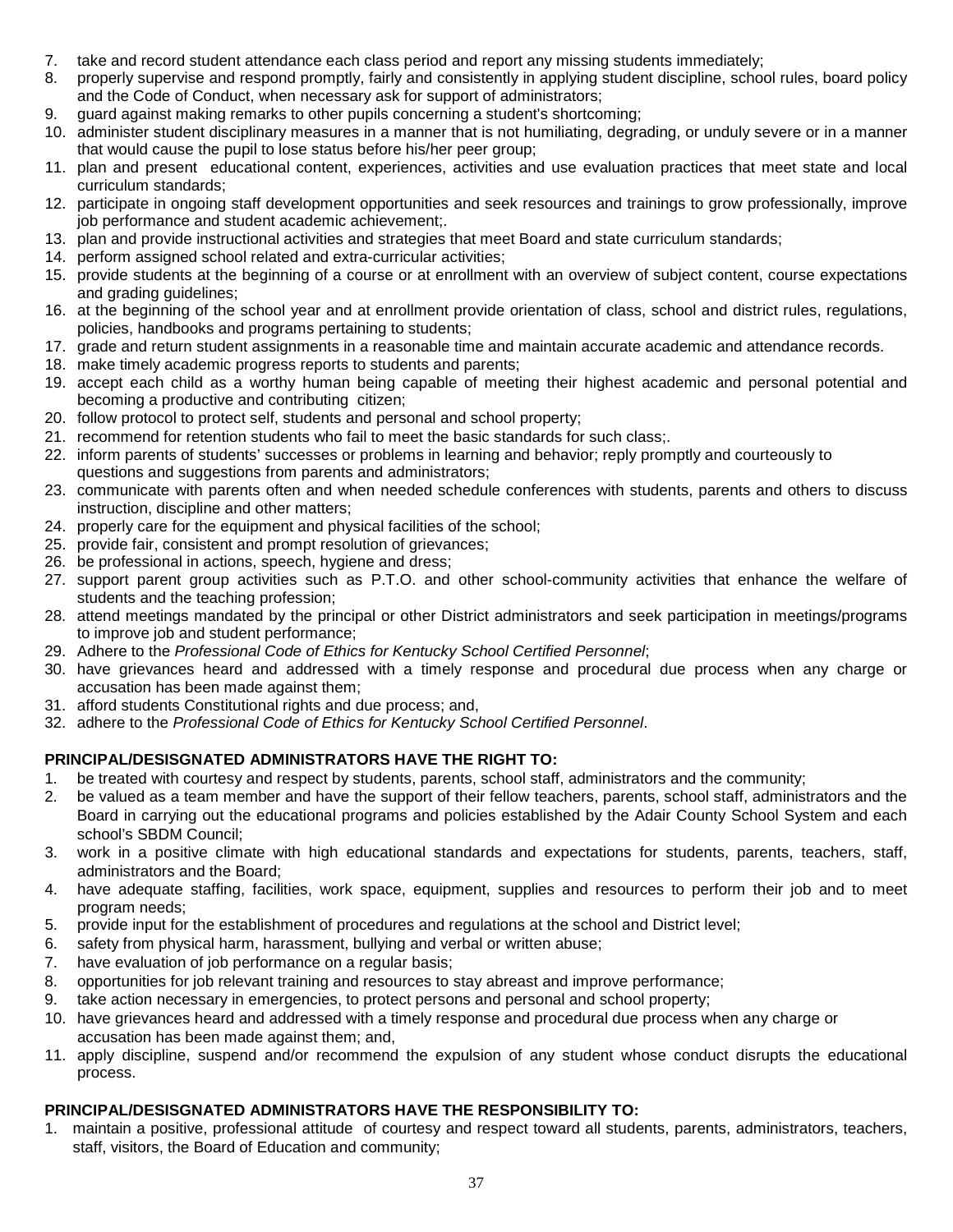- 2. promote a safe, orderly environment conducive to learning, work, good behavior, mutual respect and consideration of the rights of all students, staff, visitors and the community;
- 3. meet duties and responsibilities of their job description and uphold professional and ethical standards;
- 4. be familiar, adhere, administer and enforce school/district policies and state and federal laws;
- 5 report to work, class and other assignments prepared and timely;
- 6. maintain accurate records and complete reports and assignments in a timely manner;
- 7. properly supervise and respond promptly, fairly and consistently in applying student discipline, employee oversight, school rules, board policy, state/federal laws and the Code of Student Conduct;
- 8. guard against making remarks to other pupils concerning a student's shortcoming;
- 9. administer student disciplinary measures in a manner that is not humiliating, degrading, or unduly severe or in a manner that would cause the pupil to lose status before his/her peer group;
- 10. perform assigned school related and extra-curricular activities;
- 11. accept each child as a worthy human being capable of meeting their highest academic and personal potential and becoming a productive and contributing citizen;
- 12. follow protocol to protect self, students and personal and school property;
- 13. attend mandated meetings and seek voluntary participation in meetings/programs to improve job and student performance;
- 14. be professional in actions, speech, hygiene and dress;
- 15. support parent group activities such as P.T.O. and other school-community activities that enhance the welfare of students and the teaching profession;
- 16. properly care for the equipment and physical facilities of the school;
- 17. provide help and monitor teachers in planning instructional activities that meet Board and state curriculum standards;
- 18. implement, monitor and evaluate all aspects of the educational programs and assigned personnel to improve learning and comply with local policies, regulations, and procedures and state and national laws;
- 19. direct school staff in developing, implementing, monitoring, evaluating and maintaining timely communication of the Student Code of Acceptable Behavior and Discipline handbook, employee manual and other school rules to students, parents, staff and community;
- 20. at the beginning of the school year and at enrollment, provide or direct the orientation of school and district rules, regulations, policies, handbooks and programs pertaining to students;
- 21. communicate with students, parents, staff and the community the overall school objectives and programs;
- 22. supervise and evaluate assigned personnel ongoing, impartially, fairly, timely, consistently and provide constructive counseling and help to improve job performance;
- 23. manage the maintenance of safe, clean and neat school buildings, equipment and grounds;
- 24. communicate with parents and students often, and discuss with individual parents their child's achievements, concerns or problems;
- 25. suspend and/or recommend the expulsion of any student whose behavior necessitate such action;
- 28. provide help to teachers and staff in addressing serious student disciplinary violations;
- 30. address and provide fair, consistent and prompt resolution of grievances;
- 31. afford students, parents and staff Constitutional rights and due process; and,
- 32. adhere to the *Professional Code of Ethics for Kentucky School Certified Personnel*.

# **STUDENT GRIEVANCES POLICY (09.4281)**

#### **GENERAL**

Any student who wishes to express an educational concern or grievance shall observe the following order of appeal:

- 1. Teacher;
	- 2. Principal;
	- 3. School council, where appropriate;
	- 4. Superintendent;
	- 5. Board.

The order of appeal shall not be construed to mean that students are not free to confer with the Superintendent or Board whenever they so wish. However, if the grievance concerns discipline of an individual student, the Board may, on a case-bycase basis, determine if it will hear the grievance based on whether the facts presented in the written grievance fall within its discretion or authority. If there is a question as to whether the grievance is within the Board's discretion or authority, the Board will consult with legal counsel.

#### **PROCEDURES**

Grievance procedures shall address, but not be limited to, the conditions for filing a grievance, time limitations for the filing and the appeal of a grievance, and a process for the orderly review and appeal of each individual grievance.

# **EXCEPTIONS**

Harassment/Discrimination allegations shall be governed by Policy 09.42811.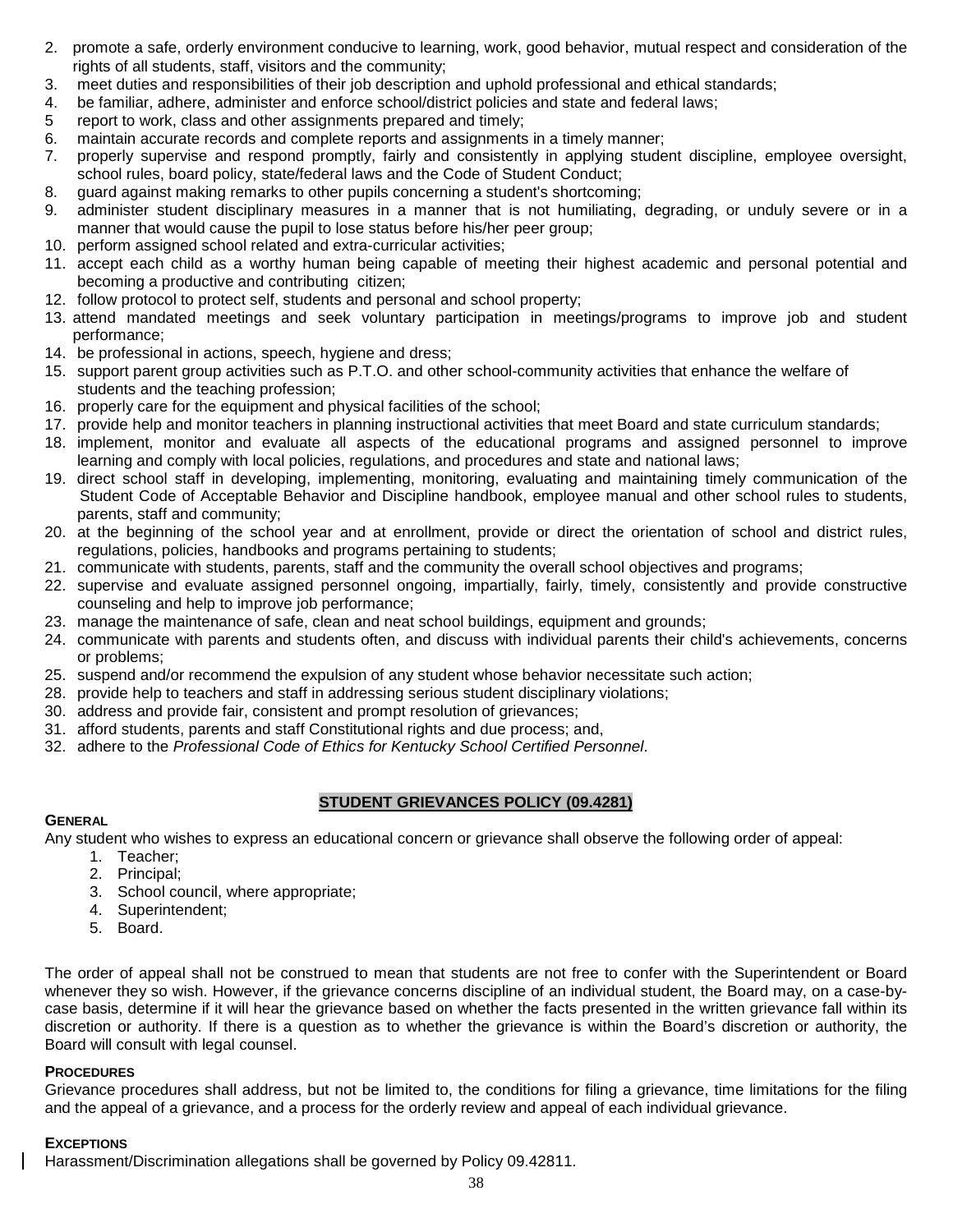Federal law requires the District to implement separate and specific processes for responding to complaints/grievances about Title I programs and to those alleging discrimination in the delivery of benefits or services in the District's school nutrition program.

# **STUDENT GRIEVANCE PROCEDURES (09.428)**

Students wishing to initiate a harassment/discrimination, bullying, hazing and/or retaliation complaint should use procedure 09.422/09.42811.

Any student who wishes to express an educational concern or grievance shall observe the following order of appeal:

- 1. Teacher;
- 2. Principal;
- 3. School council, where appropriate;
- 4. Superintendent;
- 5. Board.

The order of appeal shall not be construed to mean that students are not free to confer with the Superintendent or Board whenever they so wish. However, if the grievance concerns discipline of an individual student, the Board may, on a case-bycase basis, determine if it will hear the grievance based on whether the facts presented in the written grievance fall within its discretion or authority. If there is a question as to whether the grievance is within the Board's discretion or authority, the Board will consult with legal counsel.

#### **CONDITIONS**

- 1. All grievances are individual in nature and must be brought by the individual grievant.
- 2. All grievance proceedings shall be conducted outside the regular school day and at a time and place mutually agreed upon.
- 3. The grievant shall be permitted to have not more than two (2) representatives.
- 4. All attendant records shall be filed in the office of the Principal and/or Superintendent and shall be considered private information and separate from the student's educational records. All records will be kept for a minimum of three (3) years.
- 5. No reprisal shall be taken against any aggrieved student because of the filing of a grievance.

#### **TIME LIMITS**

- 1.Students or their parents must file their grievance within fifteen (15) school days following the alleged violation. However, depending on the nature of the grievance, the Superintendent may recommend an extension of the filing deadline to twenty (20) school days if the grievance is based on an alleged violation of constitutional, statutory, regulatory, or policy provisions.
- 2.Days referred to in the grievance initiation form shall be school days.
- 3.The time limits stated in various sections of these procedures may be extended by mutual consent of the Board, its authorized agents, and the grievant.
- 4.If no extension occurs and the grievant does not file an appeal to the next level within ten (10) school days of receiving a response, the grievance shall be considered to have been settled and terminated at the previous level, and the answer given at that level shall stand.

#### **PRINCIPAL'S/SCHOOL COUNCIL'S INVOLVEMENT**

- 1. When appropriate, the grievant shall give his/her communication directly to the Principal, thus bypassing the teacher or other employee. This action shall be taken only in those instances where the matter communicated is of such a personal and private nature that it cannot be effectively communicated at a lower level or in those instances where the nature of the grievance would require the initial response of the Principal.
- 2. The Principal reserves the right to redirect the communicator to the appropriate level and/or consult with the council, as appropriate.

#### **SUPERINTENDENT'S/DESIGNEE'S INVOLVEMENT**

- 1. When appropriate, the grievant shall give his/her communication directly to the Superintendent, thus bypassing the Principal. This action shall be taken only in those instances where the matter communicated is of such a personal and private nature that it cannot be effectively communicated at a lower level or in those instances where the nature of the grievance would require the initial response of the Superintendent.
- 2. The Superintendent reserves the right to redirect the communicator to the appropriate level.

#### **BOARD OF EDUCATION'S INVOLVEMENT**

1. If the student, after reviewing the Superintendent's response, desires direct communication with the Board of Education, the student may present his/her written communication to the Superintendent for transmittal to the Board of Education, or notify the Superintendent ten (10) school days prior to the meeting of the Board at which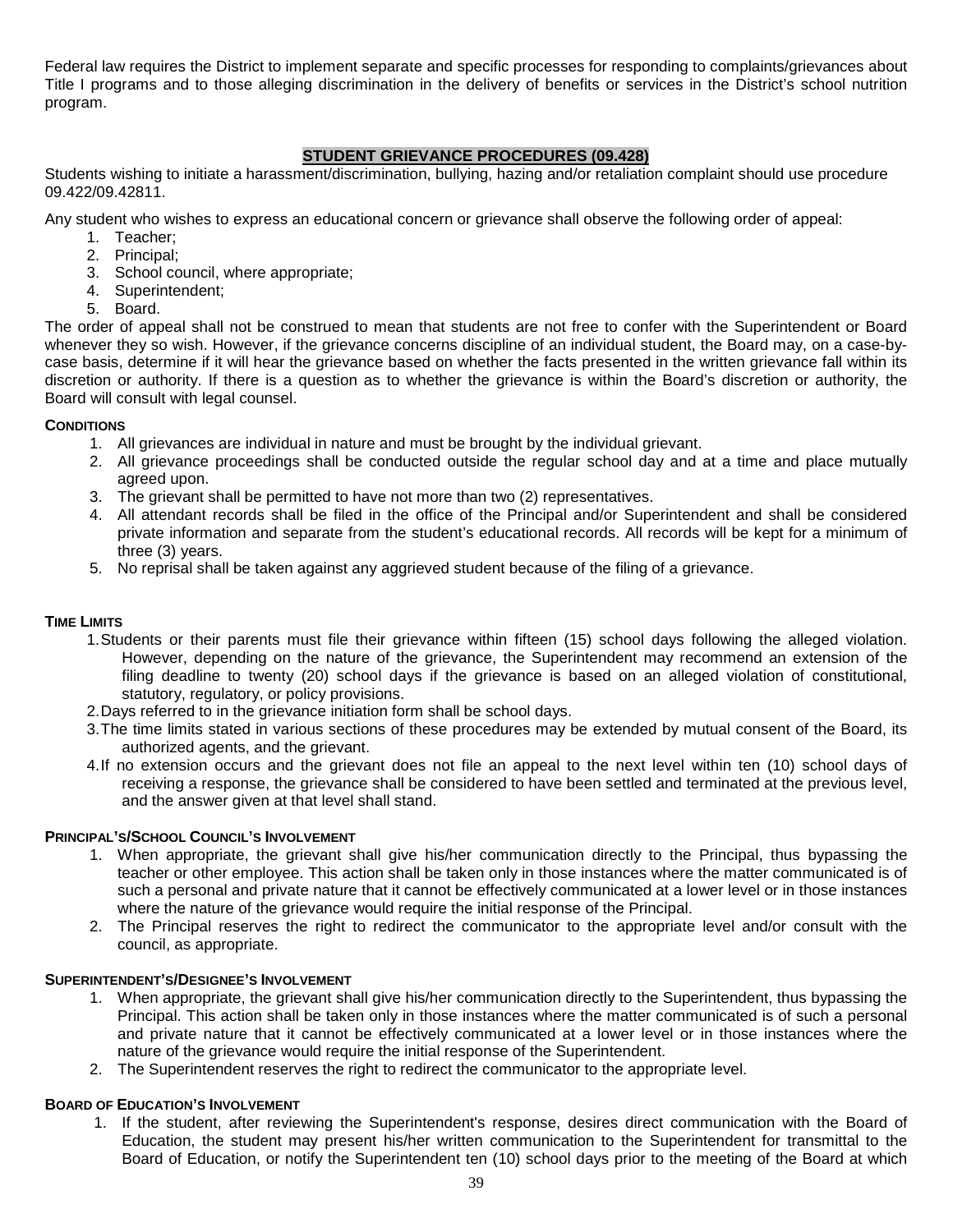the student wishes the grievance presented. Students contacting Board members individually about a grievance shall be advised to communicate with the entire Board.

- 2. If the Board decides to review the grievance, the student will then be afforded an opportunity to appear before the Board at the next regular meeting for relevant discussion of the student's communication. If the student does not wish to make a verbal presentation, the student's right to refrain from such activity will be respected.
- 3. The Superintendent or the grievant shall present the communication to the Board of Education at its next regularly scheduled meeting.
- 4. The Board of Education will consider the grievance, and will provide the student a written response within ten (10) school days after the next regularly scheduled meeting of the Board, following the meeting of the Board at which the grievance was initially presented. The decision of the Board of Education shall be final.

# **USE OF PHYSICAL RESTRAINT (09.2212)**

Employees may use, within the scope of their employment, such physical restraint as may be reasonable and necessary to protect themselves, students, or others from physical injury; to obtain possession of a weapon or other dangerous object under the control of a student; or to protect property from serious harm.

If the ARC (Admissions and Release Committee) or Section 504 Team anticipates that a student may need to be restrained on a frequent basis, the District shall consider whether special restraint training is needed for one (1) or more of the employees who regularly work with the student.

#### **POLICE OFFICERS IN THE SCHOOL (09.4361) SRO Adam Cravens 270-384-2751 SRO Jimmy Luttrell 270-384-5308 SRO Mark Harris 270-384-0077 SRO John Harris 270-384-3367**

School officials shall cooperate with law enforcement agencies in cases involving student (i.e., serving of subpoenas, juvenile petitions or warrants, or taking students into custody.) As soon as possible, school officials shall endeavor to notify parents of students who are arrested.

When students are arrested at school, the principal/designee shall make a written record of the identity of the officer making arrest, the nature of the offense charged, the name of the issuing authority of any arrest warrant, and the place of custody.

#### **CRIMES OFF SCHOOL PROPERTY**

In the interest of the student's welfare, the following requirements shall be followed when police officers ask to question or remove a student from the school whom they suspect of committing a crime off school property:

- 1. Parent/guardians shall be notified by school officials as soon as possible.
- 2. If the parent/guardians come to the school or consent to permit the officer(s) to interview the student, a private place for the interview shall be provided. If the parent(s) cannot come to the school and do not consent to the interview, the police should be advised to either bring a warrant, court order or juvenile petition or arrange to interview the student off the school grounds.
- 3. The student shall be informed by the police of his/her rights.
- 4. Parental notification/permission shall not be required if the student is alleged victim of abuse by the parents.

# **CRIMES ON SCHOOL PROPERTY**

Except in cases of emergencies involving threats to health and safety as determined by the superintendent, when the district calls law enforcement officials to question students concerning crimes committed on school property, the principal shall make an effort to notify their parent(s).

# **SEARCH AND SEIZURE (09.436)**

No pupil's outer clothing, pockets, or his or her personal effects (e.g., handbags, backpacks, etc.) shall be searched by authorized school personnel unless there are reasonable grounds to believe the search will reveal evidence that the pupil has violated or is violating either a school rule or the law. Search of a pupil's person shall be conducted only with the express authority of the Principal/designee.

#### **AUTHORIZED PERSONNEL**

**REASONABLE SUSPICION**

Searches of a pupil's person or his or her personal effects shall only be conducted by a certified person directly responsible for the conduct of the pupil or the Principal/designee of the school which the student attends. However, when an immediate threat to the health or safety of others occurs off site with no certified employee reasonably available, a non-certified person (i.e., bus driver or coach/sponsor) that is responsible for the students is authorized to conduct the search of a student or his/her personal effects. Examples of immediate threats would include reasonable suspicion of the presence of illegal drugs or a weapon.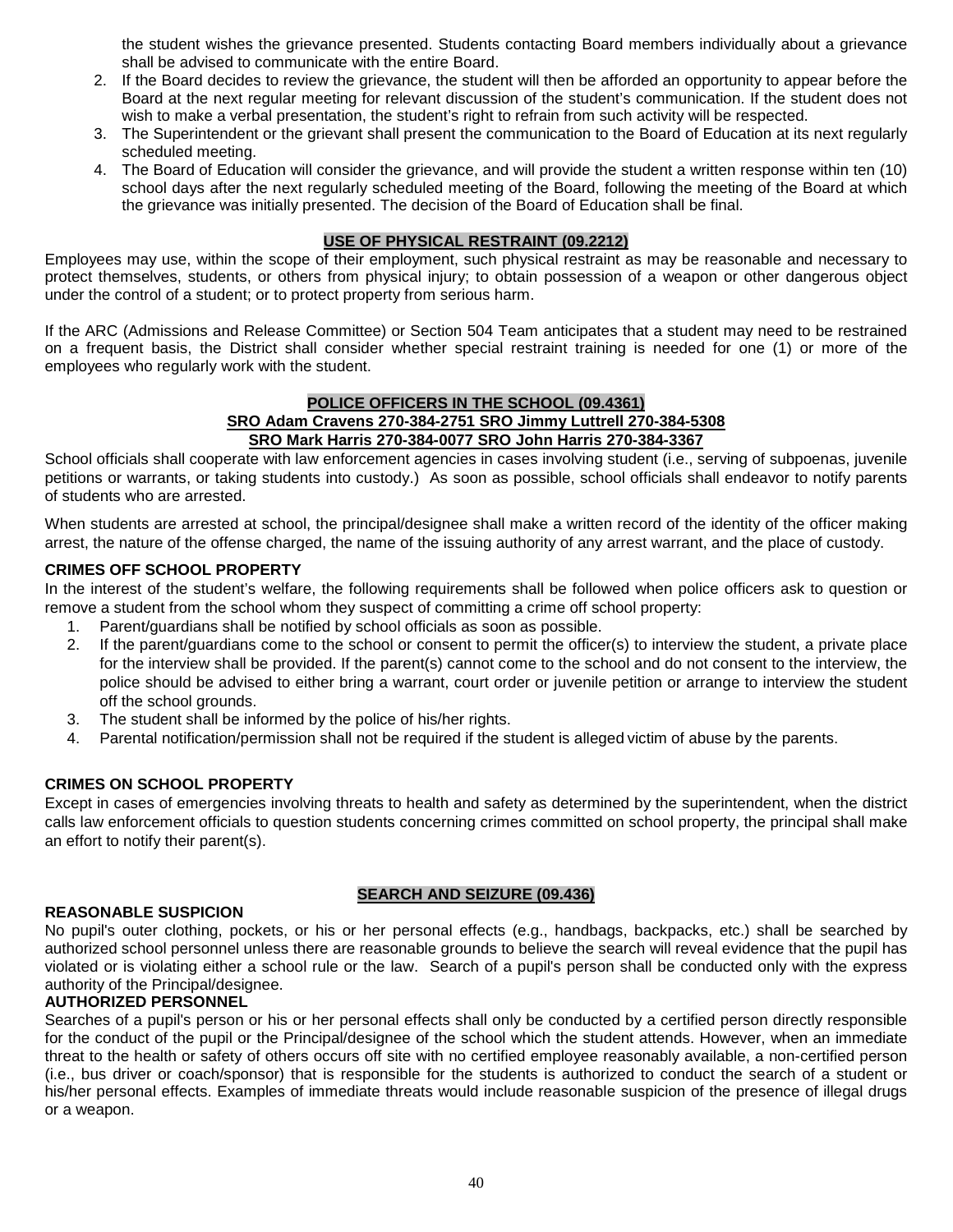# **WITNESS/PERSONAL SEARCHES**

When a pat-down search of pupil's person is conducted, the person conducting the search shall be the same sex as the pupil; and a witness of the same sex as the pupil shall be present during the search. In addition, no search of a pupil shall be conducted in the presence of other students. These restrictions shall not apply to situations involving an imminent threat to students or staff where immediate action is required to prevent harm to health and safety.

#### **STRIP SEARCHES**

No strip searches of students shall be permitted.

# **FAILURE TO COOPERATE**

Students who fail to cooperate with school authorities when requested to shall be subject to other disciplinary action.

#### **REGULAR INSPECTION**

School property, such as lockers, desks, and network systems, technology resources and accounts owned or supplied by the District are jointly held by the school and the pupil. School authorities have the right to conduct general inspection of all such property and resources on a regular basis. During these inspections, items which are school property, such as overdue library books, may be collected. Students should not expect privacy for items and information left in such locations. A single desk, locker or a technology resource/account may be searched if reasonable grounds exist to believe that evidence of a violation of the law or a school rule is contained therein.

#### **DRUG DOG SEARCHES**

Searches using a properly trained dog and trained law enforcement may be utilized in schools and on school premises at any time.

#### **ILLEGAL ITEMS**

Illegal items (e.g., weapons, drugs, etc.) or other possessions reasonably determined by proper school authorities to be a threat to the pupil's safety or to others' safety and security may be seized by school officials.

#### **OTHER DISRUPTIVE ITEMS**

Items which may be used to disrupt or interfere with the educational process may be temporarily removed from the pupil's possession by a staff member. Such items may be returned to the pupil by the staff member or through the Principal's office.

#### **DISPOSITION OF ITEMS**

All items which have been seized shall be turned over to the proper authorities or returned to the true owner.

#### **BEHAVIOR MODIFICATION In-School Suspension (ISS)**

The In-School Suspension Programs (ISS) provide a structured environment that will facilitate both academic and behavioral development. The programs attempt to provide a setting for students who, for one reason or another, are not functioning within the regular classroom academically and/or behaviorally at an acceptable level. The emphasis will be on continued learning while under the supervision of the In-School Suspension teacher.

The In-School Suspension settings strive to work with students who are experiencing difficulty following rules and guidelines. The programs provide an opportunity to address behavioral issues without removing the student from the school setting.

#### **SATURDAY AND AFTER-SCHOOL DETENTION**

Saturday and After-School Detention Programs supervised by certified staff may be offered as a disciplinary measure at the discretion of each school. When offered, student(s) will be scheduled for After-School and/or Saturday Detention by the principal/assistant principal. Excusable absences from detention will be as follows: death of immediate family (wife, husband, mother, father, brother, sister, grandparents, grandparent-in-law, sister-in-law, brother-in-law, aunt, uncle, niece and nephew), or student illness requiring a doctor's statement listing illness.

If a student is absent for one of the above reasons, the student will be reassigned another day in After-School or Saturday Detention. If a student is absent for the second assigned After-School or Saturday Detention without an excusable absence, suspension days or other disciplinary measures will be taken.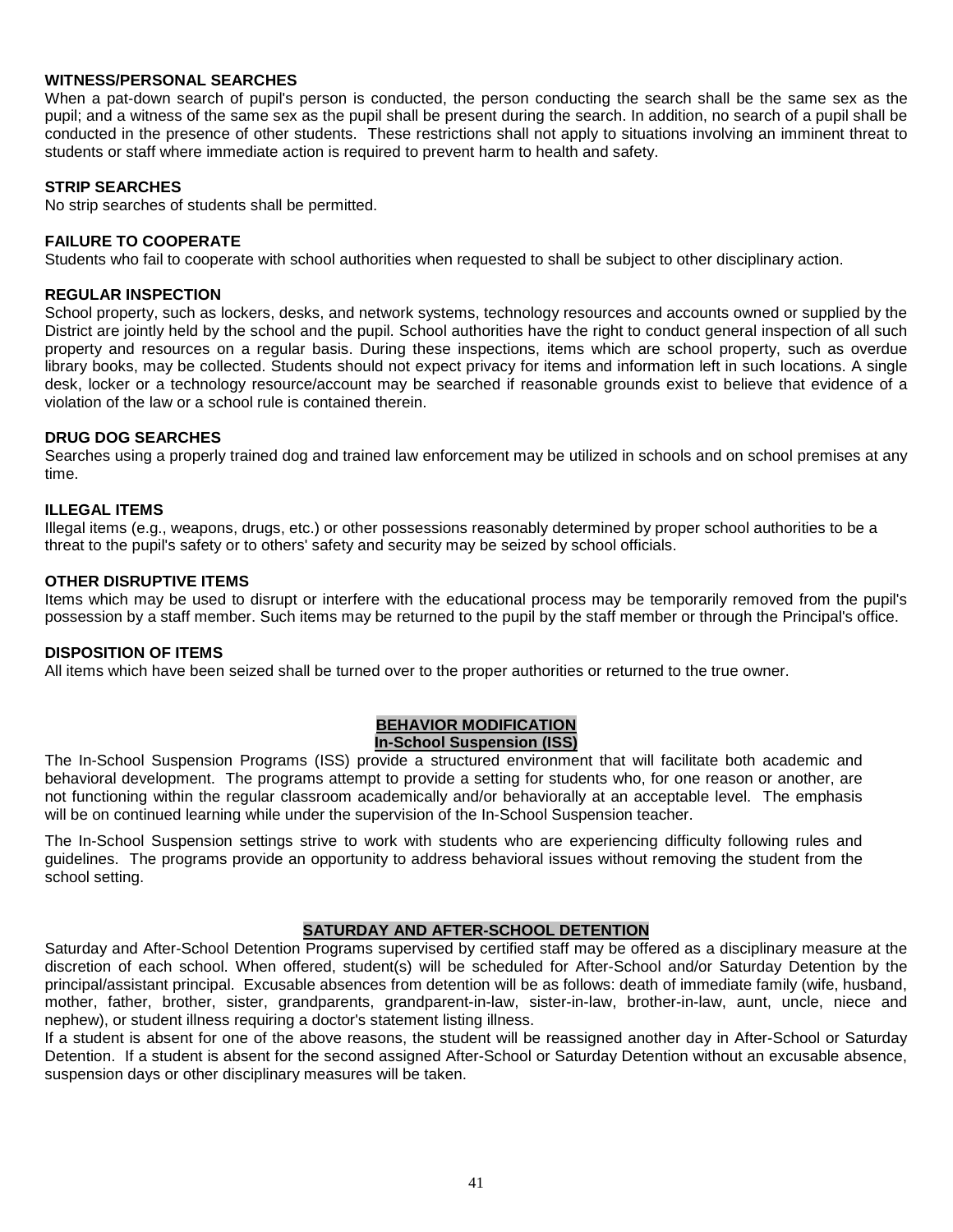# **ALTERNATIVE EDUCATION (09.4341)**

#### **DEFINITION**

Alternative Education Program means a program that exists to meet the needs of students that cannot be addressed in a traditional classroom setting but through the assignment of students to alternative classrooms, centers, or campuses that are designed to remediate academic performance, improve behavior, or provide an enhanced learning experience. Alternative education programs do not include career or technical centers or departments.<sup>1</sup>

#### Purpose

- The purpose of the Board's Alternative Education Program is to provide:
- Learning activities that support innovative pathways and are aligned to college and career outcomes for all students.
- A curriculum that is aligned with the Kentucky Core Academic Standards and the learning goals in each student's Individual Learning Plan (ILP).
- Successful student transition to the regular school assignment, when possible, or to post-secondary status.
- A meaningful alternative to suspension and/or expulsion of a student.
- As required by Kentucky Administrative Regulation:
- The District's Alternative Education Program shall include training to build capacity of staff and administrators to deliver high-quality services and programming.
- The Board shall review this policy and accompanying procedure(s) annually.<sup>2</sup>

#### **ELIGIBILITY CRITERIA**

Alternative education placements may be utilized for students at all grade levels.

Placement may be voluntary or involuntary, and the program may be offered either on-site or off-site.

An ILP shall exist for a student in grade six (6) and above as required by regulation prior to placement in a District Alternative Education Program. Criteria for involuntary assignment by District personnel in the Alternative Education Program may include one (1) or more of the following:

- The need for a different educational environment for the student that will reflect an instructional delivery style best provided in an alternative setting.
- The student has contributed to substantial and on-going disruption of the educational process.
- Documentation that there are specific academic and/or behavioral performance areas that require intensive assistance best provided in alternative setting.
- Confirmation that the student has significant and on-going truancy issues that are impeding academic growth.
- Documentation that that the student needs intensive support in the areas of social and personal issues that are impeding academic performance and/or behavioral expectations.
- The student has been assigned for code of conduct or Board policy violations for which assignment to an alternative program is authorized under the code or policy.
- The student has been identified as being at risk of academic failure and/or dropping out of school.
- The student has previously dropped out of school, but has requested to return to school via enrollment in an alternative education setting.
- The student is assigned to an alternative school or program for other reasons as provided in the code of conduct, Board policy, or other program standards adopted by the Board.
- Other reasons related to safety concerns and educational needs of the student referenced in 702 KAR 19:002.

A student's parent/legal guardian or a student who is eighteen (18) years of age or older may request voluntary placement in the Alternative Education Program.

#### **NOTIFICATION**

The Principal or other designated administrator shall notify the parent of their child's assignment to the Alternative Education Program. The information shall include length and reason for assignment, expected behavior of the student, and notification that assignment may be extended or shortened depending upon the attitude and cooperation of the student.

The duration of the alternative assignment shall be as provided in applicable Board policy, code of conduct, or other alternative program standards adopted by the District or as decided by the team and approved by the Superintendent/designee.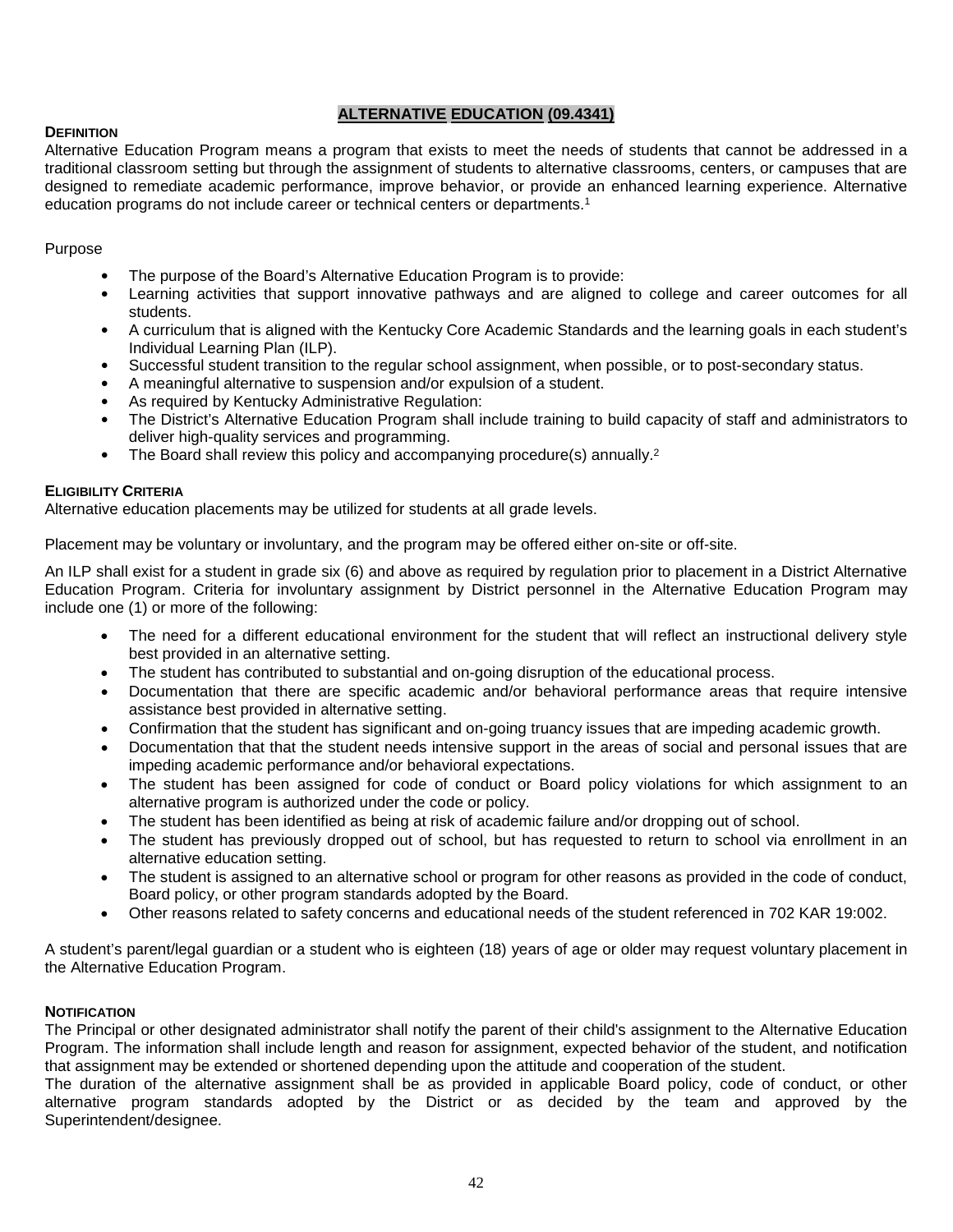## **ILPA TEAM**

The Superintendent/designee shall appoint members of a team to develop an Individual Learning Plan Addendum (ILPA) for students in grades six through twelve (6-12) assigned to an alternative school or program. The team may consist of the lead administrator/designee of the student's current school/program, the lead administrator/designee of the alternative school/program, counselors, teachers and other staff as appropriate.

The Superintendent/designee shall chair the team and invite the parents, and as appropriate, the student to participate.

After consideration of input of the team, the counselor or the designated administrator shall prepare or revise the ILPA to address, as appropriate, academic and behavioral needs, criteria for re-entry into the traditional program and review of student progress.

Exceptions: Such decisions for individual students with disabilities under the IDEA shall be made when required through the Admissions and Release Committee process and changes in service delivery required under the IDEA shall be made to the student's IEP.

 Such decisions for students identified under Section 504 shall be made through the team process as required under federal law and corresponding District policies and procedures.

#### **EXTRACURRICULAR PARTICIPATION**

Students assigned to alternative schools or programs shall be eligible to access extracurricular activities including, but not limited to sports activities, as allowed under applicable Board policy, code of conduct, SBDM policy, KHSAA rules or other alternative program standards adopted by the District.

#### **CONTINUING SUPPORT**

Opportunities shall be provided for students to continue regular school work as appropriate under the supervision of alternate education program staff. Students participating in an alternative program shall continue to be able to access tutoring, intervention, counseling, and other resources and services already available in the District as determined through the development of the ILPA.

#### **TRANSITION**

Students may transition to a regular classroom setting in accordance with any criteria for re-entry established by the ILPA Team and in accordance with the following process:

- The lead Alternative Education Program administrator/designee shall invite the student (age 18 or older) or the parent/legal guardian to meet to discuss the proposed transition. If the parent/legal guardian or adult student do not attend, written notification shall be provided to explain the proposed re-entry.
	- o For IDEA or Section 504 students, the IEP or Section 504 team shall determine placement of students as required by law.
- Strategies shall be documented to promote successful transition to include specific staff responsibilities and how follow-up monitoring will occur.
- Should the transition not be successful for the student, reassignment to the **Alternative Education Program** may be considered, and the ILPA Team may be reconvened accordingly.

#### **COLLABORATION WITH OUTSIDE AGENCIES**

The coordinator or lead administrator of the Alternative Education Program shall a establish a process to collaborate with outside agencies involved with involuntary placements, including courts or other social service agencies to address student transitions between programs. Release of protected information about students involved in the program shall be in compliance with the Family Educational Rights and Privacy Act (FERPA). **NOTE: THIS POLICY DOES NOT APPLY TO A TEMPORARY/SHORT-TERM INTERVENTION.**

#### **INDIAN ACADEMY/PRIDE ACADEMY**

The Indian Academy located in the Adair County High School and the Pride Academy at Adair Co. Middle School provide alternative educational settings established to meet the needs of diverse learners, including at-risk students with academic, behavioral and/or attendance problems. Student referrals will follow procedures set forth at the school level. The Indian Academy serves 9-12 grade students and The Pride Academy will serve grades 6-8.

The Indian Academy's goals are to assist all students in developing skills necessary to succeed in academics, social skills, verbalizing feelings appropriately, dealing with conflicts in a positive way, and to promote a successful transition from school to higher education or work.

Possible reasons for student referral includes:

- Credit recovery
- Problems functioning in a large educational environment
- Poor attendance
- Academic problems
- Discipline problems
- Drug abuse
- Court order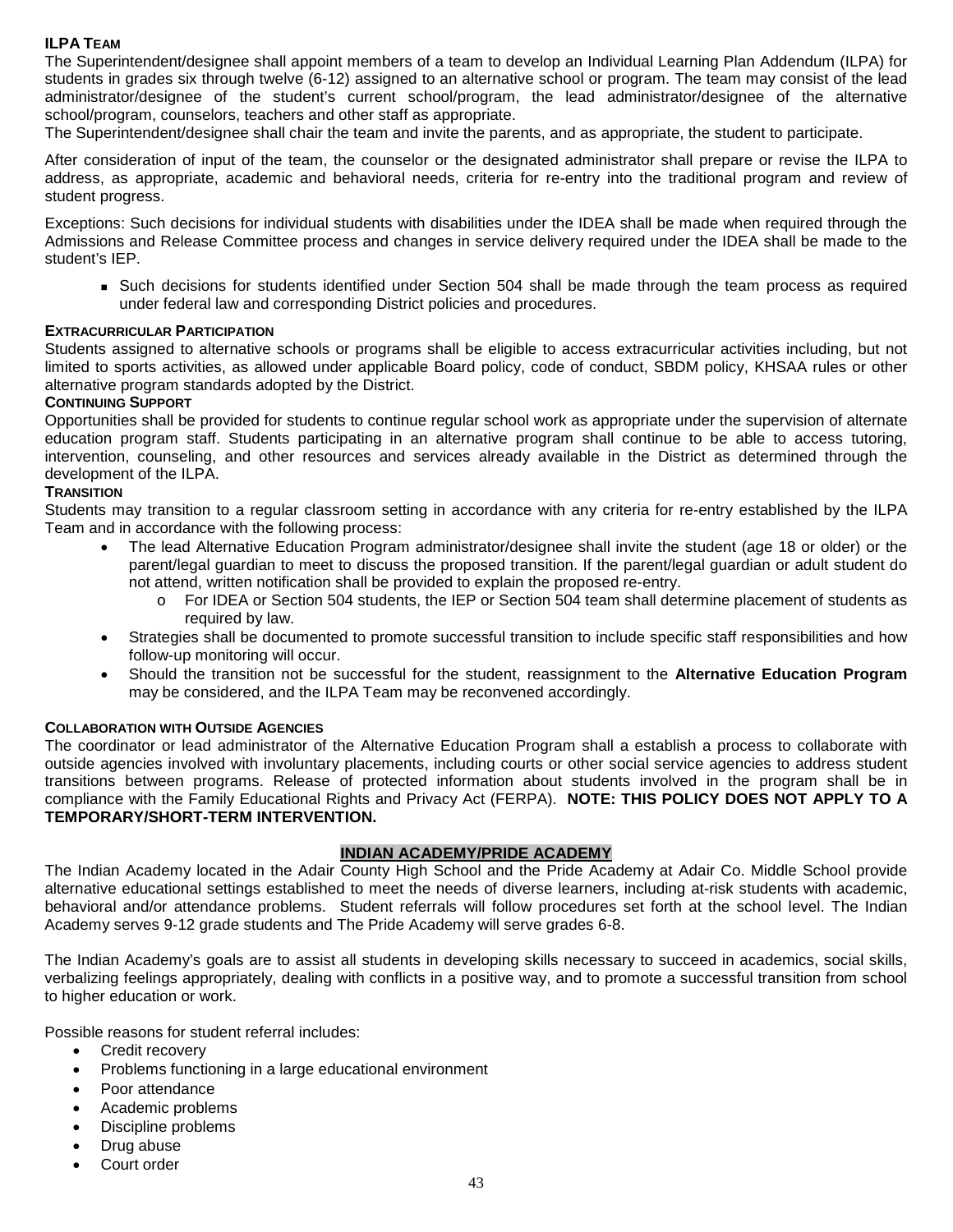# **NOTIFICATION**

The principal or his/her designee shall notify the parent by letter or phone of his/her child's assignment in the Indian Academy alternative education program. An initial meeting with the principal or his/her designee, parent and student will be attempted before placement into an alternative education program.

At the placement meeting parents/students will be told the reason for the assignment, expected behavior of the student, length of assignment and notification that the assignment may be extended or shortened depending upon the attitude and cooperation of the student. At the beginning of the school year or at the time of enrollment, enrolling students and their parent/guardian will be provided a copy of the guidelines and will sign acknowledging receipt and agreement to comply with the guidelines.

#### **DISRUPTING THE EDUCATIONAL PROCESS (09.426)**

Behavior that materially or substantially disrupts the educational process whether on school property or at school-sponsored events and activities, shall not be tolerated and shall subject the offending pupil to appropriate disciplinary action. For purpose of this section, behavior which disrupts the educational process shall include, but not be limited to:

- 1. Conduct which threatens the health, safety, or welfare of others;
- 2. Conduct which may damage public or private property, including the property of students or staff;
- 3. Illegal activity;
- 4. Conduct that materially or substantially interferes with another student's access to educational opportunities or programs, including the ability to attend, participate in and benefit from instructional and extracurricular activities; or
- 5. Conduct that materially or substantially disrupts the delivery of instructional services or interferes with the orderly administration of the school and school-related activities or district operations.

#### **OTHER CLAIMS**

When a complaint is received that does not appear to be covered by this policy, administrators shall review other policies that may govern the allegations, including but not limited to 09.422 and/or 09.42811, which address harassment/discrimination allegations.

# **SAFE AND ORDERLY LEARNING ENVIRONMENT**

#### **(Reports of Intimidation, Harassment, Discrimination, Bullying and Hazing HB91}**

The Adair County School District and its staff promote a safe orderly learning environment free of intimidation, harassment, discrimination, bullying, hazing, threat of verbal or physical violence and other unacceptable behavior.

Any student that believes that he/she has been the victim of these or any other unacceptable behavior is to report the incident(s) immediately to school staff. Reporting can be made verbally or by filling out a **Harassment, Discrimination, Intimidation, Bullying or Hazing Reporting Form** available in each school office or on the district web site (please review Policy 09.422 and 09.42811 in this handbook). Employees who have knowledge of alleged or observed student harassment, discrimination, bullying, hazing, **or other unacceptable behavior including felony offenses** shall immediately notify their Principal, immediate supervisor, or the Superintendent, who will begin an investigation. Inappropriate behavior is addressed through guidelines in the Code, school discipline guidelines and the Adair County District Guidelines for Implementation of HB 91 (KRS 158.156) procedures available on the Adair County District Website.

#### **KRS 525.080 Harassing Communications.**

(1) A person is guilty of harassing communications when, with intent to intimidate, harass, annoy, or alarm another person, he or she:

(a) Communicates with a person, anonymously or otherwise, by telephone, telegraph, mail, or any other form of written communication in a manner which causes annoyance or alarm and serves no purpose of legitimate communication;

(b) Makes a telephone call, whether or not conversation ensues, with no purpose of legitimate communication; or

(c) Communicates, while enrolled as a student in a local school district, with or about another school student, anonymously or otherwise, by telephone, the Internet, telegraph, mail, or any other form of electronic or written communication in a manner which a reasonable person under the circumstances should know would cause the other student to suffer fear of physical harm, intimidation, humiliation, or embarrassment and which serves no purpose of legitimate communication.

(2) Harassing communications is a Class B misdemeanor.

**This offense may be applicable when a student (in a school setting, at a school-sponsored event, or using an electronic account provided by the school) communicates with or about another student or school employee, anonymously or otherwise, by telephone, the Internet, telegraph, mail, or any other form of electronic or written communication in a way that a reasonable person would agree causes the recipient to suffer fear of physical harm, intimidation, humiliation, or embarrassment and which serves no purpose of legitimate communication.**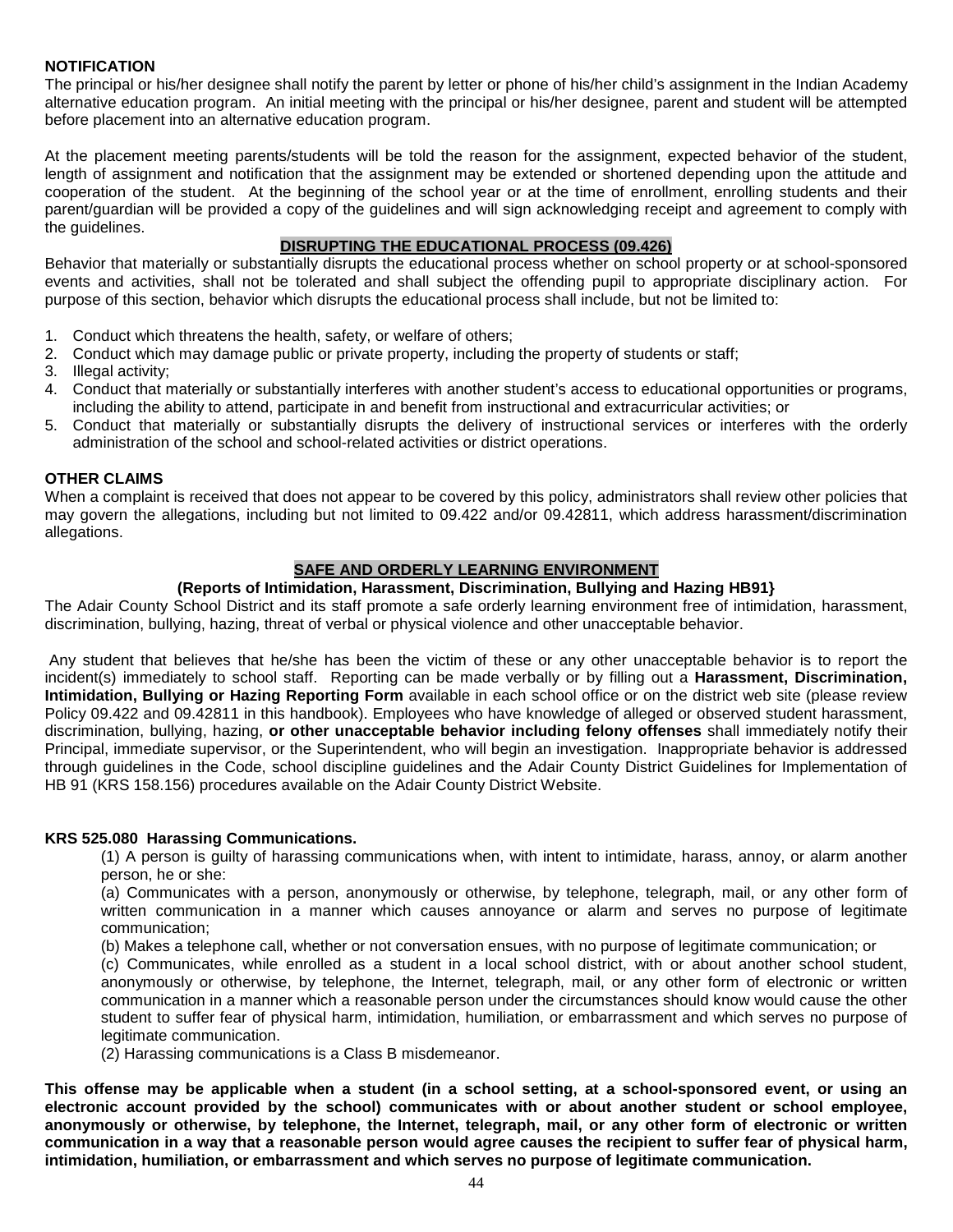# **STUDENT DISCIPLINARY PROCESSES 09.43**

#### **SCHOOL-RELATED ACTIVITIES**

The authority of the District in matters of student behavior is not limited to school buildings and grounds or to times when the pupil is on his/her way to or from school, but extends to any activity which is school-related or school-sponsored.

#### **TREATMENT OF PUPILS**

Student disciplinary measures should not be administered in a manner that is humiliating, degrading, or unduly severe or in a manner that would cause the pupil to lose status before his/her peer group. Teachers should guard against making remarks to other pupils concerning a student's shortcomings.

Unless an administrator or the Board acts under authority of KRS 158.150, no school, school administrator, teacher, or other school employee shall expel or punish a student based on juvenile court information received by the employee from any source. Administrators may act to protect staff and students when the student's conduct, as reflected by the information, indicates a substantial likelihood of an immediate and continuing threat of harm to students or staff. In cases where such actions are necessary, the following provisions shall apply:

- 1. Restrictions imposed on the student shall represent the least restrictive alternative available and appropriate to remedy the threat.
- 2. Supporting material shall be documented in and kept with the student's juvenile court record.
- 3. The student and/or parent/guardian may appeal actions taken to the Superintendent or to the Circuit Court with appropriate jurisdiction.

#### **SERIOUS PROBLEMS**

Serious disciplinary problems shall be promptly reported to the Principal and to the parent(s) of the student.

#### **COUNCIL RESPONSIBILITY**

Each school council shall select and implement discipline and classroom management techniques for the school. The council's discipline policies shall provide for involvement of parents in disciplinary situations involving their children. In non-SBDM schools, the Principal shall make these decisions in compliance with Board policy.

#### **CHILDREN AND YOUTH WITH DISABILITIES**

Discipline for children and youth with disabilities shall observe, and be in conformity with, federal and state procedures and guidelines.

# **EMPLOYEE REPORTS OF CRIMINAL ACTIVITY (09.2211)**

To promote the safety and well-being of students, the District requires employees to make reports required by state law in a timely manner. Supervisors and administrators shall inform employees of the following required reporting duties:

**KRS 158.154** - When **the principal** has a reasonable belief that an act has occurred on school property or at a schoolsponsored function involving assault resulting in serious physical injury, a sexual offense, kidnapping, assault involving the use of a weapon, possession of a firearm in violation of the law, possession of a controlled substance in violation of the law, or damage to the property, the **Principal** shall immediately report the act to the appropriate local law enforcement agency. For purposes of this section, "school property" means any public school building, bus, public school campus, grounds, recreational area, or athletic field, in the charge of the **Principal**.

**KRS 158.155** - An **administrator, teacher**, or **other employee** shall promptly make a report to the local police department, sheriff, or the Department of Kentucky State police, by telephone or otherwise, if:

- 1. The person knows or has reasonable cause to believe that conduct has occurred which constitutes:
	- a. A misdemeanor or violation offense under the laws of this Commonwealth and relates to:
		- i. Carrying, possession, or use of a deadly weapon; or
		- ii. Use, possession, or sale of controlled substances; or
		- b. Any felony offense under the laws of this Commonwealth; and
- 2. The conduct occurred on the school premises or within one thousand (1,000) feet of school premises, on a school bus, or at a school-sponsored or sanctioned event.

**KRS 158** - **Any employee** of a school or a local board of education who knows or has reasonable cause to believe that a school student has been the victim of a violation of any felony offense specified in KRS Chapter 508 committed by another student while on school premises, on school-sponsored transportation, or at a school-sponsored event shall immediately cause an oral or written report to be made to the Principal of the school attended by the victim. The Principal shall notify the parents, legal guardians, or other persons exercising custodial control or supervision of the student when the student is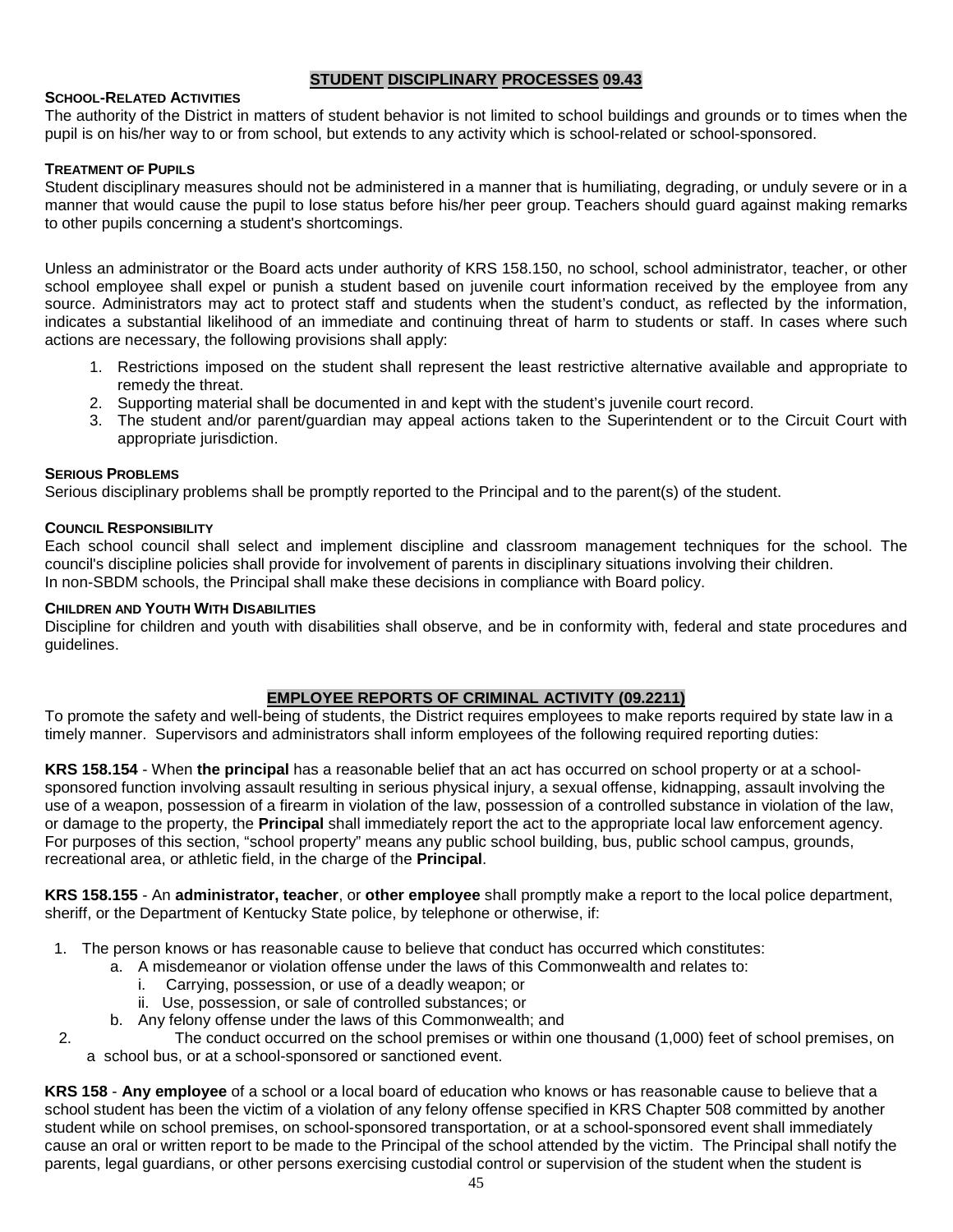involved in an incident reportable under this section. The Principal shall file a written report with the local school board and the local law enforcement agency or the Department of Kentucky State Police or the county attorney within forty-eight (48) hours of the original report.

**KRS 620.030 - Any person who knows or has reasonable cause to believe that a child is dependent, neglected, or abused shall immediately cause an oral or written report to be made to a local law enforcement agency or the Department of Kentucky State Police;** the cabinet or its designated representative; the Commonwealth's Attorney or the County Attorney; by telephone or otherwise. Any supervisor who receives from an employee a report of suspected dependency, neglect, or abuse shall promptly make a report to the proper authorities for investigation.

# **CRIMINAL VIOLATION REPORTS TO LAW ENFORCEMENT**

School officials are required to report incidents of law violations to law enforcement officials. Violations on school property or at a school-sponsored function requiring a report to law enforcement officials include:

- assault resulting in serious physical injury.
- a sexual offense,
- kidnapping,
- assault involving the use of a weapon,
- possession of a firearm,
- possession of a controlled substance,
- damage to school property.

In addition to violations of this code, students may also be charged with criminal violations.

# **HARASSMENT/DISCRIMINATION (09.42811)**

#### **DEFINITION**

Harassment/Discrimination is unlawful behavior based on race, color, national origin, age, religion, sex or disability that is sufficiently severe, pervasive, or objectively offensive that it adversely affects a student's education or creates a hostile or abusive educational environment.

The provisions of this policy shall not be interpreted as applying to speech otherwise protected under the state or federal constitutions where the speech does not otherwise materially or substantially disrupt the educational process, as defined by policy 09.426, or where it does not violate provisions of policy 09.422.

#### **PROHIBITION**

Harassment/Discrimination is prohibited at all times on school property and off school grounds during school-sponsored activities. This prohibition also applies to visitors to the school who may come into contact with employees and students. (Acts of harassment/discrimination based on sex may be committed by persons of the same or the opposite sex.) District staff shall provide for a prompt and equitable resolution of complaints concerning harassment/discrimination.

#### **DISCIPLINARY ACTION**

Students who engage in harassment/discrimination of an employee or another student on the basis of any of the areas mentioned above shall be subject to disciplinary action, including but not limited to suspension and expulsion. **GUIDELINES**

Students who believe they or any other student, employee, or visitor is being or has been subjected to harassment/discrimination shall, as soon as reasonably practicable, report it. In each school building, the Principal is the person responsible for receiving reports of harassment/discrimination at the building level. Otherwise, reports of harassment/discrimination may be made directly to the Superintendent. Additionally, if sexual discrimination or harassment is being alleged, reports may be made directly to the District Title IX Coordinator, David Jones. Complaints of harassment/discrimination, whether verbal or written, shall lead to a documented investigation and a written report. Without a report being made to the Principal, Superintendent or Title IX/Equity Coordinator, the District shall not be deemed to have received a complaint of harassment/ discrimination.

Employees who believe prohibited behavior is occurring or has occurred shall notify the victim's Principal, who shall immediately forward the information to the Superintendent.

The Superintendent shall provide for the following:

- 1. Investigation of allegations of harassment/discrimination to commence as soon as circumstances allow, but not later than five (5) school days of receipt of the original complaint. A written report of all findings of the investigation shall be completed within thirty (30) calendar days, unless additional time is necessary due to the matter being investigated by a law enforcement or governmental agency.
- 2. A process to identify and implement, within five (5) school days of the submission of the written investigative report, methods to correct and prevent reoccurrence of the harassment/discrimination. If corrective action is not required, an explanation shall be included in the report.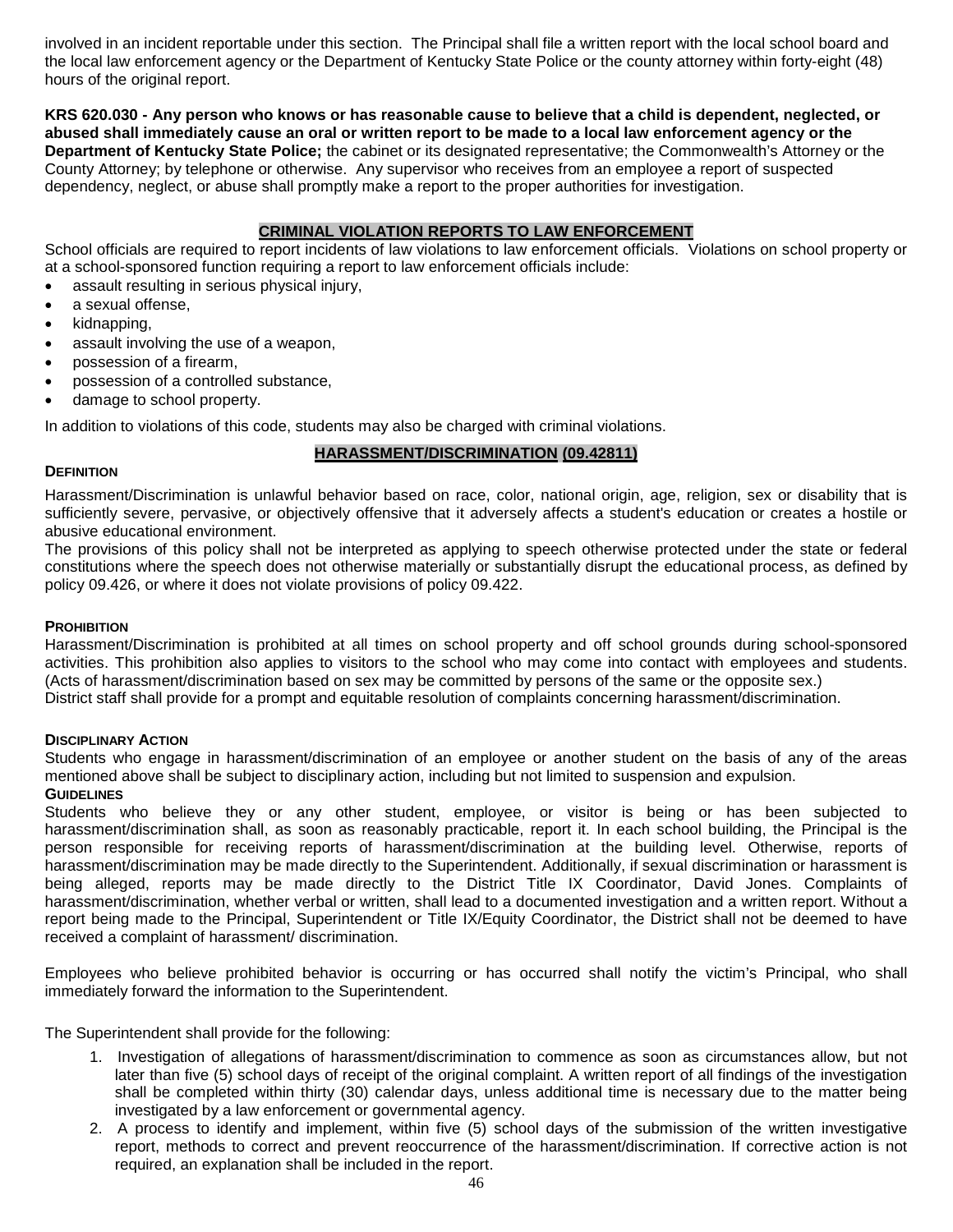- 3. A process to be developed and implemented to communicate requirements of this policy to all students, which may include, but not be limited to, the following:
	- written notice provided in publications such as handbooks, codes, and/or pamphlets; and/or
	- such other measures as determined by the Superintendent/designee.

Method(s) used shall provide a summary of this policy, along with information concerning how individuals can access the District's complete policy/procedures and obtain assistance in reporting and responding to alleged incidents. Students, parents or guardians, as appropriate, will be directed to sign an acknowledgement form verifying receipt of information concerning this policy as part of the Board-approved code of acceptable behavior and discipline.

- 4. Age-appropriate training during the first month of school to include an explanation of prohibited behavior and the necessity for prompt reporting of alleged harassment/discrimination; and
- 5. Development of alternate methods of filing complaints for individuals with disabilities and others who may need accommodation.

When sexual harassment is alleged, the District's Title IX Coordinator, as designated in the student handbook/code, shall be notified.

#### **NOTIFICATIONS**

Within twenty-four (24) hours of receiving a serious allegation of harassment/discrimination, District personnel shall attempt to notify parents of both student victims and students who have been accused of harassment/discrimination.

In circumstances also involving suspected child abuse, additional notification shall be required by law. (See Policy 09.227.)

In applicable cases, employees must report harassment/discrimination to appropriate law enforcement authorities in accordance with law.

#### **Prohibited Conduct**

Depending on the circumstances and facts of the situation, and within the definition of harassment/discrimination contained in this policy, examples of conduct and/or actions that could be considered a violation of this policy include, but are not limited to:

- 1. Any nicknames, slurs, stories, jokes, written materials or pictures that are lewd, vulgar, or profane and relate to any of the protected categories listed in the definition of harassment/discrimination contained in this policy;
- 2. Unwanted touching, sexual advances, requests for sexual favors, and spreading sexual rumors;
- 3. Instances involving sexual violence;
- 4. Causing a student to believe that he or she must submit to unwelcome sexual conduct in order to participate in a school program or activity or that an educational decision will be based on whether or not the student submits to unwelcome sexual conduct;
- 5. Implied or overt threats of physical violence or acts of aggression or assault based on any of the protected categories;
- 6. Seeking to involve students with disabilities in antisocial, dangerous or criminal activity where the students, because of disability, are unable to comprehend fully or consent to the activity; and
- 7. Destroying or damaging an individual's property based on any of the protected categories.

#### **CONFIDENTIALITY**

District employees involved in the investigation of complaints shall respect, as much as possible, the privacy and anonymity of both victims and persons accused of violations.

#### **APPEAL**

Upon the completion of the investigation and correction of the conditions leading to the harassment/discrimination, any party may appeal in writing any part of the findings and corrective actions to the Superintendent.

If a supervisor is an alleged party in the harassment/discrimination complaint, procedures shall also provide for addressing the complaint to a higher level of authority.

Failure by employees to report, notify, and/or initiate an investigation of alleged harassment/discrimination as required by this policy, or to take corrective action shall be cause for disciplinary action.

#### **RETALIATION PROHIBITED**

No one shall retaliate against an employee or student because s/he submits a grievance, assists or participates in an investigation, proceeding, or hearing regarding the charge of harassment/discrimination of an individual or because s/he has opposed language or conduct that violates this policy.

Upon the resolution of allegations, the Superintendent shall take steps to protect employees and students against retaliation.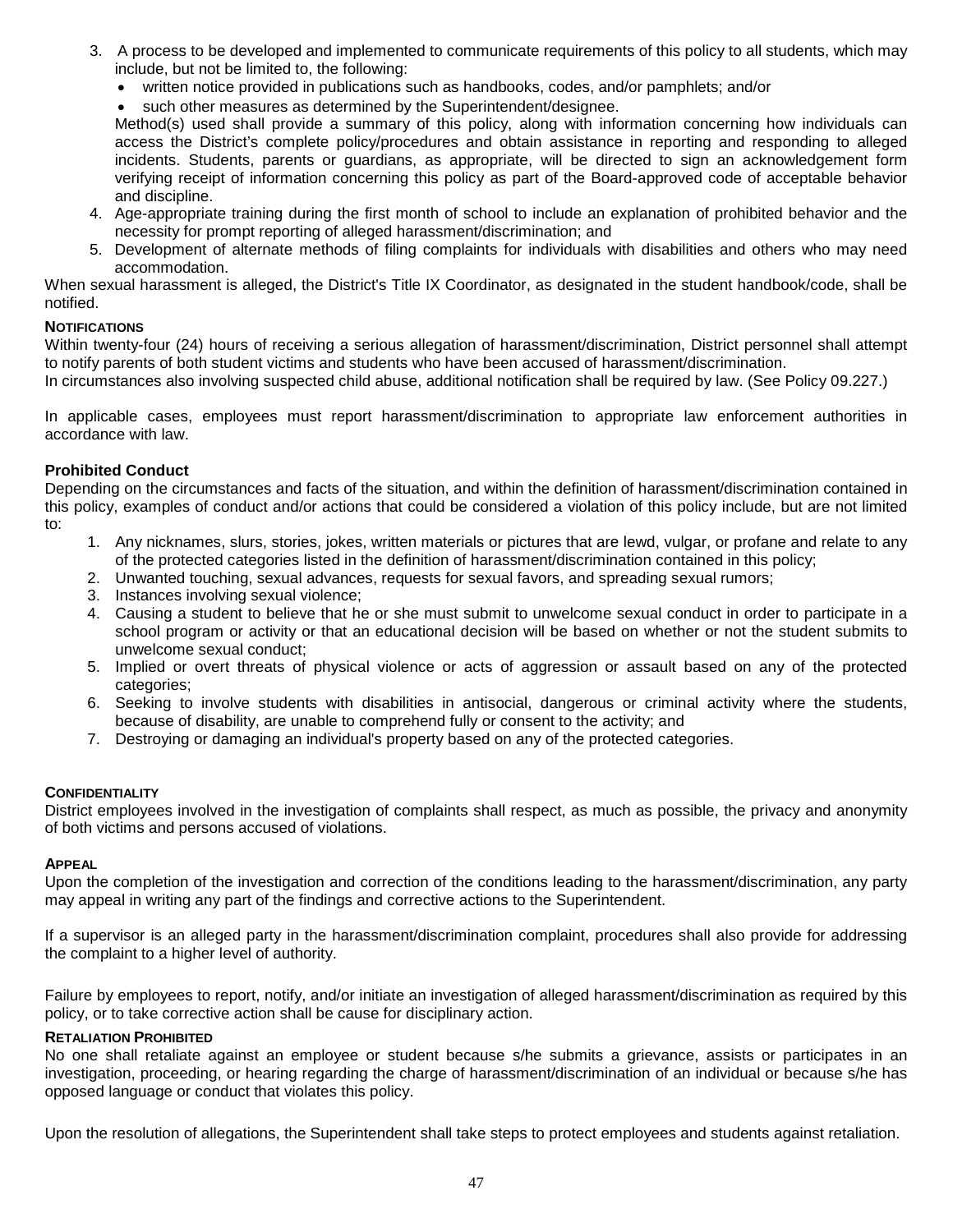# **FALSE COMPLAINTS**

Deliberately false or malicious complaints of harassment/discrimination may result in disciplinary action taken against the complainant.

# **OTHER CLAIMS**

When a complaint is received that does not appear to be covered by this policy, administrators shall review other policies that may govern the allegations, including but not limited to, 09.422 and/or 09.426.

# **BULLYING/HAZING (09.422)**

In order to effectively participate in the democratic process as adults, students must learn to respect the rights of others and to interact with them in a civil manner. Therefore, students are required to speak and behave in a civil manner toward students, staff and visitors to the schools.

#### **ACTIONS NOT TOLERATED**

The use of lewd, profane or vulgar language is prohibited. In addition, students shall not engage in behaviors such as hazing, bullying, menacing, taunting, intimidating, verbal or physical abuse of others, or other threatening behavior.1 This policy extends to any/all student language or behavior including, but not limited to, the use of electronic or online methods. Such behavior is disruptive of the educational process and interferes with the ability of other students to take advantage of the educational opportunities offered.

These provisions shall not be interpreted to prohibit civil exchange of opinions or debate protected under the state or federal constitutions where the opinion expressed does not otherwise materially or substantially disrupt the education process or intrude upon the rights of others.

Students who violate this policy shall be subject to appropriate disciplinary action.

#### **BULLYING DEFINED**

KRS158.148 Definition of "bullying" -- discipline guidelines and model policy -- Local code of acceptable behavior and discipline -- Required contents of code. (Effective July 15, 2016)

(1) (a) As used in this section, "bullying" means any unwanted verbal, physical, or social behavior among students that involves a real or perceived power imbalance and is repeated or has the potential to be repeated: 1. That occurs on school premises, on school-sponsored transportation, or at a school-sponsored event; or 2. That disrupts the education process. (b) This definition shall not be interpreted to prohibit civil exchange of opinions or debate or cultural practices protected under the state or federal Constitution where the opinion expressed does not otherwise materially or substantially disrupt the education process.

#### **REPORTS**

As provided in the District Code of Acceptable Behavior and Discipline, students that believe they are victims of bullying/hazing shall be provided with a process to enable them to report such incidents to District personnel for appropriate action.

Employees are expected to take reasonable and prudent action in situations involving student welfare and safety, including following District policy requirements for intervening and reporting to the Principal or to their immediate supervisor those situations that threaten, harass, or endanger the safety of students, other staff members, or visitors to the school or District.

Such instances shall include, but are not limited to, bullying or hazing of students and harassment/discrimination of staff, students or visitors by any party.

Students who believe they have been a victim of bullying or who have observed other students being bullied shall, as soon as reasonably practicable, report it.

The District Code shall specify to whom reports of alleged instances of bullying or hazing shall be made. In serious instances of peer-to-peer bullying/hazing/harassment, employees must report to the alleged victim's Principal, as directed by Board policy 09.42811. The Principal/designee shall investigate and address alleged incidents of such misbehavior.

In certain cases, employees must do the following:

- 1. Report bullying and hazing to appropriate law enforcement authorities as required by policy 09.2211; and
- 2. Investigate and complete documentation as required by policy 09.42811 covering federally protected areas.

#### **OTHER CLAIMS**

When a complaint is received that does not appear to be covered by this policy, administrators shall review other policies that may govern the allegations, including but not limited to, 09.426 and/or 09.42811. Harassment/discrimination allegations shall be governed by Policy 09.42811.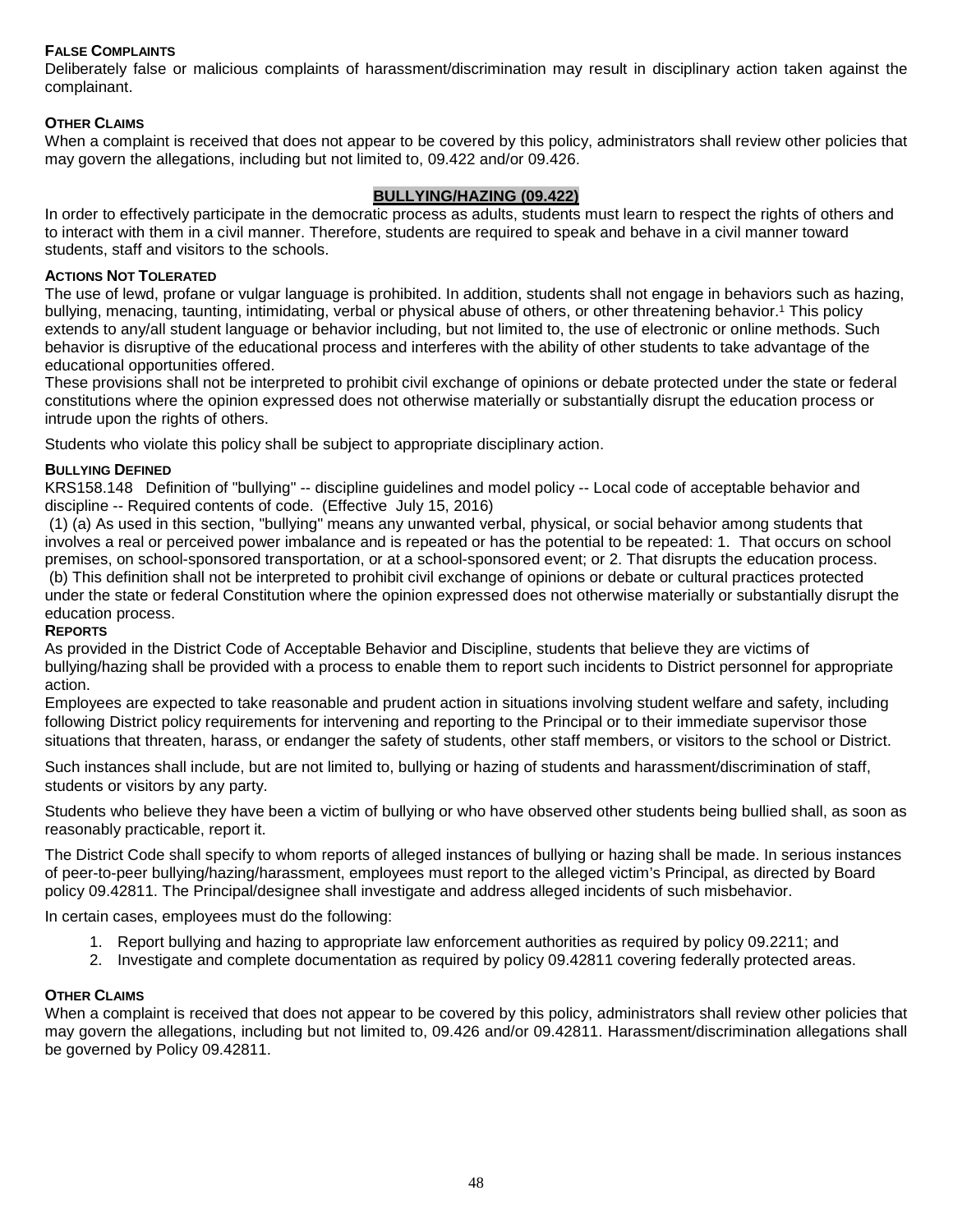## **NOTICE TO INDIVIDUALS COMPLAINING OF HARASSMENT, DISCRIMINATION, BULLYING, HAZING AND/OR RETALIATION (PROCEDURE 09.422/09.42811)**

The District prohibits all forms of improper conduct including sexual harassment, discrimination, bullying, hazing and retaliation. Along with this notice, review the applicable District Harassment/Discrimination, and Bullying/Hazing Policies (03.162, 03.262, 09.422 and 09.42811). Please be aware of the following provisions:

The District's Title IX/Equity Coordinator is **Steve Burton**. If you have any questions pertaining to sexual harassment or sexual discrimination, you may contact this person as follows:

| Address:      | <b>Adair County Board of Education</b><br>1204 Greensburg Street |
|---------------|------------------------------------------------------------------|
|               | Columbia, KY 42728                                               |
| <b>Phone:</b> | 270) 384-2476                                                    |

The District will investigate the allegations of harassment, discrimination, bullying, hazing or retaliation that you bring to its attention. The investigation will be conducted by a District administrator or other individual with specific training and/or experience in this area. If you have any questions for the District's investigator, you may contact him/her at the address listed above.

During the investigation, you have the right to: (a) provide the District with information and documentation concerning the alleged improper conduct; (b) advise the District of the identity and location of any possible witness(es); and (c) exercise all other rights set forth in law or in District policy.

The District is interested in knowing what actions you are seeking in response to your complaint. Although law does not require the District to comply with all requested actions in order to eliminate harassment, discrimination, bullying, hazing and retaliation a collaborative dialogue may be a useful tool in insuring that it is eliminated.

The District will take reasonable steps to preserve confidentiality and will make every effort to prevent public disclosure of the names of the parties involved, except to the extent necessary to carry out the investigation. The District is interested in knowing your views about confidentiality issues and will try to accommodate them, subject to the District being able to fulfill its commitment to eliminate harassment, discrimination, bullying, hazing and retaliation.

District employees and students who are alleged perpetrators of harassment, discrimination, bullying, hazing or retaliation misconduct may be entitled to due process and may be protected by certain confidentiality rights. Subject to the rights of students or employees, the District will make an effort to keep you advised of the progress of its investigation and of any decisions it reaches concerning the situation. If you have any questions concerning the progress of the investigation or the actions taken by the District to remediate any harassment, discrimination, bullying, hazing or retaliation that may have occurred, please feel free to contact the Title IX/Equity Coordinator or the individual assigned to investigate a complaint.

If you are dissatisfied with the progress of the investigation, the progress of rendering a decision, or the decision itself, you have the right to appeal to the Board of Education.

If it is concluded following the investigation that the allegations have merit and that action will be taken to remediate the situation, the District may follow up with you to make sure that there is not a recurrence of the improper conduct. If there is any repeat of any improper conduct, we ask you to notify immediately the Title IX/Equity Coordinator and/or a District administrator.

The District will make every effort to correct the effects of any improper conduct on the complainant and others. Please advise us of the actions you believe the District should take to correct the discriminatory effects of the improper conduct.

Retaliation against an individual who has reported improper conduct by faculty, staff or students, including sexual harassment, discrimination, bullying or hazing is strictly forbidden. If you believe that any of those parties is retaliating against you in any way, please notify the Title IX/Equity Coordinator and/or a District administrator immediately. If you are not satisfied with the District's response, you have the right to file a complaint with the Office of Civil Rights at the following address: Wanamaker Building, Suite 515, 100 Penn Square East, Philadelphia, PA 19107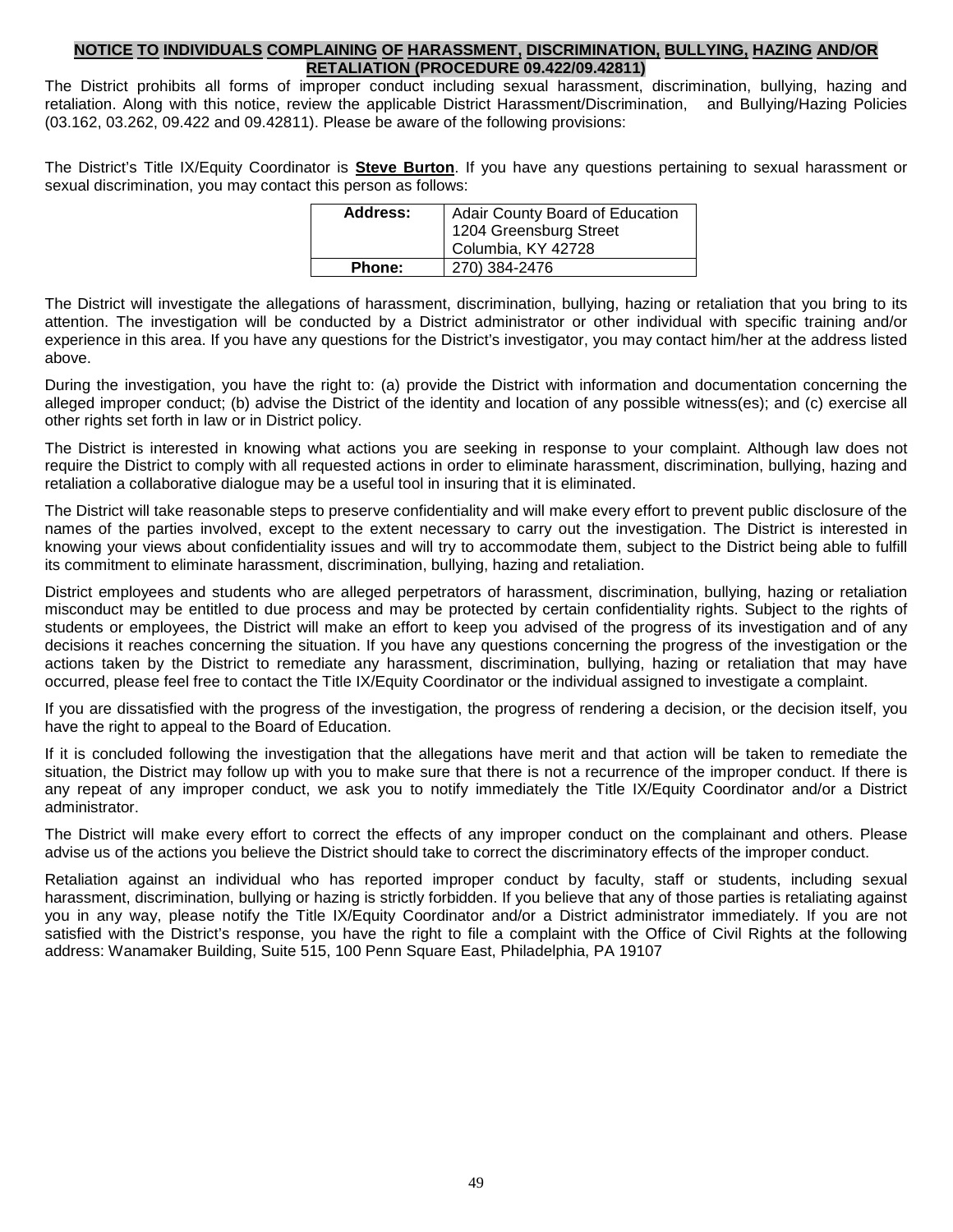#### **BUS CONDUCT (06.34)**

# **PRINCIPAL RESPONSIBLE**

The Principal shall oversee the deportment of students who ride on the school bus and who walk to and from the school.

#### **REPORTING OF VIOLATIONS**

Bus drivers shall promptly report any violation of District policy or school rules to the Principal.

#### **DISCHARGE OF PUPILS FROM BUS**

Drivers are in charge of their buses, and their first responsibility shall be to the safe transportation of their passengers. In the event that one or more pupils are behaving in a threatening or violent manner or in such a way as to endanger the safety of other pupils on the bus, the driver shall stop the bus and contact the bus garage or Superintendent's designee to send someone to pick up the student or, if the behavior warrants, the driver shall call law enforcement. At the first reasonable opportunity, the driver shall notify the Principal of the school where the pupil attends or the Superintendent and the student's parent or legal guardian.

#### **WITHHOLDING OF RIDING PRIVILEGES**

The Principal is authorized to withhold bus-riding privileges up to a maximum of ten (10) school days per occurrence in the case of habitual or serious conduct violations. The Principal shall notify the parents in cases where bus-riding privileges have been withheld. The Superintendent or the Superintendent's designee may withhold bus-riding privileges up to the remainder of the school year.

#### **RESTITUTION OF DAMAGES**

The parents or guardians may be held responsible for restitution of any damages, beyond normal usage, inflicted by their child.

#### **STUDENTS WITH SPECIAL NEEDS**

Students with special needs who exhibit inappropriate conduct shall be managed in accordance with their Individual Education Plan (IEP) and/or 504 Plan and the legal obligations and standards adopted by the Board.

#### **BUS SAFETY RULES/REGULATIONS FOR PUPILS**

The right of a pupil to ride a school bus is conditional on his/her good behavior and observance of the following rules and regulations. Any pupil who violates any of these regulations shall be reported to the school principal.

- 1. Good pupil conduct on the school bus is required in order that the driver may devote the major part of his/her time and attention to maneuvering the school bus through traffic.
- 2. Pupils riding the school bus are under the direct supervision of the bus driver, and the driver shall direct the pupil in matters of conduct and safety.
- 3. Pupils shall obey the driver cheerfully and promptly.
- 4. Pupils shall be on time; the bus cannot wait for those who are not on time.
- 5. Pupils shall occupy the space designated for them by the driver.
- 6. Pupil shall observe the following:
	- a. Never stand in the road while waiting for the bus.
	- b. Clean their feet before entering the bus.
	- c. Avoid spitting on the floor of the bus.
	- d. Not throw waste paper or other rubbish on the floor of the bus
	- e. Not start for school when sick or when any member of their family has a contagious disease.
	- f. Avoid unnecessary conversation with the driver.
	- g. Abstain from the use of tobacco, drugs, alcohol and other illegal substances.
	- h. Abstain from use of profane or indecent language.
	- i. At all times keep arms and head inside the bus windows.
	- j. Get on or off the bus or change seats in the bus only when it is not in motion.
	- k. Not leave the bus without the driver's consent, except at home or school.
	- l. Respect any person whom they pass on the routes. Do not yell or make remarks to persons along the streets or roads.
	- m. Report to the driver at once any damage to the bus.
	- n. Walk on the left side of the road facing the traffic.
- 7. Pupils who must cross the road before entering or after leaving the bus should pass in front of the bus and not behind it.
- 8. Pupils should not be permitted under any circumstance to bring anything on the bus that might frighten someone or distract the driver's attention. These would include the following: live, dead, stuffed or preserved animals, fowls, fish, snakes, insects, or similar things. Any such items required for a class must be in a covered container.
- 9. Pupils shall not bring knives, firearms or explosives on the school bus at any time.
- 10. Pupils shall not eat or drink on the bus at any time.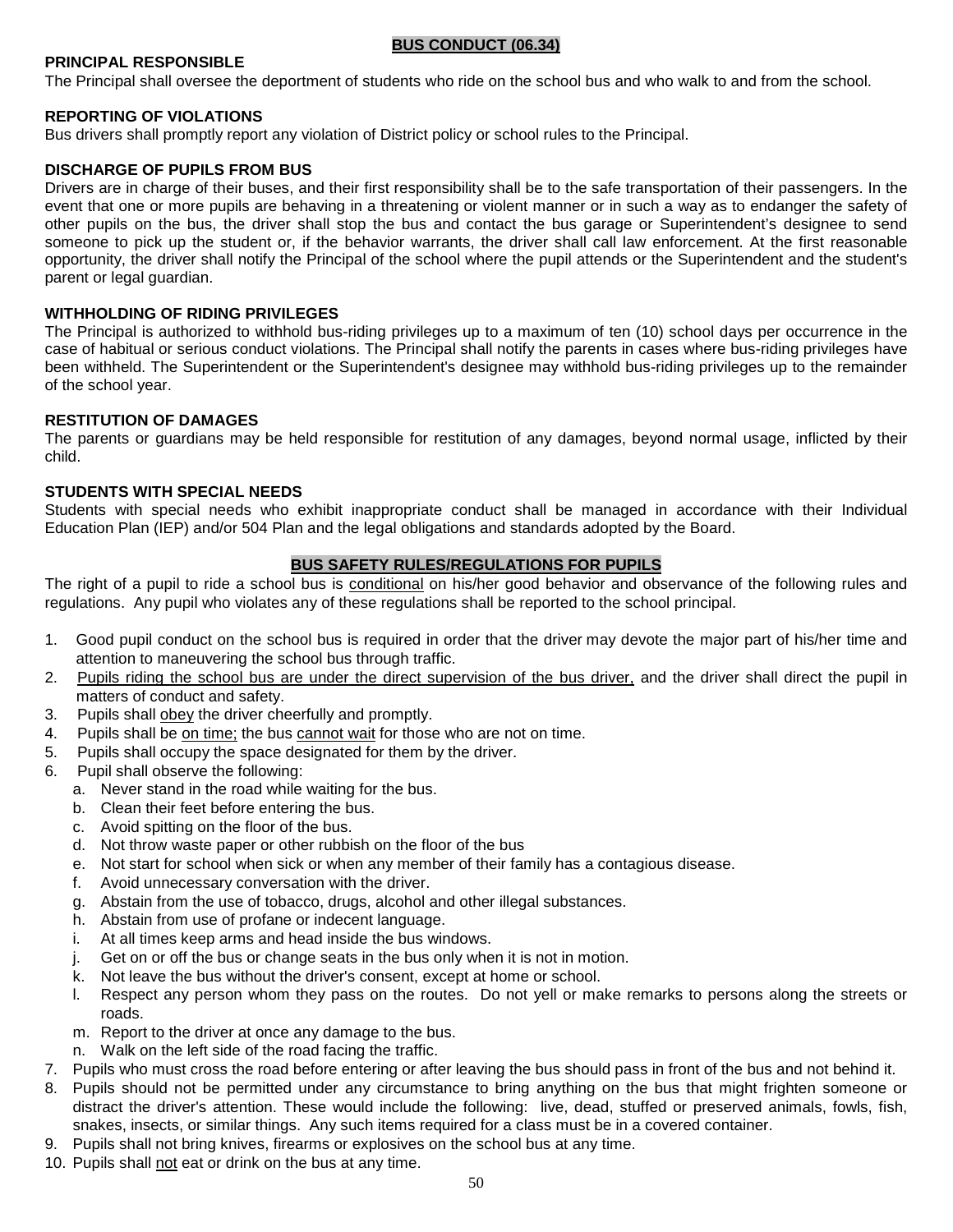- 11. Pupils shall not be permitted to bring any items on the bus that might block the center aisle, entrance door, emergency window, step well, or any of the windows, or that would be dangerous in case of collision, or would present a fire hazard, or that would take up pupil seating space. This should include such items as Christmas trees, boxes, furniture, soft drink cases, traveling bags and similar items.
- 11. Footballs, basketballs, volleyballs, baseballs, and softballs or other such items must be kept in the possession of the owner at all times and not be tossed about inside the bus. Owners will be held responsible for items brought on the bus.
- 12. A pupil shall ride the school bus to which he/she is assigned to and from school each day, and shall get on and off the bus at the same stop each day unless written permission to the contrary is granted by the principal of the school which the pupil attends. Permission notes from parents, teachers, and others are not to be accepted by the drivers.
- 14. Should any pupil persist in violating any of these regulations, it shall be the duty of the driver to notify the principal and after due warning has been given the pupil, the principal shall then forbid such disobedient pupils the privilege of riding any school bus until permission to ride again has been given by the Board of Education. Written notice of the principal's action shall be sent to the parents and a copy sent to the Board of Education, but such notices need not precede action by the principal.
- 15. Any complaints of drivers, pupils, or parents not specified in the above regulations shall be reported promptly to the principal, director of transportation or superintendent.
- 16. If a pupil's conduct on the bus is such that it endangers the lives and morals of the other people on the bus and makes it unsafe for the bus to continue on its route, and when requested by the driver to desist from such conduct and the pupil does not comply, it shall be the duty of the driver to order the pupil to leave the bus, and if this order is refused, to eject the pupil from the bus or send for assistance, whichever the circumstances dictate. Ejecting the pupil from the bus shall be done only in the most extreme circumstances. When ejection from the bus is required, the driver shall notify the principal of the school where the child attends, the district superintendent or some other authority of the action taken as soon as possible to do so.
- 17. Bus drivers have the authority to suspend student bus riding privileges for one day, more days may be added after the bus driver consults with the school principal.

# **HAZARDS IN AND ON BUS (06.342)**

# **PROHIBITED ITEMS**

**POSSESSION AND USE**

Passengers shall not bring an object on the school bus that may block the bus aisles or exits.

- A driver shall not knowingly permit any of the following to be transported on the bus:
- 1. Firearms or weapons, either operative or ceremonial;
- 2. Fireworks or other explosive materials of any type;
- 3. Live animals, except for an animal that is to enable a person to safely utilize the bus transportation as documented by adequate medical evidence or a student's Individual Education or 504 Plan, and that is not a risk to other bus riders;
- 4. Preserved specimens that would likely frighten a pupil or cause a commotion on the bus; or
- 5. Glass objects or helium balloon

# **TELECOMMUNICATION DEVICES (09.4261)**

While on school property or while attending school-sponsored or school-related activities, whether on or off school property, students shall be permitted to possess and use personal telecommunications devices as defined by law, and other related electronic devices, provided they observe the following conditions:

- 1. Devices shall not be used in a manner that disrupts the educational process, including, but not limited to, use that:
	- a. Poses a threat to academic integrity, such as cheating,
	- b. Violates confidentiality or privacy rights of another individual,
	- c. Is profane, indecent, or obscene,
	- d. Constitutes or promotes illegal activity or activity in violation of school rules, or
	- e. Constitutes or promotes sending, sharing, or possessing sexually explicit messages, photographs, or images using any electronic device.

These restrictions shall not be interpreted to prohibit material protected under the state or federal constitutions where such material does not otherwise materially or substantially disrupt the education process or intrude upon the rights of others.

Devices are not to be activated unless an emergency situation exists that involves imminent physical danger or a certified employee authorizes the student to do otherwise.

When students violate prohibitions of this policy, they shall be subject to disciplinary action, including losing the privilege of bringing the device onto school property and being reported to their parent/guardian. A violation also may result in a report being made to law enforcement. In addition, an administrator may confiscate the device, which shall only be returned to the student's parent/guardian during a scheduled appointment with the Principal/designee.

2. Students are responsible for keeping up with devices they bring to school. The District shall not be responsible for loss, theft, or destruction of devices brought onto school property.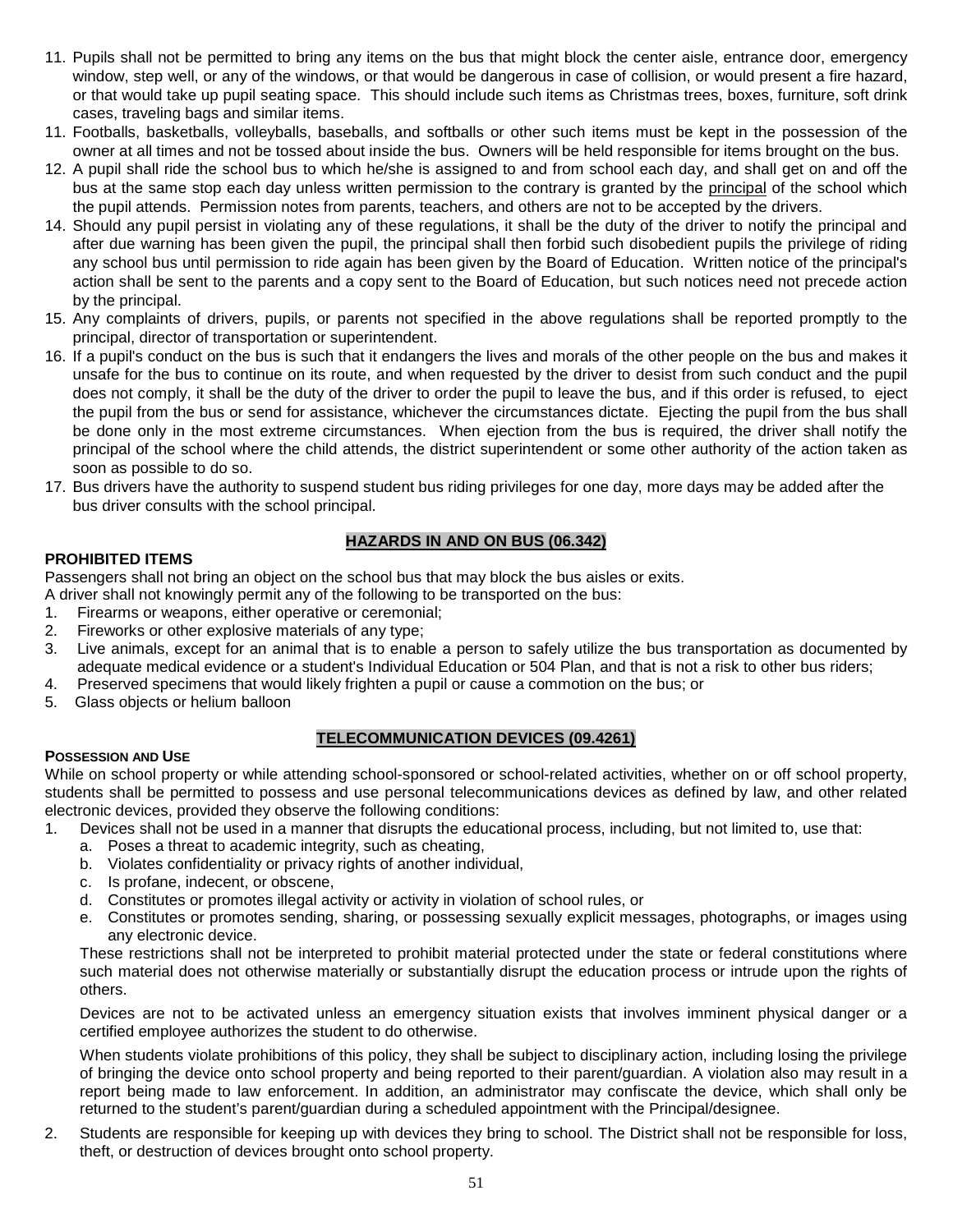- 3. Student shall comply with any additional rules developed by the school as published in the student handbook concerning appropriate use of telecommunication or other electronic devices.
- 4. Students shall not utilize a telecommunication or similar electronic device in a manner that would violate the District's Acceptable Use policy or procedures or its Code of Acceptable Behavior and Discipline.

# **NOTICE OF POLICY**

Notice of this policy and penalties for violating it shall be published annually in the District's Code of Acceptable Behavior and Discipline.

# **TOBACCO (09.4232)**

The use or possession of any tobacco product is prohibited twenty-four (24) hours a day, seven (7) days a week in any building and on any property owned or operated by the Board. Students shall not be permitted to use or possess any tobacco product on property owned or operated by the Board, inside Board-owned vehicles, on the way to and from school, stadiums/athletic fields, and during school-sponsored trips and activities. Activities occurring before, during and after school hours, on weekends and during vacation periods are included in this prohibition. Students who violate these prohibitions while under the supervision of the school shall be subject to penalties set forth in the local code of acceptable behavior and discipline.

# **USE OF ALCOHOL, DRUGS AND OTHER PROHIBITED SUBSTANCES (09.423)**

All violations of school rules and regulations or state and federal laws will be vigorously enforced by school officials. When they have reasonable belief that a violation has taken place, Principals shall immediately report to law enforcement officials when an act has occurred on school property or at a school-sponsored function that involves student possession of a controlled substance on school property in violation of the law.

The Superintendent shall establish a comprehensive and on-going drug-free/alcohol-free awareness prevention program for all students which shall include notice to students and parents of pertinent Board-provided information, education, assistance, and support for students affected by chemical dependency or other alcohol and drug abuse related problems, along with the following guidelines:

#### **DEFINITION I**

Controlled substance means any substance or immediate precursor listed in Chapter 218A of the Kentucky Revised Statutes or any other substance added by regulation under KRS 218A.010.

Prohibited drugs include, but are not limited to, any substance that an individual may not sell, possess, use, distribute or purchase under Federal or Kentucky law.

Prohibited substances include:

All prescription drugs obtained without authorization, and

1. All prohibited substances however taken or used, including but not limited to, inhaling, ingesting, and/or injecting. These include, but are not limited to, prescribed and over-the-counter drugs, prohibited volatile substances as defined in KRS 217.900 or synthetic compounds/substances that are used or intended for use for an abusive and/or intoxicating purpose.

# **PROCEDURES FOR HANDLING VIOLATIONS OF DEFINITION I**

**FIRST OFFENSE** - The student may be suspended from school and may be referred to counseling. A conference will be held with the student, parents, guardian, Principal and/or Superintendent before the student may return to school. The SRO will be involved in investigation and possible charges may follow.

**SECOND OFFENSE** – The student will be reassigned to alternative school for remainder of school year or other disciplinary action approved by the Board. The SRO will be involved in investigation and possible charges may follow.

# **Definition II**

The definition of substance abuse in the District includes:

- Purchase, use, possession, attempts to possess, or being under the influence of illegal drugs, prohibited substances, intoxicant or alcohol, on school property or while engaged in or attending a school activity.
- Being present upon school grounds within a reasonable time after having consumed or used a controlled or prohibited substance, marijuana, illegal drugs, or intoxicants, including alcohol.
- The use or possession of drug paraphernalia on school property while engaged in or attending a school activity. Drug paraphernalia means all equipment, products, and materials of any kind including the constituent parts thereof that are either designed for use or which are intended by the student for use in packaging, repackaging, storing, containing, concealing, injecting, ingesting, inhaling or otherwise introducing into the human body marijuana or a controlled substance.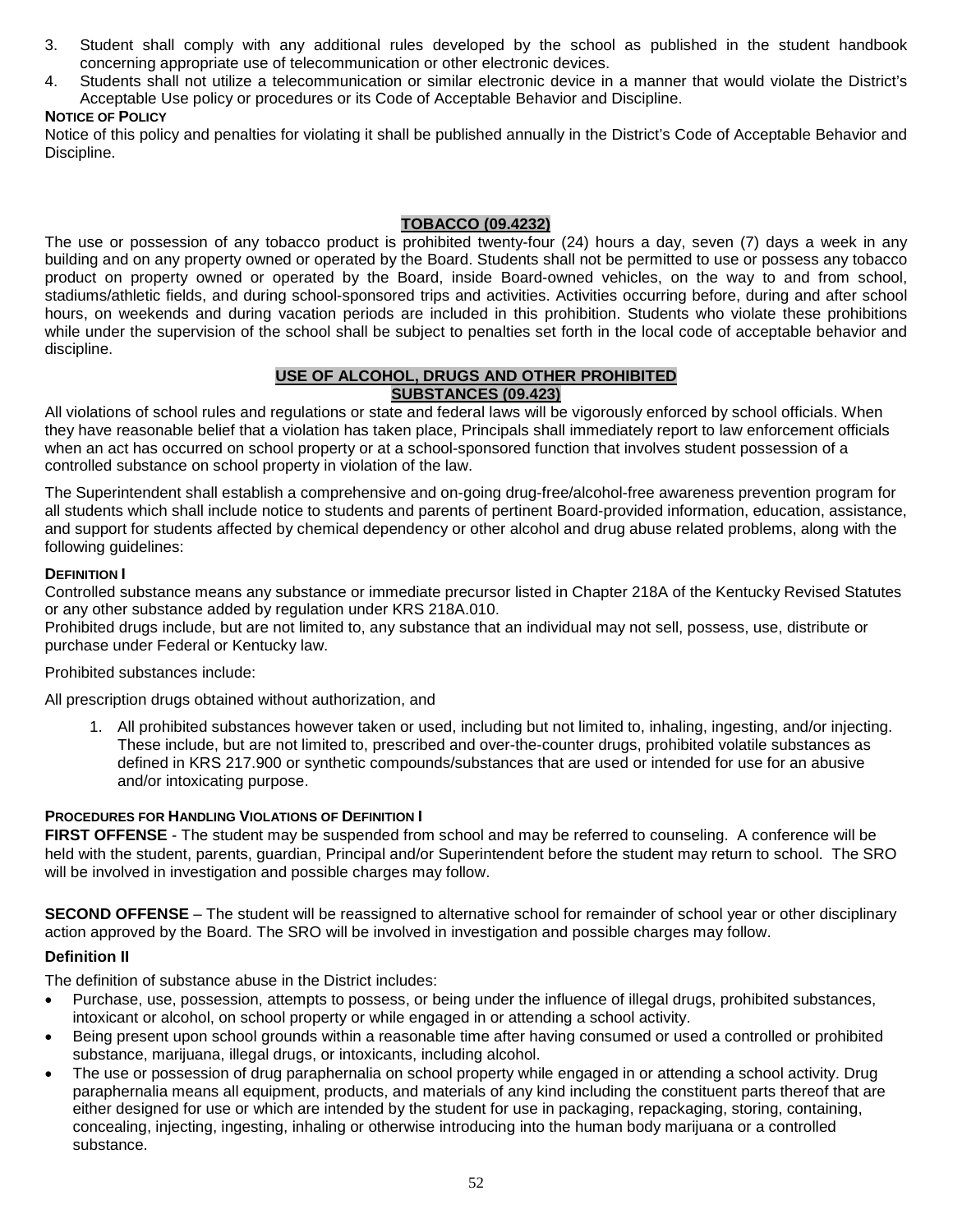# **PROCEDURES FOR HANDLING VIOLATION OF DEFINITION II**

**FIRST OFFENSE** – Reassignment to alternative school for remainder of the school year or other disciplinary action approved by the Board.

#### **DEFINITION III**

The definition for involvement with the distribution of controlled or illegal substances in the District includes: Distributing, selling, or attempting to sell marijuana, any controlled substance, illegal drugs, intoxicants, including alcohol, limitation controlled substances, prescription drugs, or drug paraphernalia on school property while engaged in or attending any school activity.

#### **PROCEDURES FOR HANDLING VIOLATION OF DEFINITION III**

The student may be suspended from school or face other disciplinary action.

#### **DEFINITION IV**

The definition for involvement with the distribution of simulated (look-alike) drugs in the District includes: The possession, selling or transfer of any substance other than a controlled substance with the representation or creation of an impression that the substances which is possessed, sold or transferred is a controlled substance.

#### **OPERATION OF PROGRAM**

The program shall be implemented by the Principal (or his/her designee) who will interpret the district's policy to students, and make recommendations for the appropriate form of assistance.

Students, along with their families, shall be encouraged to contact staff persons, the Principal and counselor/Coordinator, regarding problems with alcohol and other drugs, with the assurance that such contacts will be handled confidentially.

Students who refer themselves to the a Counselor/Coordinator and who are making satisfactory progress in following his/her recommendations are not liable to formal suspension from school, athletics, or extracurricular activities for violations under Definition I prior to self-referral.

#### **REFERRAL**

Students may be referred to a Counselor/Coordinator by school staff, other student, parents, or community agencies (i.e., clergy, law enforcement, etc.). Staff members shall refer any student who (a) exhibits a definite and repeated pattern of decline in their school performance, which may be alcohol or drug-related, and/or (b) manifests any signs, symptoms, or indications of a chemical problem.

Any student judged by the Principal to be a possible danger to himself/herself or others may be excluded from school until professional evaluation is obtained. In cases of extended absence, assignments will be provided, homebound instruction initiated or the student shall be given a referral to Intensive Outpatient treatment.

#### **OPTIONS**

At all times it shall be the prerogative of the student and families to accept referral to the Counselor/Coordinator or to outside assistance, or to reject it. Regardless of whether a student accepts or rejects assistance, it shall be his/her responsibility to maintain satisfactory or acceptable levels of performance and conduct, or face such legitimate disciplinary action as may be corrective and warranted.

If a student accepts referral and/or treatment, that fact will be regarded as it would for any illness, with respect to benefits and privileges.

No records of a student's participation in the program will become part of his/her permanent record. The fact of a student's participation in the program including conversations he/she may have with staff members will be held strictly confidential, as required by federal confidentiality regulation.

Where either students or parents do not wish to cooperate in making needed assistance available, the student's status in school may have to be re-evaluated, taking into account the best interests of the student, the nature of the problem, and the health, safety, welfare, educational opportunity, and rights of other students and staff.

It shall be the responsibility of each Principal and/or his/her designee to develop procedures consistent with this policy, and to provide the necessary orientation and training of staff persons. The Principal and the Counselor/Coordinator will periodically evaluate the progress of the program and its effectiveness.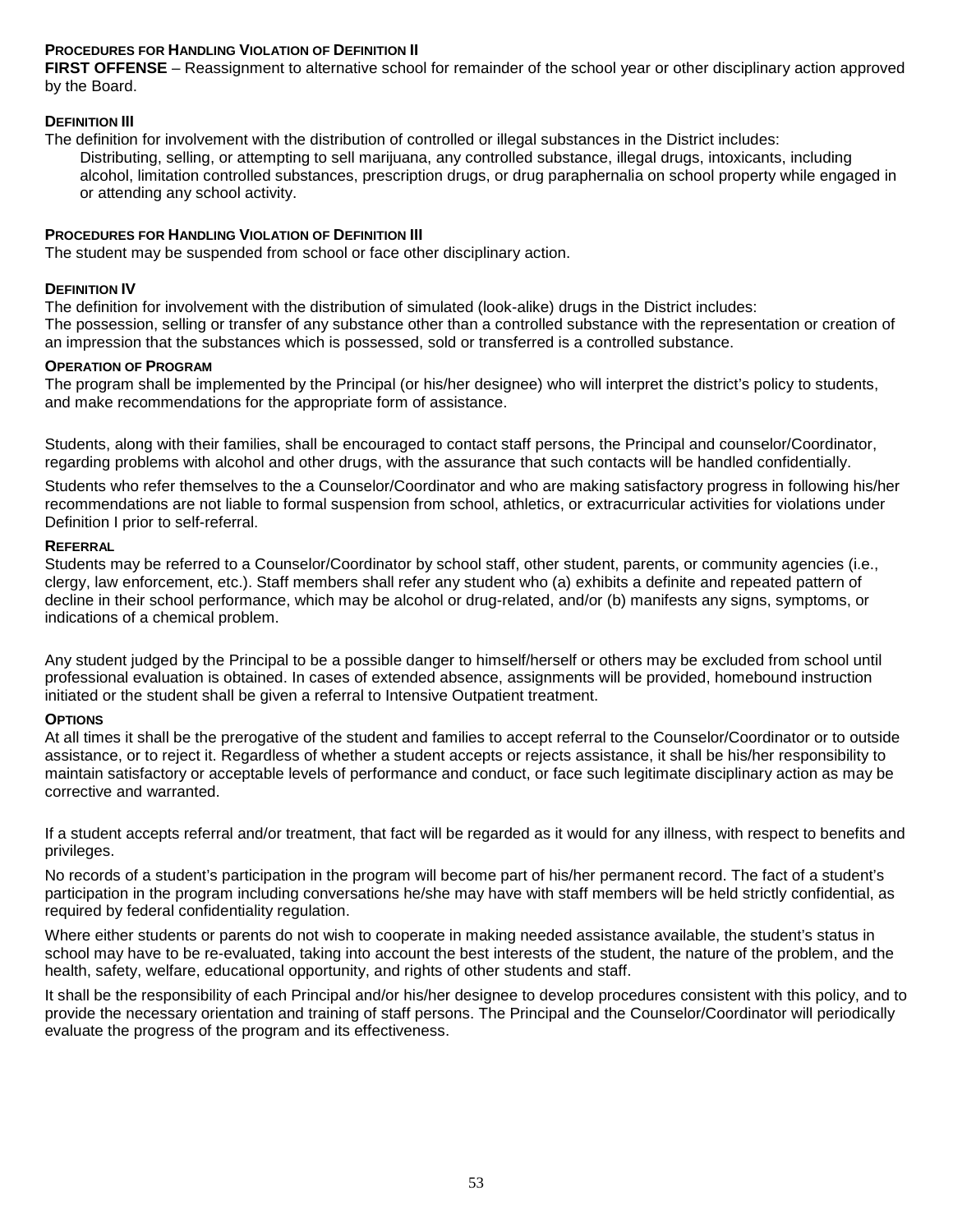# **ASSAULT AND THREATS OF VIOLENCE (09.425)**

For purposes of this policy, a "threat" shall refer to a communication made by any means, including, but not limited to, electronic and/or online methods.

# **PUPILS**

Any pupil who assaults, batters or abuses another pupil shall be subject to appropriate disciplinary action, including suspension or expulsion.

# **SCHOOL PERSONNEL**

Any pupil who assaults, batters or physically or verbally abuses a teacher or other school personnel shall be subject to appropriate disciplinary action up to and including expulsion from school and/or legal action.

#### **REMOVAL OF STUDENTS**

School administrators, teachers, or other school personnel may immediately remove or cause to be removed threatening or violent students from a classroom setting or from the district's transportation system pending any further disciplinary action that may occur. Threatening or violent behavior shall include, but not be limited to:

- 1. Verbal or written statements or gestures by students indicating intent to harm themselves, others or property.
- 2. Physical attack by students so as to intentionally inflict harm to themselves, others, or property.

Removal of students from a bus shall be made in compliance with 702 KAR 5:080.

Each school shall designate the site (s) to which employees may remove students from a classroom setting and the employee(s) who will supervise the student at the site.

The principal shall review the removal as soon as possible to determine if further disciplinary action is warranted or if the student is to be returned to the classroom.

# **REPORT TO LAW ENFORCEMENT AGENCY**

When they have reasonable belief that a violation has taken place, principals shall immediately report to law enforcement officials when an act has occurred on school property or at a school sponsored function that involves assault resulting in serious physical injury, a sexual offense, kidnapping or each instance of assault involving the use of a weapon.

#### **NOTIFICATION**

As soon as the Superintendent/designee confirms that a serious threat has been confirmed, designated personnel shall attempt to notify staff members and/or students who have been threatened and parents of students who are the subject of a threat. Such notification shall observe and comply with confidentiality requirements of applicable law including, but not limited to, state and federal Family Educational Rights and Privacy Act (FERPA) laws.

Any district employee assigned to work directly with, or who comes in contact with, a student with a documented history of physical abuse of a school employee or of carrying a concealed weapon on school property or at a school function, shall be notified in writing of the student's history by the principal or designee, guidance counselor, or other school official who has knowledge of the student's behavior prior to the assignment or contact.

#### **WEAPONS (05.48)**

This policy applies to students, staff members, and visitors to the school.

#### **WEAPONS PROHIBITED**

Except where expressly and specifically permitted by Kentucky Revised Statute, the carrying, bringing, using, or possessing any weapon or dangerous instrument in any school building, on school grounds, in any school vehicle or at any schoolsponsored activity is prohibited.

Violation of this policy by staff members shall constitute reason for disciplinary action, including possible termination.

Violation of this policy by students shall require that the Principal immediately make a report to the Superintendent, who shall determine if charges for expulsion from the District schools should be filed under Policy 09.435. In addition, when they have reasonable belief that a violation has taken place, principals shall immediately report to law enforcement officials when an act has occurred on school property or at a school-sponsored function that involves student possession of a firearm in violation of the law or assault involving the use of a weapon.

Violations by visitors shall be reported to a law enforcement agency.

#### **Exceptions:**

- An exception may be made for students participating in an authorized curricular or extracurricular activity or team involving the use of firearms and to those persons listed in KRS 527.070.
- Law enforcement officials are authorized to bring weapons onto school property in performance of their duties.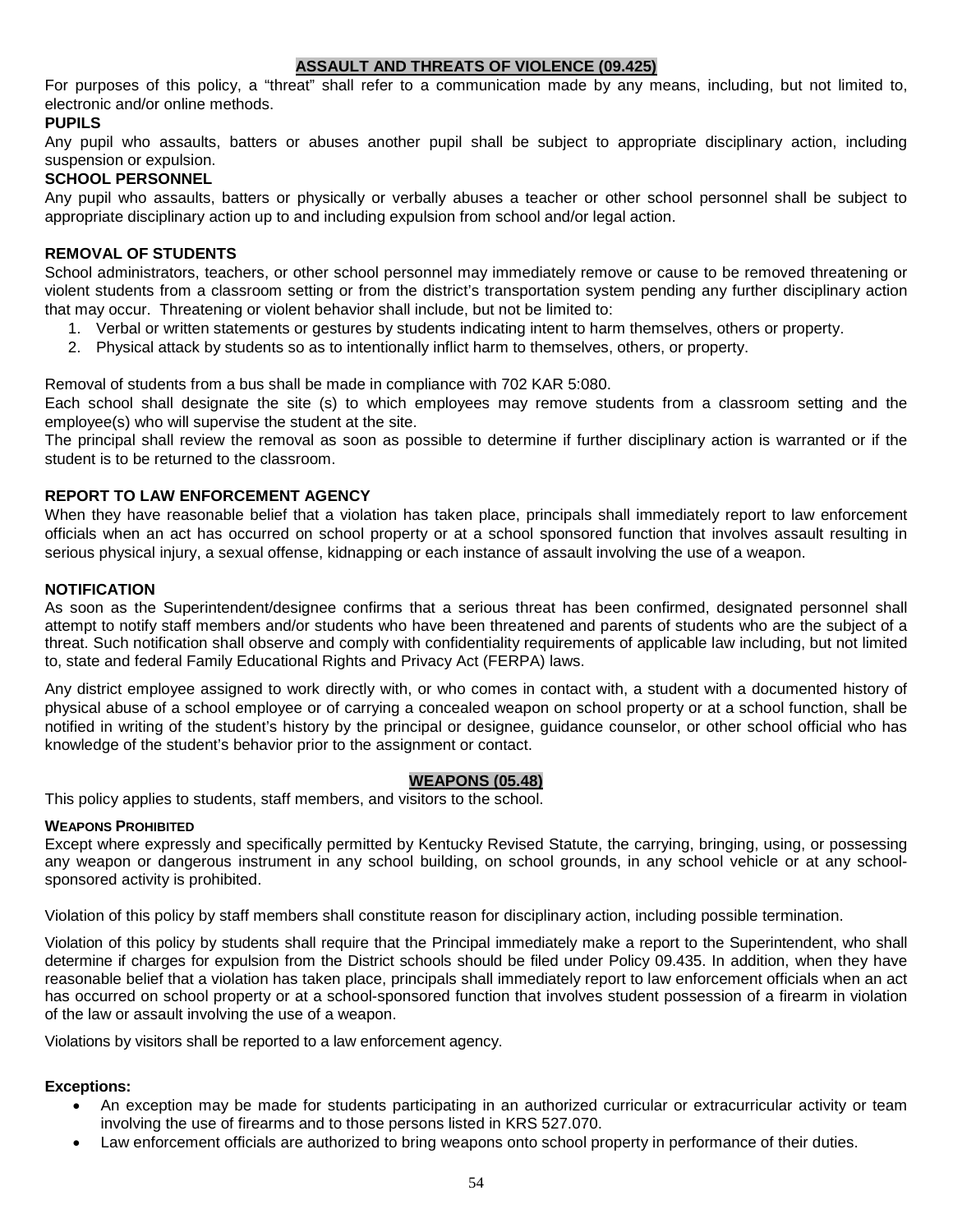# **FEDERAL REQUIREMENTS REGARDING STUDENTS**

The penalty for students possessing a firearm at school or bringing a firearm or other deadly weapon, destructive device, or booby trap device<sup>1</sup> to school or onto the school campus/property under jurisdiction of the District shall be expulsion for a minimum of twelve (12) months under Policy 09.435. However, the Board may modify such expulsions on a case-by-case basis. Any case-by-case modification of the one (1)-year expulsion requirement, including those made for students with disabilities to meet the requirements of IDEA and Section 504, shall be in writing and may be based upon a recommendation of the Superintendent/designee.

Any student who possesses a firearm at school or brings to school a firearm or other deadly weapon, destructive device, or booby trap device shall be referred to the criminal justice or juvenile delinquency system.

#### **STATE POSTING REQUIREMENTS**

The Superintendent shall post the following notice in prominent locations in the schools, including, but not limited to, sports arenas, gymnasiums, stadiums, and cafeterias. The notice shall be at least six (6) inches high and fourteen (14) inches wide and shall state: **UNLAWFUL POSSESSION OF A WEAPON ON SCHOOL PROPERTY IN KENTUCKY IS A FELONY PUNISHABLE BY A MAXIMUM OF FIVE (5) YEARS IN PRISON AND A TEN THOUSAND DOLLAR (\$10,000) FINE.** The above criminal penalty shall not apply to those persons listed in KRS 527.070 (3).

#### **STATE REPORTING REQUIREMENTS**

Employees of the District shall promptly make a report to the local police department, sheriff, or Kentucky State Police, by telephone or otherwise, if they know or have reasonable cause to believe that conduct has occurred which constitutes the carrying, possession, or use of a deadly weapon on the school premises or within one thousand (1,000) feet of school premises, on a school bus, or at a school sponsored or sanctioned event.

For state reporting purposes, a deadly weapon shall be defined as:

- 1. a weapon of mass destruction;
- 2. any weapon from which a shot, readily capable of producing death or serious physical injury, may be discharged;
- 3. any knife other than an ordinary pocket knife or hunting knife;
- 4. billy, nightstick or club;
- 5. blackjack or slapjack;
- 6. nunchaku karate sticks;
- 7. shuriken or death star; or
- 8. artificial knuckles made from metal, plastic, or other similar hard material.

Employees who receive information from a student or other person regarding conduct required to be reported shall report the conduct in the same manner as stated above.

#### **ENFORCEMENT**

In the enforcement of this policy, principals may authorize, if they have reasonable suspicion, searches in compliance with applicable Board policies.

#### **SUSPENSION (09.434)**

#### **WHO MAY SUSPEND**

In accordance with KRS 158.150, the Superintendent, Principal, Assistant Principal, or Head Teacher may suspend a pupil up to a maximum of ten (10) days per incident.

Suspension of primary school students shall be considered only in exceptional cases where there are safety issues for the child or others, as determined by the Superintendent/designee.

#### **PRIOR DUE PROCESS REQUIRED**

A pupil shall not be suspended until due process procedures have been provided as described in KRS 158.150 (09.431)1, unless immediate suspension is essential to protect persons or property or to avoid disruption of the educational process. If the Superintendent lengthens the period of suspension imposed by the Principal, additional due process shall be provided. **IMMINENT DANGER**

In the case of imminent danger, due process shall follow the suspension as soon as practicable, but no later than three (3) school days after the suspension.

# **WRITTEN REPORT REQUIRED**

The Principal, assistant Principal, or Head Teacher shall report any suspension in writing immediately to the Superintendent. A written report which shall include the reason for suspension, the length of time of the suspension, and the conditions for reinstatement be sent to the parent of the pupil being suspended.

#### **STUDENTS WITH DISABILITIES**

In cases which involve students with disabilities, the procedures mandated by federal and state law for students with disabilities shall be followed.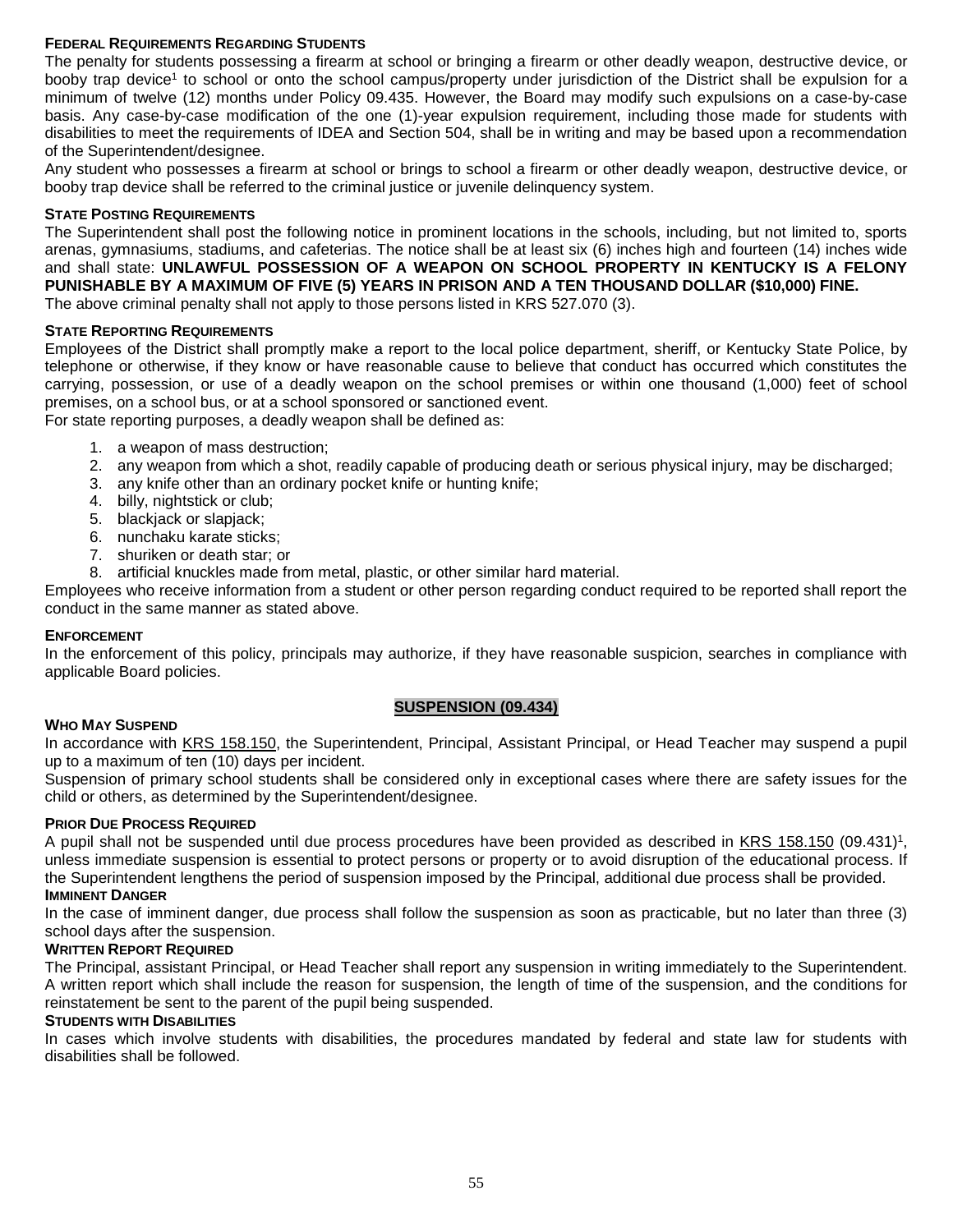#### **BOARD MAY EXPEL**

#### **EXPULSION (09.435)**

The Board may expel any pupil from the regular school setting for misconduct as defined by law. Provision of educational services will be required unless the Board determines, on the record and supported by clear and convincing evidence, that the expelled student posed a threat to the safety of other students or school staff and could not be placed in a state-funded agency program.

Behavior that may be determined to pose a threat shall include, but not be limited to, the physical assault, battery, or abuse of others; the threat of physical force; being under the influence of drugs or alcohol; the use, possession, sale, or transfer of drug or alcohol; the carrying, possessing, or transfer of weapons or dangerous instruments; and any other behavior that may endanger the safety of others.

The Superintendent shall present to the Board for its approval options for providing educational services to expelled students.

#### **HEARING AND RECORDS REQUIRED**

Action to expel a pupil shall not be taken until the parent of the pupil has had an opportunity for a hearing before the Board.<sup>1</sup> The special education and disciplinary records of IDEA eligible students shall be sent to the Board for review before the decision is made to expel.

#### **BOARD DECISION FINAL**

The Board's decision shall be final on all expulsions.

#### **STUDENTS WITH DISABILITIES**

In cases which involve students with disabilities, procedures mandated by federal and state law for students with disabilities shall be followed. (Students with disabilities who are eligible for services under federal law may be expelled for behavior unrelated to their disabilities, as long as legally required procedural safeguards are followed. Educational services must continue for IDEA eligible students who are expelled.)

#### **TRANSFER OF RECORDS**

Records transferred to another school must reflect the charges and final action of an expulsion hearing if the student was expelled for homicide, assault, or an offense in violation of state law or school regulations governing weapons, alcohol or drugs. Records of a student facing an expulsion hearing on charges described above shall not be transferred until the expulsion hearing process is completed.

# **GENERAL DISCIPLINE PROCEDURES FOR CLASSROOM TEACHERS**

Good discipline consists of originality, common sense, and good judgment using acceptable techniques that deter inappropriate behavior.

**Assertive Discipline:** Assertive discipline is a procedural approach whereby student expectations and possible consequences are clearly defined. As a technique, assertive discipline would or could incorporate all of the following procedures.

- A. The following are acceptable in-class discipline procedures:
	- 1. Verbal correction
	- 2. Parent conferences or contacts
	- 3. Reasonable additional work
	- 4 Isolation and/or separation with supervision
	- 5. Reasonable physical activity
	- 6. Restitution for inappropriate behavior
- B. In addition to the above, the following are acceptable administrative-initiated procedures:
	- 1. In-School Alternative Education, In-School Behavior Modification, After School Detention or Saturday Detention
	- 2. Suspension -- out-of-school
	- 3. Referral to agencies
	- 4. Referral for possible expulsion (Board action)
	- 5. Referral to police or court system and/or their referral agencies
- C. The following are unacceptable discipline procedures:
	- 1. Excessive repetitive writing (ex. sentences)
	- 2. Publicly demeaning a student (ex. family references, negative self-image statements)
	- 3. Punishment that requires repeating inappropriate behavior (ex. making paper wads, airplanes)
	- 4. Excessive extra academic work assignments
	- 5. Excessive physical exertion

\*Excessive is that degree of punishment based on good, reasonable professional judgment that exceeds an individual student's academic or physical limitations.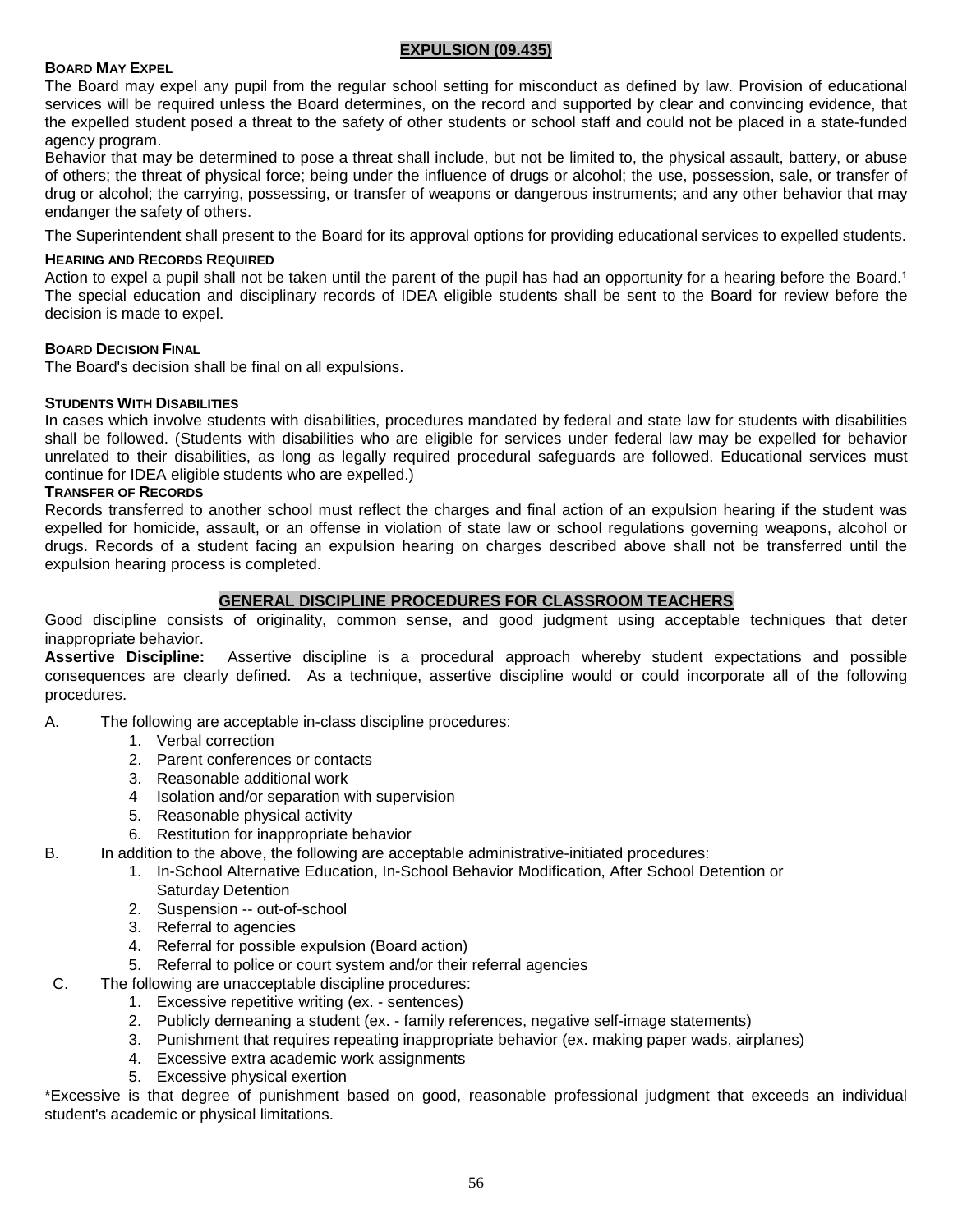# **STUDENT BEHAVIORAL/DISCIPLINE ACTIONS**

| <b>BEHAVIORAL VIOLATIONS GRADES P-12</b>                                                   |                                                      |                            |                                                                   |                                                      |                                 |                                    |                                    |                               |                                                      |                                                 |                                  |                                                          |                             |                       |
|--------------------------------------------------------------------------------------------|------------------------------------------------------|----------------------------|-------------------------------------------------------------------|------------------------------------------------------|---------------------------------|------------------------------------|------------------------------------|-------------------------------|------------------------------------------------------|-------------------------------------------------|----------------------------------|----------------------------------------------------------|-----------------------------|-----------------------|
| <b>POSSIBLE DISCIPLINARY ACTOINS<br/>THAT MAYBE USED INDIVIDUALLY OR</b><br>IN COMBINATION | Teacher or Principal Imposed<br>In-school Discipline | Parent/Guardian Conference | extra-<br>Loss of Privileges (including<br>curricular activities) | <b>Modification/Suspension</b><br>In-School Behavior | Saturday/After School Detention | Short Term Suspension - (1-5 Days) | Long Term Suspension - (5-10 Days) | Referral to School Program(s) | Referral to Alternative School/Dropout<br>Prevention | Referral to Tobacco Education/Drug<br>Education | Referral for Expulsion           | ŏ<br>Referral to Social Services<br>Other Outside Agency | Referral to Law Enforcement | Referral to CDW/Court |
| <b>BEHAVIORAL VIOLATIONS</b>                                                               |                                                      |                            |                                                                   |                                                      |                                 |                                    |                                    |                               |                                                      |                                                 |                                  |                                                          |                             |                       |
| <b>Absenteeism/Truancy (excessive</b>                                                      | $\blacksquare$                                       | $\blacksquare$             | $\blacksquare$                                                    | $\blacksquare$                                       | п                               | $\blacksquare$                     | $\blacksquare$                     | $\blacksquare$                | $\blacksquare$                                       | $\blacksquare$                                  |                                  | $\blacksquare$                                           | $\blacksquare$              | $\blacksquare$        |
| unexcused absences or tardies)                                                             |                                                      |                            |                                                                   |                                                      |                                 |                                    |                                    |                               |                                                      |                                                 |                                  |                                                          |                             |                       |
| Abuse (verbal, written and or sexual)                                                      | $\blacksquare$                                       |                            | $\blacksquare$                                                    | $\blacksquare$                                       | $\blacksquare$                  | $\blacksquare$                     | $\blacksquare$                     | п                             | п                                                    | $\blacksquare$                                  | $\blacksquare$                   | ■                                                        | $\blacksquare$              | $\blacksquare$        |
| Alcohol/Drugs (possession, selling,                                                        |                                                      |                            |                                                                   |                                                      |                                 |                                    |                                    |                               |                                                      |                                                 |                                  |                                                          |                             |                       |
| distribution, use, drug paraphernalia                                                      | ■                                                    | ■                          | ■                                                                 | $\blacksquare$                                       | ■                               | $\blacksquare$                     | п                                  | ■                             | п                                                    | п                                               | ■                                | п                                                        | п                           | $\blacksquare$        |
| and, abuse of other substances or look                                                     |                                                      |                            |                                                                   |                                                      |                                 |                                    |                                    |                               |                                                      |                                                 |                                  |                                                          |                             |                       |
| alike substances)                                                                          |                                                      |                            |                                                                   |                                                      |                                 |                                    |                                    |                               |                                                      |                                                 |                                  |                                                          |                             |                       |
| <b>Arson</b>                                                                               | $\blacksquare$                                       |                            | $\blacksquare$                                                    | $\blacksquare$                                       | $\blacksquare$                  | $\blacksquare$                     | $\blacksquare$                     | п                             | п                                                    | п                                               | $\blacksquare$                   | ■                                                        | п                           | $\blacksquare$        |
| <b>Assault or Physical Abuse</b>                                                           | $\blacksquare$                                       |                            | $\blacksquare$                                                    | $\blacksquare$                                       | $\blacksquare$                  | $\blacksquare$                     | $\blacksquare$                     | ■                             | п                                                    |                                                 | $\blacksquare$                   | $\blacksquare$                                           | $\blacksquare$              | $\blacksquare$        |
| <b>Bomb Threat/Terroristic threatening</b>                                                 |                                                      |                            |                                                                   |                                                      |                                 |                                    |                                    |                               |                                                      |                                                 |                                  |                                                          |                             |                       |
| (verbal, bomb, chemical, biological,                                                       | $\blacksquare$                                       | ■                          | п                                                                 | $\blacksquare$                                       | п                               | $\blacksquare$                     | ■                                  | п                             | п                                                    |                                                 | п                                | п                                                        | п                           | п                     |
| nuclear)                                                                                   |                                                      |                            |                                                                   |                                                      |                                 |                                    |                                    |                               |                                                      |                                                 |                                  |                                                          |                             |                       |
| Bullying, intimidation, threatening and/                                                   | $\blacksquare$                                       | ■                          | $\blacksquare$                                                    | $\blacksquare$                                       | ■                               | $\blacksquare$                     | $\blacksquare$                     |                               | п                                                    | $\blacksquare$                                  | п                                | $\blacksquare$                                           | п                           | п                     |
| or hazing<br><b>Bus violations</b>                                                         |                                                      |                            |                                                                   |                                                      |                                 |                                    |                                    |                               |                                                      |                                                 |                                  |                                                          |                             |                       |
|                                                                                            | $\blacksquare$                                       |                            | $\blacksquare$                                                    | $\blacksquare$                                       | $\blacksquare$                  | $\blacksquare$                     | $\blacksquare$                     |                               | $\blacksquare$                                       |                                                 | $\blacksquare$                   | $\blacksquare$                                           | ■                           | $\blacksquare$        |
| Cheating on exams, academic work,                                                          | $\blacksquare$                                       | ■                          | $\blacksquare$                                                    | $\blacksquare$                                       | $\blacksquare$                  | $\blacksquare$                     | $\blacksquare$                     |                               | $\blacksquare$                                       | $\blacksquare$                                  | п                                |                                                          | $\blacksquare$              | п                     |
| athletic or other school activities                                                        |                                                      |                            |                                                                   |                                                      |                                 |                                    |                                    |                               |                                                      |                                                 |                                  |                                                          |                             |                       |
| <b>Class rule(s) violation</b>                                                             | $\blacksquare$                                       |                            | $\blacksquare$                                                    | $\blacksquare$                                       | $\blacksquare$                  | $\blacksquare$                     | $\blacksquare$                     | п                             | $\blacksquare$                                       | $\blacksquare$                                  | $\blacksquare$                   | $\blacksquare$                                           | $\blacksquare$              | $\blacksquare$        |
| Disrespect toward school personnel,<br>students, visitors and/or others                    |                                                      |                            |                                                                   |                                                      |                                 |                                    |                                    |                               |                                                      |                                                 |                                  |                                                          |                             |                       |
| <b>Disruptive/Disorderly/Defiant Behavior</b>                                              |                                                      |                            |                                                                   |                                                      |                                 |                                    |                                    |                               |                                                      |                                                 |                                  |                                                          |                             |                       |
| (deliberate disorderly behavior impeding                                                   |                                                      |                            |                                                                   |                                                      |                                 |                                    |                                    |                               |                                                      |                                                 |                                  |                                                          |                             |                       |
| the educational process)                                                                   | $\blacksquare$                                       | $\blacksquare$             |                                                                   | $\blacksquare$                                       |                                 | $\blacksquare$                     | $\blacksquare$                     | ■                             | п                                                    | ■                                               | ■                                | п                                                        | П                           | $\blacksquare$        |
| <b>Dress Code Violation</b>                                                                |                                                      |                            |                                                                   |                                                      | $\blacksquare$                  | $\blacksquare$                     | $\blacksquare$                     |                               | $\blacksquare$                                       |                                                 |                                  | $\blacksquare$                                           | $\blacksquare$              |                       |
| <b>Driver Policy Violations</b>                                                            | $\blacksquare$<br>$\blacksquare$                     | $\blacksquare$             | $\blacksquare$<br>$\blacksquare$                                  | $\blacksquare$<br>$\blacksquare$                     | $\blacksquare$                  | $\blacksquare$                     | $\blacksquare$                     | п<br>$\blacksquare$           | $\blacksquare$                                       | $\blacksquare$<br>$\blacksquare$                | $\blacksquare$<br>$\blacksquare$ | $\blacksquare$                                           | $\blacksquare$              | п<br>$\blacksquare$   |
| <b>Electronic Device misuse (computers,</b>                                                |                                                      |                            |                                                                   |                                                      |                                 |                                    |                                    |                               |                                                      |                                                 |                                  |                                                          |                             |                       |
| internet, programs, applications, e-mail,                                                  | $\blacksquare$                                       | ■                          | п                                                                 | $\blacksquare$                                       | п                               | $\blacksquare$                     | $\blacksquare$                     | ■                             | п                                                    | $\blacksquare$                                  | $\blacksquare$                   | $\blacksquare$                                           | п                           | $\blacksquare$        |
| other electronic communication)                                                            |                                                      |                            |                                                                   |                                                      |                                 |                                    |                                    |                               |                                                      |                                                 |                                  |                                                          |                             |                       |
| Failure to attend Saturday/after school                                                    |                                                      |                            |                                                                   |                                                      |                                 |                                    |                                    |                               |                                                      |                                                 |                                  |                                                          |                             |                       |
| detention, in-school suspension or                                                         | $\blacksquare$                                       | п                          |                                                                   | $\blacksquare$                                       | ■                               | $\blacksquare$                     | ■                                  | ■                             | п                                                    | п                                               | $\blacksquare$                   | п                                                        | п                           | $\blacksquare$        |
| other assigned discipline                                                                  |                                                      |                            |                                                                   |                                                      |                                 |                                    |                                    |                               |                                                      |                                                 |                                  |                                                          |                             |                       |
| <b>Failure to complete educational</b>                                                     |                                                      |                            |                                                                   |                                                      |                                 |                                    |                                    |                               |                                                      |                                                 |                                  |                                                          |                             |                       |
| assignments or follow directions                                                           | $\blacksquare$                                       | $\blacksquare$             | ■                                                                 | $\blacksquare$                                       |                                 | $\blacksquare$                     | $\blacksquare$                     | ■                             | п                                                    | $\blacksquare$                                  | $\blacksquare$                   | п                                                        | ■                           | $\blacksquare$        |
| Failure to comply with state mandated                                                      |                                                      |                            |                                                                   |                                                      |                                 |                                    |                                    |                               |                                                      |                                                 |                                  |                                                          |                             |                       |
| enrollment requirements (immunization,                                                     | $\blacksquare$                                       | ■                          |                                                                   | $\blacksquare$                                       |                                 | $\blacksquare$                     | ■                                  | ■                             | п                                                    |                                                 | п                                | п                                                        | п                           | $\blacksquare$        |
| exams, physicals, birth certificate)                                                       |                                                      |                            |                                                                   |                                                      |                                 |                                    |                                    |                               |                                                      |                                                 |                                  |                                                          |                             |                       |
| Fire Alarm - falsely activating                                                            | $\blacksquare$                                       |                            | $\blacksquare$                                                    | $\blacksquare$                                       | $\blacksquare$                  | $\blacksquare$                     | $\blacksquare$                     | п                             | $\blacksquare$                                       | $\blacksquare$                                  | $\blacksquare$                   | $\blacksquare$                                           | $\blacksquare$              | $\blacksquare$        |
| Fighting - student to student, student to                                                  |                                                      |                            |                                                                   |                                                      |                                 |                                    |                                    |                               |                                                      |                                                 |                                  |                                                          |                             |                       |
| staff, student to others                                                                   | $\blacksquare$                                       | ■                          | п                                                                 | $\blacksquare$                                       | ■                               | $\blacksquare$                     | ■                                  |                               | $\blacksquare$                                       | $\blacksquare$                                  | $\blacksquare$                   |                                                          | п                           | п                     |
| Fireworks/Ammunition possession, sale                                                      | $\blacksquare$                                       | п                          | $\blacksquare$                                                    | $\blacksquare$                                       | ■                               | $\blacksquare$                     | $\blacksquare$                     |                               | $\blacksquare$                                       |                                                 | $\blacksquare$                   | $\blacksquare$                                           | $\blacksquare$              | $\blacksquare$        |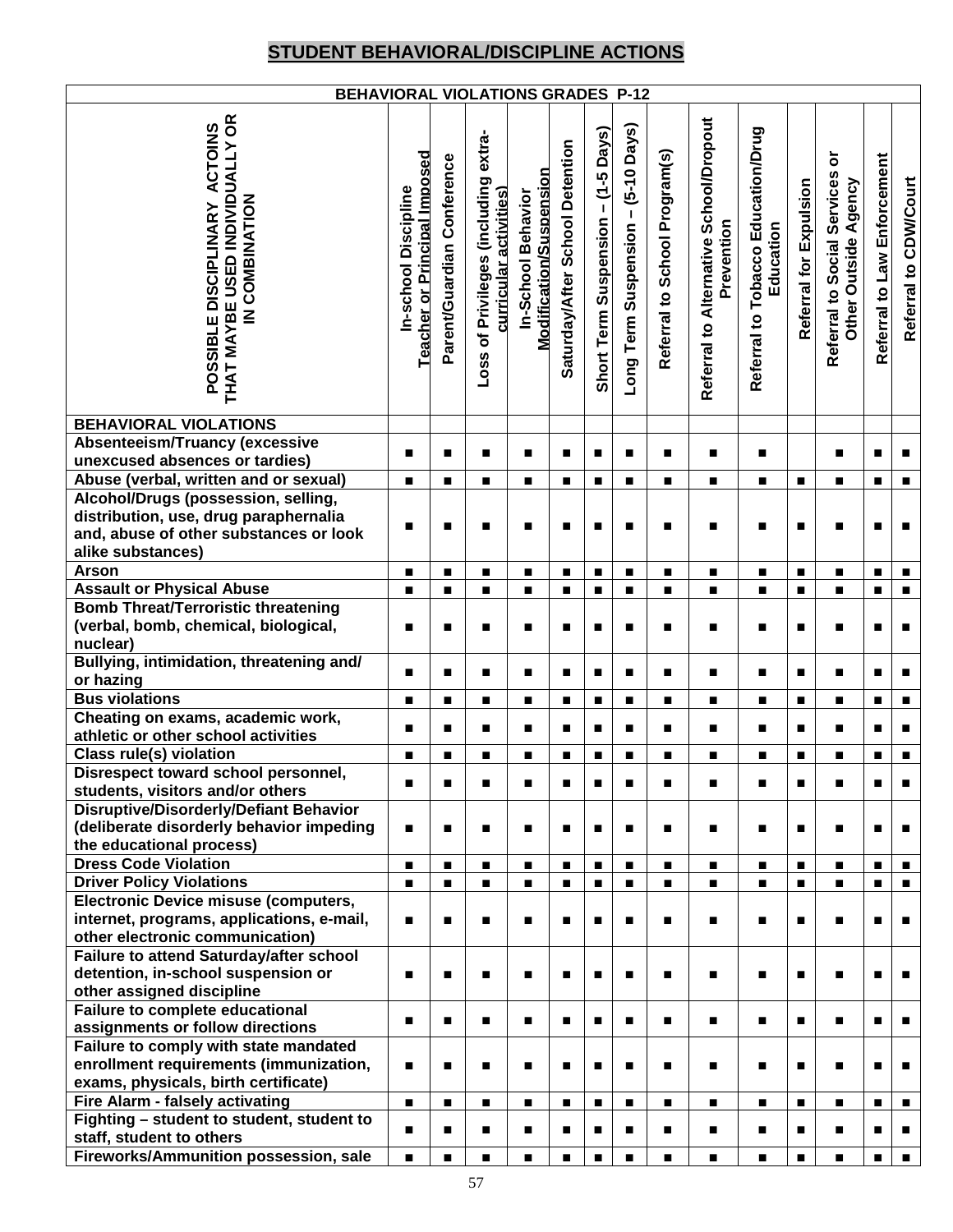| Forgery/falsification of documents or        |                | п              | $\blacksquare$ | $\blacksquare$ | $\blacksquare$ | $\blacksquare$ | $\blacksquare$ | $\blacksquare$ | $\blacksquare$ | п              |                | $\blacksquare$ | $\blacksquare$ | п              |
|----------------------------------------------|----------------|----------------|----------------|----------------|----------------|----------------|----------------|----------------|----------------|----------------|----------------|----------------|----------------|----------------|
| signatures                                   |                |                |                |                |                |                |                |                |                |                |                |                |                |                |
| Gambling                                     | $\blacksquare$ | $\blacksquare$ | $\blacksquare$ | $\blacksquare$ | $\blacksquare$ | $\blacksquare$ | $\blacksquare$ | $\blacksquare$ | $\blacksquare$ | $\blacksquare$ | $\blacksquare$ | $\blacksquare$ | $\blacksquare$ | $\blacksquare$ |
| <b>Gang Activity</b>                         | $\blacksquare$ | $\blacksquare$ | $\blacksquare$ | $\blacksquare$ | $\blacksquare$ | $\blacksquare$ | $\blacksquare$ | $\blacksquare$ | $\blacksquare$ | $\blacksquare$ |                |                |                |                |
| Habitual policy violations-repeated          |                | ■              | $\blacksquare$ | $\blacksquare$ | $\blacksquare$ | $\blacksquare$ | $\blacksquare$ | $\blacksquare$ | $\blacksquare$ | п              | $\blacksquare$ | $\blacksquare$ | п              | п              |
| misbehaviors/suspensions                     |                |                |                |                |                |                |                |                |                |                |                |                |                |                |
| <b>Harassment/Discrimination</b>             | ■              | п              | $\blacksquare$ | $\blacksquare$ | $\blacksquare$ | $\blacksquare$ | $\blacksquare$ | ■              | $\blacksquare$ | $\blacksquare$ | $\blacksquare$ | $\blacksquare$ | $\blacksquare$ | п              |
| Inappropriate display of affection,          |                |                |                |                | $\blacksquare$ |                |                |                |                | п              |                |                | $\blacksquare$ |                |
| physical contact or sexual behavior          | ■              | ■              | $\blacksquare$ | $\blacksquare$ |                | $\blacksquare$ | $\blacksquare$ | ■              | ■              |                | п              | ■              |                | п              |
| Leaving school grounds or school             |                |                |                |                |                |                |                |                |                |                |                |                |                |                |
| activities without permission                |                | ■              | $\blacksquare$ | $\blacksquare$ | $\blacksquare$ | $\blacksquare$ | $\blacksquare$ | ■              | ■              | п              |                | п              | ■              | п              |
| <b>Locker violation</b>                      | ■              | ■              | $\blacksquare$ | $\blacksquare$ | $\blacksquare$ | $\blacksquare$ | $\blacksquare$ | ■              | ■              | п              | $\blacksquare$ | ■              | п              | п              |
| <b>Lying/Misrepresentation</b>               | $\blacksquare$ | $\blacksquare$ | $\blacksquare$ | $\blacksquare$ | $\blacksquare$ | $\blacksquare$ | $\blacksquare$ | ■              | ■              | п              | $\blacksquare$ | $\blacksquare$ | $\blacksquare$ | $\blacksquare$ |
| Non-School Violation - Offenses outside      |                |                |                |                |                |                |                |                |                |                |                |                |                |                |
| of school or school activities that affects  |                |                |                |                |                |                |                |                |                |                |                |                |                |                |
| the safety or well-being of students or      |                |                | п              | п              | п              | ■              | ▬              | ■              |                |                | ■              |                |                | г              |
| staff                                        |                |                |                |                |                |                |                |                |                |                |                |                |                |                |
| Obscene/pornographic material,               |                |                |                |                |                |                |                |                |                |                |                |                |                |                |
| possessing, accessing, or transmitting       |                |                | ■              | ■              | ■              | $\blacksquare$ | $\blacksquare$ | ■              | ■              |                | ■              | ■              |                |                |
| Prescription or over-the-counter             |                |                |                |                |                |                |                |                |                |                |                |                |                |                |
| medication sharing, distribution or          |                |                |                |                | п              |                |                |                | ■              |                | п              | ■              |                |                |
| selling                                      | ■              |                | г              | ■              |                | $\blacksquare$ |                | п              |                |                |                |                | г              | г              |
| Plagiarism                                   |                |                |                |                |                |                |                |                |                |                |                |                |                |                |
|                                              | $\blacksquare$ | $\blacksquare$ | $\blacksquare$ | $\blacksquare$ | $\blacksquare$ | $\blacksquare$ | $\blacksquare$ | $\blacksquare$ | $\blacksquare$ | $\blacksquare$ | $\blacksquare$ | $\blacksquare$ | $\blacksquare$ |                |
| Profanity, vulgar or abusive language or     | $\blacksquare$ | ■              | $\blacksquare$ | $\blacksquare$ | ■              | $\blacksquare$ | $\blacksquare$ | ■              | ■              | п              | $\blacksquare$ | ■              | п              | п              |
| gestures                                     |                |                |                |                |                |                |                |                |                |                |                |                |                |                |
| Selling or purchasing of non-approved        |                |                |                |                |                |                |                |                |                |                |                |                |                |                |
| candy, food, beverages, or other             | ■              |                | $\blacksquare$ | $\blacksquare$ | ■              | $\blacksquare$ |                | $\blacksquare$ | ■              | ■              | ■              | $\blacksquare$ |                | г              |
| products on the bus or school grounds        |                |                |                |                |                |                |                |                |                |                |                |                |                |                |
| Sexual abuse, assault or misconduct          | $\blacksquare$ | $\blacksquare$ | $\blacksquare$ | $\blacksquare$ | $\blacksquare$ | $\blacksquare$ | $\blacksquare$ | $\blacksquare$ | $\blacksquare$ | $\blacksquare$ | $\blacksquare$ | $\blacksquare$ | $\blacksquare$ | $\blacksquare$ |
| Sign-in/out class or school procedure        | $\blacksquare$ | $\blacksquare$ | $\blacksquare$ | $\blacksquare$ | $\blacksquare$ | $\blacksquare$ | $\blacksquare$ | $\blacksquare$ | $\blacksquare$ | $\blacksquare$ | $\blacksquare$ | $\blacksquare$ | $\blacksquare$ | п              |
| violation                                    |                |                |                |                |                |                |                |                |                |                |                |                |                |                |
| <b>Skipping Class or excessive unexcused</b> | $\blacksquare$ | ■              | $\blacksquare$ | $\blacksquare$ | $\blacksquare$ | $\blacksquare$ | $\blacksquare$ | $\blacksquare$ | $\blacksquare$ | п              | $\blacksquare$ | $\blacksquare$ | $\blacksquare$ | п              |
| tardies to class                             |                |                |                |                |                |                |                |                |                |                |                |                |                |                |
| <b>Telecommunication Device Violations</b>   |                |                |                |                |                |                |                |                |                |                |                |                |                |                |
| (cell phones, paging devices, laser          | $\blacksquare$ | ▅              | ■              | $\blacksquare$ | ■              | $\blacksquare$ | ■              | ■              | ■              |                | ■              | $\blacksquare$ | ■              | п              |
| lights, etc.)                                |                |                |                |                |                |                |                |                |                |                |                |                |                |                |
| Theft, burglary, extortion or possession     |                |                |                |                |                |                |                |                |                |                |                |                |                |                |
| of stolen property                           |                |                | ■              | ■              | ■              | ■              | ■              | ■              |                |                |                |                | п              | п              |
| Tobacco products possession or use           | $\blacksquare$ | $\blacksquare$ | $\blacksquare$ | $\blacksquare$ | $\blacksquare$ | $\blacksquare$ | $\blacksquare$ | $\blacksquare$ | $\blacksquare$ | $\blacksquare$ | $\blacksquare$ | $\blacksquare$ |                | $\blacksquare$ |
| Unauthorized items (bringing electronic      |                |                |                |                |                |                |                |                |                |                |                |                |                |                |
| or other items without permission)           | ■              | ■              | $\blacksquare$ | ■              | ■              | $\blacksquare$ | ■              | ■              | ■              |                |                |                | п              | П              |
|                                              |                |                |                |                |                |                |                |                |                |                |                |                |                |                |
| <b>Unlawful Assembly</b>                     | $\blacksquare$ | $\blacksquare$ | $\blacksquare$ | $\blacksquare$ | $\blacksquare$ | $\blacksquare$ | $\blacksquare$ | ■              | $\blacksquare$ | $\blacksquare$ | $\blacksquare$ | $\blacksquare$ | $\blacksquare$ | $\blacksquare$ |
| Vandalism - Less than \$100                  | $\blacksquare$ | $\blacksquare$ | $\blacksquare$ | $\blacksquare$ | $\blacksquare$ | $\blacksquare$ | $\blacksquare$ | $\blacksquare$ | $\blacksquare$ | $\blacksquare$ | $\blacksquare$ | $\blacksquare$ | $\blacksquare$ | $\blacksquare$ |
| Vandalism - More than \$100                  | $\blacksquare$ | $\blacksquare$ | $\blacksquare$ | $\blacksquare$ | $\blacksquare$ | $\blacksquare$ | $\blacksquare$ | $\blacksquare$ | $\blacksquare$ | $\blacksquare$ | $\blacksquare$ | $\blacksquare$ | $\blacksquare$ | $\blacksquare$ |
| <b>Wanton Endangerment</b>                   | $\blacksquare$ | $\blacksquare$ | $\blacksquare$ | $\blacksquare$ | $\blacksquare$ | $\blacksquare$ | $\blacksquare$ | $\blacksquare$ | $\blacksquare$ | $\blacksquare$ | $\blacksquare$ | $\blacksquare$ | $\blacksquare$ | $\blacksquare$ |
| Weapon - Deadly Weapon or Instrument         | $\blacksquare$ | $\blacksquare$ | $\blacksquare$ | $\blacksquare$ | $\blacksquare$ | $\blacksquare$ | $\blacksquare$ | $\blacksquare$ | $\blacksquare$ | $\blacksquare$ | $\blacksquare$ | $\blacksquare$ | $\blacksquare$ | $\blacksquare$ |
| Weapon, Dangerous Instrument or Look-        |                |                |                |                |                |                |                |                |                |                |                |                |                |                |
| alike (possession, use, or involvement)      | $\blacksquare$ |                | $\blacksquare$ | $\blacksquare$ | $\blacksquare$ | $\blacksquare$ | $\blacksquare$ | $\blacksquare$ | п              | $\blacksquare$ | $\blacksquare$ | $\blacksquare$ | $\blacksquare$ | $\blacksquare$ |
| Willful destruction or damage of property    |                |                |                |                |                |                |                |                |                |                |                |                |                |                |
| or grounds                                   | $\blacksquare$ | ■              | $\blacksquare$ | $\blacksquare$ | ■              | $\blacksquare$ | $\blacksquare$ | ■              | п              |                |                | п              | п              |                |
|                                              |                |                |                |                |                |                |                |                |                |                |                |                |                |                |

**Corporal Punishment is only applicable if approved by each school's Site Based Decision Making Council**

• **The rules in this Code of Pupil Conduct Manual are the foundation of school authority, but school authority/actions are not limited to those stated herein.** 

• **School officials are required by law to report criminal activities to law enforcement.**

• **Other disciplinary options will be considered before loss of physical activity periods are used as a disciplinary consequence. Disciplinary consequences may be continued from one school year to the next.**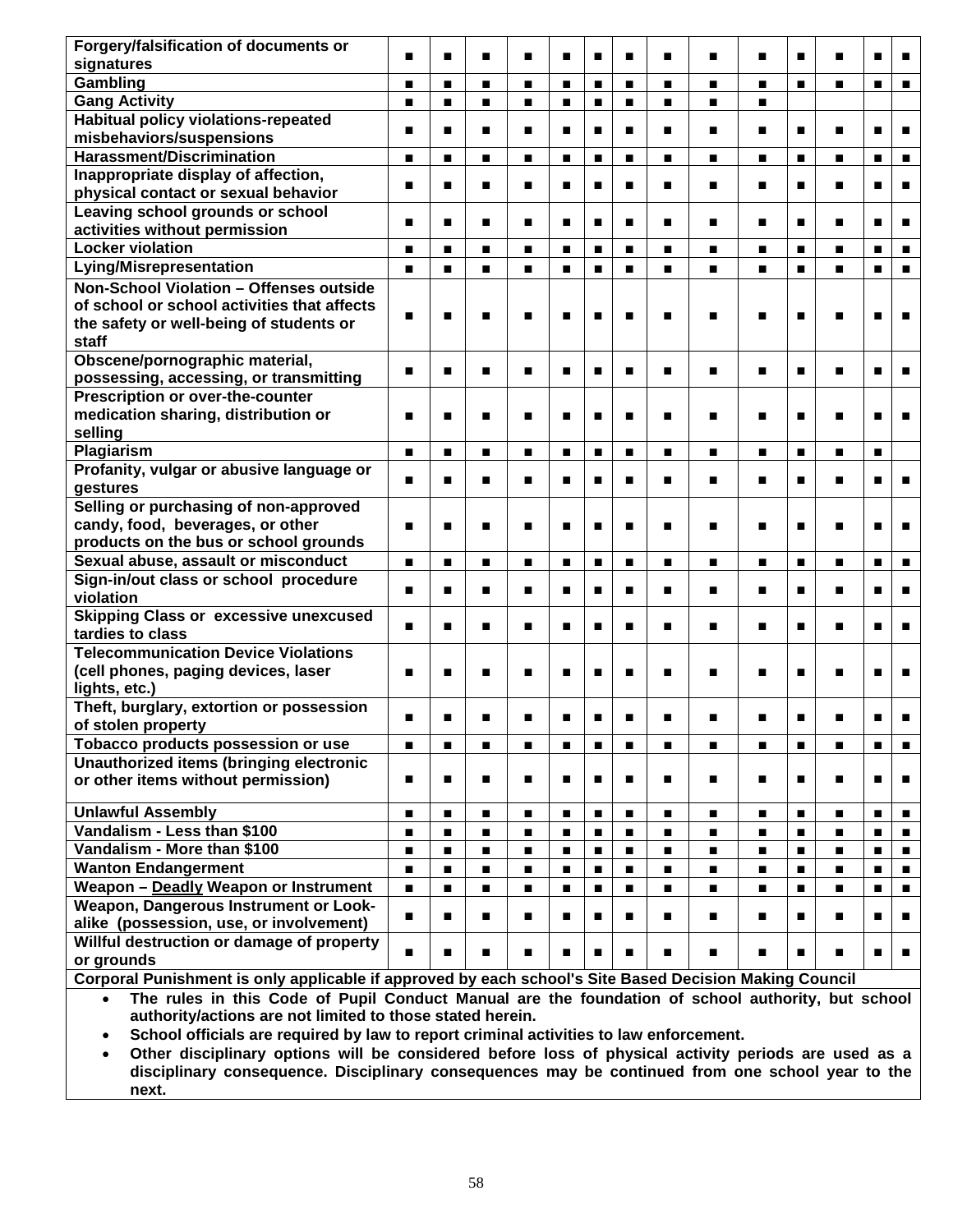#### **INFINITE CAMPUS Parent Account ACCEPTABLE USE POLICY**

The Adair County School District utilizes Infinite Campus, a student demographic and information system for the management of student data. The Infinite Campus Parent Portal allows parents/guardians of our currently enrolled students to monitor their child(ren)'s school information and progress, by viewing attendance, grades, assignments, class schedules, disciplinary issues, and other student demographics online in a confidential and secure setting. Report cards may be viewed and printed. E-mail hyperlinks within the Infinite Campus Parent Portal provides you with the means to easily contact the appropriate staff (teachers and administrators) at your child's school to gather additional information or address specific issues that might arise. Important announcements, events, and notices will be posted within the Infinite Campus Parent Portal. Student information is available in real time for parents to view as soon as it is posted by school staff. The Adair County School District reserves the right to add to or remove any of the above-mentioned features from the Infinite Campus Parent Portal. This powerful database and communication tool provides a means for school staff and parents to keep students on track for success in school.

The Adair County School District will provide all parents/guardians of currently enrolled students the opportunity to free access to the Infinite Campus Portal. Only parents of students enrolled in the Adair County School District with legal rights to their child(ren)'s student records may receive an Infinite Campus Parent Portal account. The Adair County School District reserves the right to deny or cease access to the Parent Portal due to violation of the Infinite Campus Parent Portal Acceptable Use Policy, court orders, or any other legal proceedings that limit the availability of private educational data.

#### **Purpose**

The Adair County School District provides access to the Infinite Campus Campus Parent to increase and further enhance communication between the school district and parents/guardians. More immediate access to your child(ren)'s student records will provide us with the means to work together to better address the instructional needs of our students and your child(ren).

# **Use of Campus Parent**

Access to the Infinite Campus Portal on the Adair County School District's network is a privilege, not a right. Users of the Infinite Campus Parent Portal must adhere to the following guidelines:

- 1. To gain access to the Infinite Campus Parent Portal, all parents/guardians must complete the Adair County School District's Infinite Campus Parent Portal Access Request Form and bring the form to their child(ren)'s school office with a photo ID. This will prevent unauthorized person's from gaining access to student information.
- 2. All request forms must include a valid e-mail, which is required for communications between home and school regarding the Infinite Campus Parent Portal.
- 3. Users will be notified via e-mail when their accounts are set up and ready for use. Instructions will be provided within that e-mail.
- 4. Users will not share his/her username and/or password with anyone, not even their own child(ren). If at any time you believe that another person has gained access to your account, please change your password immediately.
- 5. Users will not attempt to access data or another account for which they have no legal right to access.
- 6. Users will act in a responsible, legal, and ethical manner.
- 7. Users will not attempt to harm or destroy data that is stored in Infinite Campus or other school or district resources.
- 8. Users will not utilize the Infinite Campus Parent Portal for any illegal activity, including the violation of data privacy laws. Anyone found to be in violation of these laws may be subject to civil and/or criminal prosecution.
- 9. Users who identify a security problem with the Infinite Campus Parent Portal must notify the district's technology department immediately without demonstrating the problem to anyone else. All technical issues must be submitted online via the link that is provided on the Adair County School District's website at http://www.adair.kyschools.us.
- 10. Users who identify a potential problem with the accuracy of the data contained within the Infinite Campus Parent Portal must report this to the school by contacting the school via the link contained on the Adair County School District's website at http://www.adair.kyschools.us.
- 11. Users must not set their computer to automatically log in to the Infinite Campus Parent Portal because this will allow anyone who uses your computer to gain access to your child(ren)'s student records.
- 12. Users identified as a security risk to the Infinite Campus Parent Portal or the Adair County School District's network will be denied access to the parent portal.
- 13. Only parents/guardians of currently enrolled students are eligible to receive an Infinite Campus Parent Portal account.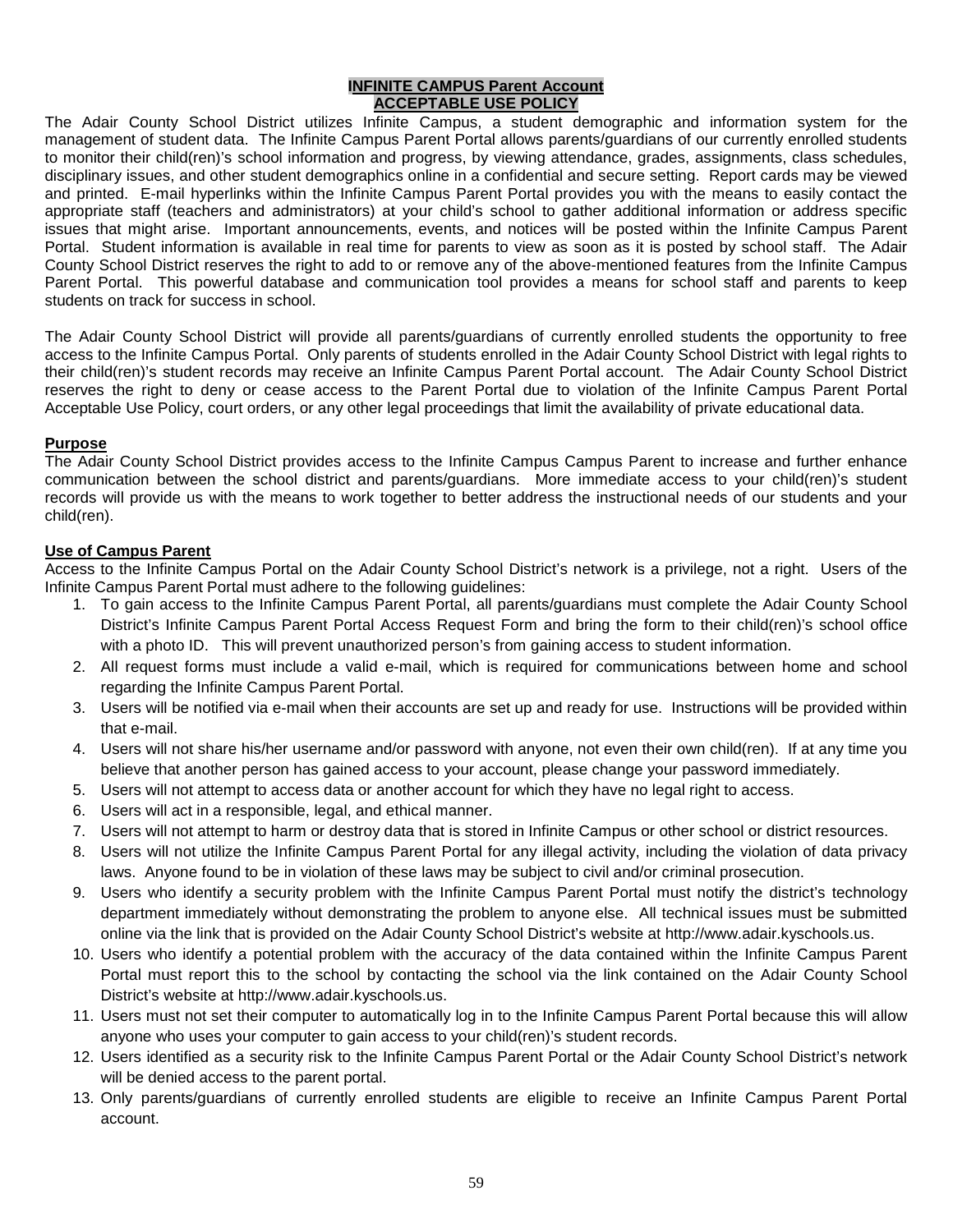# **Infinite Campus Parent Portal Security Features**

- 1. Three unsuccessful login attempts will disable the user's Infinite Campus Parent Portal account. Users may click on a link within the Infinite Campus Parent Portal to reset their passwords. If that does not work, users may contact the Adair County School District's technology department online via the link found on the school district's website, http://www.adair.kyschools.us.
- 2. Users will automatically be logged off, if the Infinite Campus Parent Portal remains open and inactive for a period of time.
- 3. All attempts at logging into the Infinite Campus Parent Portal are logged and monitored for security purposes.

# **Technical Issues with Campus Parent**

Maintenance of the Infinite Campus Parent Portal system will require the system to be shut down at various times. When possible, notification regarding the unavailability of the Infinite Campus Parent Portal will be posted well in advance as an announcement on the Infinite Campus Parent Portal system. The Adair County School District is not responsible or liable for any technical issues related to your personal computer. Technical issues related to the Infinite Campus Parent Portal should be submitted directly to the Adair County School District's Technology Department online via the link found on the school district's website, [http://www.adair.kyschools.us/ic.](http://www.adair.kyschools.us/ic)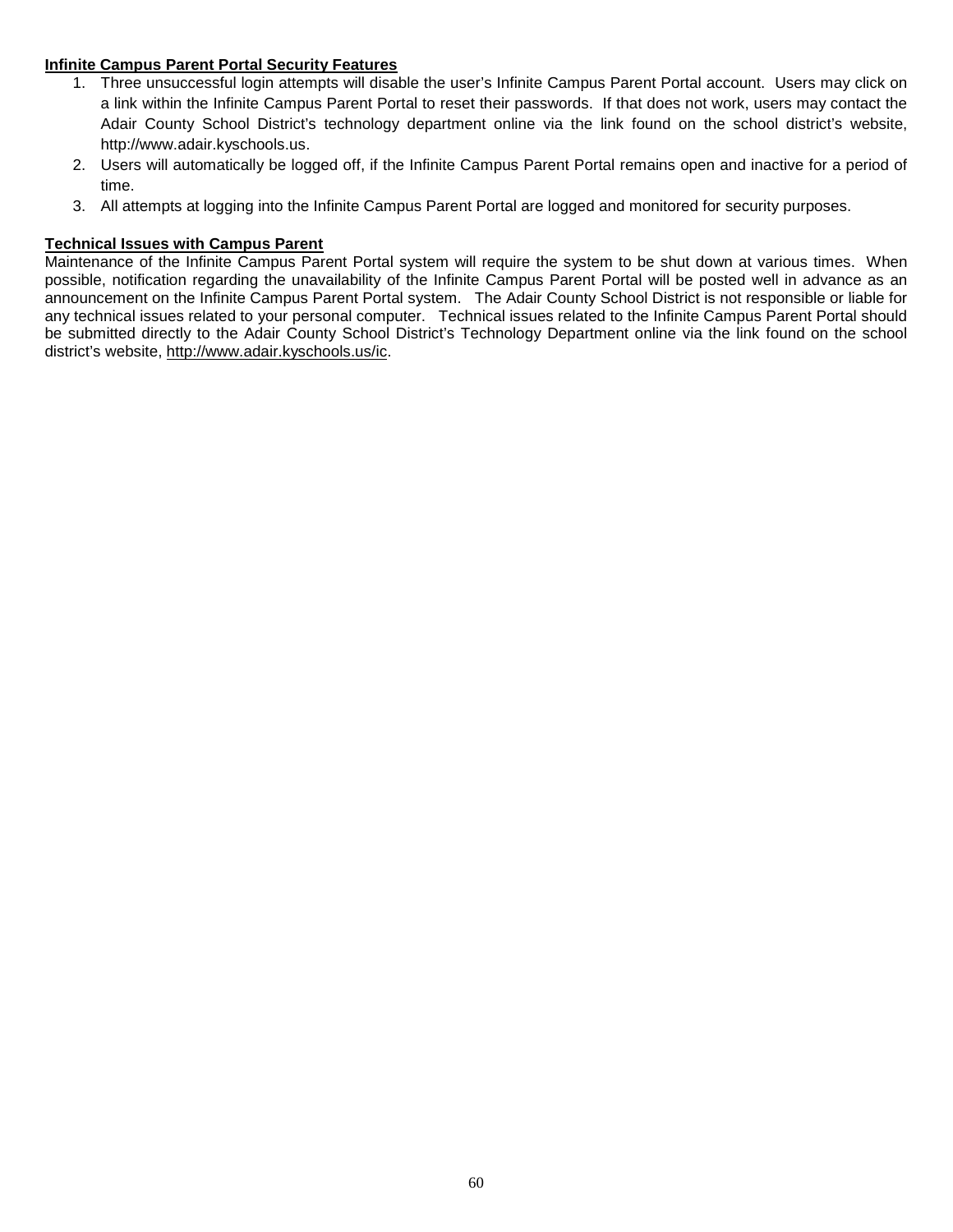# **Student Acceptable Use Policy**

# **CURRICULUM AND INSTRUCTION**

**08.2323 AP.21**

# **STUDENT**

# **APPROPRIATE USE POLICY (AUP) SUMMARY**

Having made a significant investment in technology, Adair County Schools provide the opportunity to develop the skills necessary to excel in our modern world. Technology is utilized to provide a positive, well-structured learning environment to foster creative learning. Through technology experiences, students will learn skills that apply to real world problem solving.

In order for our investment to be maximized we must follow these rules:

# **GENERAL USAGE**

- I am aware that the computers, devices and network systems are the property of the Adair County School District and any information stored on them is the property of the Adair County School District.
- I understand that the Teachers, School Administrators, Network Administrator, District Technology Coordinator/Chief Information Officer, and Superintendent have the right to access any information stored in any user directory, on any current screen, in electronic mail, or storage device. Network monitoring of random student technology activities is periodically done to ensure data security and student safety.
- I will not engage in any illegal activity including copyright infringement, harassment or discrimination. Copy infringement is defined as using software without the appropriate licensing or making or transmitting illegal copies of music, games or movies. Harassment and discrimination includes behaviors such as bullying and violations of codes of conduct.
- I understand that I am financially responsible for any malicious damage or vandalism. Vandalism is defined as any attempt to harm or destroy the physical computer, mobile device, network equipment, data stored on computers and/or mobile devices, operating systems or any applications installed. Malicious damage would include damage to another person's data, transmission of any known virus, or cause any damage to Adair County Schools network or any file server or other network component connected to the KETS Internet infrastructure.
- I understand that my user account that gives me access to the Internet, email, cloud storage and other program resources will not be activated until the AUP has been signed (by parent/guardian), returned and processed by my school.
- I will only use my assigned log-on accounts to access computers, mobile devices, email, internet based applications, and instructional software.

As a user of school technology, you may **NOT**:

- Alter the setup of any school computers, mobile device or load programs or services without the expressed permission of the School Technology Coordinator and/or the Principal.
- Intentionally waste limited resources or network bandwidth i.e., such as gaming and streaming media.
- Damage/attempt to damage, move, or remove software, hardware, or files.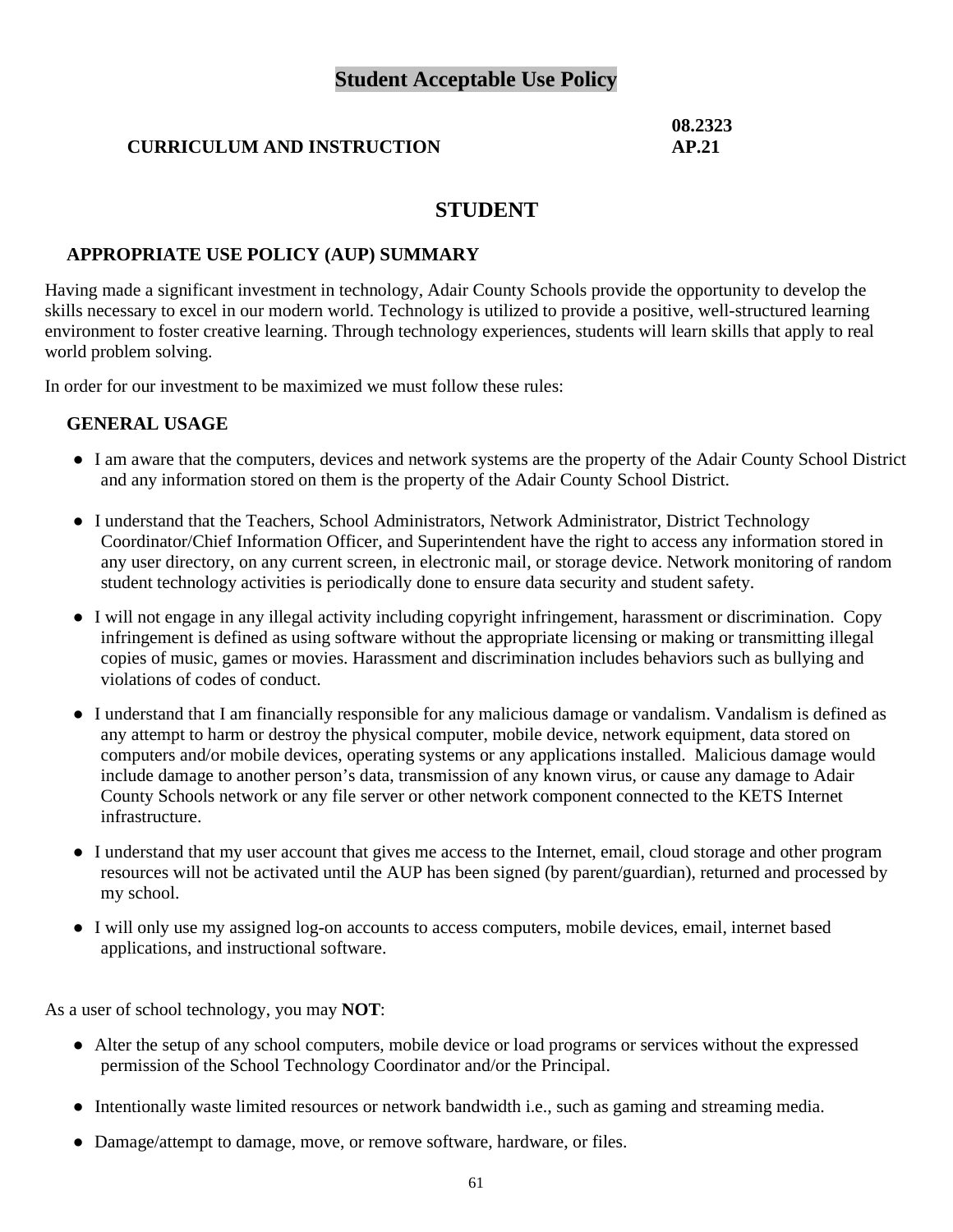- Use unauthorized software products which adversely affect network performance.
- Transmit, download or receive materials in violation of federal or state laws or regulations pertaining to inappropriate graphics/texts, obscene, or sexually explicit materials.

# **INTERNET USAGE**

- I will only visit sites that have educational purposes.
- I understand that all Internet usage and time on sites will be logged.
- I will not access unapproved newsgroups, chat rooms, interactive internet games, social networking sites, gambling sites, or similar sites that are not approved.
- I agree never to share personally identifiable information (PII) about myself or others.

# **EMAIL USAGE**

- I understand that the use of my school email is for educational purposes only and that the content of my email may be randomly checked.
- All third party email accounts (i.e., Hotmail, Yahoo mail, etc.) are expressly prohibited on school devices and networks.
- I will not open, forward, or create chain letters, joke of the day, or any other form of non-educational email.

# **NETWORK USAGE**

- I will not employ the network resources for personal or commercial activities, product promotion, political lobbying, or illegal activities.
- I will not attempt to use network resources to disrupt the efficient operation and/or educational programs of the Adair County School District.

# **Disciplinary Action**

Students are expected to adhere to the guidelines that are set forth in this policy. Any violation of this policy will result in disciplinary action according to the consequences stated in this policy and will include the loss of access to technology resources and the network, including the Internet and e-mail and may result in other disciplinary or legal action. The same laws, school rules, and codes of conduct that apply to the student's conduct at school will apply to his/her conduct when utilizing the district's technology and network resources, including the Internet, e-mail and phone systems.

The student should notify the teacher and/or Principal of any policy violation or security breach that he/she becomes aware of. All policy violations and security breaches must be documented and reported to the Director of Technology.

**Specific violations with consequences are listed below. These consequences are the minimum disciplinary action that will occur as a result of these violations. At the discretion of the school Principal, additional disciplinary and/or legal action may be taken. Depending on the severity of the violation, law enforcement may be called to investigate and/or all violations. The parent/legal guardian will be notified of all student violations. The school Principal may choose the maximum consequence for the first offense depending on the severity of the violation.**

**Loss of access to technology resources will result in the student being required to complete all technology-based assignments through alternative means, such as paper and pencil to complete comparable assignment or completing the electronic assignment using computers at home. The classroom teacher and/or school Principal will determine the alternative assignment and if the student's grade will be affected.**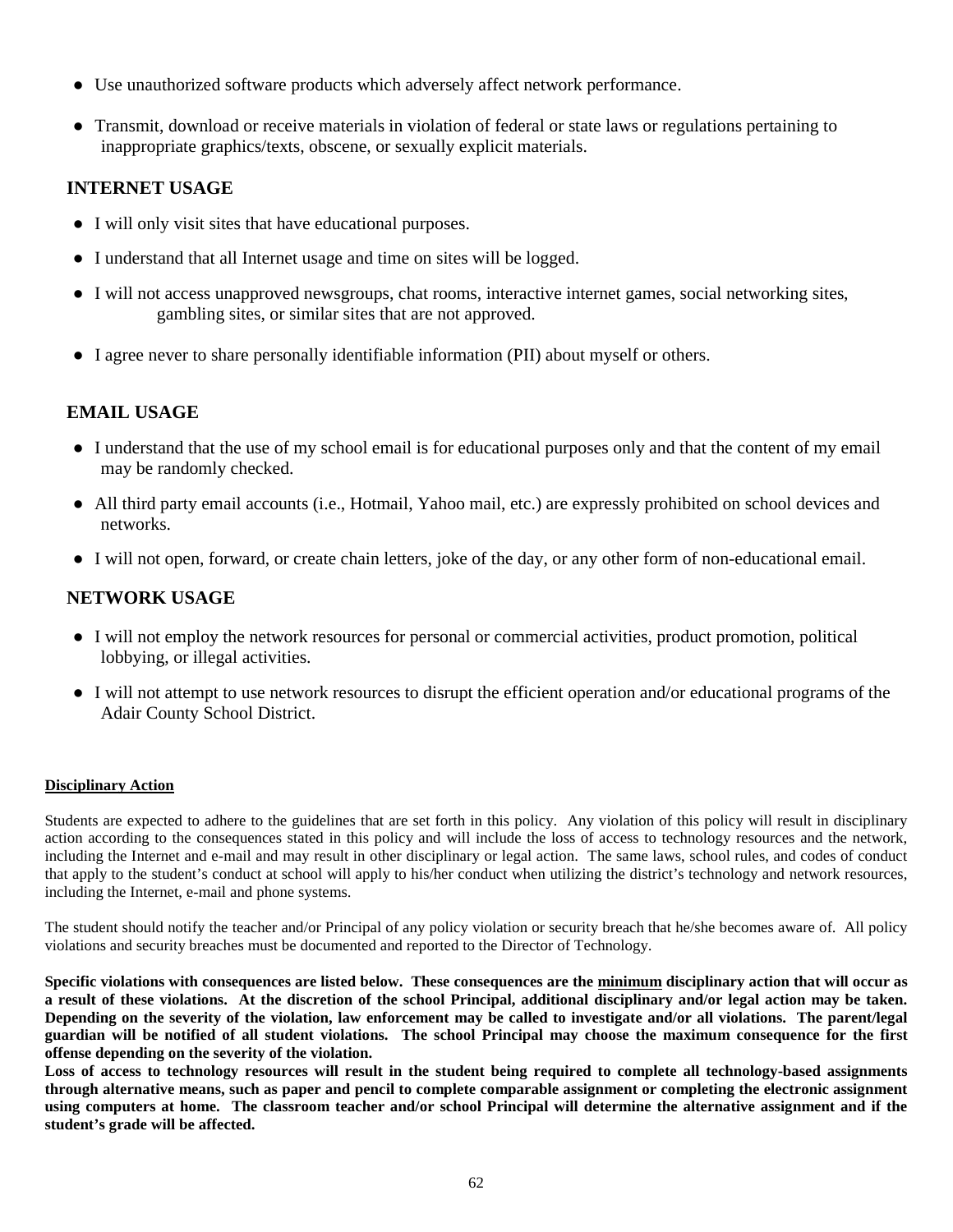| Non-compliance<br>with<br>(a)<br>Technology<br>Network<br>&<br>Policy;<br>Resources<br>(b)<br>Network Login, Password &<br>Folder Policy; and/or (c)<br>Copyright<br>Plagiarism<br>&<br>Policy | Student<br>network<br>account<br>access is placed in highly<br>restrictive Internet group that<br>only allows course work to be<br>completed for 2 weeks.<br>Teachers will be notified that<br>that the student is<br>not<br>permitted to access computers<br>or the network during this<br>time except to complete<br>course work. | Student network<br>account<br>access is placed in highly<br>restrictive Internet group that<br>only allows course work to be<br>completed for 4 weeks.<br>Teachers will be notified that<br>that the student is not<br>permitted to access computers<br>or the network during this<br>time except to complete<br>course work. | Student account disabled.<br>Loss of access to all computer<br>and network resources for the<br>remainder of the school year.<br>All course work must be<br>completed via<br>alternative<br>means of instruction, such as<br>paper and pencil and library<br>books.<br>Teachers will be<br>notified of this disciplinary<br>action. |
|------------------------------------------------------------------------------------------------------------------------------------------------------------------------------------------------|-------------------------------------------------------------------------------------------------------------------------------------------------------------------------------------------------------------------------------------------------------------------------------------------------------------------------------------|-------------------------------------------------------------------------------------------------------------------------------------------------------------------------------------------------------------------------------------------------------------------------------------------------------------------------------|-------------------------------------------------------------------------------------------------------------------------------------------------------------------------------------------------------------------------------------------------------------------------------------------------------------------------------------|
| Non-compliance with Phone<br><b>Systems Policy</b><br>with                                                                                                                                     | Refer to school Principal for<br>disciplinary<br>appropriate<br>action.<br>Student<br>network<br>account                                                                                                                                                                                                                            | Refer to school Principal for<br>disciplinary<br>appropriate<br>action.<br>Student<br>network<br>account                                                                                                                                                                                                                      | Refer to school Principal for<br>disciplinary<br>appropriate<br>action.<br>Student account disabled.                                                                                                                                                                                                                                |
| Non-compliance<br>(a)<br>Social<br>Internet:<br>(b)<br>Networking; and/or (c) Web<br><b>Content Policy</b>                                                                                     | access is placed in highly<br>restrictive Internet group that<br>only allows course work to be<br>completed for 2 weeks.<br>Teachers will be notified that<br>that the student is<br>not<br>permitted to access computers<br>or the network during this<br>time except to complete<br>course work.                                  | access is placed in highly<br>restrictive Internet group that<br>only allows course work to be<br>completed for 4 weeks.<br>Teachers will be notified that<br>that the student is not<br>permitted to access computers<br>or the network during this<br>time except to complete<br>course work.                               | Loss of access to all computer<br>and network resources for the<br>remainder of the school year.<br>All course work must be<br>completed<br>via<br>alternative<br>means of instruction, such as<br>paper and pencil and library<br>books.<br>Teachers will be<br>notified of this disciplinary<br>action.                           |
| Non-compliance with<br>E-<br>mail Policy                                                                                                                                                       | Loss of access to e-mail.<br>User's<br>e-mail<br>account<br>revoked for 2 weeks.                                                                                                                                                                                                                                                    | Loss of access to e-mail.<br>User's<br>e-mail<br>account<br>revoked for 4 weeks.                                                                                                                                                                                                                                              | Loss of access to e-mail.<br>User's<br>e-mail<br>account<br>revoked for the remainder of<br>the school year.                                                                                                                                                                                                                        |
| Non-compliance<br>with<br>Telecommunications Devices<br>(Cell Phones, Blackberries,<br>etc.) Policy                                                                                            | The<br>telecommunications<br>device<br>(cell<br>phone,<br>smartphone, etc.) will be<br>taken from the student and<br>returned at the end of the day.<br>The student will be told that<br>he cannot bring the device to<br>school with her/him for 2<br>weeks.                                                                       | The<br>telecommunications<br>device<br>(cell<br>phone,<br>smartphone, etc.) will be<br>taken from the student and<br>returned at the end of the day.<br>The student will be told that<br>he cannot bring the device to<br>school with her/him for 4<br>weeks.                                                                 | The<br>telecommunications<br>device<br>(cell<br>phone,<br>smartphone, etc.) will be<br>taken from the student and<br>returned at the end of the day.<br>The student will be told that<br>she/he cannot bring<br>the<br>device to school with her/him<br>for the remainder of the<br>school year.                                    |
| Non-compliance with Student<br><b>Information System Policy</b>                                                                                                                                | Loss of access to the Student<br>Information System (Infinite<br>Campus) for 2 weeks.                                                                                                                                                                                                                                               | Loss of access to the Student<br>Information System (Infinite<br>Campus) for 4 weeks.                                                                                                                                                                                                                                         | Loss of access to the Student<br>Information System (Infinite<br>Campus) for the remainder of<br>the school year.                                                                                                                                                                                                                   |
| Non-compliance<br>with<br>the<br>Web 2.0 Tools (Blogs, Wikis,<br>Other<br>Podcasts,<br>and<br>Interactive<br>Online<br>Instructional<br>Technology<br><b>Tools Policy</b>                      | Loss of access to the specific<br>interactive learning tool that<br>was misused for 2 weeks.<br>The user may be placed in a<br>highly restrictive<br>Internet<br>group for 2 weeks.                                                                                                                                                 | Loss of access to the specific<br>interactive learning tool that<br>was misused for 4 weeks.<br>The user may be placed in a<br>highly restrictive Internet<br>group for 2 weeks.                                                                                                                                              | Loss of access to the specific<br>interactive learning tool that<br>misused<br>for<br>was<br>the<br>remainder of the school year.<br>The user may lose access to<br>all computer and network<br>resources for the remainder of<br>the year.                                                                                         |
| Non-compliance with the Use<br>Personal<br>Technology<br>of<br>Equipment at School (Bring<br>Your Own Device Policy)                                                                           | Loss of privilege to utilize<br>personal devices at school for<br>2 weeks.                                                                                                                                                                                                                                                          | Loss of privilege to utilized<br>personal devices at school for<br>4 weeks.                                                                                                                                                                                                                                                   | Loss of privilege to utilize<br>personal devices at school for<br>the remainder of the school<br>year.                                                                                                                                                                                                                              |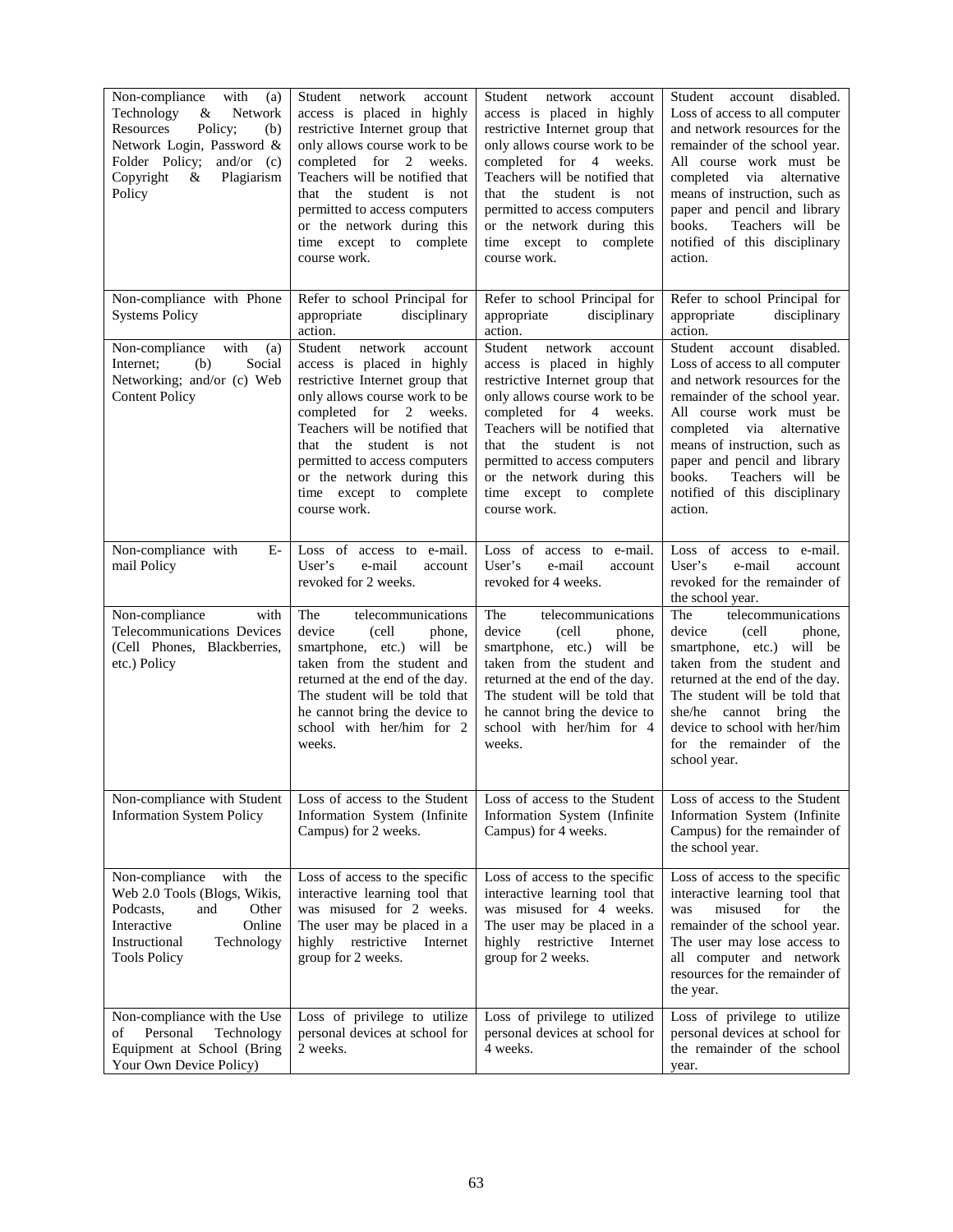# **Individual Learning Plan**

All Kentucky students in grades 6-12 are required to complete an Individual Learning Plan (ILP) utilizing the Career Cruising ILP Tool. Career Cruising is an Internet-based career exploration and planning tool that allows students to explore career and college options and to develop a career plan. Features of the program include: interest and skills assessment; career profiles; multimedia interviews; college and financial aid information; individual learning plan; and resume builder. The Parent ILP Tool allows parents/legal guardians to view the information that is stored in their child(ren)'s ILP, learn more about the careers and schools that their child(ren) is interested in, and communicate with their child's career advisor. To log in to the Parent ILP Tool, go to [www.careercruising.com/ILP](http://www.careercruising.com/ILP) and enter your assigned parent/legal guardian username and password. For more information or to obtain a username and password, please contact the counselor's office at your child's school.

#### **Asbestos Management Plan**

This notice is being issued to inform concerned individuals. Adair County Board of Education meets both National and State regulations that relate to asbestos-containing building material (ACBM).

An inspection for building materials that contain asbestos has been completed for all buildings owned, leased or otherwise occupied by the Adair County Board of Education. This inspection has been conducted by a certified inspector and the material samples were evaluated by an accredited laboratory. Building materials with as little asbestos as one percent (1%) have been identified and made part of the Asbestos Management Plan.

A complete Asbestos Management Plan for the school is on file at the Adair County Board of Education office. A copy is available for each individual at the respective School's office or by contacting Steve Burton, Adair County School Maintenance Director.

We will continue to notify the public at least once each year on the status of the Asbestos Management Plan. Should it be necessary, more frequent updates will be issued from additional inspections, normal surveillance practices, response actions or remodel work that might disturb asbestos building materials. Every precaution will be used to protect the well-being of student and employees of the Adair County Board of Education.